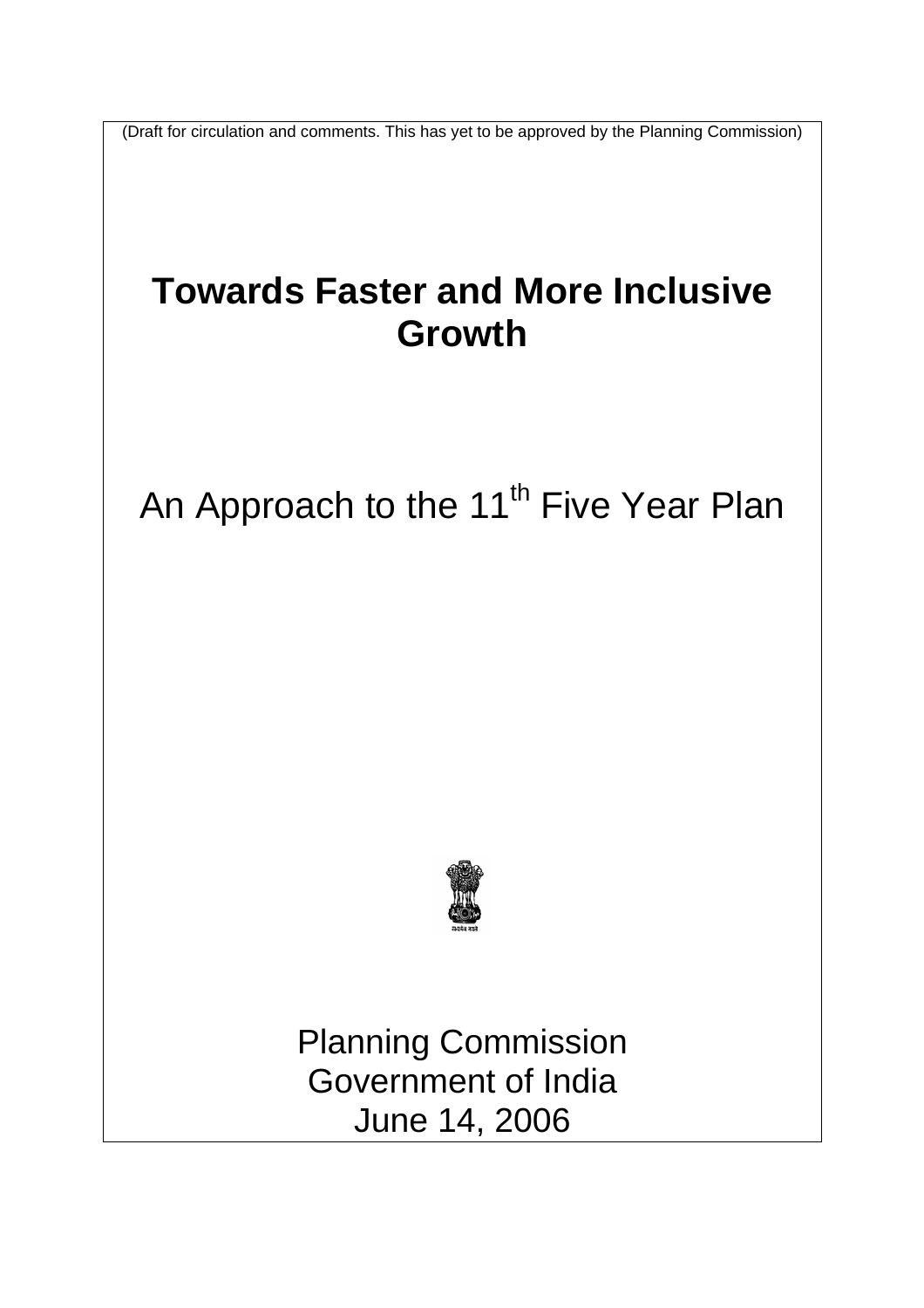## *Planning Commission*

## **1. OBJECTIVES AND CHALLENGES**

 The Indian economy on the eve of the 11th Plan is in a much stronger position than it was a few years ago. After slowing down to an average growth rate of about 5.5% in the Ninth Plan period (1997-98 to 2001-02), it has accelerated in recent years and the average growth rate in the Tenth Plan period (2002-03 to 2006-07) is likely to be about 7%. This is below the Tenth Plan target of 8%, but it is the highest growth rate achieved in any plan period.

 While this performance reflects the strength of the economy in many areas, it is also true that large parts of our population are still to experience a decisive improvement in their standard of living. The percentage of the population below the poverty line is declining, but only at a modest pace. Far too many people still lack access to basic services such as health, education, clean drinking water and sanitation facilities without which they cannot be empowered to claim their share in the benefits of growth. These problems are more severe in some states than in others, and in general they are especially severe in rural areas.

## **1.1** A Vision for the 11<sup>th</sup> Plan

The 11<sup>th</sup> Plan provides an opportunity to restructure policies to achieve a new vision of growth that will be much more broad based and inclusive, bringing about a faster reduction in poverty and helping bridge the divides that are currently the focus of so much attention. The first steps in this direction were initiated in the middle of the Tenth Plan based on the National Common Minimum Programme adopted by the Government. These steps must be further strengthened and consolidated into a strategy for the  $11<sup>th</sup>$  Plan.

 Rapid growth has to be an essential part of the strategy since it is only in a rapidly growing economy that we can expect to raise the incomes of the mass of the population sufficiently to bring about a general improvement in living conditions. Fortunately, the growth objective is now more achievable than it has ever been. Work done in the Planning Commission and elsewhere suggests that the economy can grow between 8% and 9% per year on a sustained basis provided appropriate policies are put in place. With population growing at 1.5% per year, this would ensure that the real income of the average Indian would double in ten years. It is also possible to adopt policies that will ensure that this growth is broad based, benefiting all parts of the country, and especially the rural areas.

 This must be accompanied by a major effort to provide access to basic facilities such as health, education, clean drinking water etc., to large parts of our population which do not have such access at present. These essential public services not only impact directly on welfare in the short run, they also determine economic opportunities for the future. Access to these services is not necessarily assured even when growth leads to rising income levels. Governments at different levels must ensure provision of these services. Improved levels of health and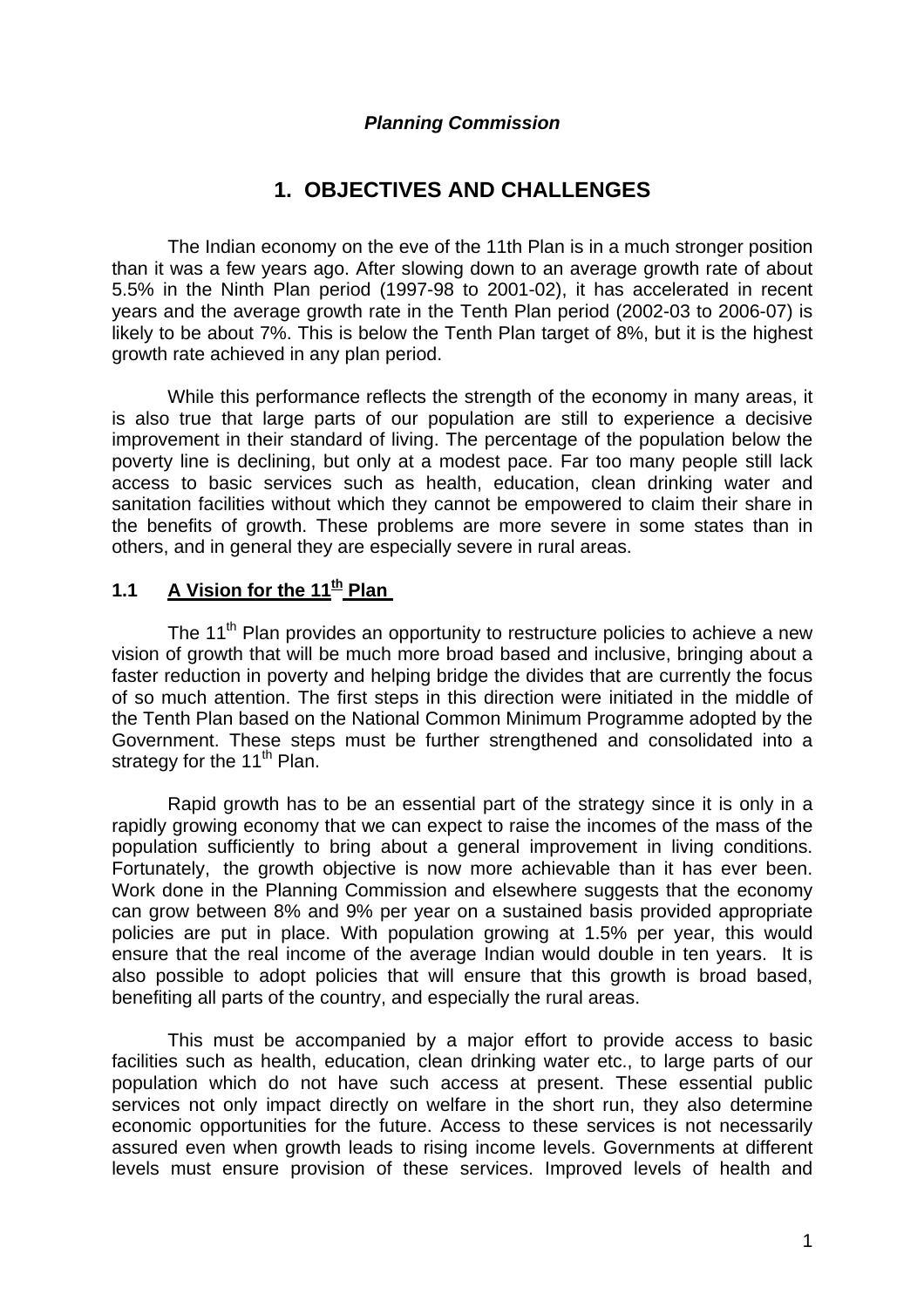education are in fact critical inputs that determine the growth potential in the longer term.

 Even if we succeed in achieving broad based and inclusive growth, there are many groups that may still be marginalised. These include primitive tribal groups, adolescent girls, children in the age group 0 to 3, and others who do not have strong lobbies to ensure that their rights are quaranteed. The 11<sup>th</sup> Plan must pay special attention to the needs of these groups.

 The private sector, including farming, small scale enterprises and the corporate sector, has a critical role to play in achieving the objective of faster and more inclusive growth. This sector accounts for 70% of the total investment in the economy and our policies must aim at creating an environment in which entrepreneurship can flourish. However, it will also call for a substantial increase in the allocation of public resources for plan programmes in critical areas. These resources will be easier to mobilise if the economy grows rapidly. The growth component of the strategy is therefore important for two reasons: it will contribute directly by raising income levels and employment for the population in general and it will also help to finance programmes that are necessary to ensure that growth is more broad based and inclusive.

 All this is feasible but it is by no means inevitable. Converting potential into reality is a formidable task and cannot be achieved if we simply continue on a business as usual basis. There is need for a self critical look at our programmes and policies to see what is working and what is not. Programmes designed to achieve particular objectives often fail to do so even though substantial expenditure may be incurred on them. We need to move away from a focus on outlays to a hard look at outcomes.

This paper suggests a broad approach to tackling these problems in the 11<sup>th</sup> Plan by building on our strengths and countering our weaknesses.

## **1.2 Strengths of the Economy**

The strengths of the economy are well known and are reflected in the macroeconomic indicators in Table 1, which compare the position in the Tenth Plan with the Ninth Plan. The growth of the economy has accelerated compared with the Ninth Plan and our macro-economic fundamentals are sound. Domestic savings rates have been rising and had reached 29.1% in 2004-05. The combined fiscal deficit of the Centre and State Governments is higher than it should be, but has been falling and the Budget Estimates for 2006-07 suggest it may be down to 7%. Inflation has been moderate, despite the sharp hike in international oil prices. The current account was in surplus during the first two years of the Tenth Plan and turned into a deficit to the extent of 1.0% of the GDP in the third year i.e., 2004-05. The deficit is estimated to have risen to around 2.3% of the GDP for the first nine months of 2005-06. This reflects the revival of investment and also the impact of high oil prices, but a deficit of this order is eminently financeable. The foreign exchange reserves are at a very comfortable level of \$ 155 billion.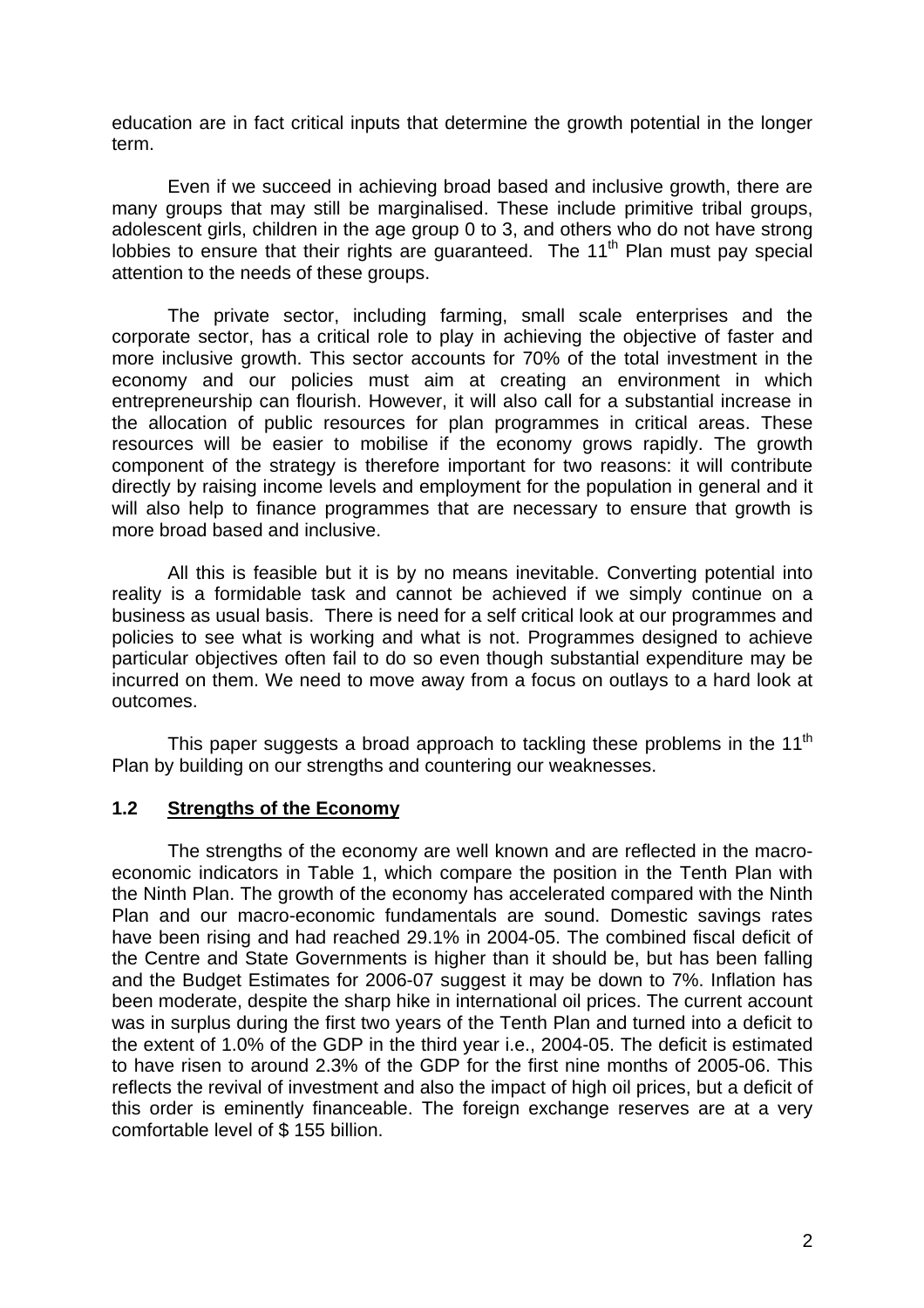|                                                                                             | Ninth Plan<br>(1997-98 to 2001-02) | <b>Tenth Plan</b><br>(2002-03 to 2006-07) |
|---------------------------------------------------------------------------------------------|------------------------------------|-------------------------------------------|
| GDP growth (%) of which                                                                     | 5.5                                | 7.0                                       |
| Agriculture                                                                                 | 2.0                                | 1.8                                       |
| Industry                                                                                    | 4.6                                | 8.0                                       |
| <b>Services</b>                                                                             | 8.1                                | 8.9                                       |
| Gross Domestic Savings (% of<br>GDP, at market prices)                                      | 23.1                               | 28.2                                      |
| Gross Domestic Investment (%<br>of GDP, at market prices)                                   | 23.8                               | 27.5                                      |
| Current Account Balance (% of<br>GDP, at market prices)                                     | $-0.7$                             | 0.7                                       |
| Combined Fiscal<br><b>Deficit</b><br>Ωf<br>Centre and States (% of GDP at<br>market prices) | 8.8                                | 8.4                                       |
| Foreign Exchange Reserves<br>(US \$ billion)                                                | 54.2                               | 151.6                                     |
| Rate of Inflation (based on WPI)                                                            | 4.9                                | 4.8                                       |

## **Table 1***: Macro-economic Indicators*

Notes:

- 1. GDP growth is in terms of GDP at Factor cost at 1993-1994 prices. For the Tenth Plan the growth rate is for the first four years, i.e., for the years 2002-03 to 2005-06.
- 2. Gross savings rate, gross investment rates and the Current Account Balance are expressed in current prices and are averages for the Plan. For the Tenth Plan, these are the average of the first three years i.e. for the years 2002-03 to 2004-05.
- 3. Combined Fiscal deficit is the average of the Plan. For the Tenth Plan, it is the average of the first 4 years of the Plan, i.e., for the years 2002-03 to 2005-06.
- 4. Foreign Exchange Reserves are as on  $29<sup>th</sup>$  March, 2002 for the Ninth Plan and 31<sup>st</sup> March, 2006 for the Tenth Plan.
- 5. The rate of inflation for the  $10<sup>th</sup>$  Plan is the average upto January 2006.

An important source of strength is that the economy has matured in several important respects responding to the economic reforms implemented by successive governments over the past two decades. Our economy is now much more integrated with the world economy and has benefited from this integration. The outstanding success of IT and IT-enabled services (ITES) first demonstrated what Indian skills and enterprise could do, given the right environment. Similar strength is now evident in other sectors also, such as pharmaceuticals, auto components and, more recently, even textiles.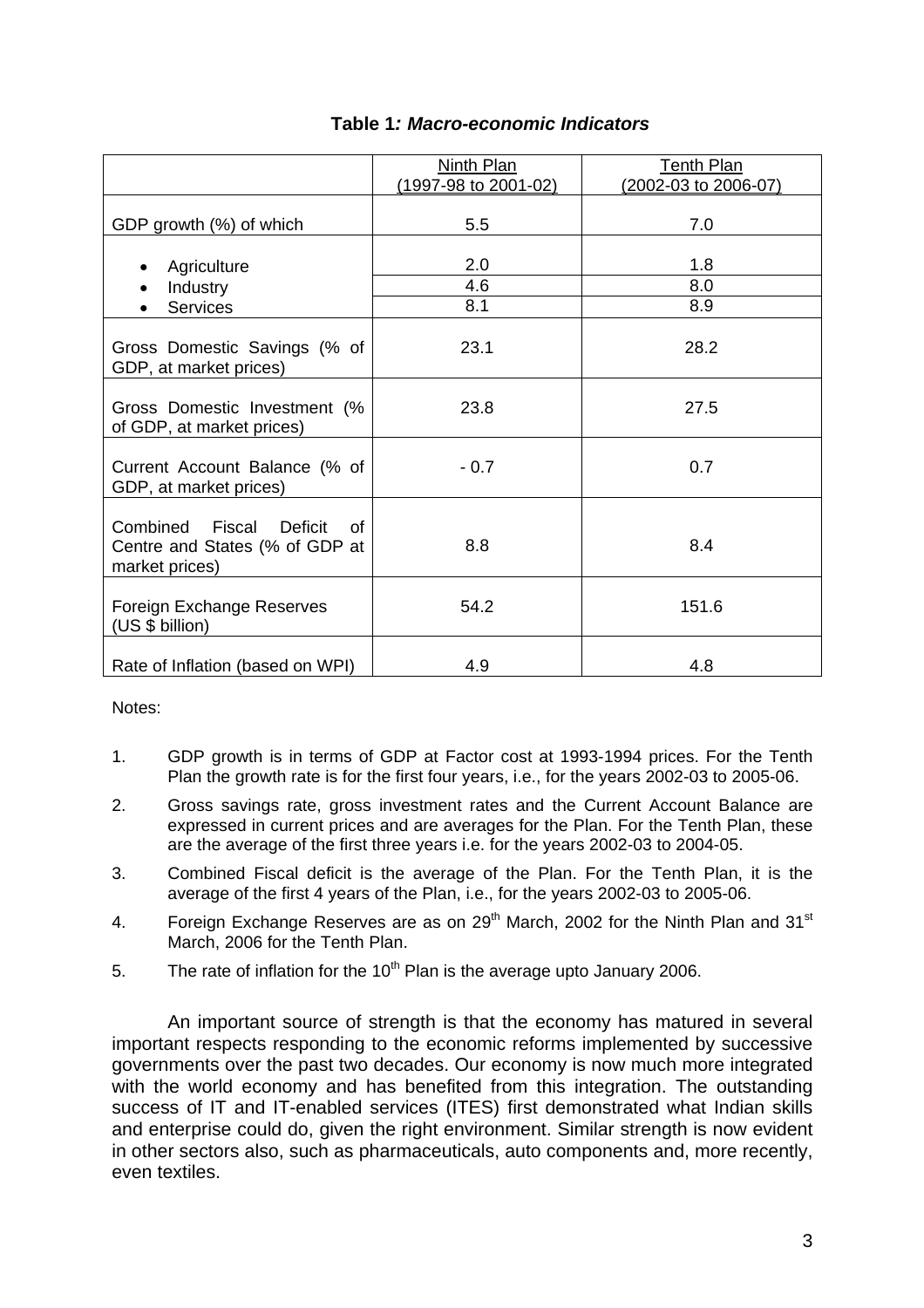Another benefit derived from global integration is the increased inflow of foreign direct investment. FDI increased from an average of \$3.7 billion in the  $9<sup>th</sup>$ plan period to average of \$5.4 billion in the first four years of the  $10<sup>th</sup>$  Plan (upto December 2005). This is still below our potential. The National Common Minimum Programme stated that the country needs and can absorb three times the amount of FDI that it gets. This remains a reasonable target and can be achieved in the  $11<sup>th</sup>$ Plan.

In the longer run, we have another important potential strength arising from our demographic trends. Our dependency rate (ratio of dependent to working age population) is falling whereas it is rising in industrialised countries and even in China. Properly handled, with an emphasis on human resource development and an economy capable of absorbing them in productive employment, the presence of a skilled young population in an environment where investment is expanding and the industrial world ageing would be a major advantage.

## **1.3 Some Major Challenges**

The strengths enumerated above are real and represent a base on which we must build in the 11<sup>th</sup> Plan. However there are also important challenges to be faced.

## (a) *Providing Essential Public Services for the Poor*

 The most important challenge is how to provide essential public services such as education and health to large parts of our population who are denied these services at present. Education is the critical factor that will empower the poor to participate in the growth process and our performance in this area has been disappointing. Literacy is still less than 70% and while the Sarva Shiksha Abhiyan has expanded access to primary schools in terms of enrollment, it has yet to provide quality education. Looking ahead, we need to move as rapidly as possible towards universalisation of secondary education which is an essential requirement in a knowledge driven world. In the matter of health also there are large gaps in the availability of health care and in related services such as maternal and child care, clean drinking water and access to basic sanitation facilities for the mass of our population especially the poor do not have even minimum access.

 Some of these services, e.g. education and curative health, are available in the market to those who can afford to pay. However, quality sources of supply are costly and beyond the reach of the common man, and other privately provided services are of highly variable quality. In our situation, access for the mass of our people can only be assured through a substantial effort at public financing of these services. In most cases, this also means public provision though there is obviously room for partnership with private entities, including especially non-profit bodies and civil society involvement.

 A major institutional challenge is that even where service providers exist, the quality of delivery is poor and those responsible for delivering the services cannot be held accountable. Unless such accountability is established, it will be difficult to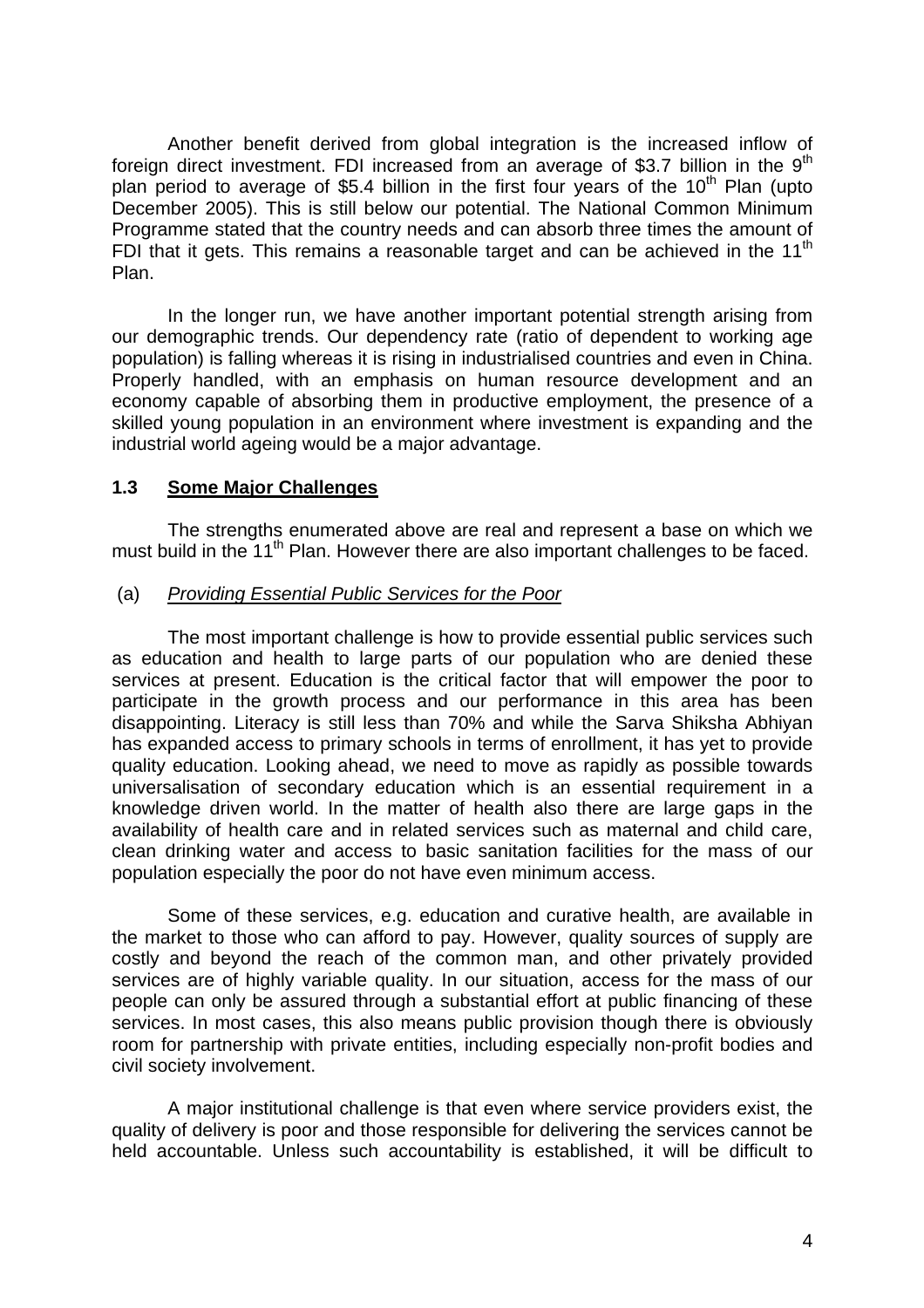ensure significant improvement in delivery even if additional resources are made available. This is a major challenge of governance that must be faced.

## (b) *Regaining Agricultural Dynamism*

One of the major challenges of the  $11<sup>th</sup>$  Plan must be to reverse the deceleration in agricultural growth from 3.2% observed between 1980 and 1996-97 to a trend average of only 1.5% subsequently. This deceleration is undoubtedly at the root of the problem of rural distress that has surfaced in many parts of the country. What is more, the problem is also not a purely distributional one, arising out of the special problems of small and marginal farmers and landless labour. In fact, the deceleration is general affecting all farm size classes. To reverse this trend, corrective policies adopted must focus not only on the small and marginal farmers, who continue to deserve special attention, but also on middle and large farmers who too suffer from productivity stagnation arising from a variety of constraints.

 A second green revolution is urgently needed to raise the growth rate of agricultural GDP to around 4%. This is not an easy task since actual growth of agricultural GDP, including forestry and fishing, was only 1% per annum in the first three years of 10th Plan and even the most rosy projections for 2005-06 and 2006- 07 would limit this below 2% for the full five year period. The challenge posed is to at least double the rate of agricultural growth. This calls for action on both the demand side and the supply side.

#### (c) *Increasing Manufacturing Competitivenes*s

 The manufacturing sector has also not grown as rapidly as might have been expected. The average growth rate of this sector has accelerated compared to the Ninth Plan but is unlikely to exceed 8% in the 10th Plan. It should be targeted to grow at around 12% or so if we want to achieve a GDP growth of between 8 and 9%

 India's remarkable success in IT enabled services has prompted some observers to conclude that China has a comparative advantage in manufacturing whereas India has an advantage in services and we should therefore concentrate on growth of high value services. This approach is simplistic. India's performance in IT enabled services and other high end services is clearly a source of strength that we must build upon. However, India cannot afford to neglect manufacturing. India meets most of the requirements for attaining double digit growth in manufacturing. We have a dynamic entrepreneurial class that has gained confidence in its ability to compete. We have skilled labour and excellent management capability. However there are other constraints that limit our competitiveness, especially in labour intensive manufacturing, and the 11<sup>th</sup> Plan must address these on a priority basis.

 The most important constraint in achieving a faster growth of manufacturing is the fact that infrastructure, consisting of roads, railways, ports, airports, communication and electric power, is not up to the standards prevalent in our competitor countries. This must be substantially rectified within the next 5-10 years if our enterprises are to compete effectively. In the increasingly open trading environment that we face today, our producers must compete aggressively not only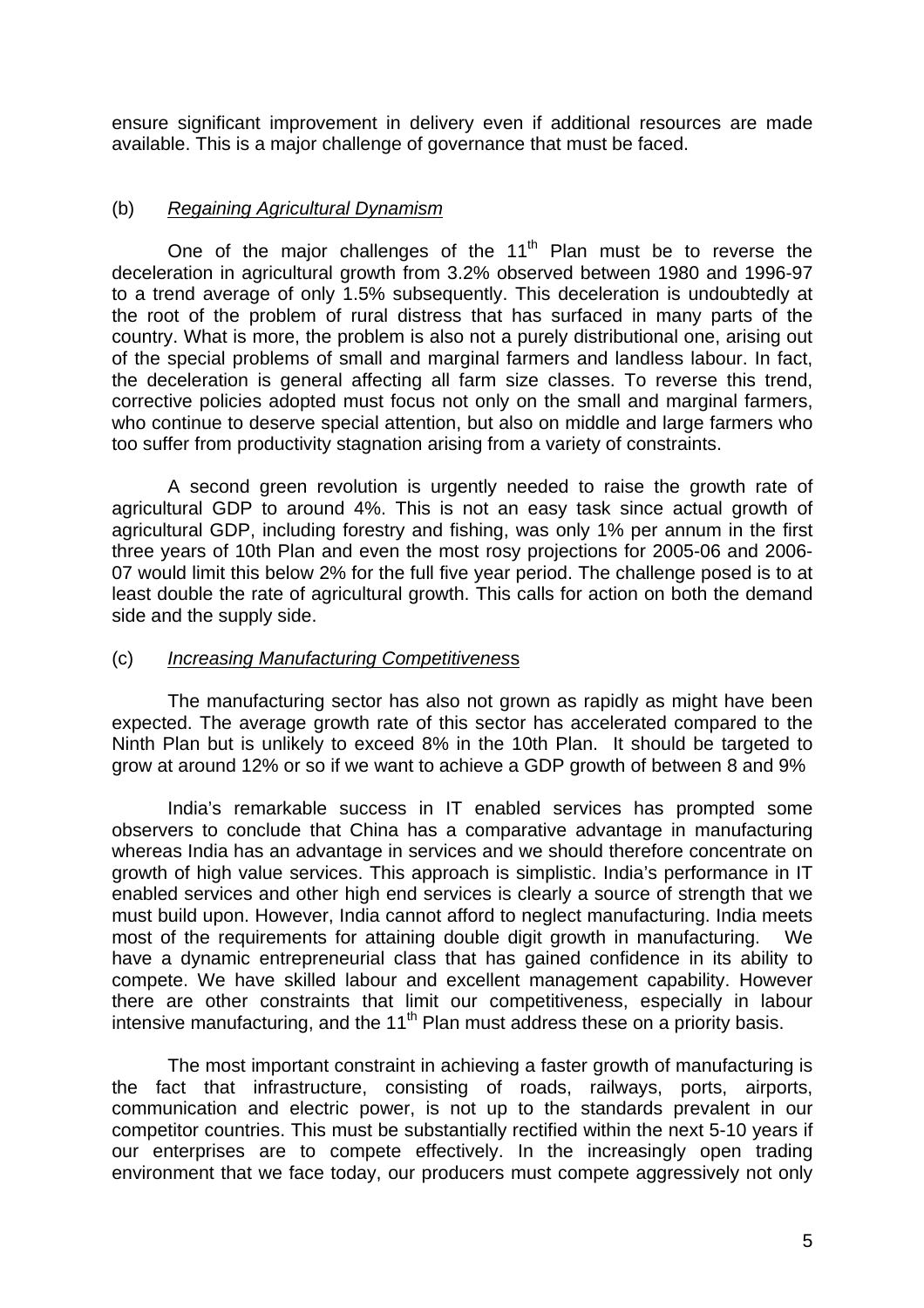to win export market share but even to retain domestic market share against competition from imports. Indian industry recognises this and no longer expects to survive because of protection. But they do expect a level playing field in terms of quality of infrastructure. This should have high priority in the 11<sup>th</sup> Plan.

 Shortage of electric power and the unreliability of power supply are universally recognised as a drag on the pace of India's development. Our competitors benefit from round the clock supply of power at stable voltage and frequency, but this remains elusive in most parts of India. The management of power systems, especially distribution, is the responsibility of state governments and a decisive improvement in this area is a critical challenge.

## (d ) *Developing Human Resources*

 The emphasis we had put on quality higher education decades ago, setting up IITs and other premier educational institutions, has paid us rich dividends. However, expansion of such institutes has slackened in the past two decades, and there are clear signs of an emerging shortage of the high quality skills that are needed in the knowledge intensive industries. This could quickly erode our competitive advantage in this area. To ensure a continuous and growing supply of quality manpower we need large investments in public sector institutions of higher learning, combined with fundamental reforms of the curriculum and also service conditions to attract high quality faculty. The scope for expanding capacity through private sector initiatives in higher learning must also be fully exploited, while also ensuring that quality standards are not diluted. Unless this is done on an urgent basis, we will fail to attain global standards.

 No society, certainly not at India's stage of economic development, can give everyone high-end skills to make them doctors, engineers, software specialists, financial analysts or even provide university level education to all. Industry also requires persons skilled in many specific trades and the situation in this area is not comforting. India has historically lagged behind in the area of technical/vocational training and even today enrolment rates in ITIs and other vocational institutes, including nursing and computer training schools, is only about a third of that in higher education. This is quite the opposite of other Asian countries which have outperformed us in labour intensive manufactures. Our ITIs will have to be substantially expanded not only in terms of the persons they train but also in the number of different skills and trades they teach. The quality and range of their training should keep pace with the changing needs of the economy.

## (e) *Protecting the Environment*

 Environmental concerns are growing globally as well as within the country. While there may appear to be a trade-off between environmental sustainability and economic growth in the short run, it has to be recognised, that in the longer run environmental sustainability and human well-being are not necessarily in conflict. Neglect of environmental considerations, as for example, in profligate use of water or deforestation can lead to adverse effects very quickly. The threat of climate change also poses real challenge to the well being of future generations which we can ill afford to ignore. Our development strategy has to be sensitive to these growing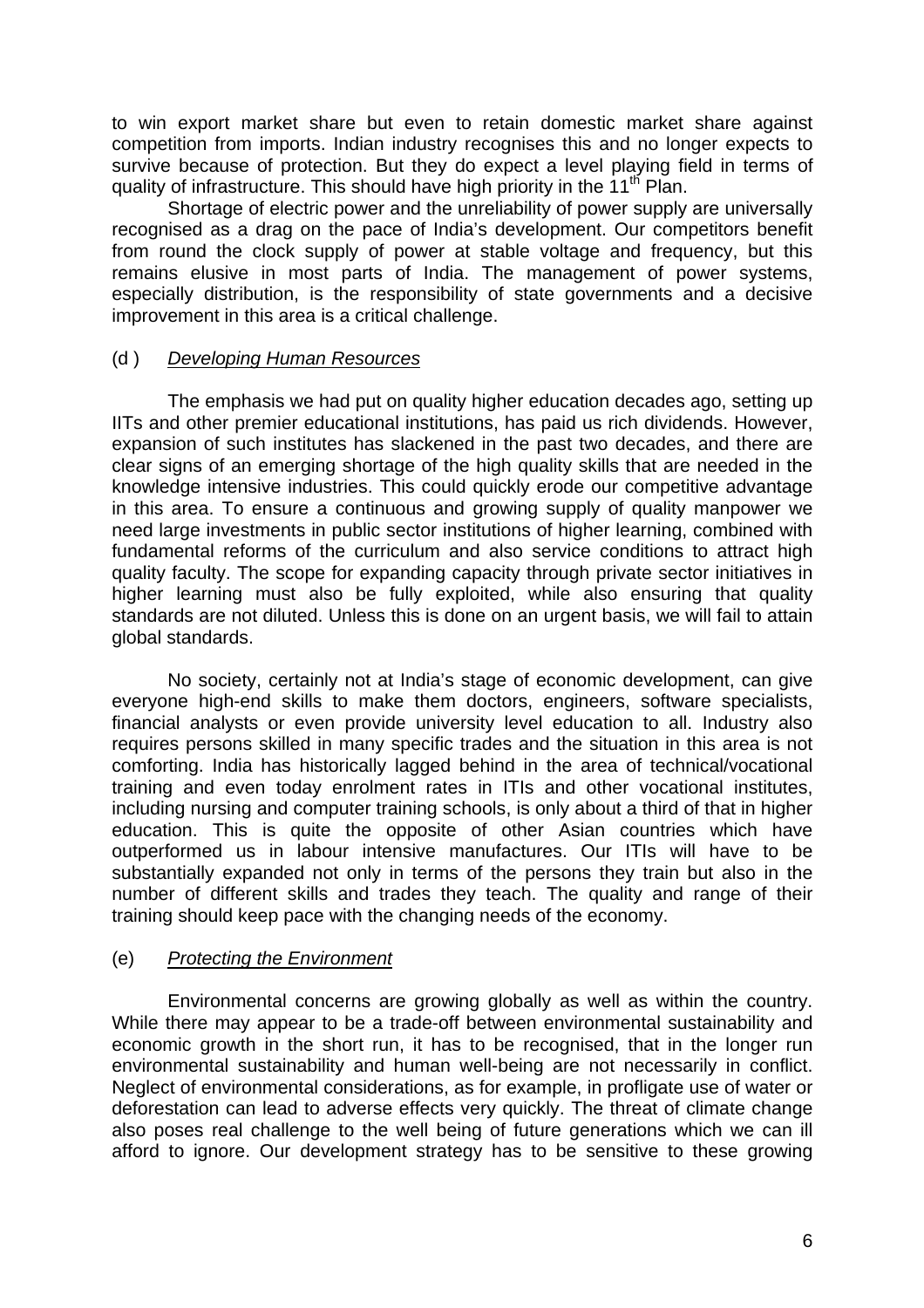concerns and should ensure that these threats and trade-offs are appropriately evaluated.

## (f) *Improving Rehabilitation and Resettlement Practices*

 Our practices regarding rehabilitation of those displaced from their land because of development projects are seriously deficient and are responsible for a growing perception of exclusion and marginalisation. The costs of displacement borne by our tribal population have been unduly high, and compensation has been tardy and inadequate, leading to serious unrest in many tribal regions. This discontent is likely to grow exponentially if the benefits from enforced land acquisition are seen accruing to private interests, or even to the state, at the cost of those displaced. To prevent even greater conflict, and threat to peace and development, it is necessary to frame a transparent set of policy rules that address compensation, and make the affected persons beneficiaries of the projects, and to give these rules a legal format in terms of the rights of the displaced. In addition to those displaced by development projects, those displaced by social upheavals should also be properly resettled.

## (g) *Improving Governance*

 All our efforts to achieve rapid and inclusive development will come to naught, if we cannot ensure good governance both in the manner public programmes are implemented and, equally important, in the way the government interacts with the ordinary citizen. Corruption is now seen to be endemic in all spheres and this problem needs to be addressed urgently. Better design of projects and implementation mechanisms and procedures can reduce the scope for corruption. Much more needs to be done by both the Centre and the States to reduce the discretionary power of the government, ensure greater transparency and accountability, and create awareness among citizens. The Right to Information Act empowers the people to demand improved governance, and we must be ready to respond.

 Quick and inexpensive dispensation of justice is an aspect of good governance which is of fundamental importance in a successful civil society. The legal system in India is respected for its independence and fairness but it suffers from notorious delays in dispensing justice. Delays result in denial of justice. Delays cost money and therefore it is difficult for the poor in India to afford justice. Fundamental reforms are needed to give justice two attributes: speed and affordability.

## **1.3 Disparities and Divides**

 Even as we address the specific challenges listed in 1.2 above, we must also deal with broader perceptions that development has not only failed to bridge the divides that afflict our country, it may even have sharpened some of them. Some of these perceptions may be exaggerated, but they are real nonetheless. The  $11<sup>th</sup>$  Plan must seek to bridge these divides as an overarching priority.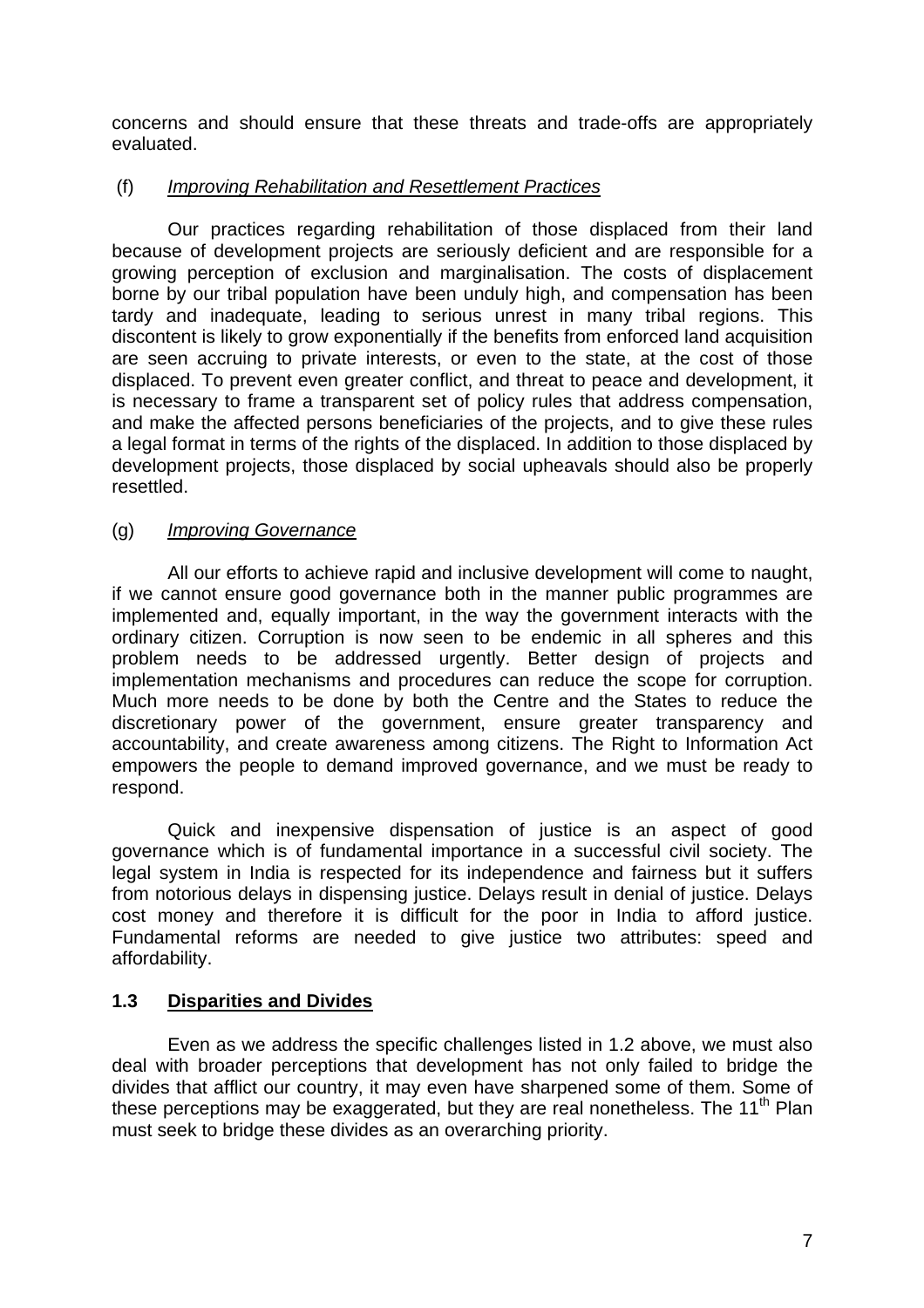There are many divides, all demanding equal attention. Foremost among these is the divide between the rich and the poor. As explained in 5.1, poverty is declining, but only at a modest pace which is no longer acceptable given the minimalist level at which the poverty line is fixed. The pace of poverty reduction must be accelerated. There is also a divide between those who have access to essential services and those who do not, which leads to large disparities in health and nutritional status, in education and skills, as also in availability of clean water and sanitation.

 There are also excluded groups in our society such as SCs, STs and OBCs and some minorities who continue to lag behind the rest.

|                                                                                     |                | <b>Average/All India</b> |                                | Worst<br><b>State</b> |
|-------------------------------------------------------------------------------------|----------------|--------------------------|--------------------------------|-----------------------|
|                                                                                     | Around<br>1990 | Recent<br><u>Year</u>    | <b>State</b><br>Recent<br>Year | Recent<br>Year        |
| Per Capita Net National Product:<br>(Rs. per person at 1993-94 Prices) <sup>1</sup> | 7321           | 11799                    | 16679                          | 3557                  |
| Consumption Poverty:<br>Head Count Ratio (%) <sup>2</sup>                           | 36.0           | 27.8                     | 6.16                           | 47.15                 |
| Literacy (age 7+) Male: <sup>3</sup>                                                | 64.1           | 75.3                     | 94.2                           | 59.7                  |
| Literacy (age 7+) Female: 3                                                         | 39.3           | 53.7                     | 87.7                           | 33.1                  |
| <b>Attending Elementary</b><br>Schools (6-14<br>$years)^3$                          | 55.3           | 71.1                     | 103.1                          | 55.8                  |
| Sex Ratio: (females/1000 males) <sup>3</sup>                                        | 927            | 933                      | 1058                           | 709                   |
| Infant Mortality Rate: (2003) (Per 1000<br>live births) $4$                         | 80             | 60                       | 11                             | 83                    |
| Maternal Mortality Rate: (1997)<br>(Per<br>1000 live births) <sup>4</sup>           |                | $\overline{\mathbf{4}}$  |                                |                       |
| Undernourished Children: (1998-99) <sup>5</sup>                                     |                |                          |                                |                       |
| Weight-for-age                                                                      |                | 47.0                     | 20.6                           | 55.7                  |
| Height-for-age                                                                      |                | 45.5                     | 18.1                           | 55.5                  |
| Weight-for-height                                                                   |                | 15.5                     | 4.8                            | 24.3                  |

**Table 2:** *Status of Some Socio-Economic Indicators* 

<sup>1</sup> For the years 1990-91 and 2003-04<br><sup>2</sup> The poverty estimates given are for 1993-94 and the latest estimates based on the NSS 2004-05 survey which is comparable with 1993-94.

3 Calculated from information based on Census 1991 and 2001

4 Based on SRS

5 Percentage age below 2 standard deviation from the mean of an international reference population.

Another important divide which compels immediate attention is gender discrimination. It begins with the declining sex ratio and goes on to literacy differential between girls and boys plus the high rate of maternal mortality. The extent of bias is self evident. The statistics given in Table 2 are reflective of the trend but do not tell the whole story. Differences in educational status and economic empowerment are heavily biased against women. Special, focussed efforts must be made to purge society of this malaise by creating an enabling environment for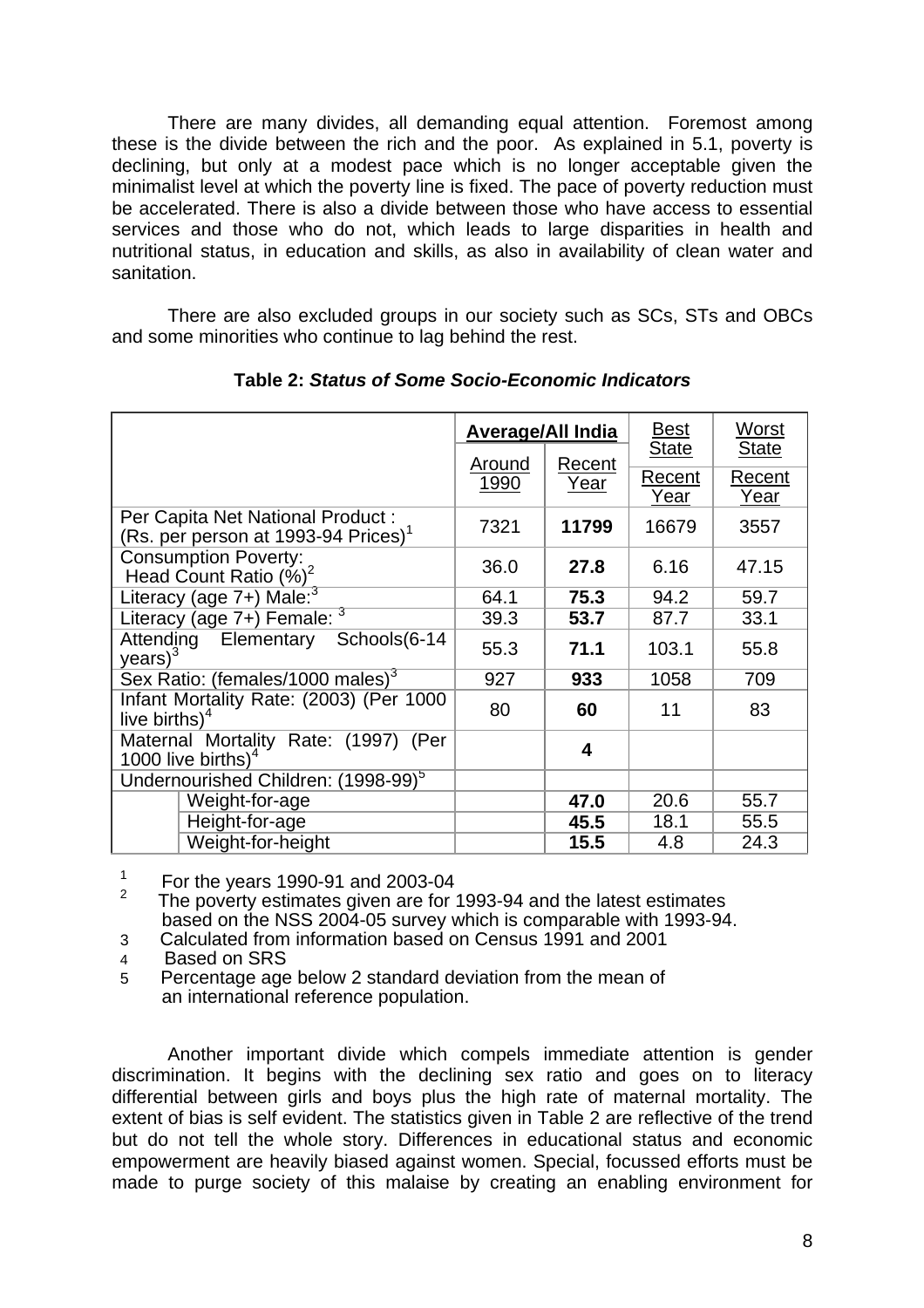women to become economically empowered. Measures for societal recognition of women's economic and societal worth will be a concomitant of this.

The divide between urban and rural India has become a truism of our times. The Central Government has adopted a multi-pronged strategy to reduce this divide in its various dimensions. The Bharat Nirman programme addresses gaps in rural infrastructure and covers irrigation, road connectivity, housing, water supply, electrification and telephony. The National Rural Employment Guarantee Act has elements of a social safety net as it provides guaranteed employment in rural areas, but can also help in building rural infrastructure especially if resources from other programmes are also pooled in. The Sarva Shiksha Abhiyan and National Rural Health Mission are ambitious programmes for providing primary education and primary health services universally. All these programmes are meant to give a new deal to rural India. To succeed, these Central Government initiatives have to be owned by states and local authorities, within whose constitutional responsibility most of them lie.

Regional backwardness is another issue of concern. The differences across states have long been a cause of concern but increasingly there is recognition of the problem of severe imbalances within states. Backward districts of otherwise well performing states, present a dismal picture of intra-state imbalance and neglect. The Centre and the States together must deal with this problem on a priority basis. We cannot let large parts of the country be trapped in a prison of discontent, injustice and frustration that will only breed extremism. The spread of Naxalism in more than 100 districts in the country is a warning sign. Pockets of despair where communalism has left scars are also festering with anger. In all areas despair is the result of visible failures of the state apparatus to ensure good governance and create an environment where the bulk of the people experience the benefit of development.

 Special efforts must be made to remove the discontent, dispense justice, instill a sense of fairness among the people and give them dignity and hope. Otherwise, not only will the growth momentum in the rest of the country be disrupted, but we will not attain the dignity and pride of a good society. The Backward Regions Grant Fund provides a new instrument to deal with this problem.

 The broad policy approach needed to address the challenges described above, are discussed in subsequent Chapters of this Approach Paper.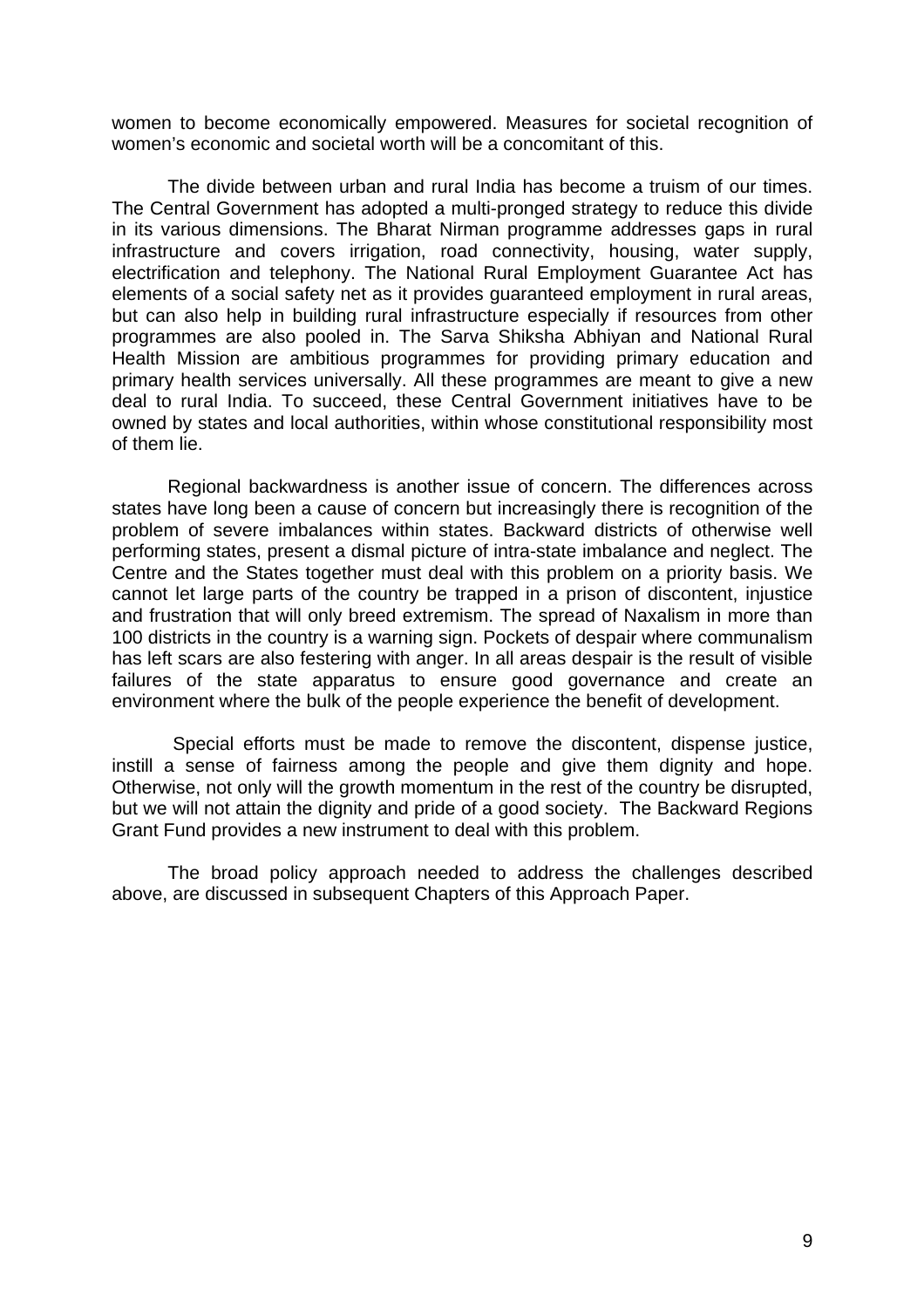## **2. GROWTH POTENTIAL IN THE 11th PLAN**

There are three broad sources of economic growth: Accumulation of physical capital; accumulation of human capital; increase in the efficiency of production due to technical or organizational change (total factor productivity). The  $11<sup>th</sup>$  Plan must look to all these different sources of growth to ensure that India's growth potential is realised. In this Chapter we present an assessment of the macro-economic constraints on accelerating GDP growth.

## **2.1 Macro-economic Projections**

 Simulations from several models show that the base-line growth rate of the economy, i.e., the growth that is likely to be achieved without significant new policy initiatives, or the business as usual scenario, is around 7 per cent per annum. However, all the models also indicate that with additional policy initiatives it is possible to raise the average growth rate in the  $11<sup>th</sup>$  Plan to somewhere between 8 and 9 percent. The broad macro-economic implications of accelerating from 7% growth achieved in the Tenth Plan to higher levels are spelt out below, using the inhouse model of the Planning Commission.

## (a) *Investment Savings Requirements*

 Table 3 presents an assessment of investment and savings requirements of different target growth rates for the 11th Plan. They show that acceleration from the base line 7% growth to say 9% will require an increase in the total investment rate from 29.1% to 35.1%. It may be noted that this is much lower than the investment rates reported in China implying that we are in a position to achieve comparable rates of growth with a lower ICOR. Even so, the scale of the increase envisaged is substantial and the feasibility of this level of investment depends upon the willingness of the private sector and the public sector to invest, and our ability to finance these investments.

| <b>Target GDP Growth Rate in 11th Plan</b> | $7.0\%$ | 8.0% | 9.0% |
|--------------------------------------------|---------|------|------|
| Average investment rate                    | 29.1    | 32.0 | 35.1 |
| Average CAD as % of GDP                    | 2.0     | 2.4  | 2.8  |
| Domestic Savings Rate: of which            | 27.1    | 29.6 | 32.3 |
| (a) Household                              | 20.1    | 20.5 | 21.0 |
| (b) Corporate                              | 5.0     | 5.5  | 6.1  |
| (c) PSEs                                   | 3.1     | 3.1  | 2.8  |
| (d) Government                             | $-1.1$  | 0.5  | 2.4  |

## **Table 3:** *Alternative Scenarios for 11th Plan*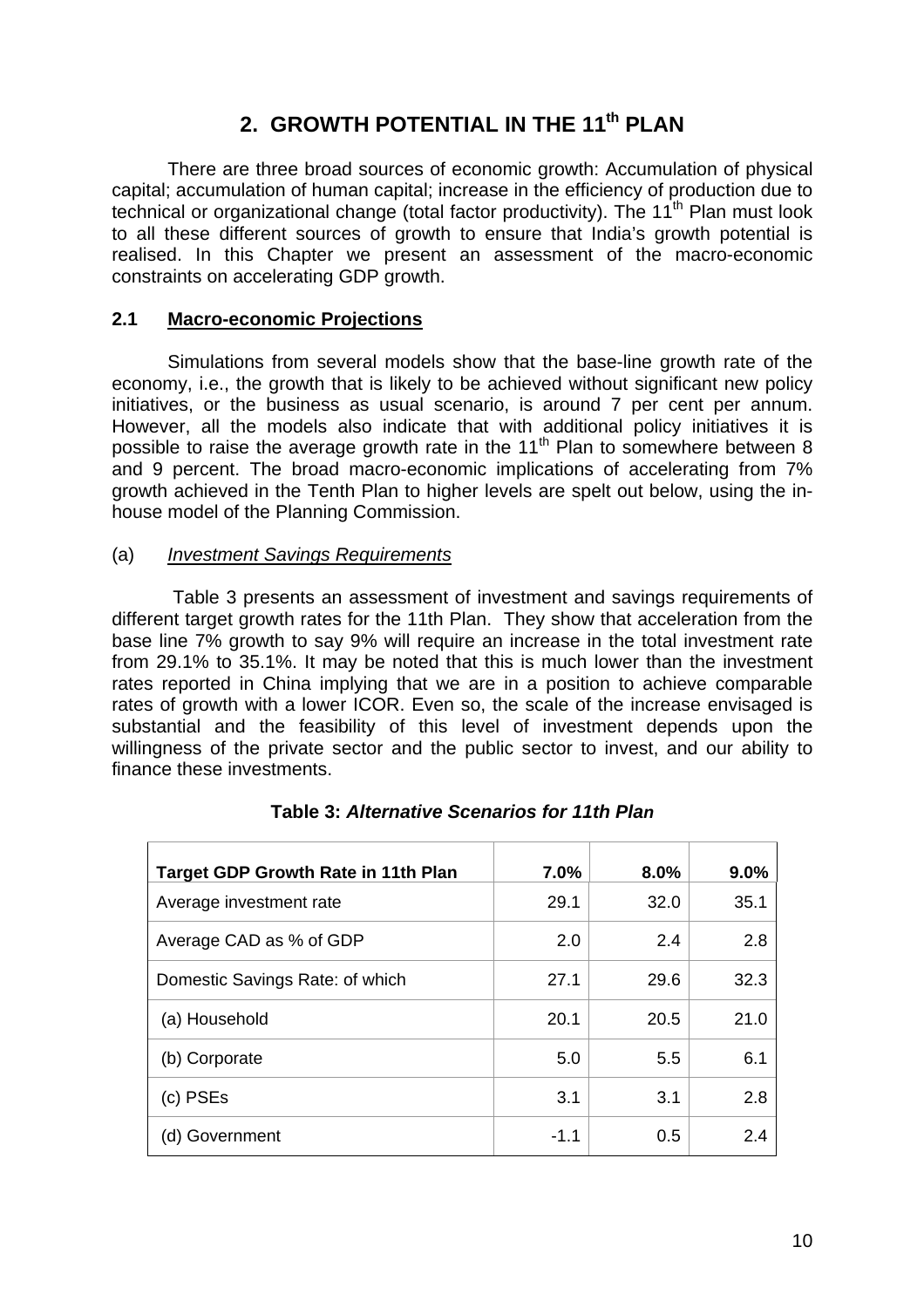The higher level of investment has to be financed by some combination of increased domestic savings and increased foreign savings as reflected in the larger current account deficit. The current account deficit (CAD) is projected to increase from 2% of GDP in the 7% projection to 2.8% of GDP in the 9% growth projection. This is a feasible level of CAD and should not present any danger, provided it is financed mostly from FDI and long- term external borrowings rather than short-term borrowings or portfolio flows. Higher levels of the current account deficit can be tolerated for some time if financed exclusively by higher FDI but in general we should aim at keeping the CAD below 3%.

 If the CAD is constrained as indicated, the total domestic savings rate must increase from 27.1% to 32.3%. The growth of household and corporate savings will be determined by behavioural parameters, given the growth of income and GDP. These can be influenced by government policy only to a limited extent. A significant portion of the needed increase in domestic savings will therefore have to come from an improvement in Government savings. The projected improvement in government savings shown in Table 3 suggests a turnaround in government savings of around 2.5 percentage points of GDP for a growth rate between 8 and 9%. This will require strong budgetary discipline by both the central government and the state governments.

 Fortunately, the high buoyancy in tax revenues displayed in recent years suggests that the efforts at reforms of tax structure and tax administration are having an impact and continuation of these efforts in the Centre and also in the States should lead to rapid growth in tax revenue. This needs to be combined with moderation in growth of current expenditure, especially in subsidies, combined with progress in rationalising user charges to reduce losses in various public sector areas. These issues are examined in detail in Chapter 6.1.

## (b) *Structure of Investment : Public Private Mix*

 The structure of savings given in Table 3 has implications for the structure of investments during the 11th Plan period and these are outlined in Table 4. The 7.0% growth scenario is broadly consistent with the behavioural trends in investment that have been observed in the immediate past, both in the public and in the private sectors.

 The split of total investment between public investment and private investment is not easy to project. In the projections it has been assumed that private investment is determined by past behaviour, which is responsive to the aggregate growth of GDP, with public investment picking up the slack. The growth rates of public and private investment shown in Table 4 require a significant step up in private investment growth rate in all scenarios except the base-line, from the historical average growth rate of 6.5%. Public investment is often an important determinant of private investment and for this reason it would be desirable to maintain the public investment target at reasonably high levels especially if these are directed to key infrastructure development. It is also important to regularly monitor private investment demand and to take counter cyclical measures in time.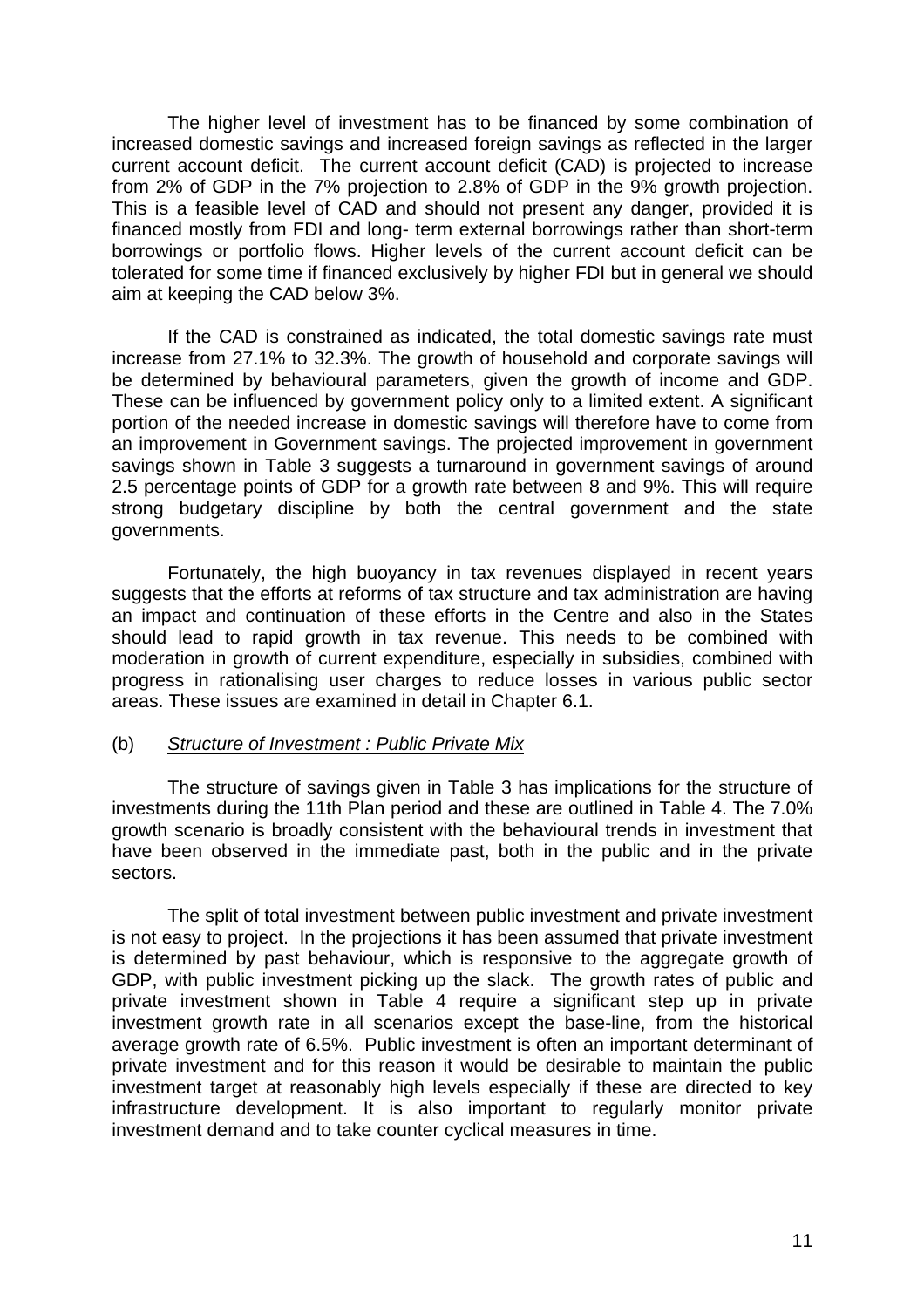These projections do not explicitly allow for investments made in the PPP mode. If allowance is made for PPP investments, some of the investment shown in the public sector would be transformed into viability gap support of PPP in the form of a transfer from the public sector to the private sector and the level of private investment would be correspondingly higher. Private investment has in the past demonstrated growth rates of above 18% per annum during the period 1994-95 to 1996-97, and could do so again, especially if the investment climate appears favourable. PPP offers a distinct possibility for increasing investments in certain key sectors, though to do it effectively requires some institutional capacity in the public sector. Given the inefficiencies often encountered in public investment, such PPP could increase economic efficiency and lower the capital requirement, provided that regulatory mechanisms are adequate. (See Box in Chapter 3)

| Target GDP Growth Rate in 11 <sup>th</sup> Plan (%) | 7.0    | 8.0    | 9.0  |
|-----------------------------------------------------|--------|--------|------|
| Public Investment (as % of GDP)                     | 8.4    | 9.8    | 11.2 |
| Private Investment (as % of GDP)                    | 20.7   | 22.2   | 23.9 |
| Government Revenue Balance (% of GDP)               | $-2.9$ | $-1.3$ | 0.6  |
| Government Fiscal Balance (% of GDP)                | $-6.4$ | $-6.2$ | -6.0 |

|  |  |  |  | Table 4: Some Implications of the Savings Requirements for 11 <sup>th</sup> Plan |  |
|--|--|--|--|----------------------------------------------------------------------------------|--|
|--|--|--|--|----------------------------------------------------------------------------------|--|

## **2.2 Sectoral Growth Rates**

 The sectoral growth rates consistent with the growth scenarios presented above are given in Table 5. The agriculture growth targets are explicitly derived from the demand side assuming virtually zero growth in agricultural imports and a step up in the rate of growth of agricultural exports by 10% per annum. Services sector growth is projected in relation to GDP growth with an elasticity of 1.1 which is slightly lower than in the past. The industrial growth targets are determined residually.

In deriving the trade figures, net exports are projected at the level necessary to calibrate aggregate demand and aggregate supply. Import growth has been related to overall GDP growth with an elasticity of around 1.5, which is somewhat higher than the historical average of 1.3, reflecting the assumed impact of trade liberalisation and greater dependence on energy imports. However, in these calculations it has been assumed that there is no further change in energy prices.

The growth rate of gross exports in Table 5 reflect the level of gross exports implicit in the estimates of net exports and gross imports as derived above.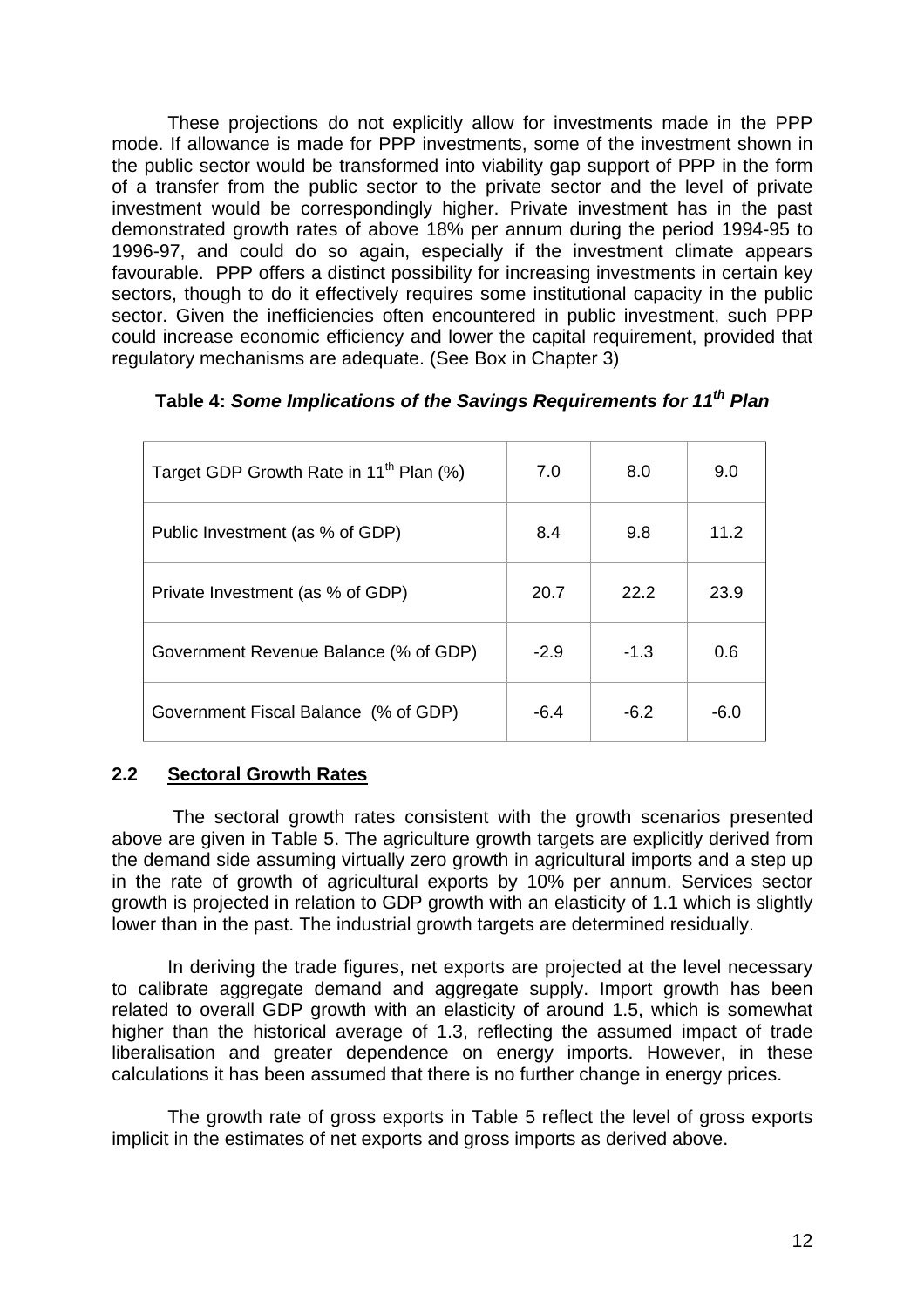| <b>GDP</b>      | 7.0  | 8.0  | 9.0  |
|-----------------|------|------|------|
| Agriculture     | 3.2  | 3.7  | 4.1  |
| Industry        | 8.2  | 9.4  | 10.5 |
| <b>Services</b> | 7.7  | 8.8  | 9.9  |
| Imports*        | 10.9 | 11.7 | 12.5 |
| Exports*        | 14.2 | 15.4 | 16.4 |

## **Table 5:** *Structure of Growth in Different Scenarios*

 **Note: \***Measured in US dollars. In the case of imports, it is assumed that the price of oil remains constant at \$70 per barrel from 2006-07 onwards and average tariff rate stabilises at 10% from 2008-09.

These scenarios suggest that, demand for agriculture will restrict its growth to between 3% and 4%. Services could grow at 8 to 10% and industry a little faster, exceeding 10 percent growth in the 9% GDP growth scenario. The implicit growth of manufacturing sector, which is a subset of industry, would be around 12% in the 9% GDP growth scenario. The target growth rates for Industry and Services certainly appear feasible in the light of recent performance, although the agricultural growth rate is much higher than recent trends. Nevertheless, every effort will need to be made to achieve the agricultural growth targets, since failure on this count may require excessively high targets for the non-agricultural sectors in order to attain the over-all GDP growth rate and also expose the economy to needless vulnerability.

The importance of agricultural growth arises not only from the need to provide adequate food production but because of the increasingly important role that rural demand will need to play in order to support non-agricultural growth from the demand side. Much of this demand will be for non-agricultural activity which will also generate non-agricultural employment in rural areas.

| <b>GDP</b>      | 7.0  | 8.0  | 9.0  |
|-----------------|------|------|------|
| Agriculture     | 2.0  | 2.0  | 2.0  |
| Industry        | 8.6  | 9.9  | 11.2 |
| <b>Services</b> | 8.1  | 9.3  | 10.5 |
| Imports         | 11.8 | 13.9 | 15.3 |
| <b>Exports</b>  | 19.6 | 23.0 | 25.9 |

|  | <b>Table 6: Implications of 2% Agricultural Growth</b> |  |  |
|--|--------------------------------------------------------|--|--|
|--|--------------------------------------------------------|--|--|

In order to appreciate the sensitivity of the various targets to agricultural performance, Table 6 shows the requirements of sectoral growth if agriculture grows only at the recent trend growth rate of 2% in all scenarios. Not only does the industrial growth required to meet the GDP growth targets become higher, but a much higher export growth is needed to absorb the additional industrial growth. Export growth in the 8% growth scenario has to be 23% per year instead of the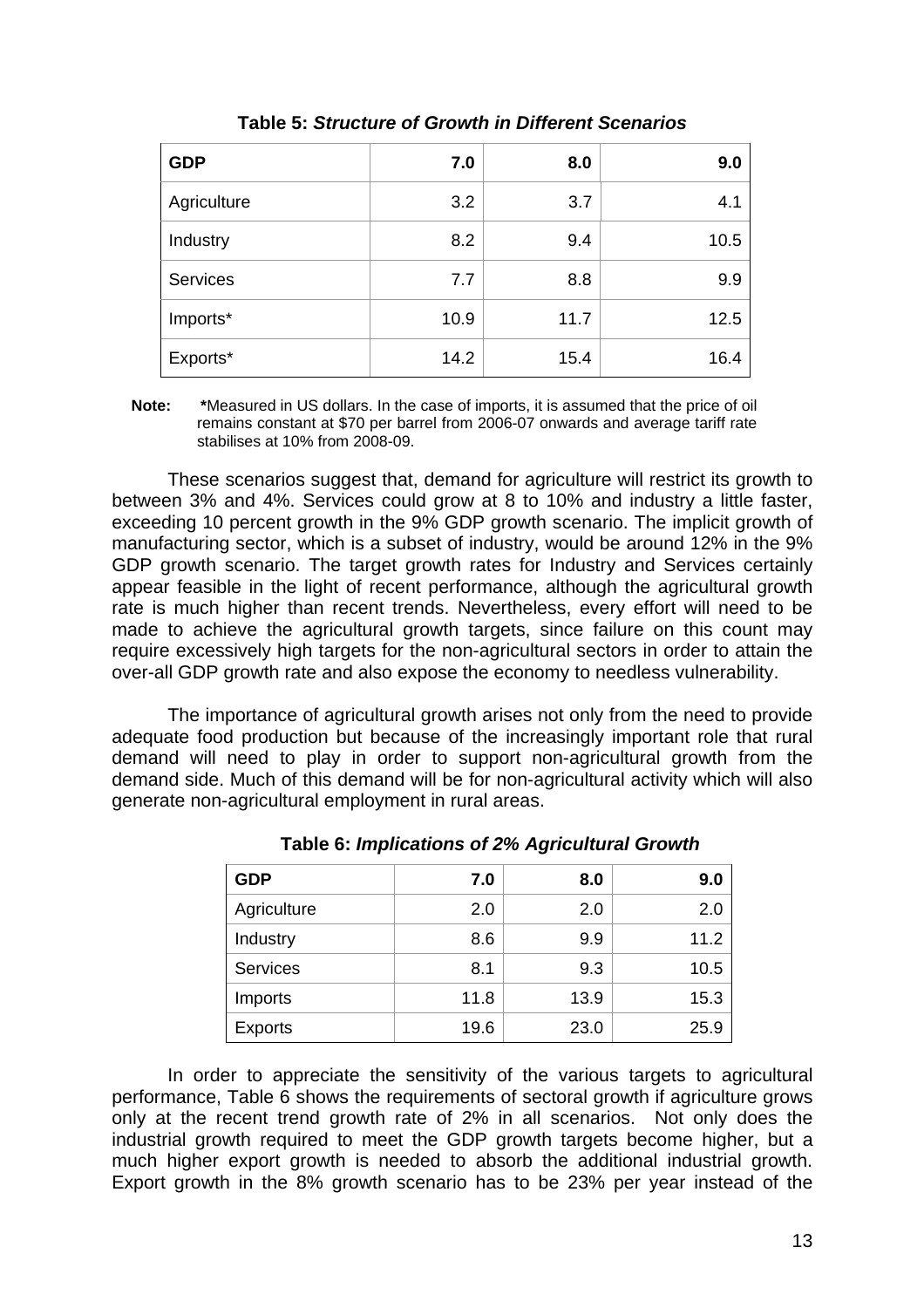15.4% shown in Table 5. Import requirements, on the other hand, do not increase very sharply. The very high export growth requirements may not be easily attainable, despite the recent performance. In our view, therefore, a strategy aiming at acceleration in the growth rate should provide for acceleration in agricultural growth not only because it is more consistent with reducing poverty and generating income in rural areas, but also because it is more consistent with the likely constraints on export performance.

## **2.3 The External Environment**

There are significant uncertainties affecting the world economy in 2006. The major economies have been characterised by significant macro-imbalances and it is not certain how these imbalances will be ironed out. The uncertainty on this count has been exacerbated by the recent spurt in oil prices. It is obviously difficult to judge how these developments will impact on India's medium term prospects. We clearly stand to benefit if the macro-imbalances are resolved in a non-disruptive manner, oil prices soften over time, and the ongoing WTO negotiations produce an acceptable outcome which strengthens the multilateral trading system. However, this favourable outcome is not assured. A positive feature of the international situation is that current perceptions of foreign investors are very favourable. However, the prospects for oil prices remain a matter of concern.

## (a) *Foreign Direct Investment*

India is generally seen as one of the best performing emerging market countries and one capable of sustaining growth at over 8% over the next two decades, provided appropriate policies are put in place to deal with existing constraints on growth. This has created a favourable impression among potential foreign investors. Most of the major international companies are now operating in India and many have announced ambitious expansion plans. The flow of FDI amounted to about \$6 billion in 2005-06 and could increase significantly during the  $11^{th}$  Plan.

As shown in Table 3 the current account deficit in 2011-12 is projected at 2.4% of GDP in the 8% growth scenario and 2.8% of GDP in the 9% growth scenario. It should be possible to finance current account deficits on this scale relying mainly on net FDI flows, allowing for a significant increase in Indian FDI abroad as Indian companies also globalise.

## (b) *Oil Prices*

It is difficult to predict what will happen to oil prices over a five year period but current assessments are that oil prices will remain high. This will exert contractionary pressures on the economy, both directly and also through their impact on world economic growth. The impact of high oil prices on the world economy is somewhat muted thus far partly because industrialised countries have been more able to adjust to higher oil prices but, as pointed out above, there are macro-imbalances in the world economy which make it vulnerable.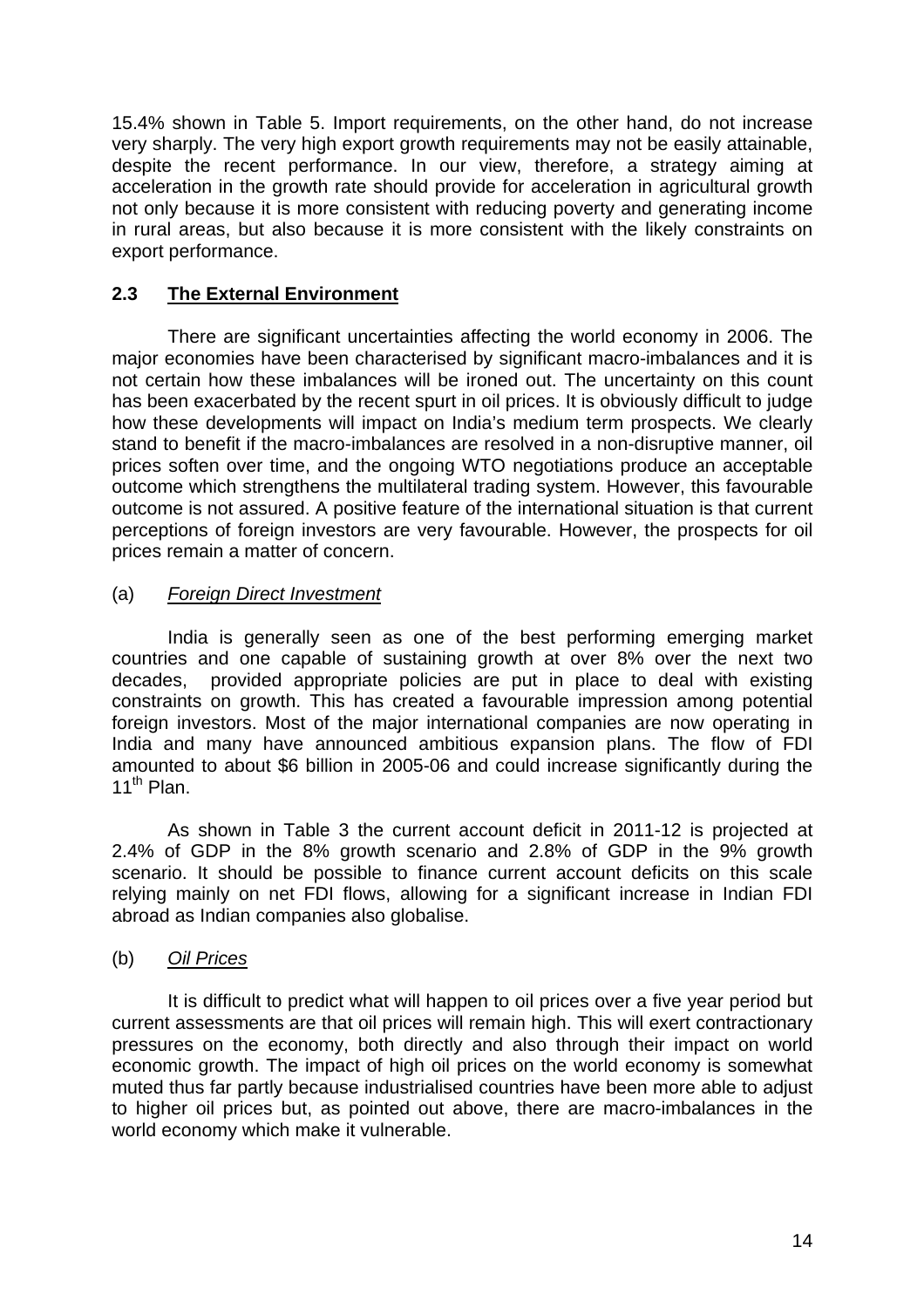For India, the persistence of high oil prices does pose difficult choices between (a) passing on the price increase to the consumer (b) lowering taxes on petroleum products and (c) squeezing the oil companies. Each of these options has some adverse consequences, and the Government has resorted to a combination of all three in the past 12 months. In the medium term, the only viable approach is to rationalise taxation on petroleum products and then pass on the bulk of the burden of higher oil prices to consumers with targeted subsidies to protect the interests of the poor.

Simulations with macro-models suggest that if oil prices increase sharply in future, our growth rate could be lowered by between 0.5 and 1.0 percentage points below the levels projected with present levels of oil prices. However, all such estimates have a large margin of error. The important point is that even these simulations show that with appropriate oil pricing policies, increased exports and appropriate fiscal and monetary policies, the adverse impact of high oil prices on GDP growth can be substantially moderated in the medium term. They will have an impact on affordable levels of consumption but they need not have as sharp an impact on GDP growth.

## **2.4 Growth Target for the Eleventh Plan**

 To summarise, the task of achieving an average growth rate between 8 and 9 percent in the 11<sup>th</sup> Plan is macro-economically feasible with a strong fiscal effort that is difficult but not impossible. It is, therefore, proposed that the target growth rate for the Eleventh Plan be placed at 8.5 per cent per annum. The key macroeconomic values consistent with a growth target of 8.5% are presented in the Table 7.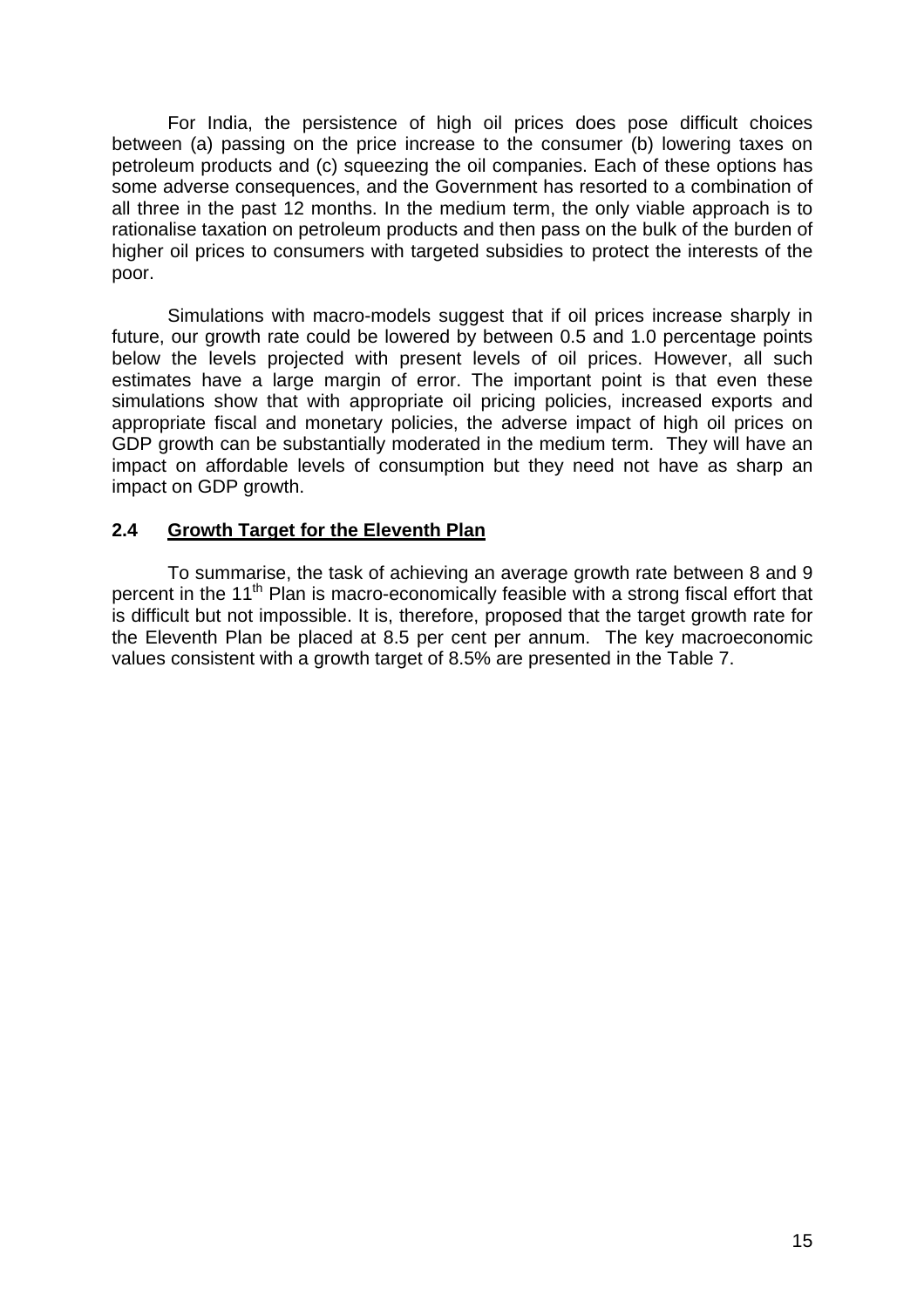| 1 <sub>1</sub> |                                       | Growth rate of GDP (%);            | 8.5    |  |
|----------------|---------------------------------------|------------------------------------|--------|--|
|                | of which;                             |                                    |        |  |
|                | 1a.                                   | Agriculture                        | 3.9    |  |
|                | $1b$ .                                | Industry                           | 9.9    |  |
|                | 1c.                                   | <b>Services</b>                    | 9.4    |  |
| 2.             |                                       | Investment rate (% of GDP)         |        |  |
|                | of which                              |                                    | 33.6   |  |
|                | 2a.                                   | Public                             | 10.4   |  |
|                | 2b.                                   | Private                            | 23.2   |  |
|                | Domestic Savings rate (% of GDP)      |                                    |        |  |
| 3.             | of which;                             |                                    | 31.0   |  |
|                | За.                                   | Household                          | 20.7   |  |
|                | $3b$ .                                | Corporate                          | 5.8    |  |
|                | 3c.                                   | <b>PSEs</b>                        | 3.0    |  |
| 4.             |                                       | Current account balance (% of GDP) |        |  |
|                |                                       |                                    | $-2.6$ |  |
|                | 4a.                                   | Growth rate of imports (%)         | 12.1   |  |
|                | 4b.                                   | Growth rate of Exports (%)         | 16.0   |  |
| 5.             | Government revenue balance (% of GDP) |                                    |        |  |
|                | $-0.5$                                |                                    |        |  |
| 6.             | Government fiscal balance (% of GDP)  |                                    |        |  |
|                | $-6.1$                                |                                    |        |  |

## **Table 7:** *Macroeconomic Indicators for the Eleventh Five Year Plan*

 In adopting a target, of 8.5% growth, we need to certain key vulnerabilities and provide for them:

- The projection assumes no sharp disruption in the world economy which could arise from a disorderly adjustment of global macro-imbalances or a further large increase in oil prices. If this happens, our growth prospects would be affected at least for a few years.
- The experience of the past decade indicates that endogenous business cycles may have become an abiding feature of Indian macroeconomic behaviour. This can be addressed through appropriate fiscal and monetary measures provided that recognition is early enough.
- The most vulnerable period will be the first two vears of the Plan during which the possibility of a cyclical downturn is complicated by the effect of oil prices on the domestic and the international economies and by the lack of sufficient flexibility in fiscal management arising from FRBM Acts in the Centre and the States.
- Agriculture continues to be an important driver of macroeconomic behaviour in India and all projections are based on a steady, sustained improvement in agricultural performance. Any slippage will have to be compensated by measures which not only prevent rural distress but also preserve the growth momentum.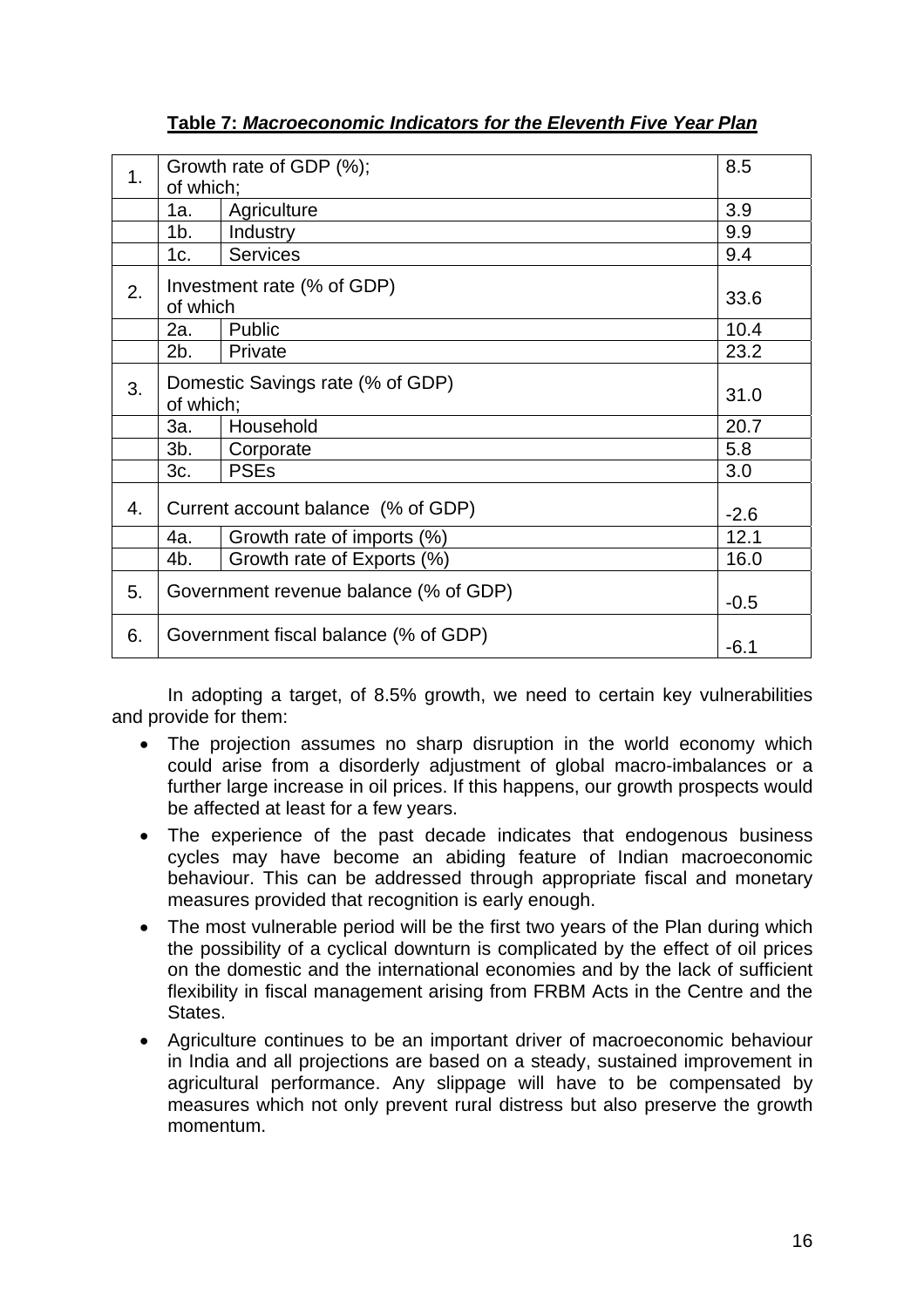Finally, macro-economic feasibility of the type discussed in this Chapter is only one test. To make the growth target a reality, and also to do so in a manner which makes the growth inclusive, calls for a large number of supportive policies in individual sectors. These are explored in the subsequent Chapters of this Paper.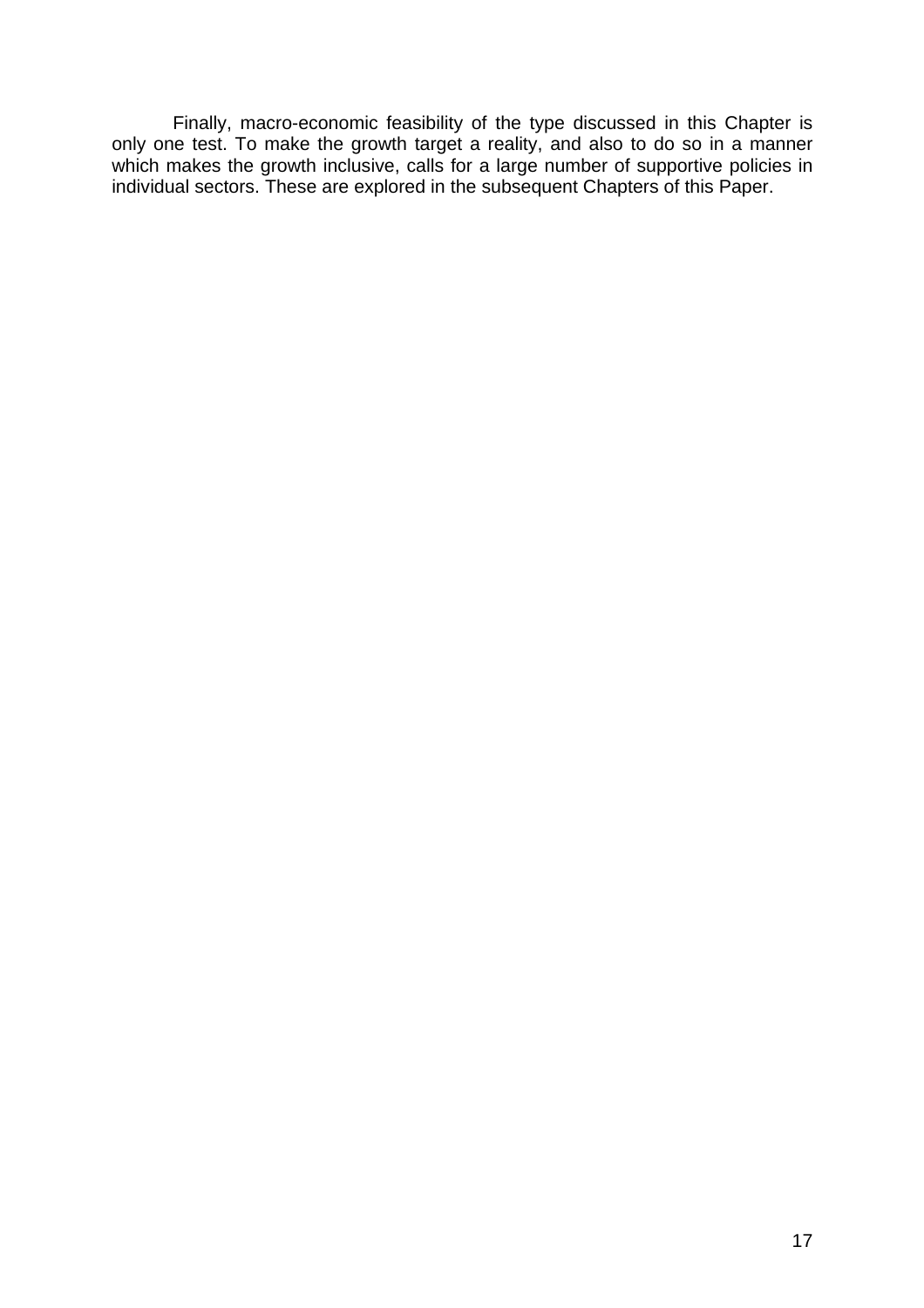# **3. SECTORAL POLICIES FOR THE ELEVENTH PLAN**

 The transition towards faster and more inclusive growth calls for significant new initiatives in many sectors. In some we need to build on policies that are working well but need further strengthening in critical areas to build the additional momentum needed. In others we need a more comprehensive restructuring since it is evident that business as usual will not do. In this Chapter, and the next, we provide a brief assessment of the broad direction of policy we need to explore in formulating the 11<sup>th</sup> Plan.

## **3.1 Accelerating Agricultural Growth**

Accelerating GDP growth in agriculture to around 4% as envisaged in this Paper, is not an easy task. Actual growth of agricultural GDP, including forestry and fishing, was only 1% per annum in the first three years of 10th Plan and even the most rosy projections for 2005-06 and 2006-07 would limit this below 2% for the full five year period. The challenge posed is to more than double the growth rate achieved in the 10th Plan. This will require action on both the demand side and the supply side.

## (a) *Demand Side Intervention*

On the demand side there is evidence that farmers face adverse demand conditions. Not only has agricultural growth been low in the last decade, the prices received for agricultural products have also failed to keep pace with the costs or the general price level and, as a consequence, profitability has declined. Several modeling exercises suggest that a 4% growth of agriculture will not be sustainable from the demand side unless aggregate GDP growth is much higher than 8%.

Some of the steps already taken, such as the recently introduced National Rural Employment Guarantee Programme, will help the demand side in the  $11<sup>th</sup>$ Plan. The emphasis on expanding access and improving quality of public sector schools and health facilities may also help by reducing the need for private expenditure on these items by lower income groups and some of this expenditure will be redirected to generate demand for agriculture.  $1$  Improved rural connectivity envisaged through Bharat Nirman can also trigger growth of an integrated national market where rural people are more able to meet each others demand. In its sheer size and scope, such expanded rural-rural trade is likely to be as important in the initial years as other efforts of demand support such as promoting agricultural exports, or strengthening support to agricultural diversification for domestic processing. The latter of course have the advantage of being able to attract private corporate investment into rural areas once essential infrastructure is in place and their importance is likely to grow over time.

<span id="page-18-0"></span> $\frac{1}{1}$ 

A very large private expenditure shift has occurred over the last decade from food to health, education and conveyance, some of which should be reversible.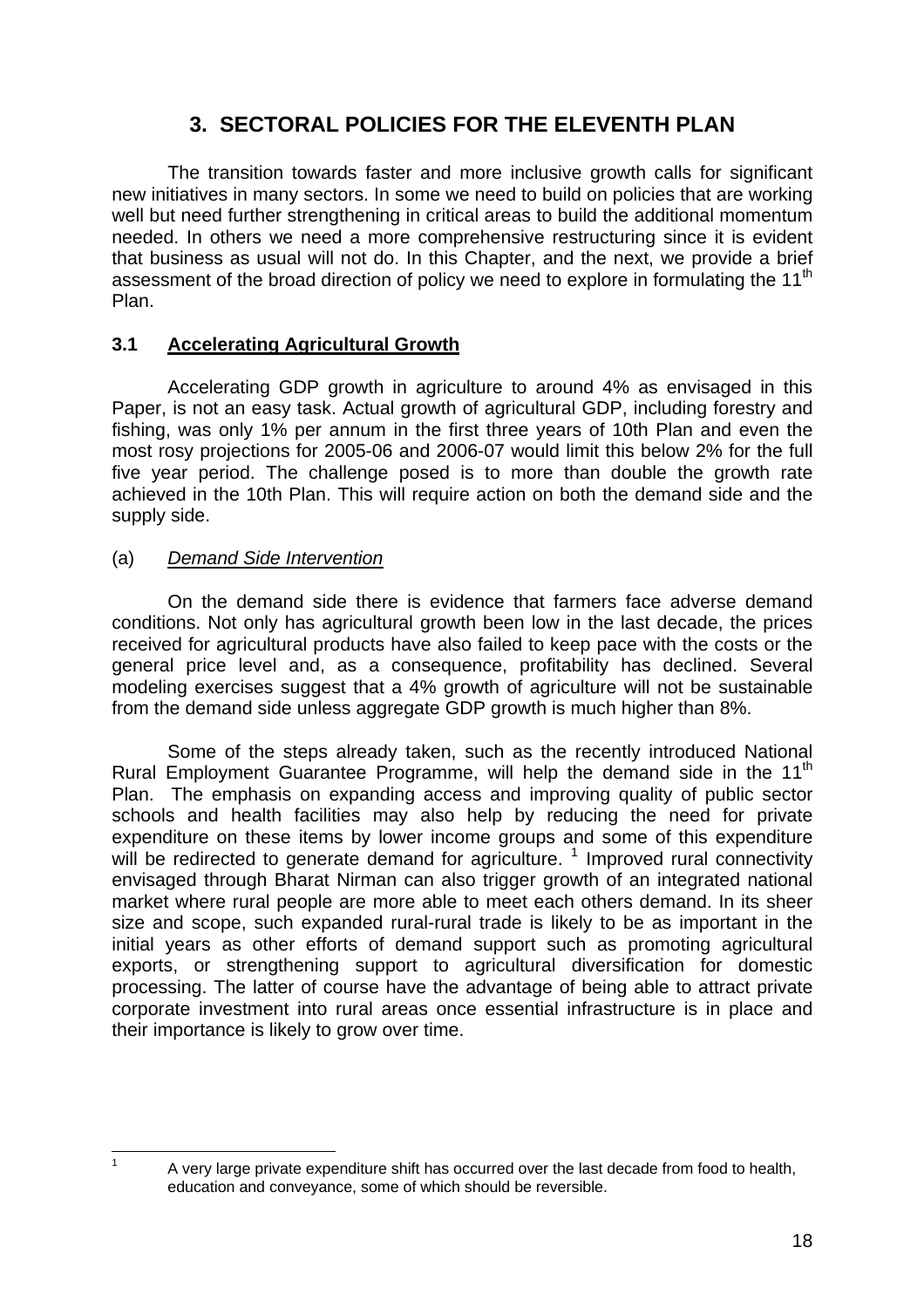#### (b) *Supply side strategy*

The supply side challenge of doubling agricultural growth is also formidable. This is especially so because no dramatic technological breakthrough comparable to the "green revolution" is presently in sight. We are also not exploiting the potential of existing technology. In fact, most of the growth required in cereals, pulses and oilseeds is possible merely through plausible yield increase in currently low yield regions. It is however necessary to identify the specific constraints and policy distortions that have produced these yield gaps.

The National Commission on Farmers has drawn attention to the knowledge deficit which constrains agricultural productivity. To overcome this, farmers will need effective links to universities and best practices. A good extension system is the means for achieving this linkage but unfortunately the extension system has virtually collapsed in most states, partly as a result of constraints on non-plan expenditure. Krishi Vigyan Kendras set up by ICAR have very little interaction with the ATMA model of extension being promoted by DAC. The result is that farming practices in large parts of the country are sub-optimal. Soil testing to determine optimal nutrient requirements is hardly practised and fertilizer application is often highly unbalanced with excessive use of nitrogenous fertilisers, often leading to a negative effect on productivity of the soil over time, a consequence that farmers are not fully aware of. These imbalances are themselves to some extent the result of a system of fertiliser subsidy which is irrational and focuses excessively on nitrogenous fertilizers.

Lack of credit at reasonable rates is a persistent problem, in large part, reflecting the collapse of the cooperative credit system. The failure of the organised credit system in extending credit has led to excessive dependence on informal sources usually at exorbitant interest rates. This is at the root of farmer distress reflected in excessive indebtedness.

 Accelerated agricultural growth will require diversification into horticulture and floriculture which in turn imply structural changes in the relation between agriculture and non-agriculture. Diversification requires effective marketing linkages, supported by modern marketing practices including introduction of grading, post-harvest management, cold chains, etc. There is a need to encourage the development of modern agricultural markets and for this purpose it is necessary to amend the APMC Acts. Although this has begun, the process needs to be accelerated.

 Diversification also means the product must meet the specific requirements of the different markets being serviced, and these requirements vary depending on whether the market is domestic consumption, agro-processing or exports. Contract farming is a potentially effective way of attracting corporate investors to help establish these linkages with markets and also provide farmers with necessary inputs, extension and other advice. Although very limited at present, many states have already taken steps to facilitate this potential to assist the process of diversification. A greater focus is, however, necessary on enabling small farmer participation by encouraging group formation and providing suitable and effective regulatory frameworks. Existing vested interests in traditional trade channels often oppose these changes but they must be overcome.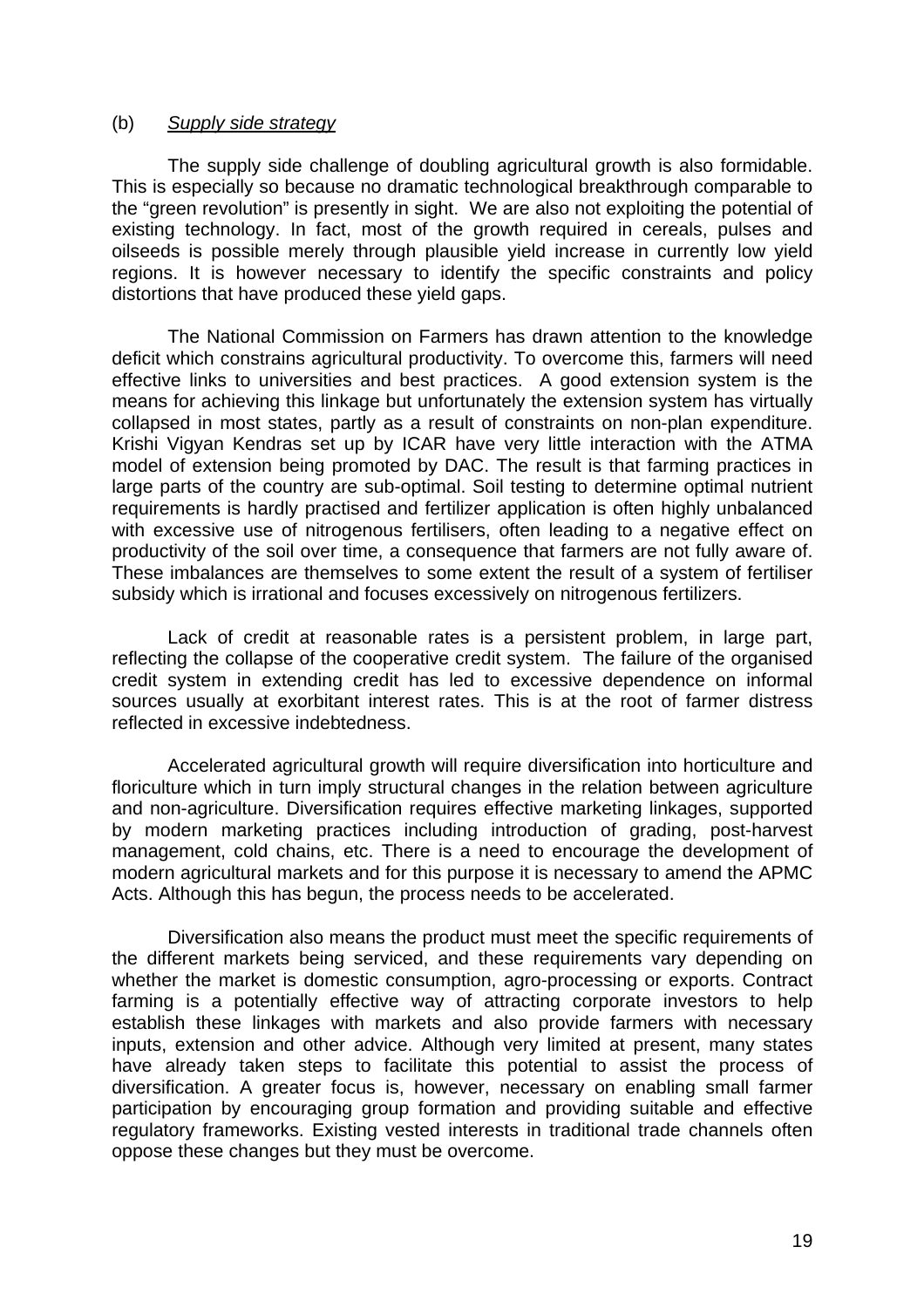As farmers adopt new and untried technology, and increase input intensities, they also face larger risks. These risks are often not well understood owing to lack of knowledge of the requirements of new seeds and new technology. All farmers do not have the ability to bear downside risks. Thus, we have seen farmer suicides when new seeds fail to deliver expected output, or when expenditure on bore wells proves infructuous, or when market prices collapse. Farmers should be protected against such risks by appropriate measures. Insurance is one way of doing this, but the financial cost of existing and proposed crop insurance schemes is very considerable, and recurring, so that these are not appropriate as plan schemes. These and related issues of risk management need to be addressed in the 11<sup>th</sup> Plan.

 The agricultural strategy for the 11th Plan must be based on recognition of the need for strategies specific to different agro-climatic zones. The nature of the technical constraints and crop development possibilities vary considerably across zones. Viable policy packages must be devised for each zone keeping these variations in mind. This will need to be incorporated in the design of future plan schemes with corresponding improvements in plan implementation and in administrative structures to optimise region-specific benefits. While the strategies can emerge through consultation between the Centre and the States, the task of implementing these strategies on the ground falls almost wholly on the state governments.

## (c) *Agricultural Research*

In the longer run, growth in agricultural productivity can be sustained only through continuous technological progress. This calls for a well considered strategy for prioritised basic research, which is now all the more urgent in view of mounting pressure on scarce natural resources, climate change and also the shrinking availability of spill-overs from international public research. The 11th Plan will have to focus the National Agricultural Research System (NARS) to strengthen its basic research component through properly anticipated identification of strategic research pathways. This must go hand in hand with clearer demarcation of responsibilities within NARS between such basic research, which may not contribute immediately to growth, and the more immediate requirement to adapt and disseminate existing technology and provide region-specific problem solving capacity. The recently established National Strategic Agricultural Research Fund must be expanded in the 11<sup>th</sup> Plan and oriented to stimulate research responding to a well defined strategy of prioritisation.

New generation technologies based on rapidly evolving scientific developments will play a pivotal role in achieving new levels of productivity in agriculture. The country's large agricultural research system which successfully launched the green revolution in the past will now be called upon to address newer and more formidable challenges. In this endeavour, business as usual has no place whatsoever. The system needs to be thoroughly revamped and restructured in the light of the advice rendered by the high powered committees chaired respectively by Dr. Swaminathan and Dr. R.A. Mashelkar.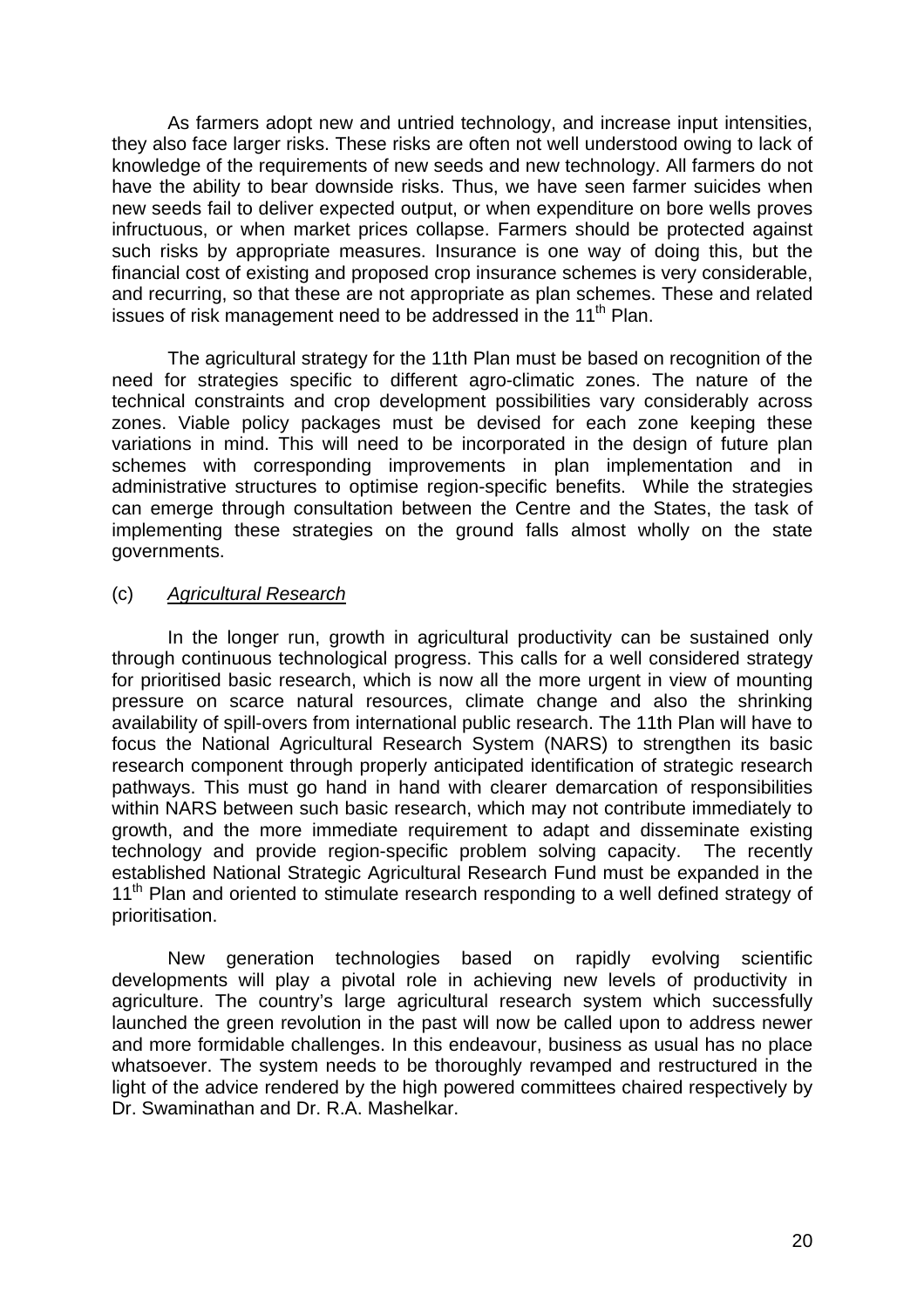#### (d) *Water Management and Irrigation*

Water is a critical input for agriculture and this calls for expansion of irrigation, where it is possible and better water management in rainfed areas where assured irrigation is not possible. This is clearly an area where past policies have been inadequate. Performance in expanding irrigation has been disappointing with resources being spread thinly over many projects and a large number of irrigation projects remaining under construction for many years.

 The Bharat Nirman programme *inter-alia* envisages creation of 10 m. ha. additional assured irrigation during the 4 years period (2005-2009). To achieve this, the pace of potential creation will have to be scaled up from 1.42 m. ha per year in recent years to 2.5 m.ha./year. Of the new potential envisaged under Bharat Nirman, about half is planned for 2007-08 and 2008-09 i.e., first 2 years of the 11th Plan. Assuming the same rate of creation of continues thereafter, a total of about 11 m.ha. of new potential can be expected in the 11th Plan consisting of 5.5 m.ha in major & medium irrigation, 3.5 m.ha. through minor irrigation and about 2.0 m.ha through ground water development. In addition, another 3-4 m.ha. of land is to be restored through modernisation of major, medium and minor projects and restoration of tanks.

Investments in the major and medium irrigation sector will require large resources from the state governments supported by Central Assistance under AIBP. However, implementation of these projects by state governments is also important. Monitoring the pace of creation of potential assumes special importance. Besides regular monitoring by Central Water Commission, it is proposed to expand usage of remote sensing techniques for this purpose which has been initiated on a pilot basis in the 10th Plan.

Along with expansion of irrigation facilities, steps need to be taken to ensure that water is distributed equitably and that it is used efficiently. The past pattern where tail enders are denied water because upper end users appropriate it for highly water intensive crops must be avoided. Participatory Irrigation Management (PIM) by democratically organised water user associations empowered to set water charges, collect and retain substantial part of it, would help to maintain field channels, expand irrigated area, distribute water equitably and provide the tail enders their just share of water. Experience in Gujarat has shown the effectiveness of such PIM. The 11th Plan must expand reliance on PIM on a large scale.

 Water is also critical for the more than 60% of cultivable land that is unirrigated and rainfed. Ground water management is critical for these areas and will therefore need much more focused attention in the 11th Plan. Unless this is done we run the risk of a deepening agricultural crisis in dryland areas. Water must be recognised as a scarce resource and every drop needs to be used efficiently. In this context, it must be recognised that some existing policies followed by state governments contribute to the problem. Continued provision of free power by some states and highly subsidised power by all states is leading to an increase in semicritical, critical and over exploited areas of groundwater use, which already cover 29% of the blocks in the country.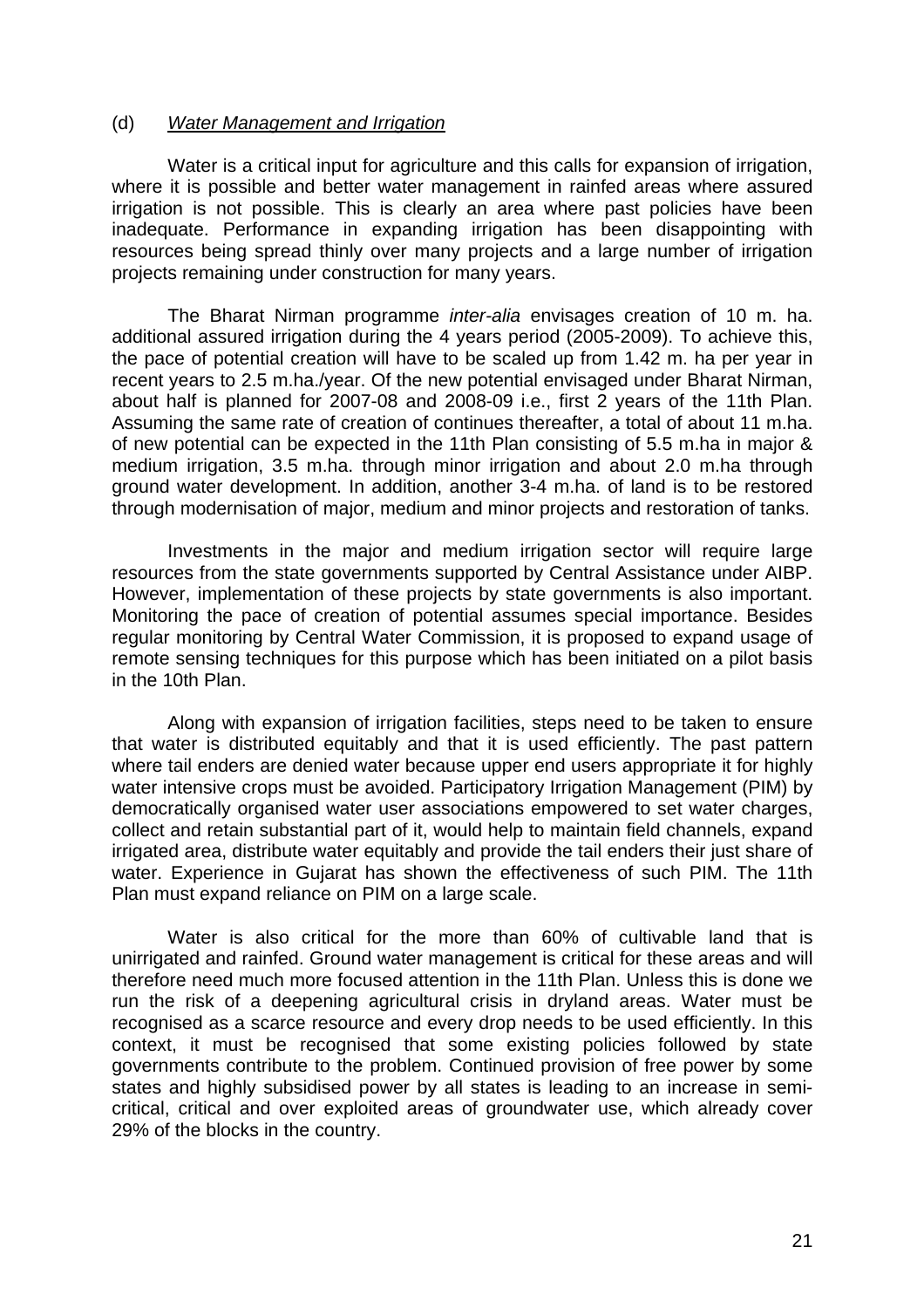Watershed management, rainwater harvesting and ground water recharge can help augment water availability in rainfed areas. Building structures for water management and managing them also provides opportunities for employment generation in rural areas. In addition the enhanced productivity of land will generate its own employment. The National Rainfed Areas Authority to be set up in the current year provides a vehicle for developing concerted action plans for rainfed areas in close consultation with state governments.

With an estimated 80 million hectares needing treatment, and average expenditure of Rs.10,000 per hectare, the total requirement of funds is about Rs.80,000 crore. For this magnitude of funding to be feasible during the 11th Plan, it is absolutely essential that these programmes be converged with or at least supplemented by the Employment Guarantee programme funding local level schemes which conserve moisture and recharge ground water.

## (e) *Animal Husbandry and Fishery*

 The livestock and fisheries sectors together account for about 30% of the value of the output of Agriculture & Allied Sector and provide full time and part time employment to 5.5% of the total working population. Their contribution to total GDP in 2003-04 was 6.3%. The 11<sup>th</sup> Plan must evolve viable strategies for these sectors to expand rapidly. The effort to revive agricultural dynamism must therefore pay sufficient attention to this sector.

 India continues to be the largest producer of milk in the World with a total production of 91 million tonnes in 2005-06 and the contribution of milk alone was higher than paddy, wheat and sugarcane in the year 2003-04. Yet the per capita availability of milk at 231 gm. per day during 2003-04 is still very low. Matters are even worse regarding meat, with abattoir conditions pathetic and utilisation of byproducts inefficient. Poultry development in the country has shown better progress over the years, primarily because research and development schemes of the government have been complemented with effective management and marketing by an organised private sector.

Some of the important initiatives that are needed are:

- Promotion of appropriate crossbreeds while conserving indigenous breeds of livestock.
- □ Establishment of livestock marketing system.
- Promotion of rural backyard poultry in a cooperative marketing setup.
- Development of cooperative dairy firms.
- **Enhancing livestock extension services.**
- **Encouraging private veterinary clinic.**
- □ Institutionalising a framework for utilising synergy between restoration and creation of water bodies for water harvesting and fishery.
- **Provision of an insurance package to avoid distress.**

 The survival of pastoralism is crucial for sustainable land use. Besides conserving domestic biodiversity, it is a means of producing food in dry lands without depleting groundwater resources. However, there are many constraints on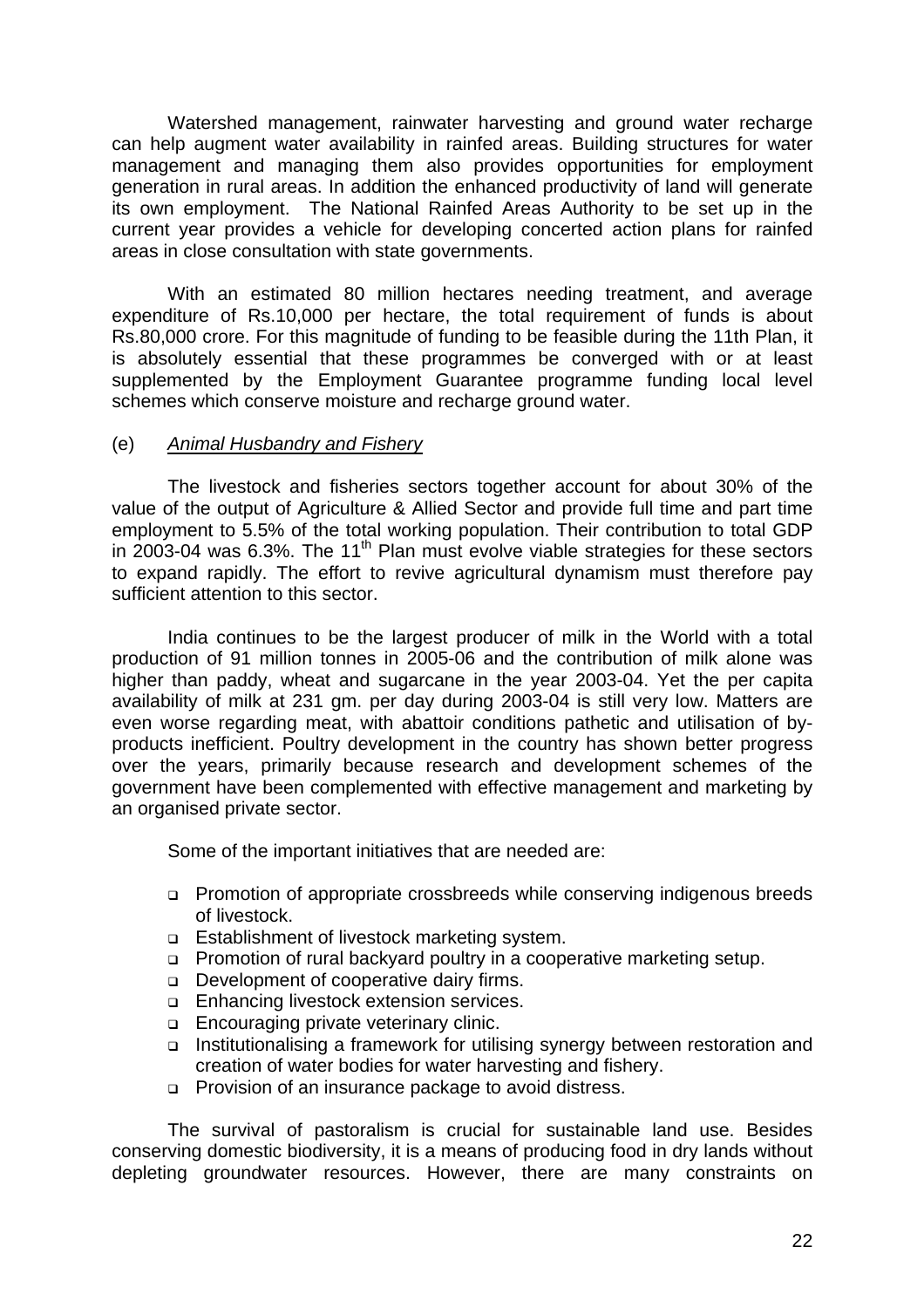expansion in this area Grazing permits are denied in traditional grazing sites that have been converted into protected areas/wildlife sanctuaries, national parks/Joint Forest Management (JFM) programme. Original pasture lands or stipulated animal drinking water ponds are encroached upon, or used for other purposes. Bio-diesel (Jatropha) planting is being promoted through state agencies without seeing all the consequences such as blocking the migration routes of animals and encroaching upon herd-passing pathways.

## **3.2 Industrial Growth**

The industrial sector has gained in strength in many ways over the past fifteen years as a consequence of liberalising industrial controls and the gradual integration with the world economy. Automobile components, pharmaceuticals, special chemicals, textiles are recording unprecedented levels of global competitiveness and the recent surge in the Index of Industrial Production (IIP) also supports this assessment. However, there are numerous constraints that limited industrial performance and need to be addressed.

## (a) *Promoting Industrial Growth*

The 11th Plan should aim at raising the rate of growth of the industrial sector to 10% and manufacturing growth to 12% per annum. The most critical short-term barriers to growth of the manufacturing sector are absence of world-class infrastructure and shortage of skilled manpower. The 11th Plan will place special emphasis on infrastructure and skill formation and these are discussed separately later in this paper (See 3.5 and 4.1)

In addition, the 11th Plan should give priority to taking following initiatives to facilitate rapid industrial growth:

(i) Taxes and duties should be made non-distortionary and internationally competitive. Internally, the tax system must promote and be consistent with a unified national market, so that Indian industry can reap the benefit of economies of scale and scope. Externally, the gradual reduction of tariffs on non-agricultural products should continue. Negative protection which arises because of inverted duty structures must be minimised and, ideally, eliminated.

(ii) While initiatives to provide infrastructure in general are important, they should be supplemented by efforts to promote infrastructure development in local areas such as of Special Economic Zones and Special Economic Regions. The latter differ from SEZs in that they do not come with export tax benefits.

(iii) Technological modernisation is the key to high industrial growth. The growing interest of foreign direct investors in the economy provides a valuable method of injecting resources into the economy, upgrading our technological standards and building international partnerships, which can have many positive effects.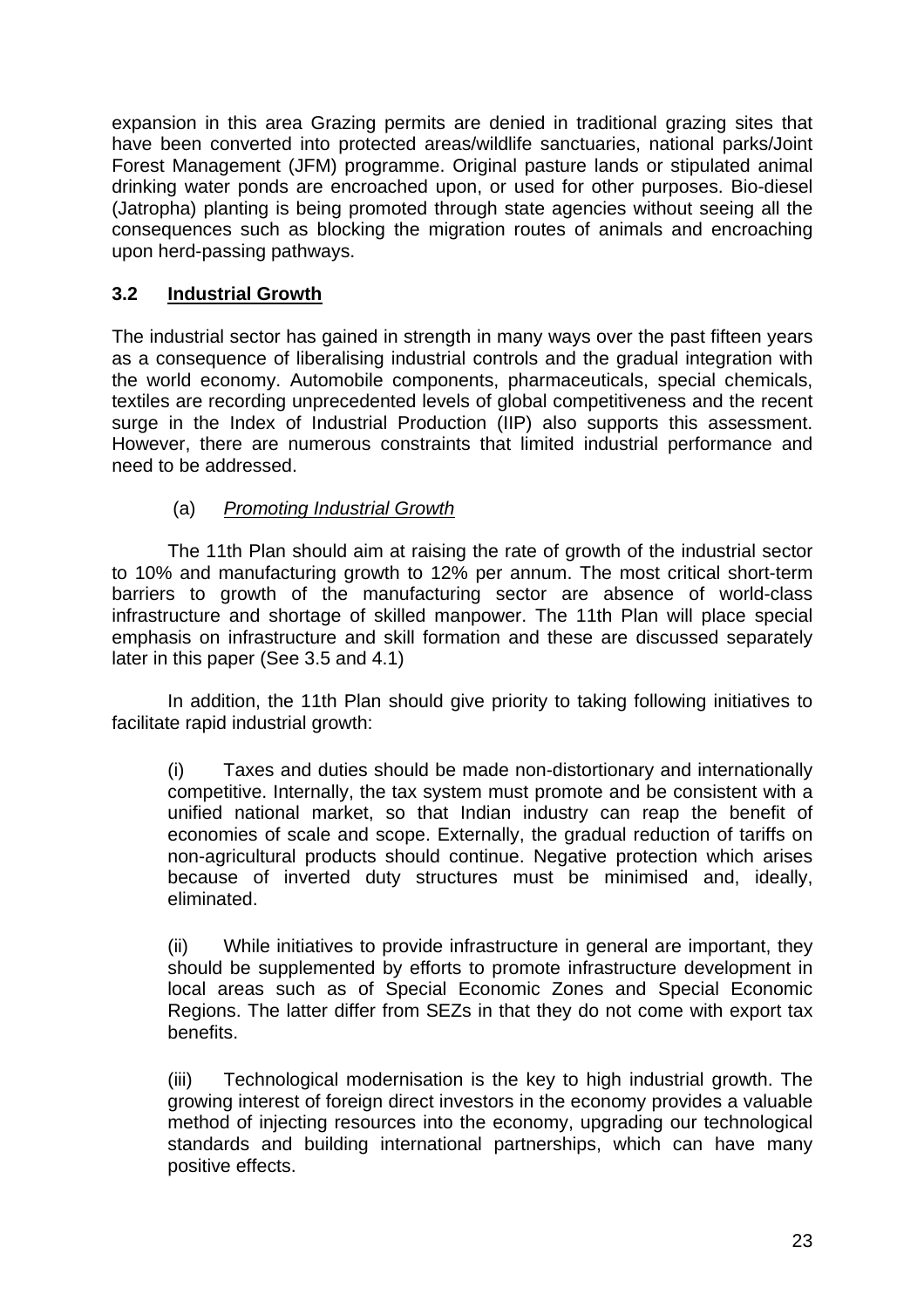(iv) State governments should take steps to create an investor friendly climate. There is a need to ensure that delays in land registration, water and utility connections, environmental and other clearances are minimized through a single window clearance of applications for establishment of industrial units.

(v) Labour intensive mass manufacturing based on relatively lower skill levels provides an opportunity to expand employment in the industrial sector. China has done exceptionally well in this area and has opened up the world market in which we could compete effectively. A key issue in this context is the need for greater flexibility in some of the labour laws. In particular, there is the need to consider appropriate amendments in Section V-B of the Industrial Disputes Act, 1947 to facilitate exit and Contract Labour (Abolition and Regulation Act) to give to the industry the flexibility necessary to compete in international markets.

(vi) Another constraint affecting the growth of labour intensive manufacturing is the reservation of many of these industries for the small scale sector. With reduced barriers to trade, and the negotiation of free trade agreements with our neighbours and with ASEAN, our domestic producers have to compete with imports even if they don't aim for export markets. They cannot do so if reservation limits their ability to modernise. The policy of progressive de-reservation of industries for small scale production has reduced the list of reserved industries from about 800 to 326. This policy should continue in the 11<sup>th</sup> Plan at an accelerated pace.

(vii) Although industrial licensing has been virtually eliminated, residual entry barriers remain in sugar, petroleum refining, fertiliser and drug industry. These should be progressively eliminated. Equally important is the need to amend the Companies Act, 1956, in order to facilitate rehabilitation and liquidation procedures of industrial units, where necessary.

 While promoting industrial growth, protection of consumers, particularly illiterate and marginalised cross sections of society in rural areas, should be accorded high priority in the 11th Five Year Plan. Competition is the best guarantee of consumer protection and should be strongly encouraged.

## (b) *Village and Small Enterprises*

 The dispersed and decentralised VSE Sector poses a special challenge and opportunity to our policy makers. This sector has the second largest share of employment after agriculture and comprises a wide range including handlooms, handicrafts, sericulture, wool, powerlooms, khadi, village industries, coir and other agro and rural industry segments including food processing industries. It touches the lives of the weaker and unorganised sections of the society with more than half of those employed being women, minorities and the marginalised. Fifty seven percent of the VSE units are owner run enterprises with one person. They account for 32% of the workforce and 29% of the value added in non-agricultural private unincorporated enterprises. With the successful infusion of design skills, modern marketing and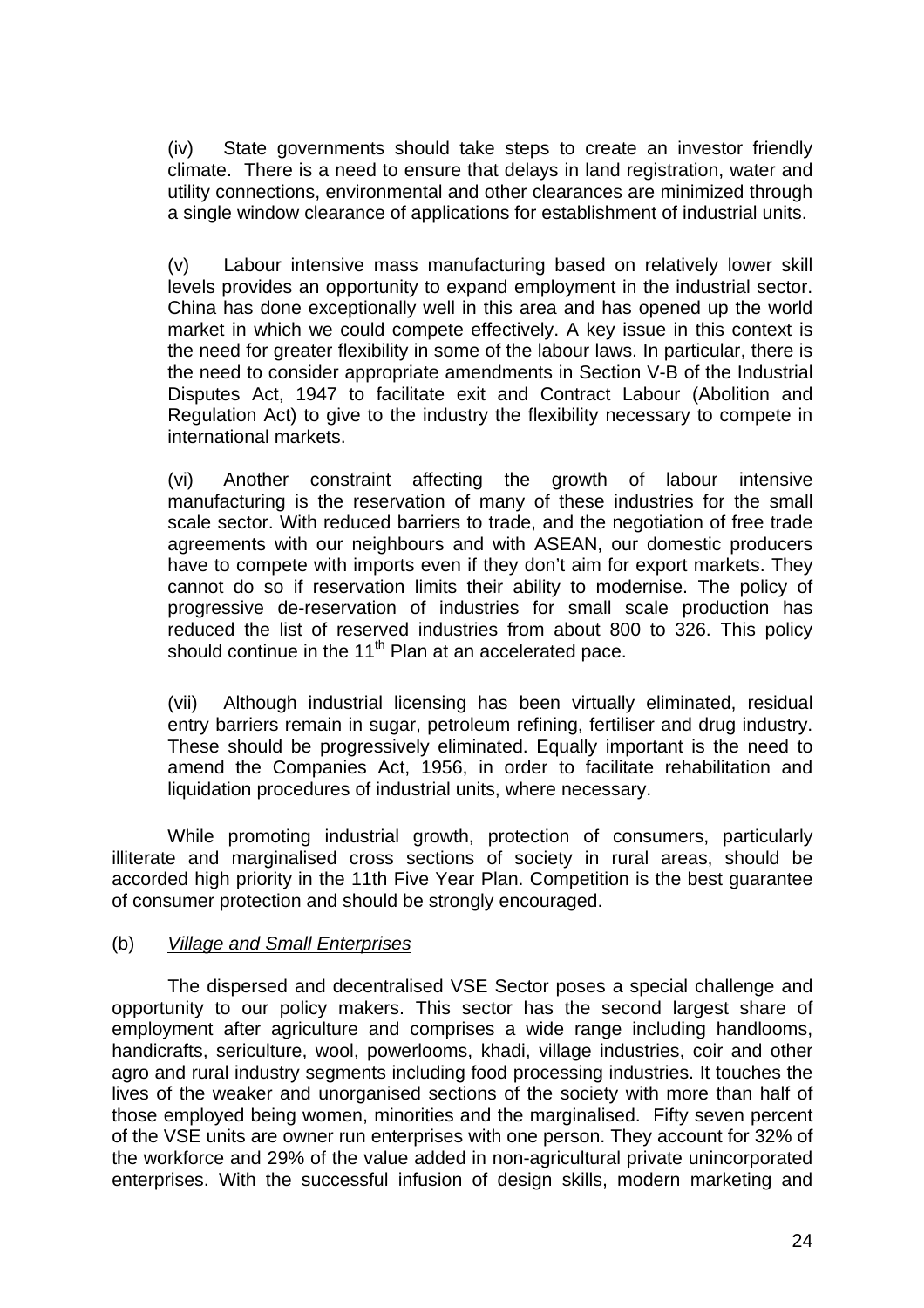appropriate technology, this segment can form the basis for a self sustaining culture of creative and competitive industry.

 Several Ministries/Departments/Institutions deal with activities falling within the domain of the VSE sector, and have a variety of schemes to support the VSEs. However, the benefits accrue to only a small fraction of VSEs as only 13% are registered. In the 11th Plan we need to ensure that the unregistered small enterprises and units outside the cooperativ*e* fold are also able to benefit from government schemes.

We need to change the approach from emphasis on subsidies to creating an enabling environment. A cluster approach can help increase viability by providing these units with infrastructure and support services of better quality at lower costs. The 11th Five Year Plan should restrict subsidies to those needed to create a level playing field and to reflect the costs or benefits that might be imposed on others in the society. It should incentivise innovation and creativity. It should mitigate business risk for start-ups, by removing all entry barriers. It should provide infrastructure and liberate VSEs from the inspector raj. Furthermore, in order to improve the competitiveness of small and medium enterprises, schemes for establishment of mini tool rooms, setting up of design clinics and providing marketing support should be evolved on a PPP basis.

## (c) *Mining*

The mineral policy needs to be reviewed to bring it in line with contemporary realities. The Mines and Minerals Act and the Mineral Concession Rules as well as the FDI policy have also been revised on several occasions with a view to attracting private investment for exploration of mineral deposits and operation of mines but actual investment in this area has been very meager because of procedural hassles and numerous discretionary provisions in the laws, which discourage prospective investors. The provisions for rehabilitation are also unsatisfactory.

A review of the policy and of the laws and procedures in this area is urgently needed to identify and eliminate the constraints in the way of investments in mining activities. The procedures should ensure that there is seamless transition from the stage of reconnaissance permit through prospective license to mining lease, and security of tenure is guaranteed to the maximum extent possible. The conditions for resettlement must also be made transparent and the rights of those whose lands are acquired must be suitably protected.

## **3.3 The Services Sector**

The services sector accounts for 54 per cent of GDP and is currently the fastest-growing sector of the economy, growing at 9 per cent per annum since the mid-1990s. This sector is estimated to have the potential for creating 40 million jobs and generating additional \$ 200 billion annual income by 2020. The sector has the unique opportunity to grow due to its labour cost advantage reflecting one of the lowest salary and wage levels in the world, coupled with a rising share of working age population. The 11th Plan must, therefore, put special focus on this sector so that its potential to create employment and growth is fully realised.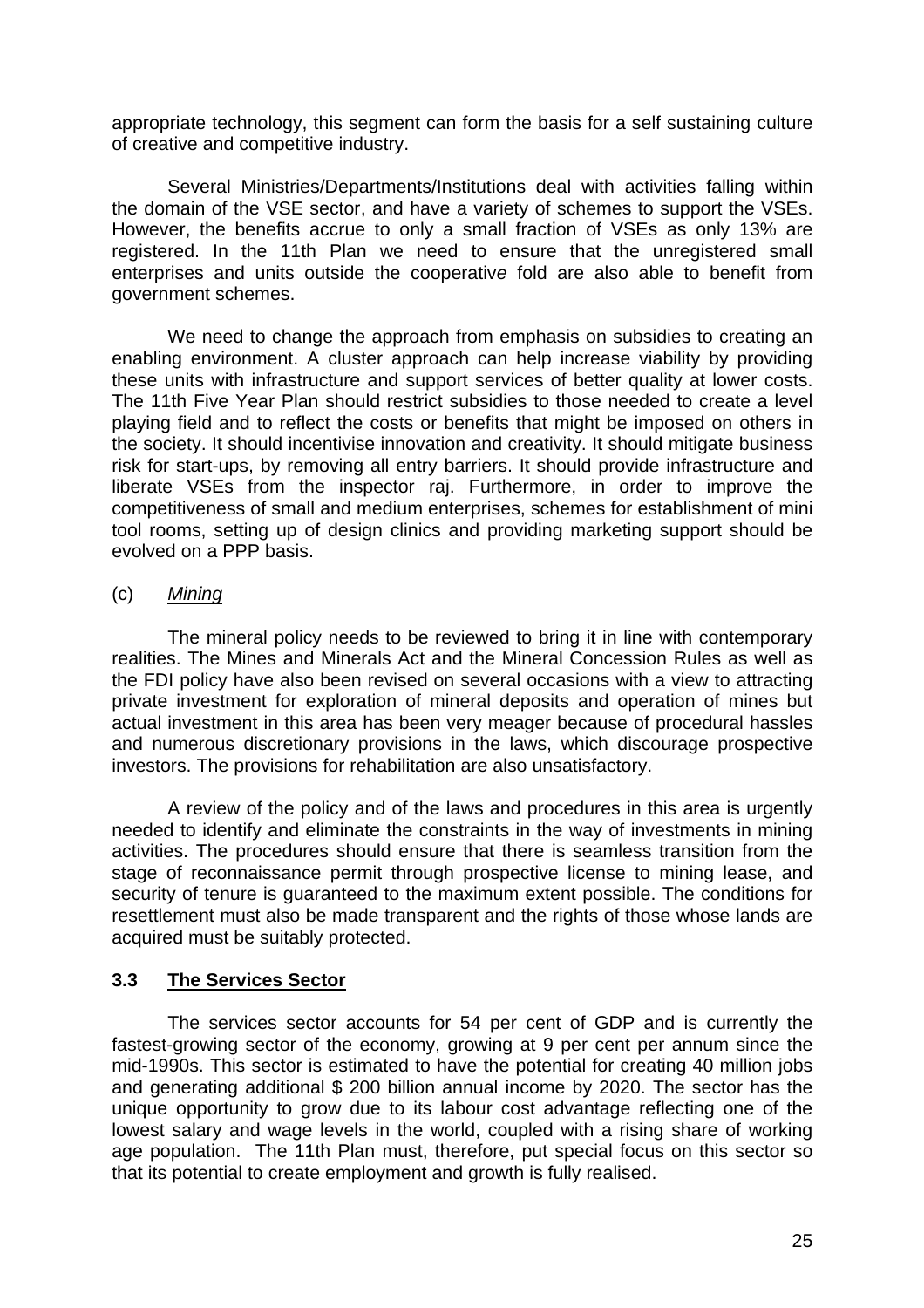## (a) *Professional Services*

 Professional services include a wide array, namely, IT Services, Customer Relations Management, Health Services, Accountancy Services, Legal Services, Educational Services, Construction and Engineering Services, Architectural and Design Services etc. The Information and Communication Technology revolution has made it easy to provide such services all over the world and Indian professionals have made a mark in many fields leading India to being recognised all over the world as an important player in the knowledge economy.

India has attained a large share of the offshore market in this area with a 65% share of global offshore IT services (i.e., outsourced software services) & 46% of global business process off shoring (BPO) industry. This was made possible by an unparalleled export performance with a CAGR of 28% over a decade. Fortunately, the scope for future expansion continues to be large as only 10% of the potentially addressable global IT/ITES market has been realised. The remaining 90% of a global potential market of approximately \$300 billion still remains to be realised.

India's advantages of talent, established track record, and a geographical location that provides a 24 hour working day to American professionals and communication infrastructure of data connectivity and security should be consciously leveraged to achieve our full potential. We need to work through WTO to assure access to overseas outsourcing. We also need to, build a much larger IT workforce through an HRD plan, and improve urban infrastructure through public private partnerships.

While the rapid growth of professional services has been an impressive achievement, industry leaders have been highlighting the emerging skill constraint. Many of the graduates, not only from the humanities but also from the engineering and science streams, need further training to acquire usable skills. India needs to ensure that the number of professionals turned out keeps increasing and, even more importantly, that there is no slackening of standards in education. With India aggressively pursuing the liberalisation of trade in services, it is necessary that the educational standards should be such as to enable Indian service providers to hold their own against the best in the world.

## (b) *Construction, Housing and Real Estate*

 Construction industry provides a large scope for direct and indirect employment of persons with a wide range of skills and also of unskilled persons; it employs over 30 million people and has been growing at over 10% per year over the last five years. It covers rural and urban infrastructure, roads, airports, sea-ports and commercial and residential buildings. Infrastructure development has been identified as a major thrust area emphasised through such projects as Bharat Nirman, Pradhan Mantri Grameen Sadak Yojana, National Highways Development Programme, Modernisation of Airports etc. Simultaneously, in housing we have a large unmet need and a growing demand due to growing working population and nuclear families. Availability of housing loans at low interest rates has stimulated this demand. Construction has great possibilities for creating employment which need to be fully exploited.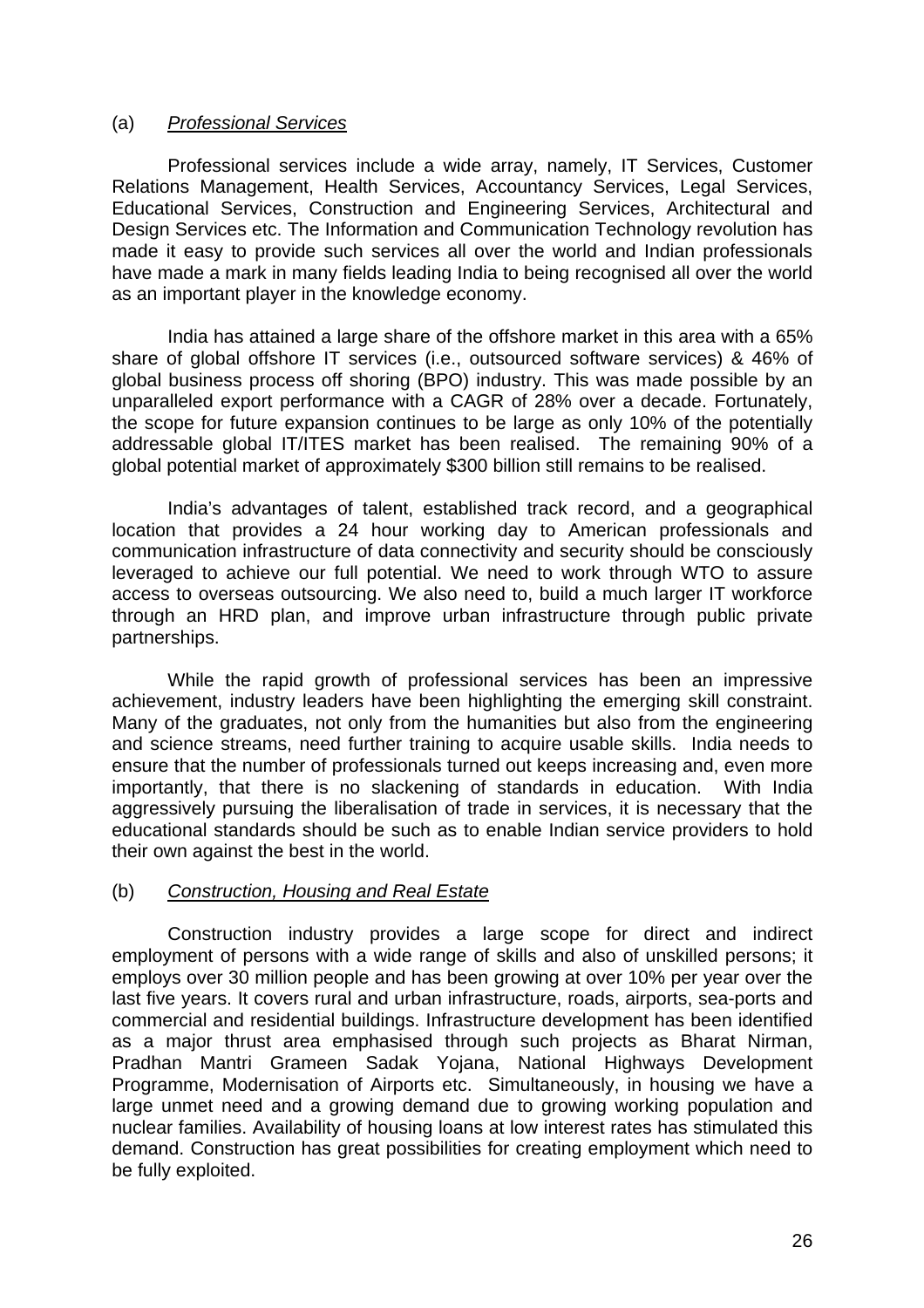There are several constraints on land development in many states which need to be reconsidered. The most important of these arise from the Urban Land Ceiling Act which is still in operation in some states. Non-transparent land use policies, which are almost ubiquitous, also add to the problem. Urban Rent Control, high stamp duty and other transfer costs also restrict construction. State governments and Municipal Bodies should undertake a comprehensive review of such policies and amend necessary laws/regulations in line with the requirement of modern city development to formulate their Master Plans and Zonal Plans in a given timeframe. State governments should also make their rural/urban land-use conversion processes simpler and quicker.

 The situation is aggravated by low investment in urban roads and rapid transport systems, which if developed can help disperse population and mitigate the high cost of urban properties. The issue of enlarging the scope of FDI in this sector has to be viewed in light of the fact that even in China nearly half the FDI inflows are in the housing sector alone. Investment in the sector can be stimulated if government and SEBI bring about refinements in the financial markets by developing sophisticated financial instruments, customised for real-estate sector.

## (c) *Tourism*

The contribution of tourism services in the GDP for 2002-03 is estimated at 5.83% including direct and indirect effects. Tourism as the third largest net earner of foreign exchange earned some 6 billion US\$ in 2005. Total employment, direct and indirect, generated by the tourism sector is estimated at 38.6 million for 2002-03, constituting 8.27 per cent of the total employment in the country. During the 11th Plan period, there is potential to generate 27 million additional jobs due to tourism.

To fully benefit from natural, cultural, business, leisure, spiritual, religious, ecological, adventure and medical tourism, the 11th Plan should focus on creation of adequate tourism infrastructure like modernisation and expansion of airports, increase in accommodation facilities under star and budget category and improved road connectivity to tourist destinations.

#### (d) *Retail Trade and Organised Retail*

 Currently retailing in India is estimated to be a \$200 billion or a Rs. 900,000 crore activity. Of this, organised retailing is a mere 3% in the form of various kinds of Shopping Malls (22 million Sq. ft. space), supermarkets (47), hypermarkets (36), discount stores (27), specialty stores (45), department stores (18), convenience stores (9) and e-tailing (9).

Retail trade and services provide employment to large number of persons. For many of hawkers, street vendors, etc. they are a source of livelihood that is open to almost anyone. While the bulk of retailing will continue to be in the small scale and informal sector, it must be recognised that modern. Organised retailing brings many advantages to producers and also to urban consumers, while also providing employment of a higher quality. Organised retailing in agricultural produce can set up supply chains, give better prices to farmers for their produce and facilitate agro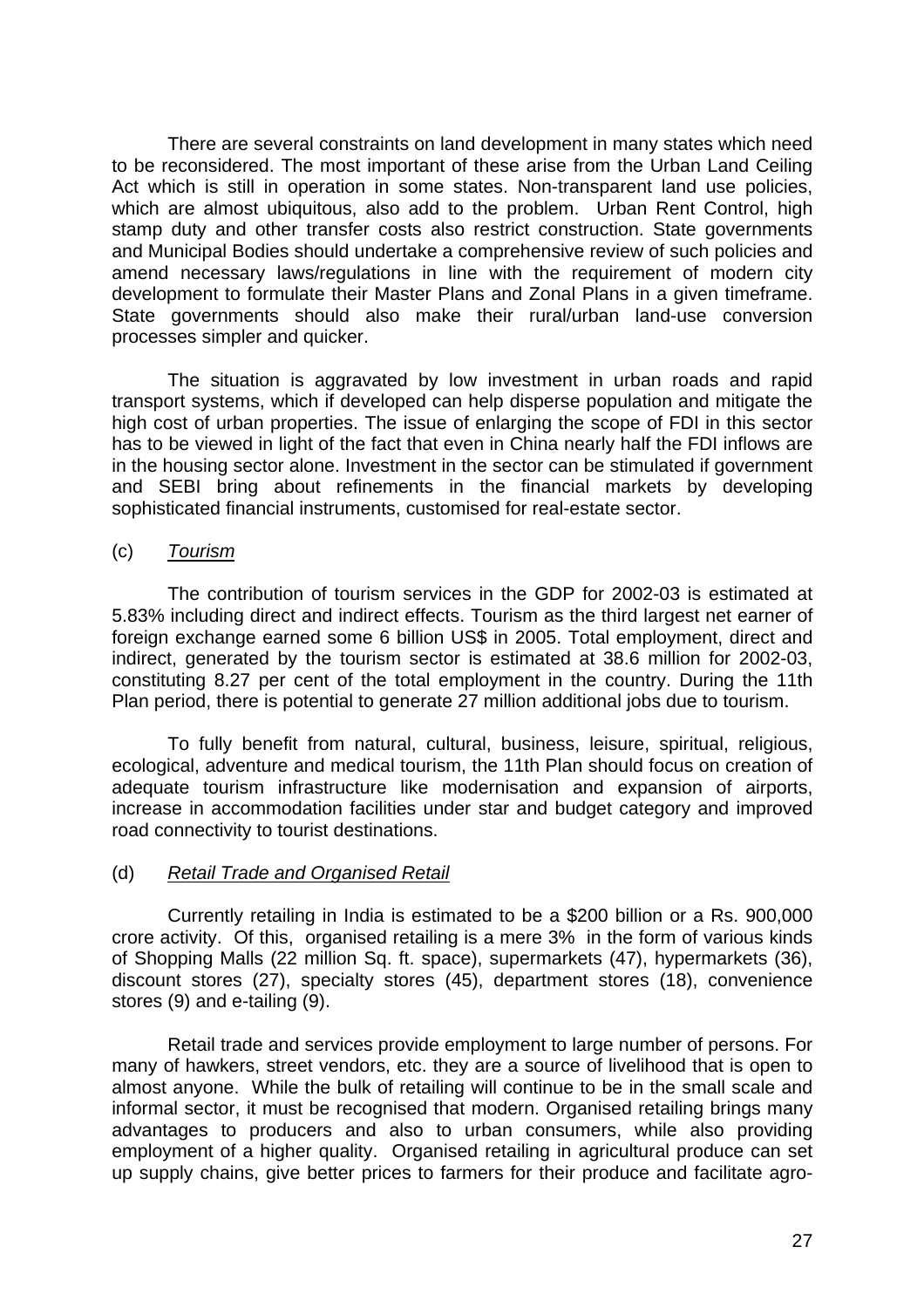processing industries. Modern retailing can bring in new technology and reduce consumer prices, thus stimulating demand and thereby providing more employment in production.

Foreign direct Investment in retailing has been allowed to a limited extent and there is strong interest among foreign investors in being allowed to play a larger role, including in hyper markets and multi-brand retail stores. This is an area of policy where there are different views. We need to evolve a consensus keeping in mind the balance of advantages and disadvantages that exist with modern retailing with FDI in most other developing countries, including even China.

## (e) *Entertainment and Media Services*

One of the sectors which has consistently outperformed the GDP growth year after year is the Entertainment and Media Services Sector which is expected to grow at a compound annual growth rate (CAGR) of 19% till 2010 and beyond during the 11th Plan period. This sector comprises Television (CAGR - 42%), Films (19%), Radio (1%), Music (2%), Print Media (31%), Live entertainment (2%) and Advertising (3%). It is a sector in which the demand grows faster than income. We can thus expect continued high growth. The 'convergence' of all forms of media to a common digital form, along with technological breakthroughs, provides scope for even higher growth. A facilitating policy environment needs to be created as the sector offers large scope for employment.

## **3.5 Infrastructure Development**

Infrastructure inadequacies in both rural and urban areas are a major factor constraining India's growth and this was pointed out in the Mid Term Appraisal of the 10th Plan. A Committee on Infrastructure under the chairmanship of the Prime Minister was also established to define an agenda for action in this area. The Committee has identified an ambitious programme for infrastructure development which will cover the entire 11<sup>th</sup> Plan period.

Preliminary exercises suggest that investment in infrastructure defined as road, rail, air and water transport, power generation, transmission and distribution telecommunication, water supply, irrigation and storage will need to increase from 4.6% of GDP to between 7 and 8% in the 11th Plan period. In other words, of the increase of 6 percentage points in total investment needed to accelerate from 7% growth to 9%, about half should be in infrastructure. This will place a heavy burden on the public sector which will have to invest more in this area.

Since public sector resources are scarce, an aggressive effort at promoting public private partnership in infrastructure development will be needed. PPPs will not be feasible in all types of infrastructure but they are feasible in some areas and these should be exploited. A number of initiatives have been taken in the last two years of the 10th Plan by both the Centre and the states to promote infrastructure development through public private partnership and the experience gained helps identify the conditions under which PPPs are more likely to succeed (see Box 1).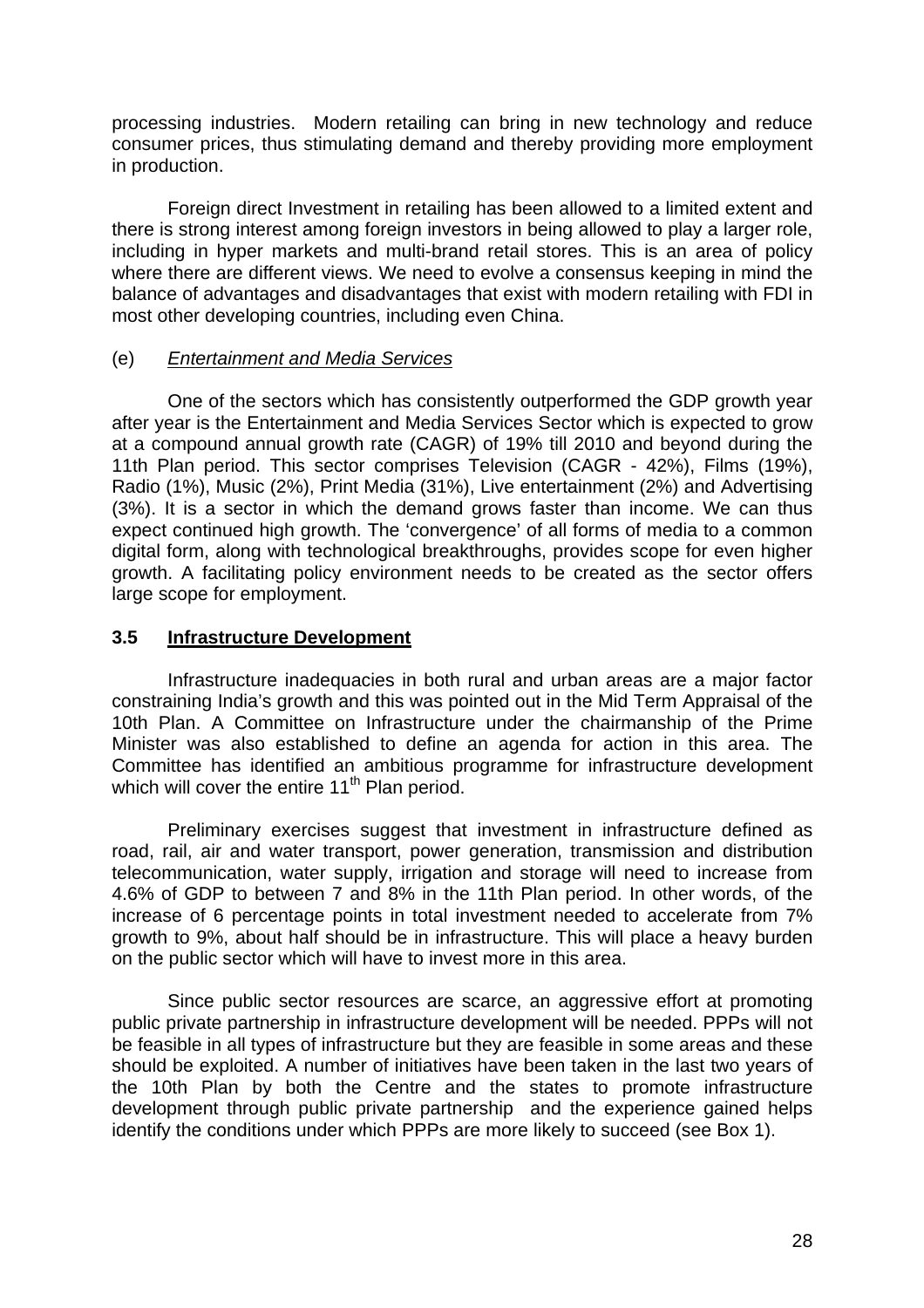#### **Box No. 1**

#### **Public Private Partnerships**

Public Private Partnerships (PPPs) are increasingly becoming the preferred mode for construction and operation of infrastructure services such as highways, airports, ports etc., both in developed and developing countries. PPPs offer significant advantages in terms of attracting private capital in creation of public infrastructure as well as in improving efficiencies in the provision of services to users.

PPPs can be undertaken through a range of alternatives such as BOT, BOOT etc. They enable governments to transfer construction and commercial risks to the private sector which is best suited to manage them. However, considerable work is needed to create an enabling environment which should not only attract private investment but must also be seen to be in the public interest and this is best assured if the process is seen to provide services at reasonable cost and in a transparent manner. If we adopt best practices, it will be possible to create credible PPP projects that evoke a positive public response and do not require re-negotiation or payment of unforeseen liabilities by the government or the users.

PPPs are best implemented through standardised arrangements that constitute a stable policy and regulatory regime where private capital derives greater comfort and seeks the least possible risk premium. Model Concession Agreements (MCAs) would be used for providing a stable regulatory and policy framework. The MCA for PPP in highways has already been approved and published. Similar work is nearing completion in other sectors.

 Because PPPs involve dealing with the private sector, they sometimes give rise to suspicion that corporate investors are getting a favoured treatment. Transparent processes and consultations with stakeholders combined with effective competitive bidding for PPP projects help in improving perceptions and enhance the acceptability of PPP projects. This approach also provides the requisite comfort to public servants who are responsible for awarding projects to private entities.

The key to making PPPs acceptable is to create an environment where PPPs are seen to be a way of attracting private money into public projects, not putting public resources into private projects.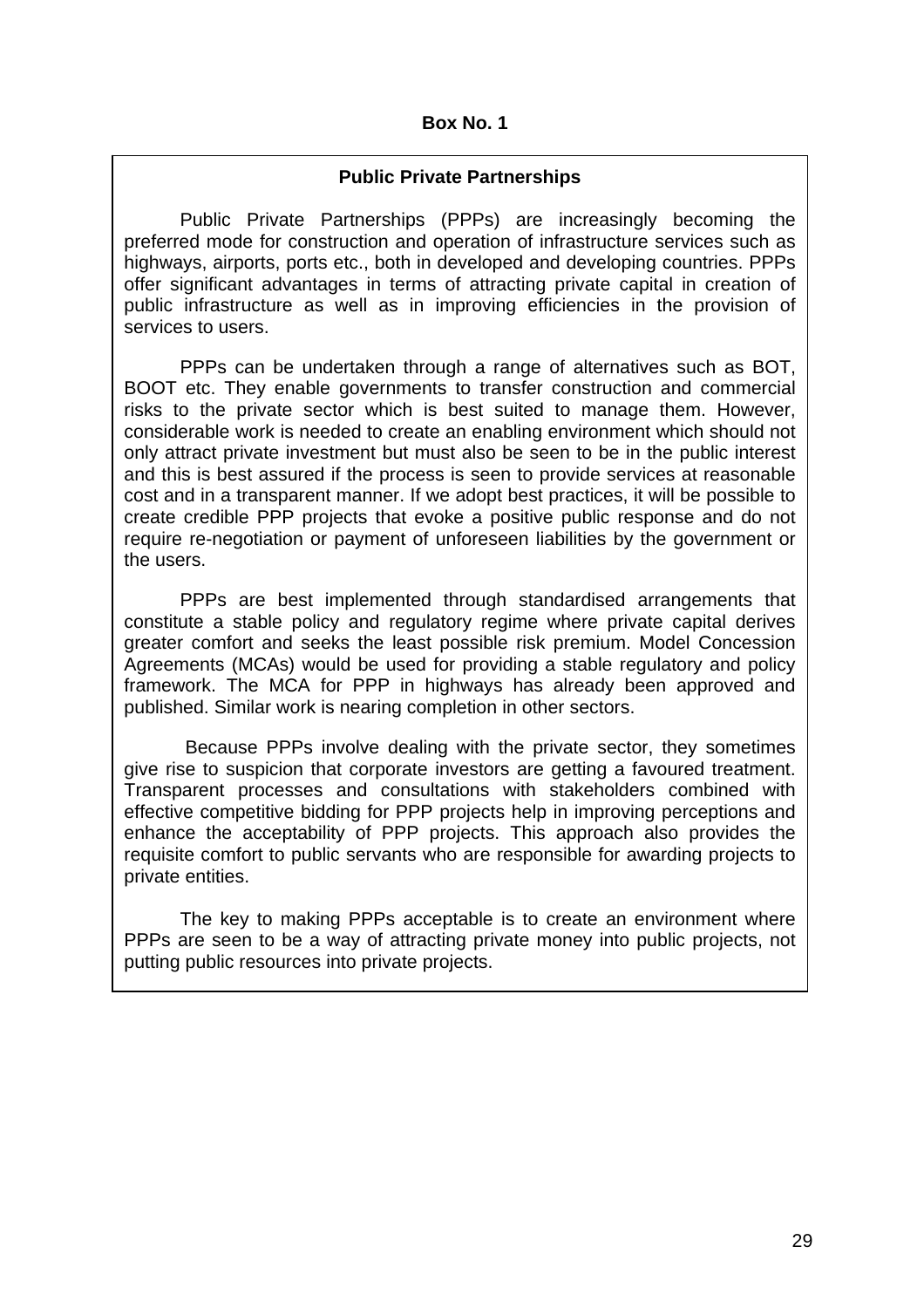#### (a) *Roads*

The 10th Plan stressed the need for improving mobility and easy accessibility. Accordingly, the National Highway Development Programme (NHDP) consisting of 4-laning of the Golden Quadrilateral [NHDP I] with a length of 5,846 km. and the North-South and East-West Corridor [NHDP II] with a length of 7472 km. coupled with Pradhan Mantri Gram Sadak Yojana (PMGSY) for rural roads were taken up. The PMGSY programme has been recently expanded to achieve the Bharat Nirman target of connecting 1000+ habitation (500+ for hilly and tribal areas) by 2008-09 with all weather roads. This programme will help bring India's villages into the market economy. Similarly the "Special Accelerated Development Road Programme for the North Eastern Region (SARDP-NE)", will help in developing and integrating these regions with the rest of the country.

Keeping in view the need for nationwide connectivity and mobility, it is proposed to undertake an expanded programme for highway development (See Box 2) going beyond NHDP I and II to include NHDP III to VII. This programme will involve substantial resources from public private partnerships based on build, operate and transfer (BOT) model which has many advantages over the traditional construction contracts (See Box 1 on PPPs). All contracts for provision of road services for NHDP Phase-III onwards would be awarded **only on BOT basis**, and the traditional construction contracts will be awarded only in specified exceptional cases. A model concession agreement has been developed to facilitate speedy award of contracts. This is a very significant innovation in the area of public-private partnership.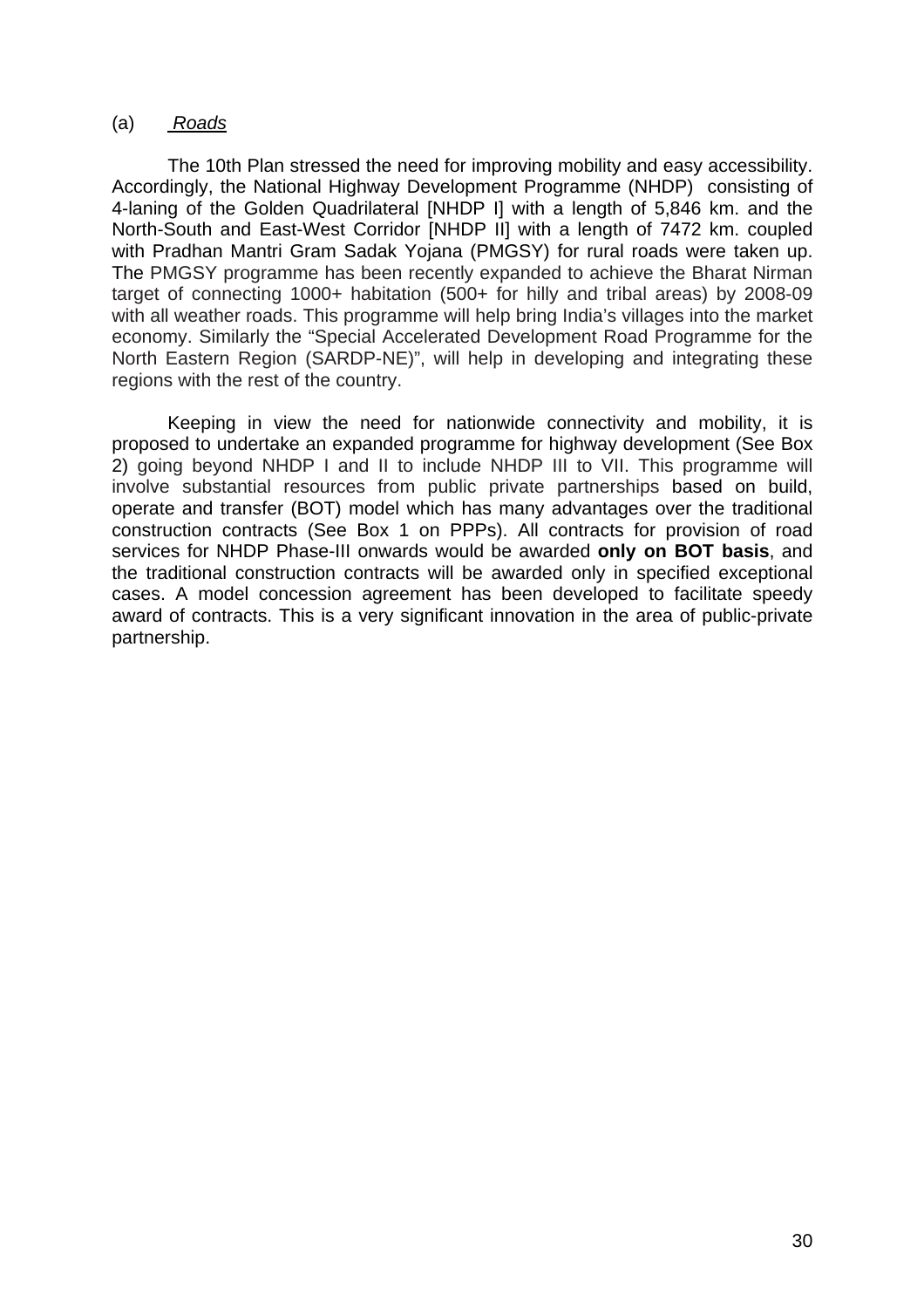## **National Highway Development Programme**

The National Highway Development Programme (NHDP) approved by the Committee on Infrastructure is estimated to require a total investment of Rs.220,000 crore. Some of the projects in the programme will, however, spill over beyond 2011-12. Compared to an investment of Rs.59,490 crore projected for the Tenth Plan (likely actual of Rs. 51,000 crore), investment during the Eleventh Plan is likely to be Rs.180,000 crore. The programme has been divided in seven phases/ segments as indicated below:

| Phase/<br><b>Segment</b> | <b>Description</b>                  | Length<br>(ln km)  | <b>Cost</b><br>(Rs. in cr.) |  |  |
|--------------------------|-------------------------------------|--------------------|-----------------------------|--|--|
| NHDP-I*                  | Golden Quadrilateral (GQ)           | 1,738              | 8,811                       |  |  |
| NHDP-II*                 | East West/ North South<br>corridors | 6,736              | 43,623                      |  |  |
| <b>NHDP-III</b>          | 4-laning of important sections      | 10,000             | 65,197                      |  |  |
| <b>NHDP-IV</b>           | 2-laning                            | 20,000             | 27,800                      |  |  |
| NHDP-V                   | 6-laning the GQ                     | 6,500              | 41,210                      |  |  |
| NHDP-VI                  | Expressways                         | 1,000              | 16,680                      |  |  |
| NHDP-VII                 | Bypasses, Ring-roads etc.           | To be<br>firmed up | 16,680                      |  |  |
| Total                    |                                     | 45,974             | 2,20,000                    |  |  |
| *Balance work only       |                                     |                    |                             |  |  |

The present traffic mix consisting of non-motorised and low-powered vehicles compels low speed. Furthermore most of the National Highways pass through habitations and ribbon development is a perennial problem. It is, therefore, necessary to establish a network of access controlled Expressways across the country for which advance planning would be undertaken during the  $11<sup>th</sup>$  Plan. The actual construction (except for 1000 kms already taken up) would be undertaken during the 12th Plan period and would be prioritised according to the density of traffic.

Vehicular traffic needs more than just the arterial routes to be of world-class. Adequate attention has not been given in the past to other roadways, which are the responsibility of the state governments. Priority would be accorded for ensuring integrated development of road networks including State Highways, Major District Roads and Other District Roads. The increased emphasis on rural roads would also continue and a major proportion of the 1.72 lakh unconnected habitations would be connected with all weather roads under the PMGSY.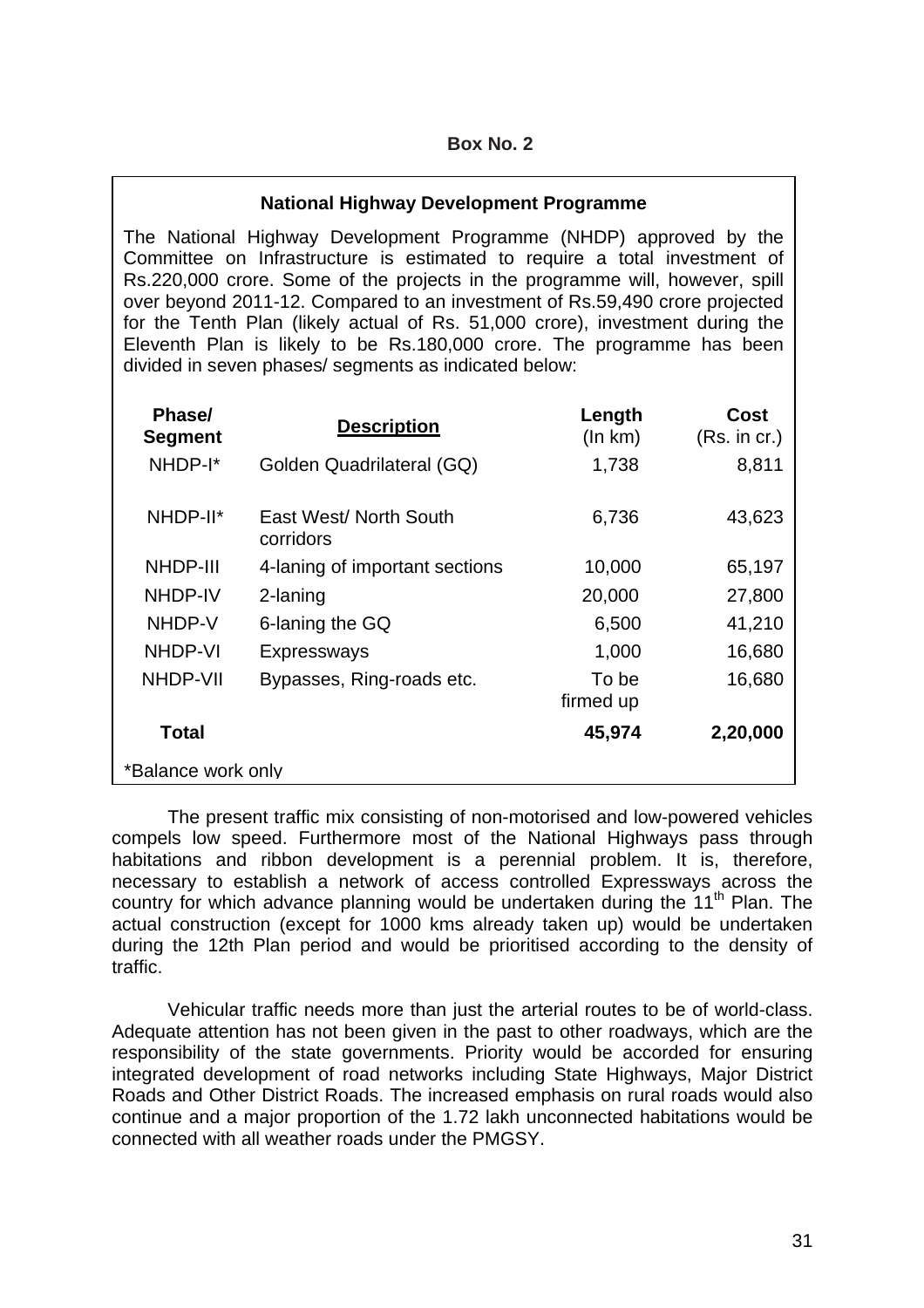The maintenance of roads has not been given adequate importance by the states mainly due to paucity of resources. This has resulted in poor riding quality of the road network which is highly uneconomic. A rupee spent on maintenance saves two to three rupees in vehicle operating costs, besides improving traffic flow. Keeping this in view, the 12th Finance Commission has recommended additional grants to the tune of Rs.15,000 crore for maintenance of roads and bridges for the four-year period 2006-07 to 2009-10.

The National Highway Authority of India (NHAI) has an enormous task before it to implement a road programme involving a total cost of over Rs. 220,000 crore. The Authority is being restructured to give it greater professional skills combined with a measure of autonomy and accountability.

Indian roads are considered very accident prone and claim a large number of casualties representing an enormous human and economic loss. It is proposed to establish a dedicated organisation for promoting road safety. One per cent of the cess is to be earmarked for safety-related measures.

#### (b) *Railways*

The 10th Plan laid emphasis on capacity expansion through modernisation and technological upgradation of the railway system, improvement in quality of service, rationalisation of tariff and improvement in safety and reliability of rail services. Significant progress has been achieved in the last two years of the 10th Plan - thanks to a remarkable improvement in productivity. This has enabled a quantum expansion in efforts at capacity augmentation. Yet capacity bottlenecks persist and containers pile up and congest ports for want of adequate capacity to move them. The Railways need to augment capacity particularly on critical routes such as Delhi-Mumbai and Delhi-Howrah for which dedicated freight corridors are to be constructed during the 11<sup>th</sup> Plan.

The opening of container movement by competing public and private entities is a major initiative that would not only be customer friendly but would also enable Railways to regain its market share lost to other modes of transportation. Other steps in the same direction would be the establishment of logistic parks and terminals, further rationalisation of freight structures and increased use of IT-enabled services. Railways will also undertake a major initiative in shifting to PPPs for building and operation of selected rail infrastructure. This will enable the Railways to undertake a much larger programme of capacity augmentation than what public finances alone would permit.

The pace of railway modernisation needs to be vigorously accelerated in the 11th Plan. A paradigm shift in provision and delivery of rail services is called for. World class transport services require provision of quality passenger amenities at terminals, introduction of modern rolling stock and improvement in overall sanitation. In the freight segment, the capacity of the rolling stock needs to be improved through appropriate changes in design of wagons and making them lighter to increase pay load to tare ratio. The Railways should also consider ways of reorganising its structure and activities so as to concentrate on the core activities of provision of infrastructure and operation. Manufacturing and maintenance of rolling stock should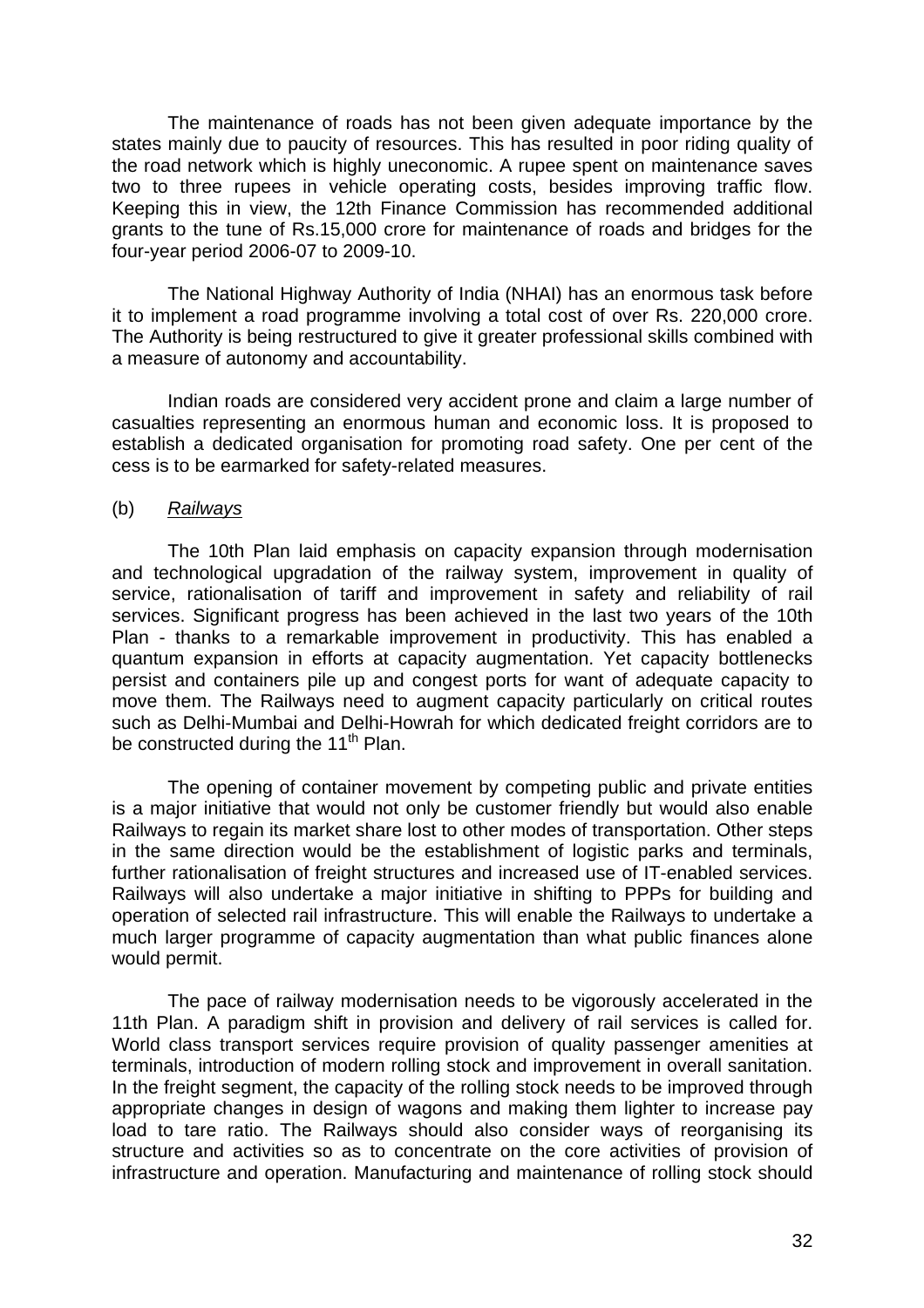be corporatised as has been done in China. There is also scope for outsourcing other activities.

Rationalisation of passenger and freight tariff can also help in getting more freight traffic. Cross subsidising passenger traffic through freight traffic, and within passenger traffic cross subsidising second class fares by overcharging higher class of travel cannot be carried beyond a point because overcharged freight migrates to road and overcharged passengers to air. To put Railway fares on a rational basis it is essential to establish a Rail Tariff Regulatory Authority.

## (c) *Ports*

Although there has been some improvement in the port sector during the  $10<sup>th</sup>$ Plan, this sector needs major expansion and modernisation to support the growth rates envisages for the future. The 11th Plan will develop ports and related infrastructure to bring them to international standards in turn around time and clearing of import and export cargoes. Keeping in view the present trend, it is estimated that the Indian Ports will have to handle cargo traffic of about 800 MT by 2012 as compared to 520 MT handled in 2004-05. This would require substantial capacity augmentation at major and minor ports. A deep sea port will be developed and drafts of existing ports will be deepened, where feasible, through capital dredging.

The bulk of capacity augmentation would be undertaken through public private partnership and captive users. This would necessitate that the framework for private sector participation is laid down in a clear and comprehensive manner (See Box on PPP).

Since adequate rail-road connectivity of ports with the hinterlands is of crucial importance, it would be improved on priority basis. The government along with other share holders such as Port Trusts and major users would also take up development of common user facilities.

## (d) *Airports*

The acceleration in economic activity in recent years has led to a very rapid growth in air travel. Air transport traffic was earlier expected to grow at the rate of 16 per cent per annum, but during the last two years the actual growth rate has been in the range of 24-28 per cent. As a result, airlines are facing infrastructure constraints due to limited landing slots, inadequate parking bays and congestion during peak hours. In addition, there is considerable suppressed demand for domestic air travel because many regional domestic airports have not been upgraded.

The 11th Five Year Plan would lay emphasis on provision of infrastructure facilities at a much faster pace. The restructuring of Delhi and Mumbai airports is now underway and their modernisation is expected to be completed by 2010. Chennai and Kolkata will be developed next along lines that will incorporate lessons gained during award of contracts for Delhi and Mumbai airports. The greenfield airports in Bangalore and Hyderabad are already well on their way to commissioning. In order to meet the growth of traffic, greenfield airports would also be developed in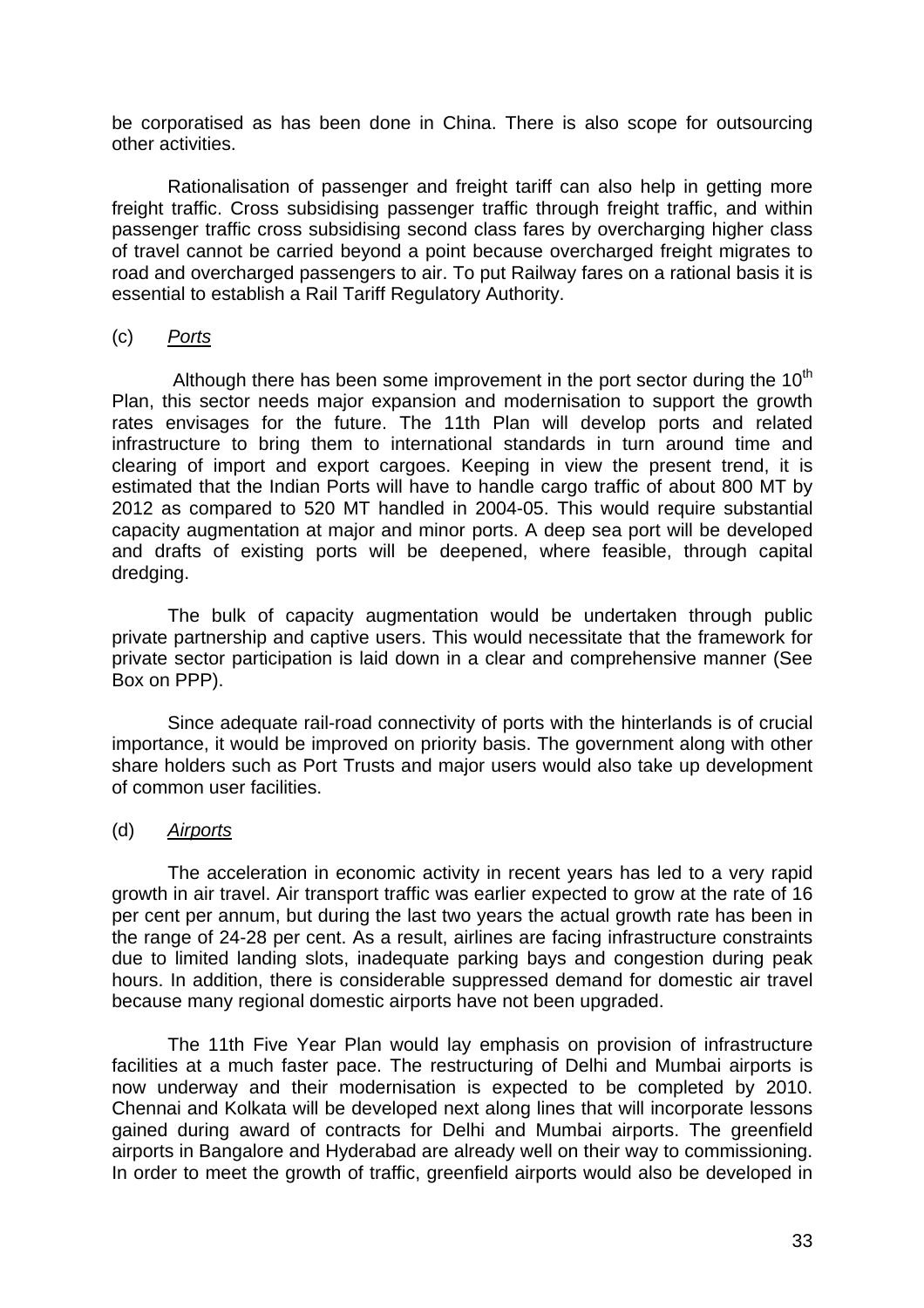other selected cities. In addition, 35 non-metro airports would be taken up for development by Airport Authority of India making use of both in-house capacity and public private partnership.

The development of Aeronautical Communication Navigational Surveillance and Traffic Management (CNS-ATM) services would be taken up on priority to improve the productivity and efficiency of airlines and airport operators. The performance of regulatory agencies such as immigration and customs would be improved by streamlining the procedure, training of staff and use of IT.

## (e) *Electric Power*

Rapid growth of the economy will place a heavy demand on electric power and this is an area of weakness at present. Reforms in this sector have been under way for several years and they have brought about several important institutional changes which were needed to make the power sector efficient and more competitive.

- The Electricity Act 2003 is in place.
- The National Electricity and Tariff policies envisaged in the Act have been notified.
- Regulators are in place in the states and have issued a series of regulatory orders which are beginning to reduce the wide dispersion in electricity tariffs that have existed traditionally and to contain tariffs charged for industries.
- Many states have unbundled their SEBs into generation, transmission and distribution companies for better transparency and accountability.

 Nevertheless, as mentioned in Chapter 1, shortage of power, and lack of access continues to be a major constraint on economic growth.

Utility based generation capacity is expected to rise by less than 30,000 MW in the Tenth Plan but we should plan for an increase by  $60,000MW$  in the 11<sup>th</sup> Plan to move to a comfortable situation consistent with a growth rate between 8 and 9% per annum. The 11th Plan must evolve policies that can ensure that generation capacity of this order is created in an efficient, least cost manner while emphasizing exploitation of India's hydro potential and nuclear capabilities especially in the field of fast breeder reactors. Establishment of new generation capacity and reducing cost of power will require action on many fronts:

i) Availability of fuel such as coal or natural gas for new power plants must be assured;

ii) A national consensus on royalty rates for fuels and compensation for host states also needs to be worked;

iii) Long term finance should be made available to lower capital charge;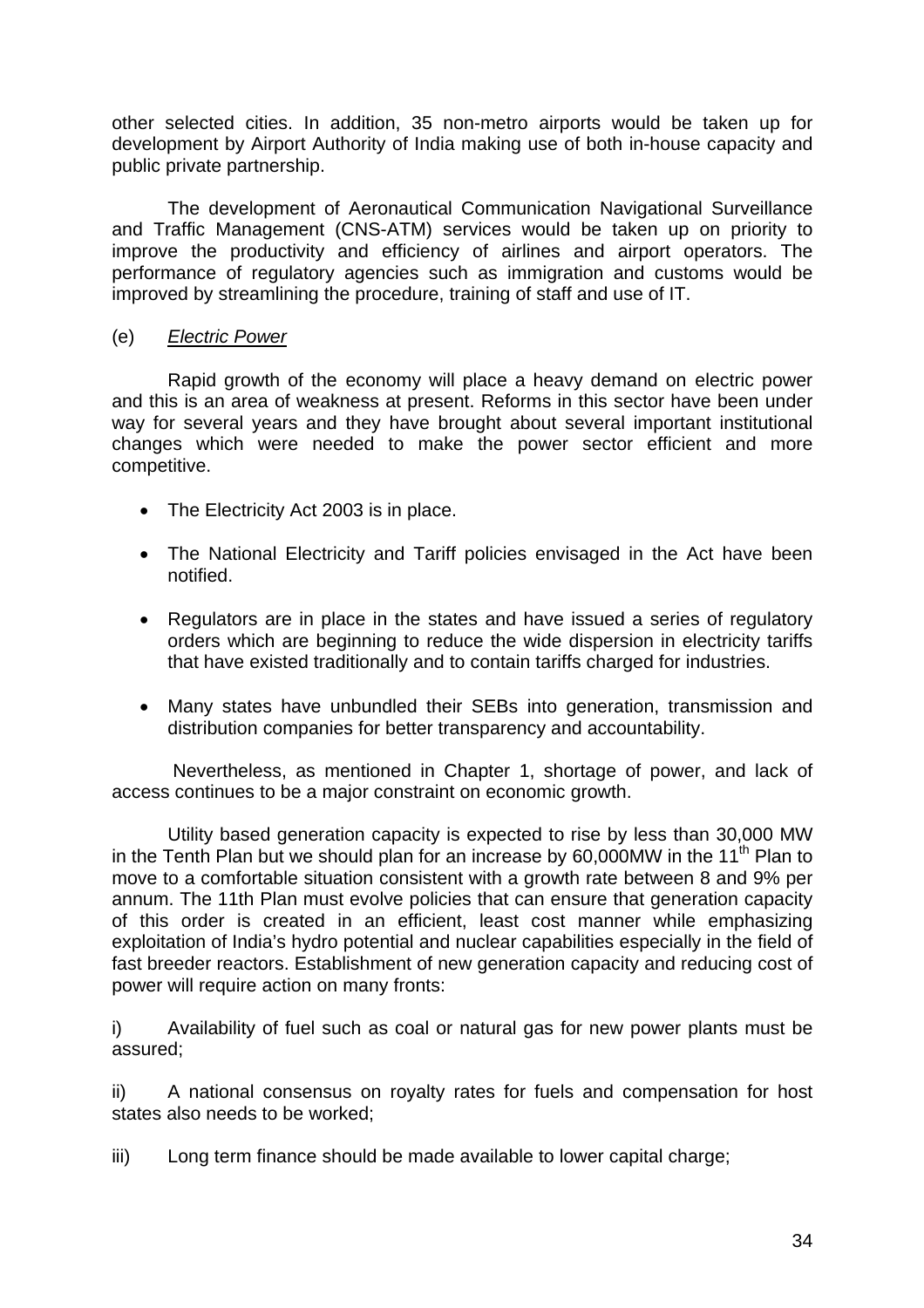iv) The presently provided guaranteed rate of post tax returns for CPSUs should be lowered to reduce cost of power and augment resources of state power utilities.

(v) An efficient inter-state and intra-state transmission system of adequate capacity that is capable of transferring power from one region to another;

(vi) An efficient distribution system which alone can ensure financially viable expansion;

(vii) Rehabilitation of thermal stations through R&M to augment generating capacity and improve PLF;

(viii) Rehabilitation of hydro stations to yield additional peaking capacity;

(ix) Improving supply side and demand side efficiencies to effectively lower primary energy demand by 5-7% during the 11th Plan period;

(x) Ensuring use of washed coal for power generation; and

(xi) Harnessing captive capacity to support the grid.

 The greatest weakness in the power sector is on the distribution side which is entirely the domain of the States. Aggregate Technical and Commercial (AT&C) losses of most State Power Utilities (SPUs) remain high and have made SPUs financially sick and unable to invest adequately in generating capacity. For the same reason they have also had only limited success in attracting private investors to set up power plants.

 The Accelerated Power Development and Reform Programme (APDRP) initiated in 2001 was expected to bring down AT&C losses to 15% by the end of the Tenth Plan. In fact, the average for all states is closer to 40% (including uncollected bills). However, there are encouraging success stories in loss reduction in a number of cities and small areas as a result of intensified management efforts. Some states, e.g. Tamil Nadu and more recently Andhra Pradesh, have shown a much better performance than the average. This gives hope and provides guidance on how to restructure APDRP, using technological tools such as smart metering and GIS mapping for real time, monitoring and accountability at each distribution transformer. State governments should adopt the goal of bringing down AT&C losses from the current level of around 40% to at least 15% by the end of the 11<sup>th</sup> Plan. This can be done if managements of SEBs are professionalised and given autonomy of operation without political interference.

 Half the country's population is today without electricity and, indeed, without a consistent supply of any other form of commercial energy either. The Rajiv Gandhi Grameen Vidyutikaran Yojana (RGGVY) is a key initiative providing electricity access to all households and actually connecting all BPL households. However, the success of this commendable effort depends critically upon adequate availability of electricity and actual electrification of all households. Mere access without supply of power will only add to frustration.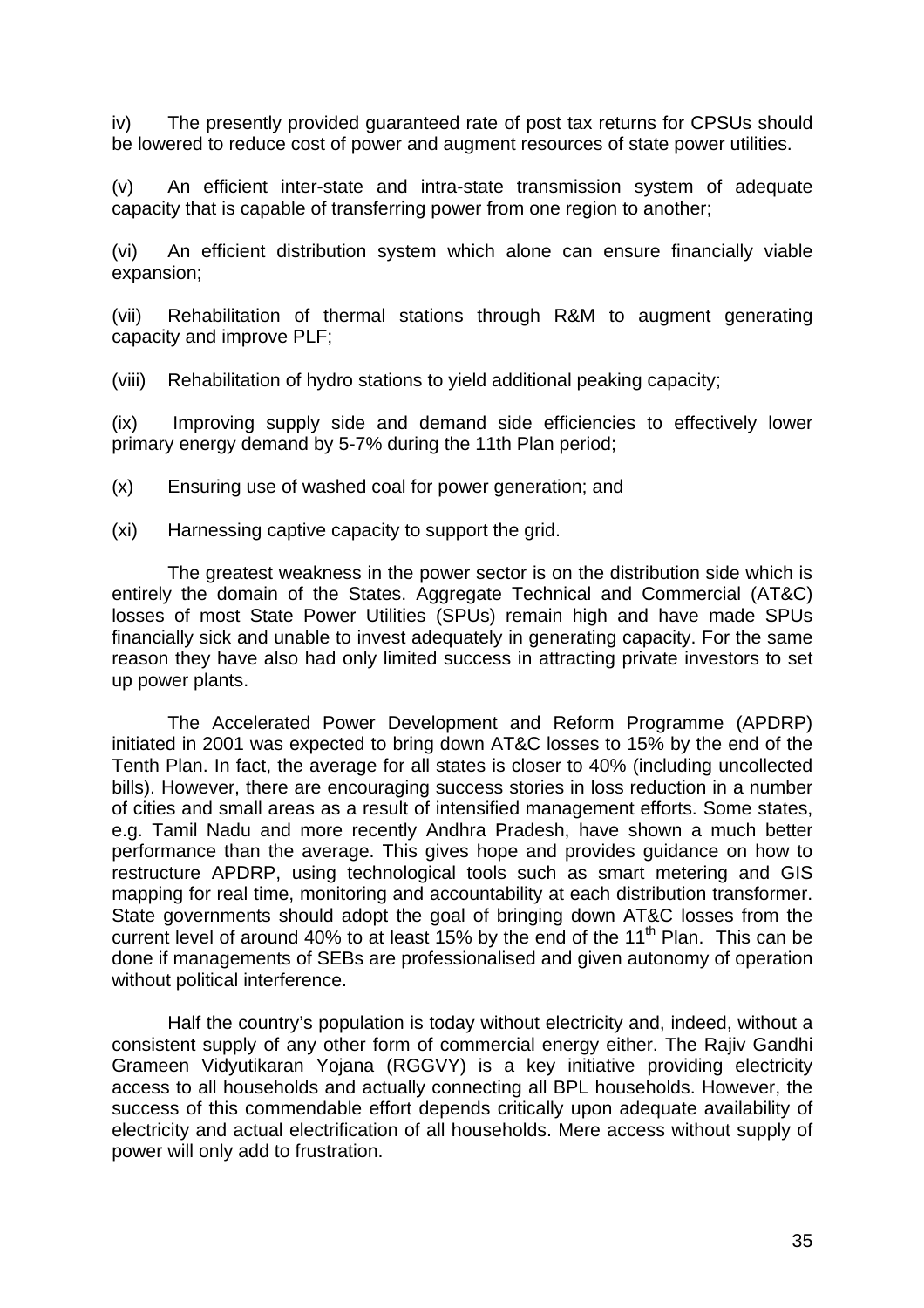## (f) *Coal*

Coal will remain the dominant primary source of commercial energy and total demand for coal is projected to increase from 432 million tonnes in 2005-06 to 670 million in 2011-12. The need for the power sector itself would increase by 180 million tonne taking the total to about 500 million tonnes in 2011-12. Meeting these demands poses a formidable challenge in increasing coal production. Coal India is currently aiming to increase production by an unprecedented 60% during the 11th Plan period inclusive of the recently approved emergency production plan. However, realistically speaking, this level of increase in output, together with the necessary rail infrastructure to move the additional coal production, may be difficult to achieve by Coal India alone.

Coal production is nationalised at present and private investment in coal mining is only allowed for captive mines supplying coal to designated sectors, power, steel and cement. Taking a longer term view of energy production there is a strong case for denationalising coal so that private sector investment can come into this crucial area. If petroleum, which is much scarcer than coal, is open to the private sector there is no reason why coal should not also be opened up, especially if we take a longer term view of energy constraints and also the need to absorb new clean coal technologies. Pending a consensus on this issue, every effort should be made to expand coal production through the route of captive mines. Large coal users, especially in the power sector, can be given available proven coal blocks for developing captive mines.

Preliminary estimates suggest that in addition to coking coal we may also need to import 40-50 million tons of superior grade thermal coal by the end of the 11th Plan. Thermal power stations on the Southern and Western coasts can be competitive using imported coal and the country's electricity requirement justifies such import. This would require necessary port handling capacity and coast based power generation capacity of around 12000 to 15000 MW to absorb the thermal coal imports.

 Coal pricing and marketing also needs to be modernised. The e-auction route which has been opened recently has worked well, and has helped to nudge consumers towards more rational coal pricing. This window can be expanded over the 11<sup>th</sup> Plan. The method of pricing coal also needs to be rationalised by shifting to gross caloric value instead of useful heat value and by having more finely graded price bands.

## (g) *Oil and Gas*

 India will remain dependent on crude oil imports. Fortunately, the demand for petroleum products has grown at only 2.7% per annum in the first four years of the Tenth Plan. Consumption of petroleum products is likely to rise from 112 MT in 2005-06 to about 135 MT by the end of the  $11<sup>th</sup>$  Plan with net crude oil imports reaching 110 MT. Gas consumption is forecast to rise to about 55 MTOE with imports reaching 20 MTOE unless the recent finds announced in the KG basin actually start flowing in significant quantities by the terminal year of the 11th Plan. This assumes that Naphtha based fertiliser production switches completely to gas by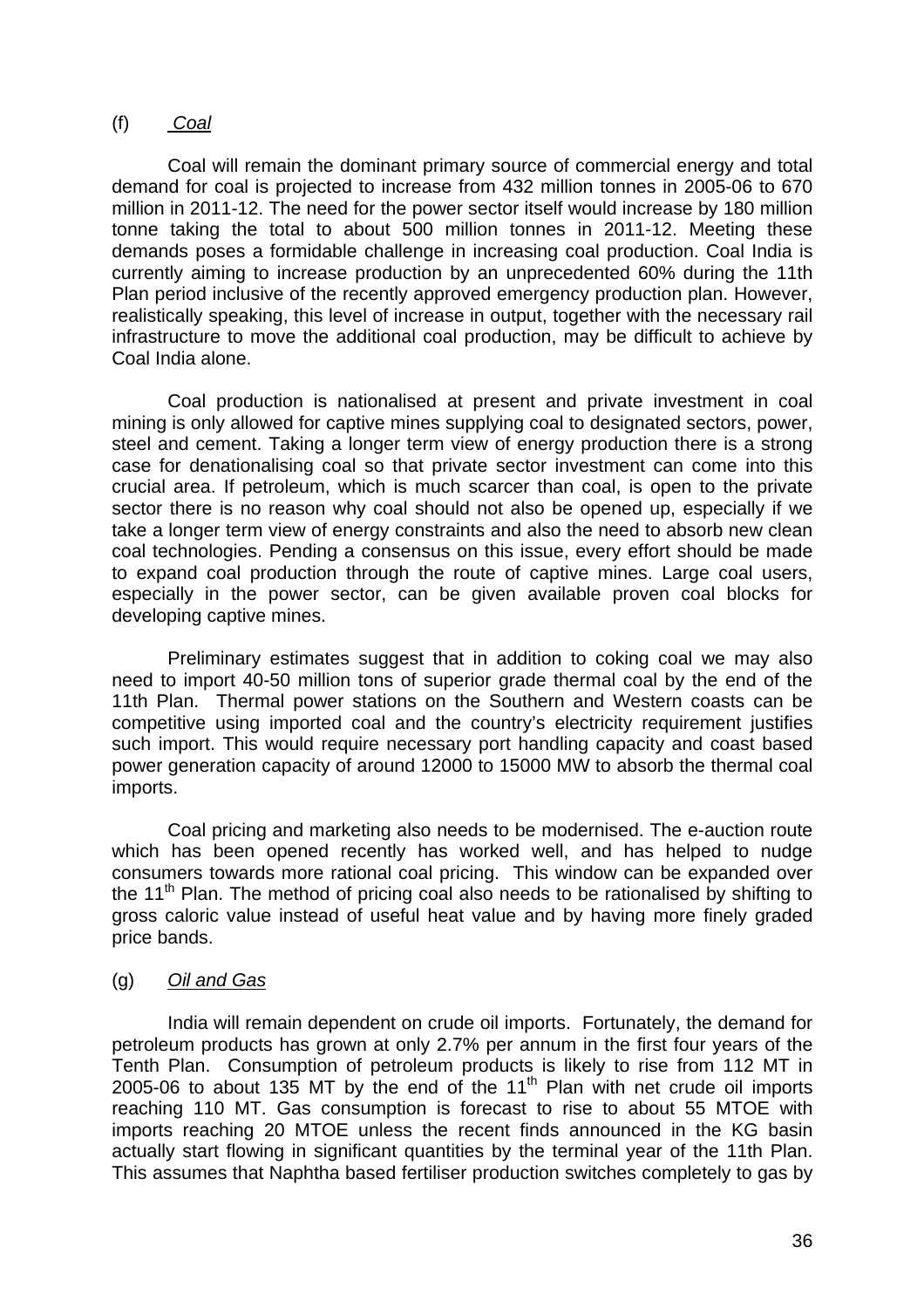the end of the  $11<sup>th</sup>$  Plan. The scope for trans-national gas pipelines needs to be explored from a longer term perspective, but no pipelines are likely to become available for this level of gas import during the 11th Plan. Thus LNG imports would need to rise to four times from the current level of 5 million tons.

The most important policy issue in this sector relates to pricing petroleum products. The recent increase in oil prices is now expected to persist for some years and although prices of some petroleum products have been raised the increase still leaves a large uncovered gap. This gap is being borne partly by the oil companies and partly by the issue of bonds by the government to the companies, which is equivalent to a government subsidy. Other critical issues facing the oil and gas sector relate to: (i) pricing of domestically produced natural gas and its allocation to the power and fertiliser industry; (ii) strengthening upstream regulation in the oil and gas sector; and (iii) ensuring competition and open access in the proposed pipeline transportation and distribution grid.

In the longer run, the only viable policy to deal with high international oil prices is to rationalise the tax burden on oil products over time, remove fat which may exist in existing pricing mechanisms which give the oil companies an excessive margin, realize efficiency gains through competition at the refinery gate and retail prices of petroleum products, and pass on the rest of the international oil price increase to consumers, while compensating targeted groups below the poverty line as much as possible.

The current method of determining prices for petroleum products on the basis of import parity needs reconsideration. India is deficient in crude oil but has developed surplus capacity in products. Product price entitlement should therefore be based on export parity pricing, which would be much lower than import parity. The 10% duty on products has been reduced to 7.5% which is a step in the right direction. There is a strong case for further reducing the duty on products to 5% to equate it with the duty on crude

## (h) *Other Energy Initiatives*

More broadly, as we move into the  $11<sup>th</sup>$  Plan, we need to take an integrated view of energy policy towards different energy sub-sectors. While the Central and State Sectors will continue to dominate the Energy sector in the 11th Plan, energy policy should not be determined sector by sector where the dominant public sector players often have significant vested interests. We need to move towards a more transparent policy framework that treats different sources of energy in a similar fashion. Such a framework must meet the following objective:

- (i) Ensure energy competition in each sub segment of the energy sector and remove all entry barriers so as to realise optimal fuel and technology choices for extraction, conversion, transportation and end use of energy.
- (ii) Ensure energy pricing that leads to efficient choice of fuel, inter-fuel substitution, and technology so that resource allocation takes place based on market forces operating under a credible regulatory regime. Thus, oil where imports exceed 70% of our consumption has to have trade parity pricing being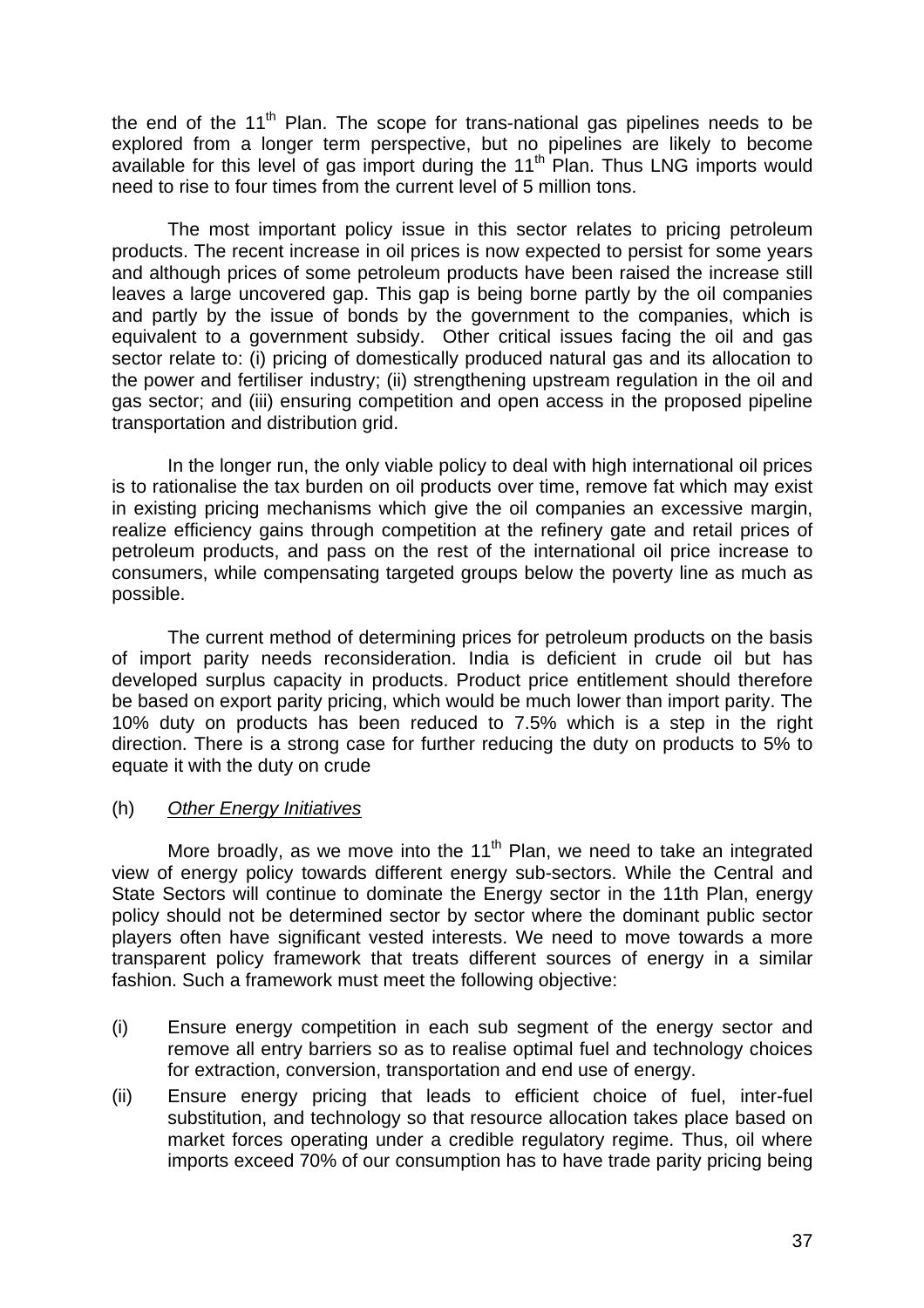linked to import parity or export parity depending upon whether we are surplus or deficit in the specific product.

- (iii) Incentivise rational use of energy across all sectors including, agriculture, industry, commerce, domestic, personal transport, public transport and haulage.
- (iv) Ensure an institutional framework that provides a level playing field to public sector and private sector players and provides comparable incentives to producers across all energy sectors.
- (v) Ensure a consistent tax and regulatory structure across all energy subsectors. There is no reason why energy resource should be taxed much more than others unless there are some externalities involved.
- (vi) Meet social objectives as far as possible through direct and tradable entitlements offered to those in genuine need.
- (vii) Treat environmental externalities uniformly under the polluter pays principle.

 A consistent policy framework embodying these principles would minimise distortions across sectors and maximise efficiency gains.

 Institutions for promoting and forcing the pace of energy conservation and improvement in energy efficiency also need to be strengthened. Development and use of renewable and non-conventional energy sources have not progressed to the extent they could have. The 11th Plan will restructure incentives and support from supply driven programmes to demand driven programmes and technologies. It will also link subsidies and support to outcomes in terms of renewable energy generated, rather than to capital investments.

 Available fossil energy resources must be optimally exploited using enhanced recovery techniques. Coal bed methane must be fully exploited and fossil fuel reserves enhanced through more intensive exploration. Renewable energy sources such as wind energy, bio-mass and bio-fuels account for a very small percentage of total energy but they could increase to between 2 and 3 percent in the course of the 11<sup>th</sup> Plan period.

 The 11th Plan must also set up a robust energy R&D system to develop relevant technology and energy sources to enhance energy security and lead to energy independence in a cost effective way in the long run. A number of technology missions covering areas such as in-situ gasification, IGCC, solar energy, energy storage etc. are proposed to be launched. The scope for bio-fuels including extraction of ethanol from agricultural waste, using reported advances in technology, needs to be vigorously explored.

## *( i) Urban Infrastructure*

 Rapid economic growth will inevitably lead to an increase in urbanisation as cities provide large economies of agglomeration for individual activity. Unfortunately, the state of urban infrastructure in the country has deteriorated to an extent that we are not able to fully benefit from these economies. Poor urban infrastructure inflicts a severe hardship on people. Congested roads, poor public transport, inadequate availability of water, improper treatment of sewage, uncollected solid waste and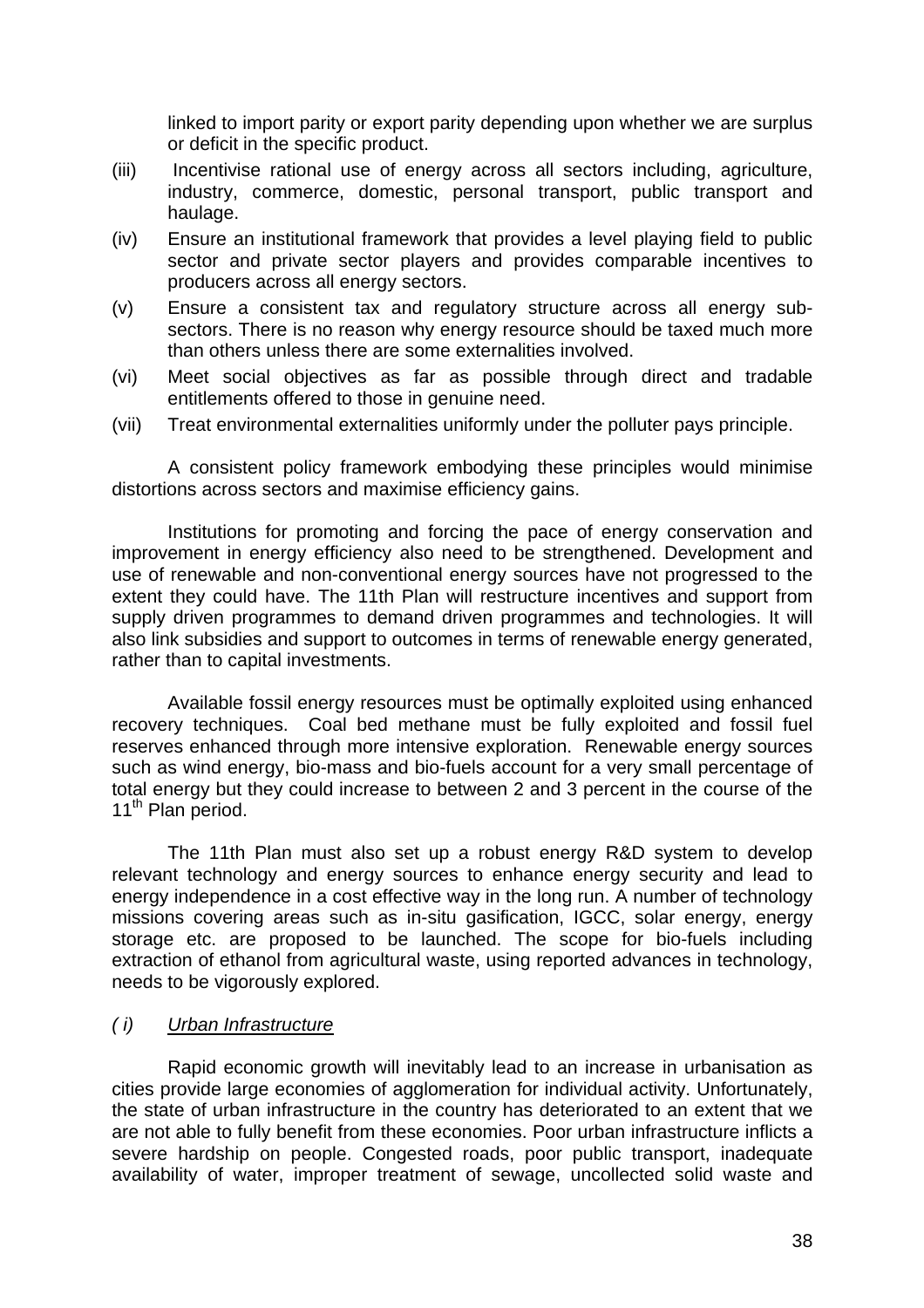above all grossly inadequate housing that forces more than 50% of our population in some metropolis to live in slums, all these severely decrease the quality of life and lower the well being of urban population. They also affect the investment climate since India cannot expect to make a favourable impression on foreign investors and the international business community generally, if India's cities appear to be falling behind those in other developing countries.

In order to cope with massive problems that have emerged as a result of rapid urban growth, the Jawaharlal Nehru National Urban Renewal Mission (JNNURM) was launched by Govt. on 3rd December, 2005 for a seven year period beginning 2005-06. It envisages urban renewal projects in a mission mode approach. The mission envisages providing focussed attention to integrated development of infrastructural services in 63 selected cities to secure effective linkages between asset creation and asset management, to ensure adequate investment of funds to fulfill deficiencies, to scale up delivery of civic amenities on universal access to urban poor and to encourage planned development of cities.

The 11<sup>th</sup> Plan will have to make substantial provision of funds under the JNURM (See Box 3) if the momentum of urban reform linked to infrastructure creation really takes off as we hope.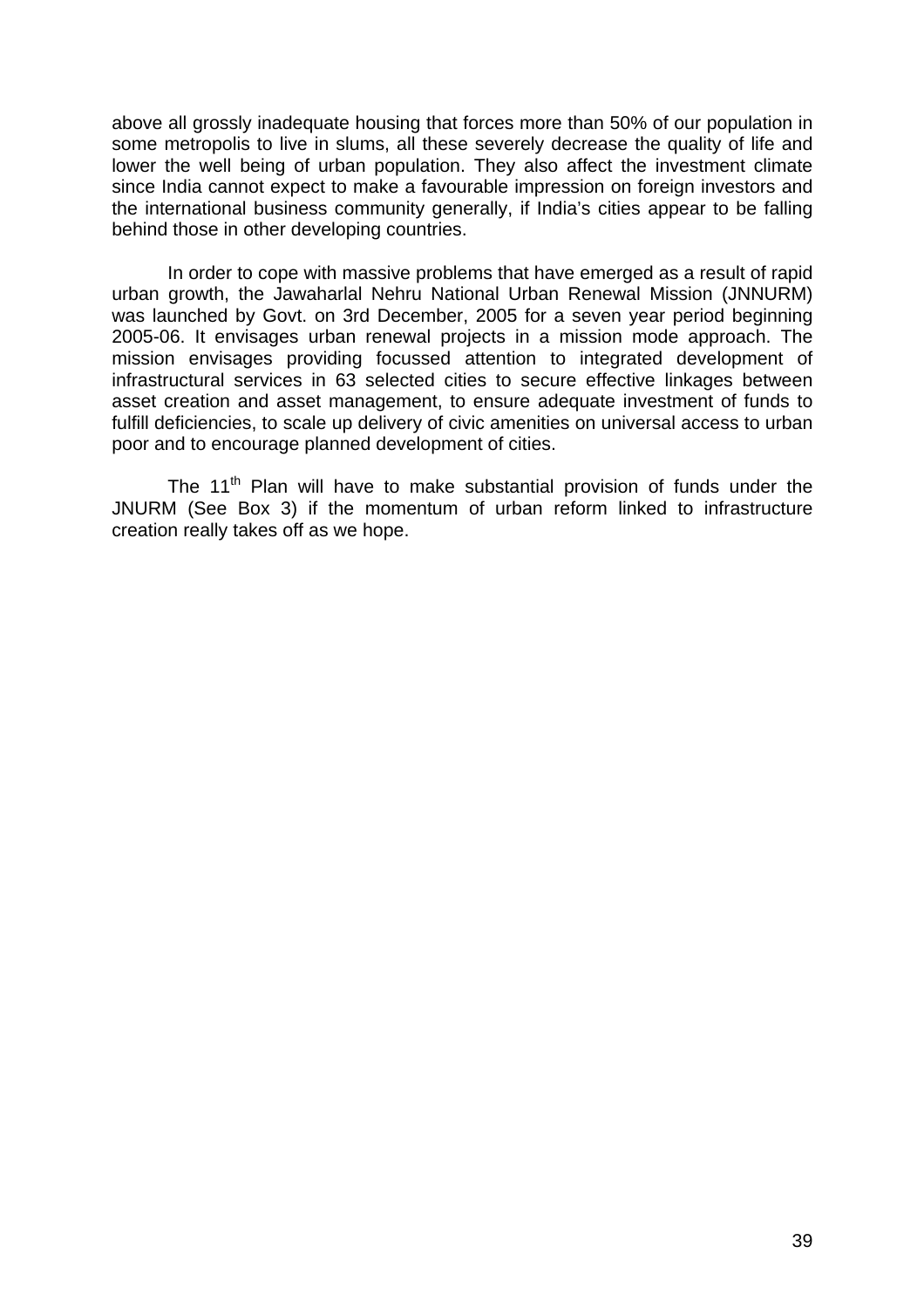## **Box No. 3**

## **Jawaharlal Nehru Urban Renewal Mission**

The scheme involves a total allocation of Rs. 50,000 crore by the Central government in the form of ACA Grant to states/UTs. The state would be provided Additional Central Assistance (ACA) in the form of 100% grant as a %age of project cost ranging from 35% (for Mega Cities) to 90% (for NE states). In order to ensure outcomes, the state has to prepare city development plans, detailed project reports and sign MOA indicating milestones for implementation of reforms, with the Ministries of Urban Development and Urban Employment and Poverty Alleviation to access the funds from the Central government.

At the end of the 11th Plan, all mission cities would achieve the following:

- (i) Modern and transparent budgeting, accounting, financial management systems, designed and adopted for all urban services and governance functions.
- (ii) City-wide framework for planning and governance will be established and become operational.
- (iii) Access for urban residents to a basic level of urban services.
- (iv) Financially self-sustaining agencies for urban governance and service delivery.
- (v) A women friendly environment by ensuring proper lighting, better transportation and adequate safety measures.
- (vi) Transparency and accountability of local services and governance to citizens.
- (vii) E-Governance applications in core functions of ULBs/Parastatals resulting in reduced cost and time of service delivery processes.

## (j) *Telecom and Connectivity*

India has witnessed an impressive telecom revolution during the last decade. From one of the highest telecom charges in the world, India has moved to one of the lowest telecom charges. During the last two years, we have been adding on an average 3 million mobile connections per month, with private operators playing a major role. The tele-density presently stands at 14.4 with major contribution coming from tele-density in urban areas. The 11<sup>th</sup> Plan must ensure continued expansion in this important area, especially in rural areas, so that the gap with other countries is reduced.

In addition to telephone connectivity, which is predominantly used for voice, we also need to establish internet connectivity for data. Access to the internet in urban areas increased significantly due to its affordability but it is still low and in rural areas it is negligible. We need to make special intervention to connect rural areas and develop a strategic plan to carry text, data and video to make rural telephony a viable proposition.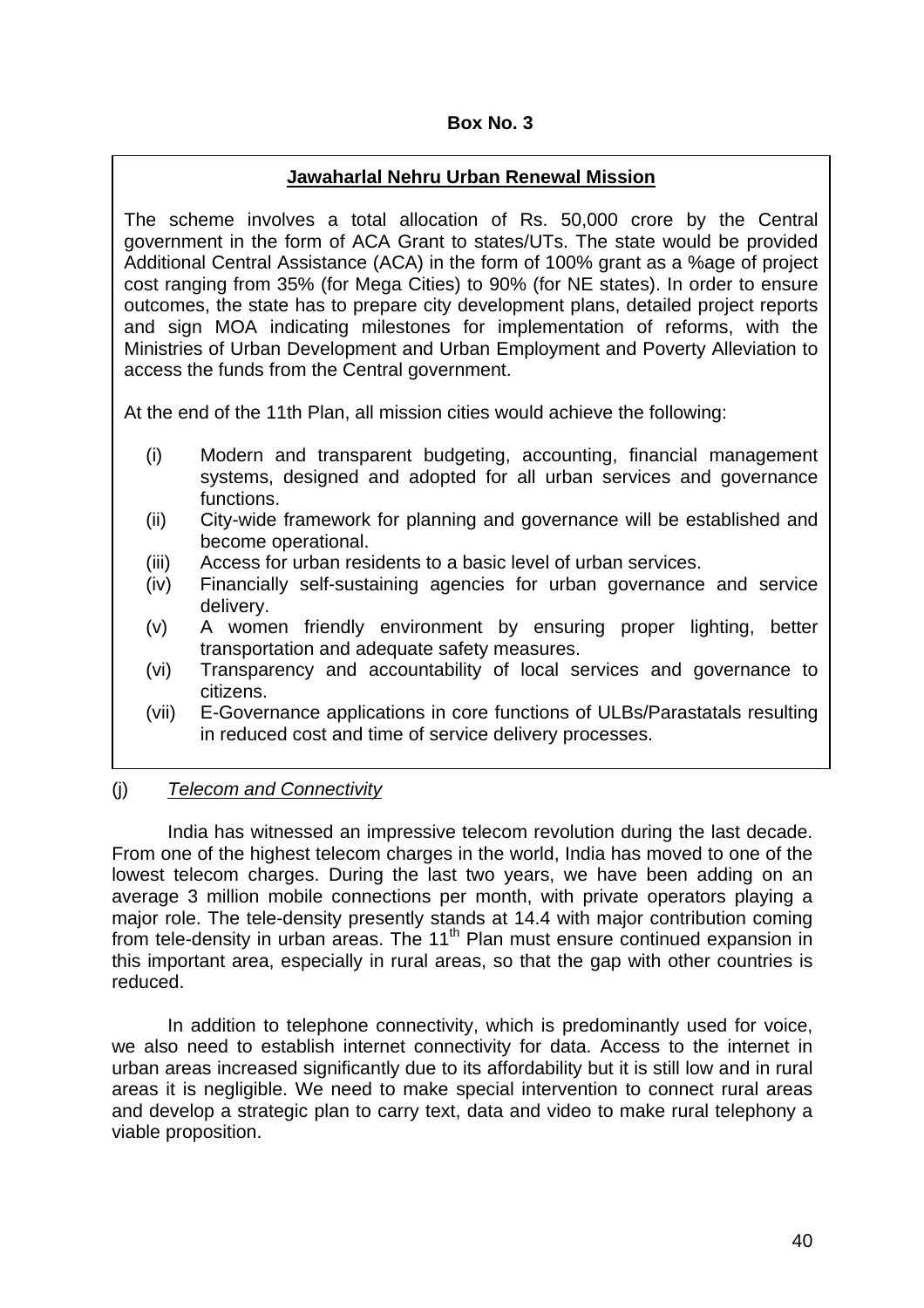The new wireless technologies (such as 3G-GSM or CDMA, Wi Fi and Wi Max) now provide various last mile connectivity options for different range of distances. It is, therefore, imperative that the traditional fixed line voice telephone connectivity is augmented or supplemented using latest wireless technologies for last mile connectivity. Government of India through the State Wide Area Network (SWAN) Programme has provided connectivity to 6000 block headquarters on fibre. Wireless technology options could be used for providing last mile connectivity to every village from the block headquarters. Andhra Pradesh proposes to connect every village on fibre and provide gigabit connectivity. These options need to be examined to arrive at the best option for the country.

## **3.6 Financing Development**

 Accelerated growth involves expansion in investment, economic restructuring of existing enterprises as they gear themselves up to face competition, and encouragement to new entrepreneurs responding to opportunities. All this is possible only if expansion and restructuring can be effectively financed. The macroeconomic feasibility of the strategy proposed in this paper in terms of aggregate domestic savings has been discussed in Chapter 2. The specific problems of financing the public sector plan are discussed in detail in Chapter 6. The third pillar is the financial system and its ability to intermediate savings to potential users.

 One of India's strengths is that it has a financial system comprising commercial banks, non-bank financing organisations, capital market institutions and insurance and pension funds. Indian skills are evident in financial markets and institutions all over the world. It is essential that we continue to strengthen the financial system and support its development through a combined effort at improving the regulatory system in line with international best practices and liberalising the system to encourage competition. This liberalisation should include an increased role for foreign financial institutions in the domestic market and a carefully calibrated opening of the economy to international capital markets.

 This is the approach followed thus far and it has generally succeeded in ensuring systemic stability while also allowing financial development. As we gain confidence in systemic stability, we can be more ambitious in encouraging new developments. Several aspects of the strategy outlined in the Approach paper call for innovation. The need to manage risks of various types calls for new insurance products. As Indian corporates acquire positions abroad, they will need to hedge themselves against different risks. The massive investments needed in infrastructure will require innovative methods of financing and unbundling of risks. The need to encourage innovation and new entrepreneurship will require encouragement of venture capital funds.

 Our financial policies must be sufficiently flexible to support all these initiatives.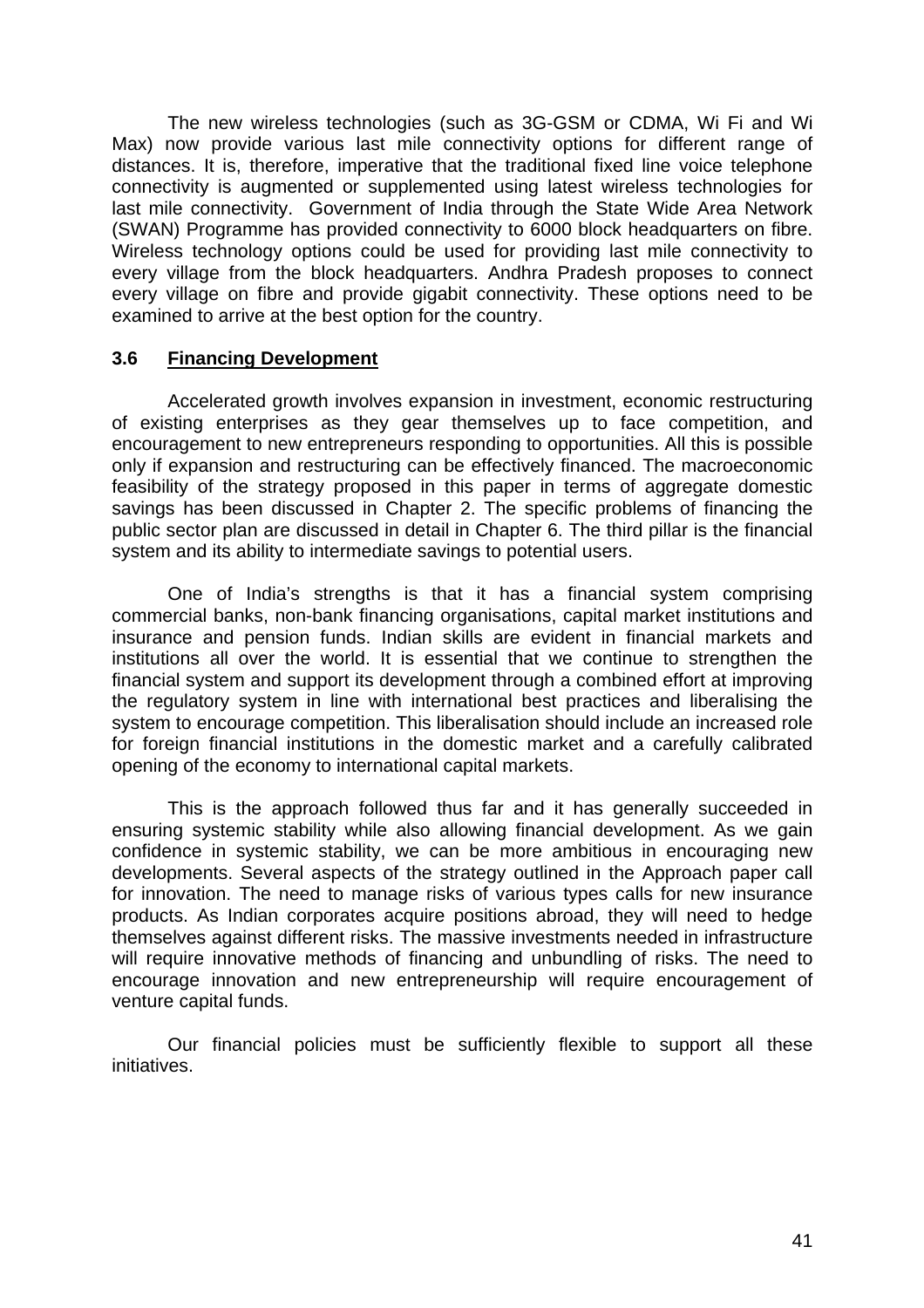## **3.7 Environmental Sustainability**

Population growth increases the environmental load irrespective of the rate of economic growth. Rapid economic growth can intensify environmental degradation. The solution does not lie in slowing growth since slow growth also leads to its own form of environmental deterioration. With rapid growth we can have the resources to prevent and deal with environmental problems, but we must also ensure that rapid growth is environmentally benign. This can be achieved through greater awareness, starting with school children, and appropriate policies. The 11th Plan must integrate development planning and environmental concerns, providing the use of economic instruments based on the polluter pays principle, supplemented by command and control policies where these are more appropriate.

## (a) *Improving Air and Water Quality*

Real time monitoring of air and water quality is crucial for devising programmes and policies related to pollution management. The existing 300 monitoring stations for air and 850 for water quality need augmentation in number and technology. Establishing a reasonably adequate monitoring network with contemporary technology will be a priority.

 The objective of river cleaning is to restore the water quality of all the major rivers to the designated best use which is the 'bathing class' (category B). We are very far from achieving this objective. The National River Conservation Plan needs a critical review of the present strategy of central assistance to states for creation of facilities. Sustainability and operational issues remain unresolved in most cases. Ways of linking treatment of sewage and industrial effluents to the urban and industrial development planning need to be worked out. The goal should be to ensure that by the end of the 11th Plan no untreated sewage or effluent flows into rivers from cities and towns. Studies on minimum essential flow in the rivers and plans to maintain it must be drawn up. This should include workable mechanisms to expedite solution of water sharing problems between states.

The demands of river cleaning increase with population and expansion of townships and success depends on the efforts of all stakeholders. Civic bodies should have a pivotal role to play in this context. This must be ensured through policy/legislative means. The impact on water quality of the "Water Quality Assessment Authority (WQAA)" constituted in June 2001, in different states is yet to be ascertained. A workable mechanism will be developed for monitoring and early warning systems for improving water quality.

## (b) *Solid Waste Management*

 The increasing generation of solid waste is a growing problem in all cities. Uncollected garbage is not only visually ugly, it also causes diseases. Dumping garbage into landfills is not an attractive option in our land scarce cities and should be minimised. Most industrial countries now require their citizens to segregate wastes at home into recyclable products. While recycling is done by rag pickers in India, their lives can be made less unpleasant if citizens sort out organic and inorganic waste and dispose of organic waste in local compost or vermiculture pits.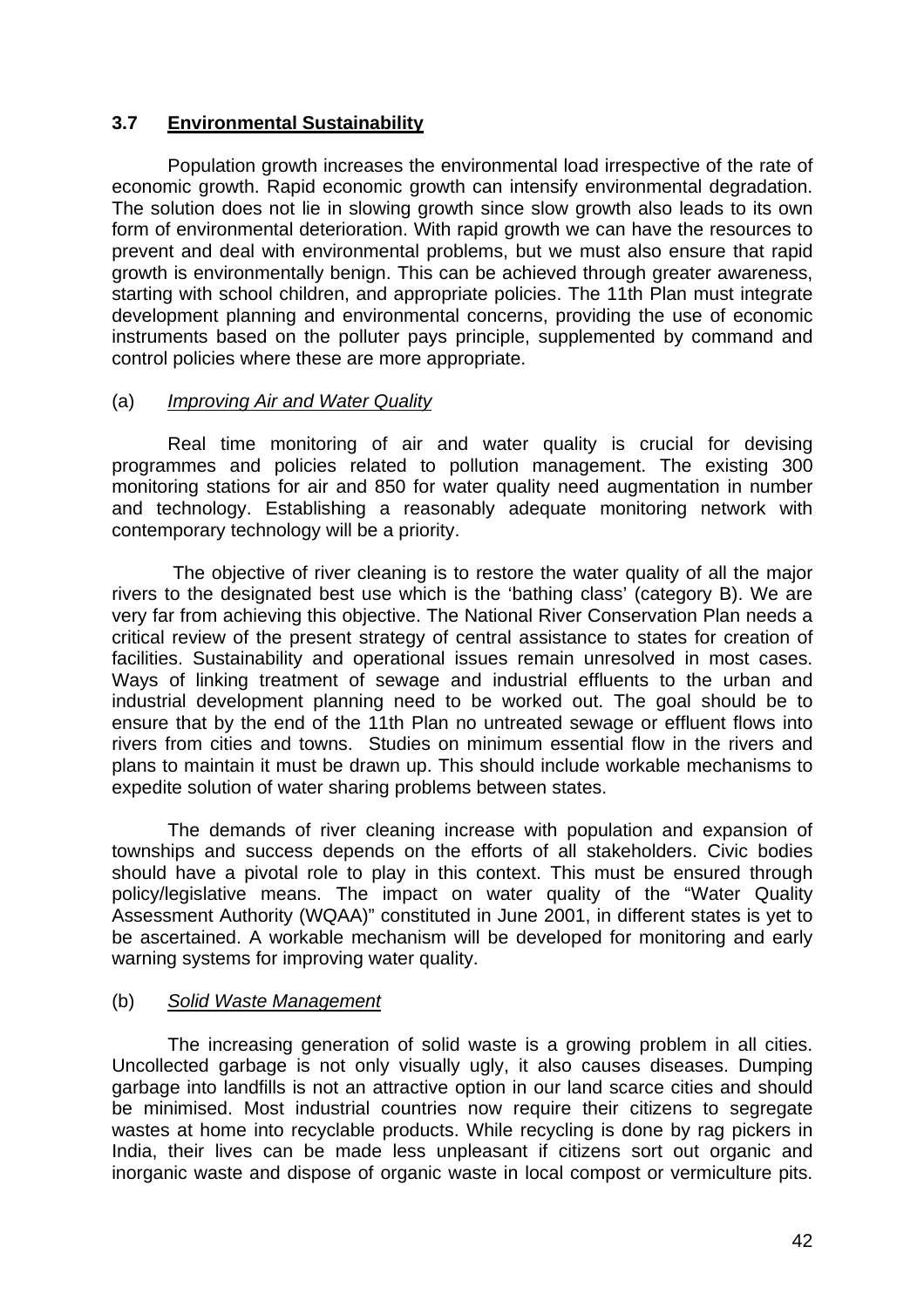Cities and towns must be encouraged to evolve systems with citizen participation, for segregation of waste at point of origin, maximising recycling and safe disposal of the rest.

## (c) *Preservation of Wildlife and Bio-diversity*

 Management planning for the Protected Areas will be a priority and each sanctuary/national park will be enabled to maintain a database of vital information on its biodiversity and habitat status.

Important wildlife habitats of the country will be conserved and protected with participation of people. While an interface with communities will be developed, communication and surveillance of forests and wildlife will be augmented through Integrated Forest Protection scheme of MoEF.

People living in deep forests will be encouraged to shift to fringes voluntarily for providing inviolate space for wildlife. To facilitate this process, an appropriate programme including provision for livelihood opportunities will be formulated as suggested by the Tiger Task Force.

## d) *Mitigating Land Degradation Through Green Cover*

Overuse of resources has been identified as a major cause of land degradation. Creation of forest/biomass resources in all the culturable vacant lands will be taken up for strengthening life support system of communities and maintaining soil/water regimes. A programme for social forestry will support development and sustainable management of the common property resources through Panchayati Raj Institutions.

Encouraging agro/farm forestry and building interface between industry and farmers is an important strategy suggested in the National Forest Policy 1988. An enabling environment will be created for encouraging tree growing by farmers. Subsidised supply of raw material to industries from government forests will be discouraged. Domestic and international trade of the farm forestry produce by support price mechanisms and exim/tariff regulation will be considered. Forest management will be encouraged to withdraw from raising farm forestry plantations in government forests to provide better market opportunities to the farmers.

## *(*e) *Increasing the Green Cover*

Satellite data for 2002 indicate green cover of 23.68%, representing a net improvement of 0.65% since 2000. This is a welcome development and if the trend continues, the 10th Plan target of 25% will be fulfilled by 2007. However, it is a matter of concern that the quality of green cover has deteriorated. There has been a 6.3% reduction in dense forests indicating degradation. State forest management would need to work for attaining productivity potential of the forests. Timber and nontimber benefits must be optimised with adequate investment for regeneration. The Eleventh Finance Commission has also supported this cause through grants-in-aid for forest maintenance.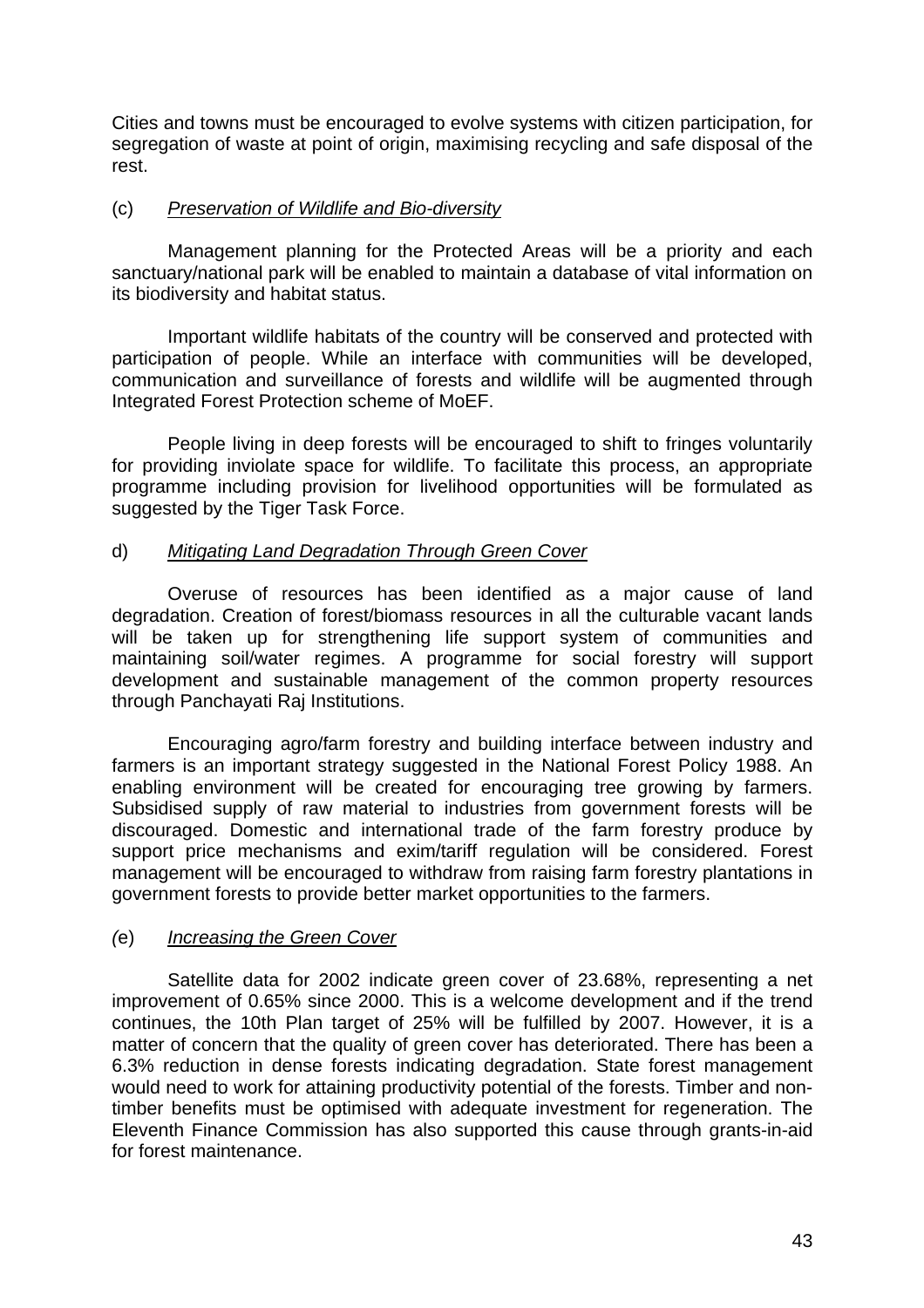Joint Forest Management (JFM) evolved in 1990s aimed at involving communities in improving degraded forests. This was largely based on benefit sharing. It failed where the forests managed by the communities were so degraded that no significant benefits accrued to the communities. However, there was success in places where leadership was in the hands of highly motivated individuals and significant benefits could be generated. Certain aspects of empowerment, reciprocal commitment for protection and sense of ownership remain to be strengthened in JFM.

The 10th Plan proposed universalisation of JFM. In the 1.70 lakh villages in the vicinity of forests, 99708 JFM Committees were formed till 2005 against about 62890 in the beginning of the 10th Plan. The emphasis in the 11th Plan will be on consolidation of JFM through augmenting productivity and linking forests with livelihood and gainful employment generation. Management of NTFP for value addition and link to markets will need to be organised for better returns to the communities.

Among the initiatives to be pursued in the  $11<sup>th</sup>$  Plan are the following:

- Encourage PRIs to revive common property resources through social afforestation.
- Rationalise forest regulations to allow industry to partner farmers in undertaking agro-forestry for augmenting the raw material base for forest based industries like paper & pulp.
- Encourage the corporate sector to participate in development of degraded land for forestry, without compromising communities priorities.
- Rationalise rules and procedures under environmental laws to expedite investment, production and employment growth.

## f) *Environmental Clearances*

 As we put in place a policy of environmental protection, we must also pay attention to the danger of creating a new license permit raj system which will replicate all the ills associated with the old licensing regime. A comprehensive review of environmental clearance procedures is necessary to ensure that the system is transparent and avoids unnecessary delay. Unless this is done, the large increases in investment required for accelerated growth will not fructify.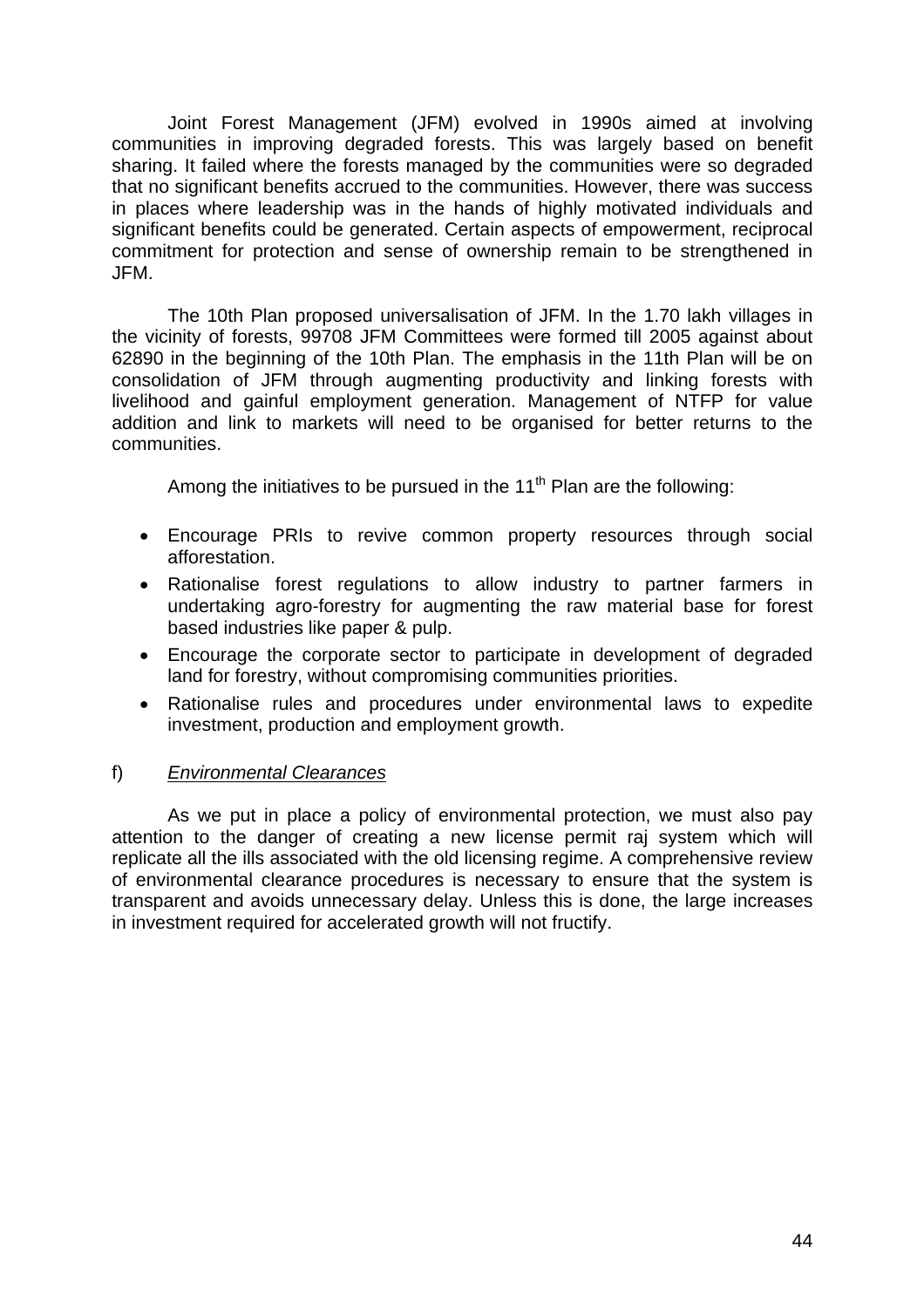# **4. STRATEGIC INITIATIVES FOR INCLUSIVE DEVELOPMENT**

 Along with sectoral policies aimed at improving livelihood support and increasing employment, a strategy of inclusiveness and broad based participation in the development process calls for new emphasis on education, health and other basic public facilities. Inadequate access to these essential services not only directly limits the welfare of large sections of our population, but also denies them the opportunity to share fully in the benefits of growth. Indeed by limiting the quality of human resource development, it limits the growth process itself.

## **4.1 Empowerment Through Education**

 Education is the most critical element in empowering people with skills and knowledge and giving them access to productive employment in the future. The 11th Plan should pay special attention to this area. An ideal we should strive for is that all children should be able to get as much education as they are capable of getting, irrespective of their parents' ability to pay.

## a) *Elementary Education: Sarva Shiksha Abhiyan (SSA***)**

 A major step was taken in 2004-05 to ensure effective funding of elementary education by the levy of 2% Education Cess earmarked for the Sarva Shisha Abhiyan which aims at useful and relevant elementary education to all children in the age group 6-14 by 2010. It also aims to bridge all social, gender, and regional gaps with the active participation of the community in the management of schools.

 There has been considerable progress in enrollment and near 100% enrollment of 6-14 year olds is likely to be achieved by the end of the  $10<sup>th</sup>$  Plan. Enrolment, however, is only the first step. The children must also complete eight years of useful and relevant school education and this remains a problem since the drop-out rate in primary schools for the country as a whole was around 31% in 2003- 04. For some states it was much higher. This has to be reduced sharply, if not eliminated altogether, for both genders and all social groups.

 The management of schools has to move from a highly centralized system to a more decentralized system based on local school management committees of parents and other educationally inclined people in the neighborhood accountable to the local self government. However, making available ICT solutions, shared management personnel, and management skills in order to enable the school management committees will be crucial.

 One of the main tasks before Sarva Shiksha Abhiyan (SSA) is to make school a more attractive, interesting, and a joyful place. The goal should be for all schools in India to have physical infrastructure and quality and level of teaching equivalent to Kendriya Vidyalayas, and the  $11<sup>th</sup>$  Plan must make significant progress toward this goal.

High drop-out rates are a result of combination of factors. A school that is far away, one that does not function regularly, a teacher that is engaged in non-teaching work or is just not there, a method of teaching that fails to hold the attention of the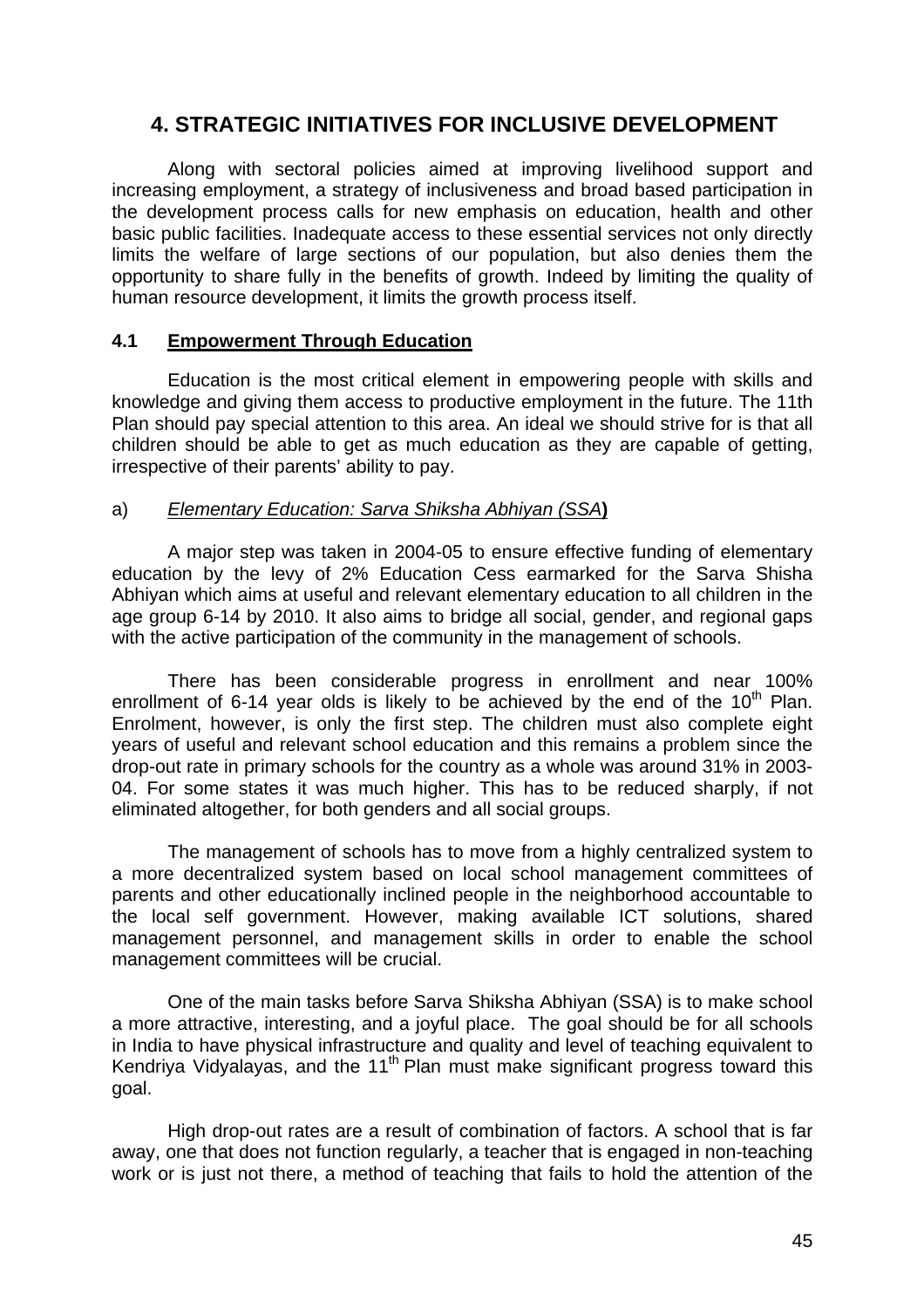child and fear of the teacher are factors that contribute heavily to dropping out. Often the need for children of poorer families to work also drives children to become workers. With the Employment Guarantee Scheme adding to family income, these pressures should reduce. Dropping out to take care of younger siblings may also reduce as working mothers will have crèche facility for their children at the work site. However, work of many NGOs around the country in the rural and the urban has shown that child workers can be mainstreamed into education through camps that hook them on to good education after withdrawing them from work. In extreme cases, well run residential schools in regions of extreme poverty succeed in keeping the children from living on the streets or railway platforms or joining the work force prematurely.

The Mid Day Meal Scheme can help increase attendance and also improve the children's nutritional status through micro nutrient supplementation. It also helps to remove caste barriers as all children will sit together for their meals. Involvement of stakeholders, like mothers of children who attend the school, in the preparation of midday meals, can ensure quality of meals. Mothers' Cooperatives may be given the task. The management and supervision mechanisms need to be improved and changes in the nutritional status of the children covered under the programme should be monitored. School health programmes should be revived and converged with MDMS and the MDMS itself merged with the SSA.

 The most difficult task is to ensure good quality of instruction and the position in this respect is disturbing. A recent study<sup>[2](#page-46-0)</sup> found that 38% of the children who have completed four years of schooling cannot read a small paragraph with short sentences meant to be read by a student of class 2. About 55% of such children cannot divide a three digit number by a one digit number. These are indicators of how bad things might be in the learning of other school subjects. The 11th Plan must pay special attention to this problem. Several states have started experimenting with efforts to raise the basic skills in a campaign mode. Their experiences should be evaluated. Creating a set of national testing standards and preferably a chain of institutions that test and evaluate children according to set norms will help in the direction of improvement of learning as clear goals will be set.

 There are several obvious causes for poor quality of learning. There is inadequacy of teachers as reflected in large vacancies and their quality, accountability and motivation is also low. Teacher absenteeism is a major problem in many areas. Teacher training is also inadequate. Authorising panchayats and citizen's education committees to oversee teacher performance can help increase accountability.

 A more powerful method of enforcing accountability is to enable parents to choose the schools where they will send their children. Enabling people to choose between available public or private schools (by giving them suitable entitlements reimbursable to the school) and thus creating competition among schools could be considered. The experiment could be tried in pilot schemes. The extent of learning should be monitored by regular testing by independent bodies. This will also help in

<span id="page-46-0"></span> 2 Annual Status of Education (ASER) –Rural 2005 facilitated by Pratham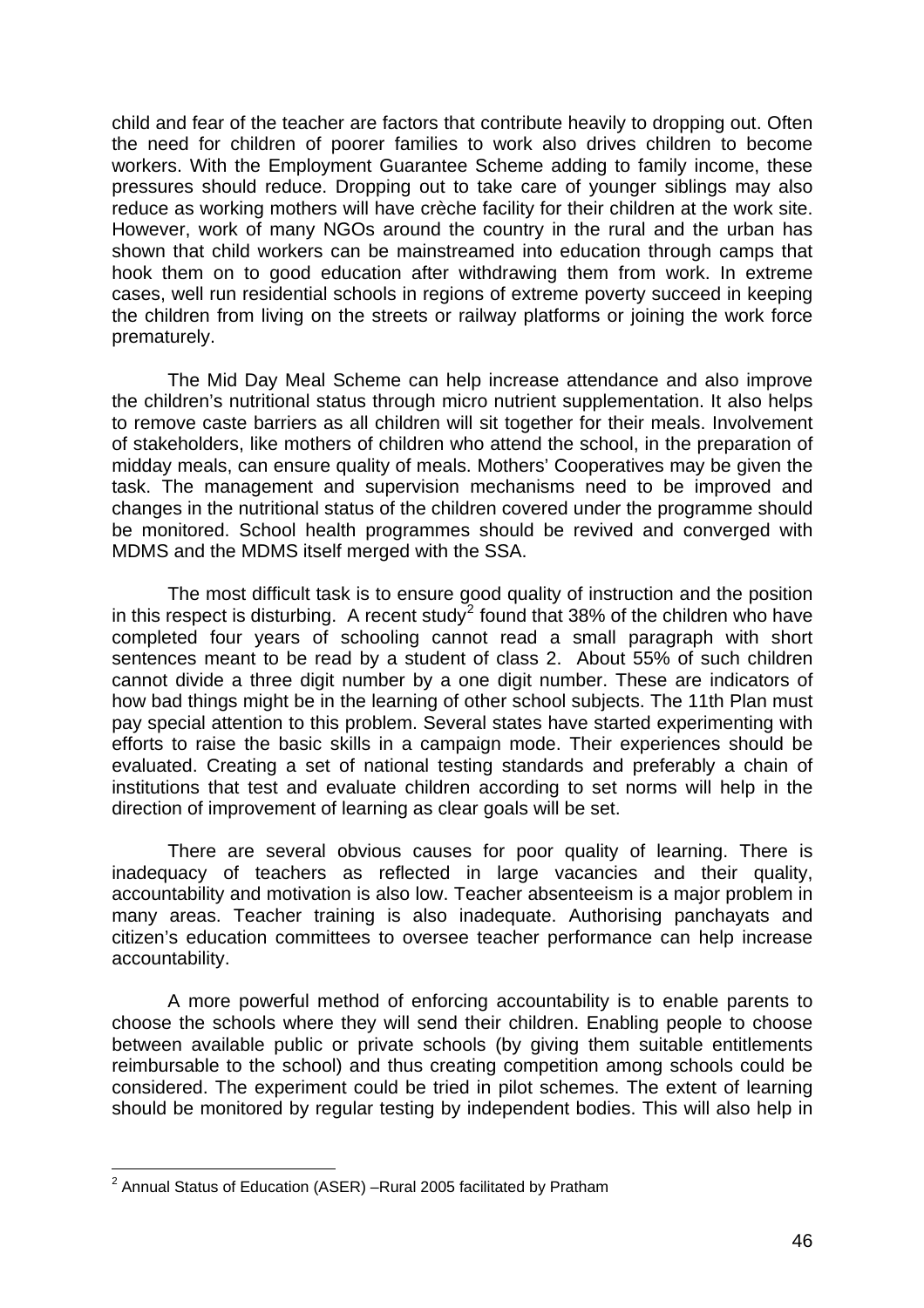rating schools which is important for enabling parents to exercise their choice about their child's school.

 Schools impart not just education in its narrow sense but, more broadly, also mould the child's attitudes. Gender sensitivity and health education should be included in the curriculum at the elementary stage itself for developing the child's basic attitude. To check the skewed sex ratios and stop violence against women, gender sensitisation has to begin early and beliefs about inferiority and superiority of sexes culled right from childhood.

 Schooling is, but one element of a child's development. To give every child a good start in life, child nurture is important. The 11th Plan must evolve a policy towards children based on "Starting Right" (See Box 4).

#### **Box No. 4**

## **Child Nurture – Starting Right**

Development of children is at the center of the 11th Plan. We are committed to ensure that our children do not lose their childhood because of, work, disease or despair. We aim to give the right start to children from 0-6 years with effective implementation of the ICDS programme. It is to be a community based programme involving parent groups. The nutrition component has to have imaginative menus based on seasonal and regional variations. The scheme will nurture and strengthen pregnant and lactating mothers.

Currently, the pre-school component of ICDS centers is very weak. Early Childhood Education (ECE) could be placed under the SSA. The ICDS centers then will concentrate on inculcating good health and hygienic practices among the children. For this it will be essential that these centers have toilets and drinking water. The play itself could introduce children to local poetry/folk tales which are often missing from school curriculums. For this purpose, the elders of the community could be asked to visit the children on a weekly basis. This will serve the dual purpose of enriching the child and making the elderly feel part of the educating process.

## b) *Helping Disadvantaged Children*

Efforts will be made to identify and mainstream street children, differently abled and other disadvantaged children. Children from socially disadvantaged families often have learning difficulties as among other things their vocabulary is limited. Special help in pre-primary schools can help them overcome this handicap. Information and Communication Technology (ICT) has a great potential for enhancing learning levels and improving quality of education. Public private participation is envisaged in operating ICT in schools through appropriate models acceptable to the states. The pre-school education component of ICDS-Anganwadi is very weak and enrolment of under-age children and the repetition rate in primary classes is, therefore, quite high. Therefore, SSA shall have a separate component for at least one year Early Childhood Education (ECE), which in a phased manner shall be universalised.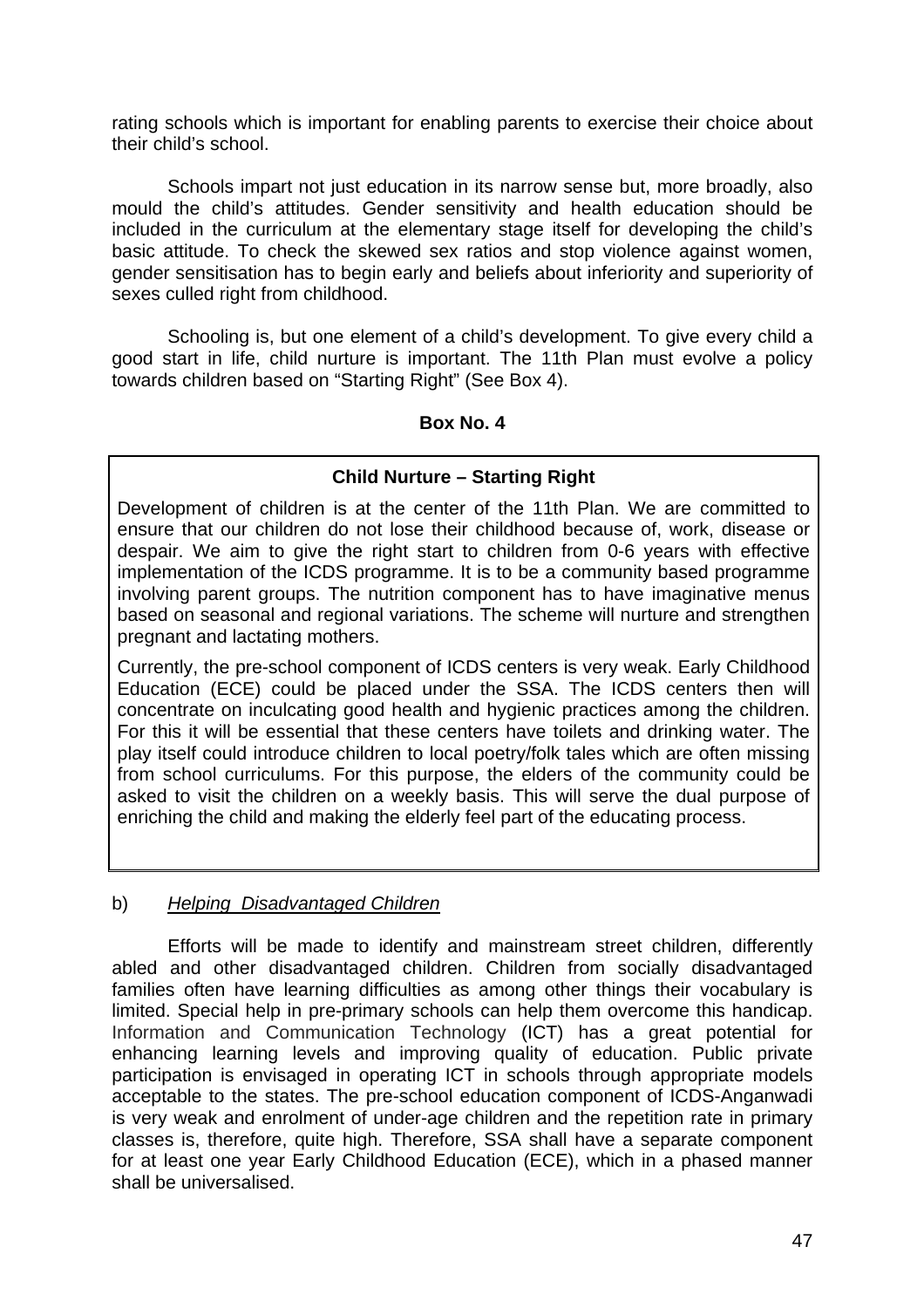#### c) *Secondary Education*

As we ready ourselves for the knowledge economy, we cannot be satisfied with universalisation of primary education. A person with a mere 8 years of schooling will be as disadvantaged in the knowledge economy dominated by ICT as an illiterate person is in modern industry and services. The 11th Plan should therefore aim at a progressive rise in the minimum level of education towards high school level or Class X. The general education strategy will therefore have to be built on a long term perspective for improving the quality of basic education upto Class X and providing access to all children in the age group of 6-16 to this level. In any case, the demand for secondary education will expand significantly as SSA reaches its goal of universal and complete elementary education. A new mission for secondary education, SSA-2 to cover upto class X, will need to be put in place in the 11th Plan.

 The needed expansion of secondary education will require not only public but also private effort. At present, private aided and unaided schools account for 58% of the total number of secondary schools. The striking feature is that their proportion is actually increasing at a faster pace than public funded schools, mainly because the state governments have nearly stopped increasing funding of public secondary schools and aided schools. The 11th Plan must evolve strategies for secondary schooling that will emphasise the primacy of public responsibility for providing secondary schooling but also allow scope for private schools to expand if they complement the public effort.

 There is a feeling that voucher schemes can help promote both equity and quality in schooling in areas where adequate private supply exists, provided that this is combined with strict requirements on private schools to give freeships to students in economic need. However, government must ensure that public schools are available to provide competition to private schools and of course in areas unserved and underserved by private schools. Special efforts must be made to cater to the educational needs of SCs/STs, minorities and girls whose enrolment depicts a wide gap.

Extension of secondary education in rural areas poses a special challenge since secondary schools cannot be set up in every village. They must serve a cluster of villages. There is perhaps a case for combining upper primary with secondary school education once secondary schools are established in sufficient numbers.

## d) *Technical/Vocational Education and Skill Development*

With rapid expansion of information technology, schools will focus on vocations in the tertiary sector, requiring limited infrastructure, in areas such as IT, insurance, banking, tourism and retail trade. For more intensive training the industrial training institutions (ITIs) will be increased in number. More importantly, the scope and content of the training they provide must be made relevant to the needs of industry and available jobs by involving industries and industrial associations in running them. The number of skills for which training is provided must be increased hundred fold, from 40 at present to closer to 4000 as provided in China.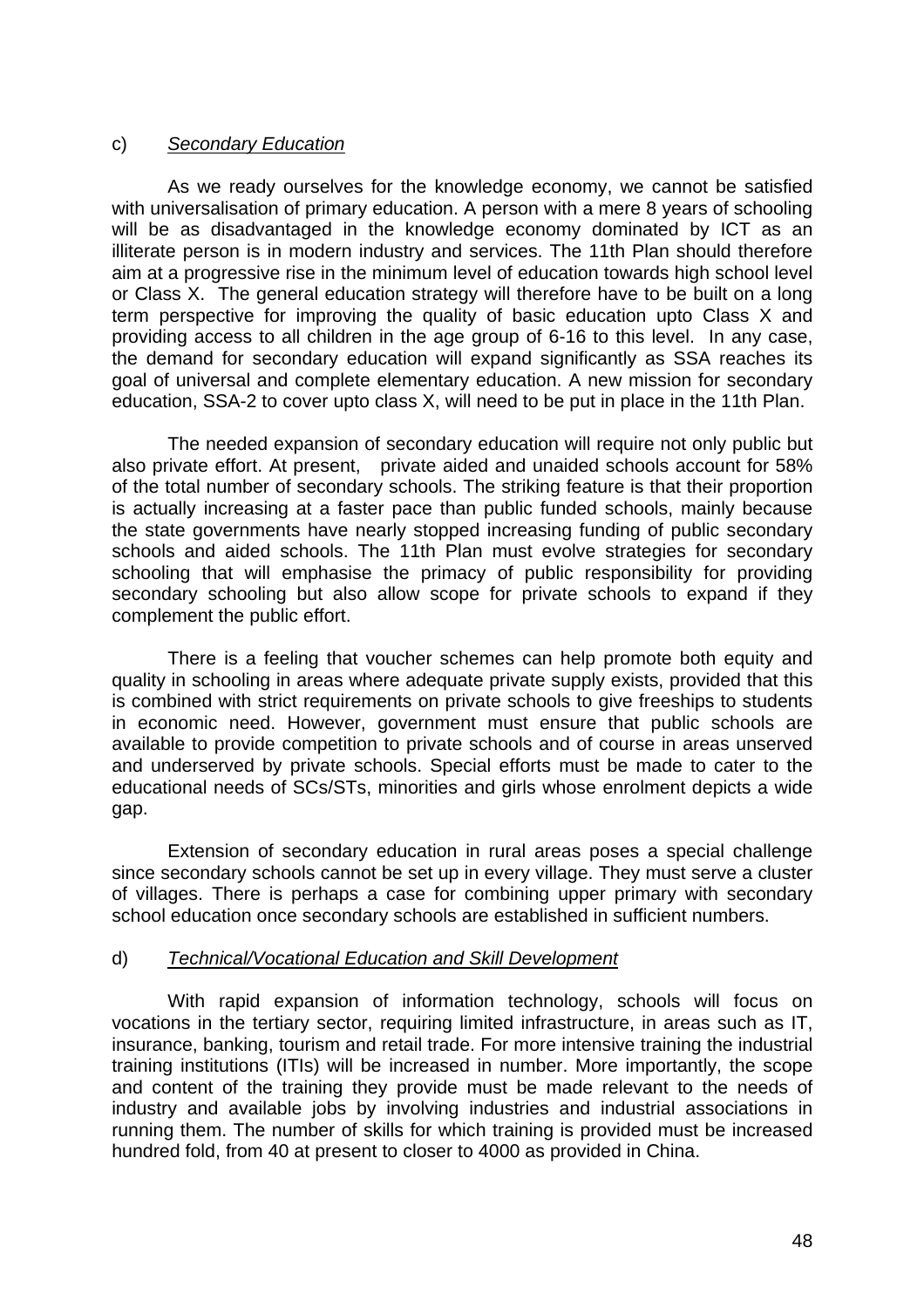Data collected in 60th round of NSS shows that only 3% of the rural youth (15-29 years) and 6 per cent of the urban youth have gone through a formal course of vocational training of any kind. Most of them have acquired the skills they have from taking up or changing employment. Therefore, the principal planning issue will be how to expand vocational training from the present capacity of a mere 2 to 3 million to 15 million new entrants to the labour force. The 11th Plan must pay special attention to devising innovative ways of modernising the Industrial Training Institutes (ITIs).

 Since 2004 an effort is being made to identify and implement the reforms in administration of ITIs so as to facilitate better interaction with the industry. To begin with one hundred ITIs have been taken up. However, much more needs to be done. The system at present is still run like a government department, a position that is not up to the demands of a knowledge economy. It is necessary to give true financial and administrative autonomy to the ITIs that are formally registered societies. These ITIs should be run by independent qualified professional Heads whose performance is measured by the placements/income improvements of the passing out trainees and who are accountable to boards consisting of stakeholders, such as user industries and public spirited citizens in the locality. A new initiative at Public Private Partnership that will give a choice to the industry in design of courses and to the youth in selecting courses needs to be taken.

Vocational training for both men and women shall be accorded top priority in the 11th Plan, to be treated as an industry to attract investment into it. So far the private investments have come in only for the higher wage skills– IT, airlines personnel, fashion technology, etc., or the skills linked with government jobs – teachers, instructors, etc. These private training institutes are themselves present mainly in larger towns. Smaller towns that provide avenues for advance for rural youth have concentrated mainly on academic education or college education.

The possibilities in agro-processing are increasing. However, there is little or no training in processing of agricultural or forest produce, which is closer to home for many youth who will not be able to enter the industrial sector. There are many schemes with known technologies within the government that need to be taken to the youth through short courses that can be useful. Starting agricultural schools with a strong agro-processing, irrigation, soil conservation, and forestry/ gardening components should be one of the goals of the 11<sup>th</sup> plan.

To reach out to rural youth skill development should be treated at par with school education in allocation of government resources. An initiative at block level infrastructure for vocational training will be taken. Vocational training should be given priority at par with secondary education in allocating public sector financial and physical resources – land and other supportive services.

#### e) *Higher Education*

India has a well developed higher education system which has served us well thus far, but is now subject to serious strain. The extent of access it provides is limited. Only about 8% of the relevant age group go to university whereas in many developing countries, the figure is between 20 and 25%. There is clearly a need to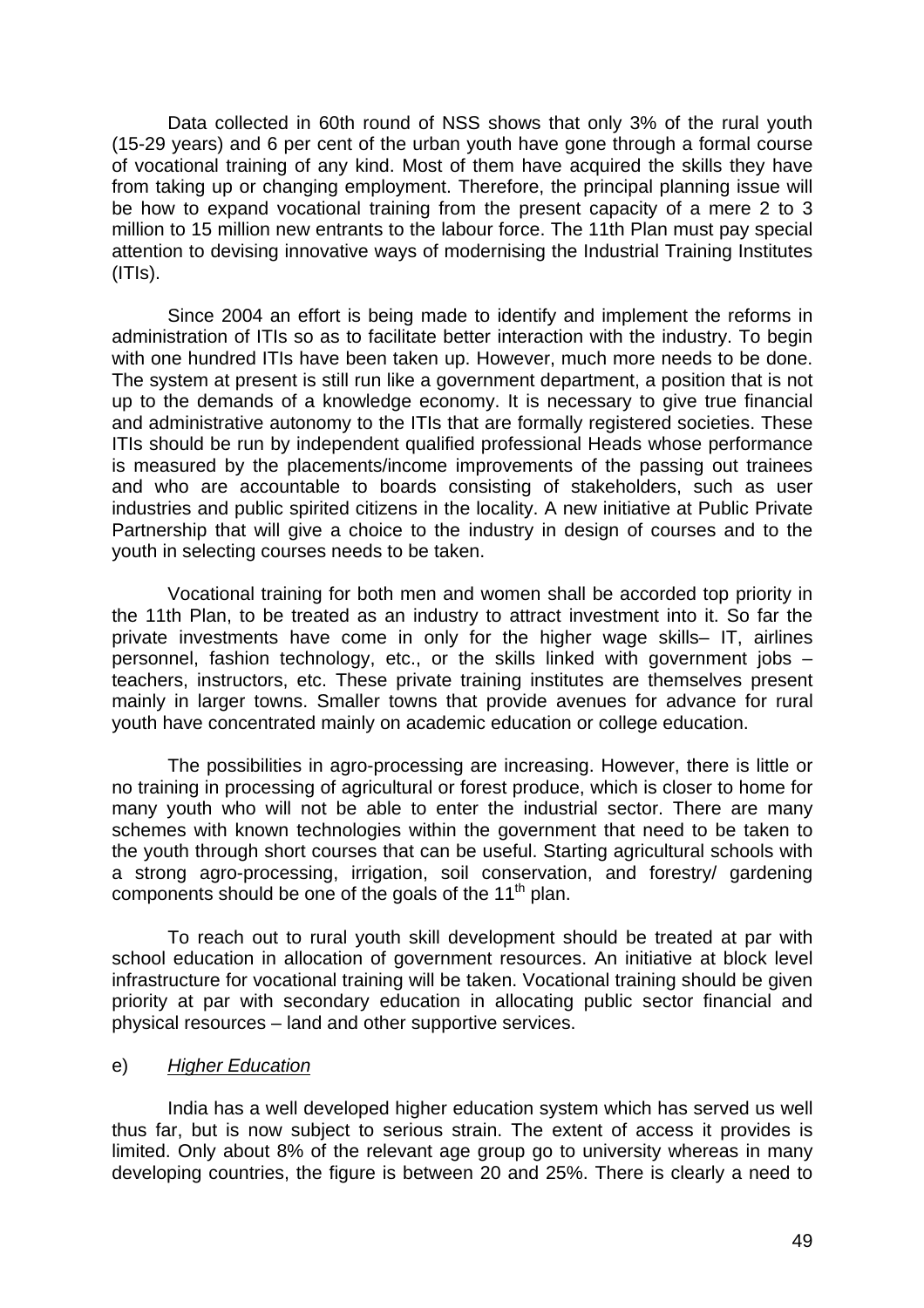undertake major expansion. There is also a serious problem of quality. While some of our institutions of higher education compare well with the best in the world, the average standard is much lower. Disturbingly, the high quality institutions are finding it difficult to get faculty of suitable quality given the enormous increase in opportunities in the private sector for many of the skills most in demand. The 11<sup>th</sup> Plan must undertake a major effort to expand capacity in our institutions while also improving quality. Unless this done, we will run into skill constraints which will limit our ability to exploit this important area of competitive advantage?

New colleges and universities must be set up, to provide easier access to students in educationally backward districts. Existing institutions must be strengthened and expanded where possible and open and distance education encouraged. In addition, a specific plan for upgrading a few "existing" select universities with "potential for excellence" will be formulated laying down specific parameters which are in tune with global standards. At least 20 universities, with the potential for excellence, may be upgraded in the 11th Plan period.

The recent decision to extend reservation for OBCs in central educational institutions has highlighted the issue of inadequate capacity for non-OBC non-SC/ST students in high quality institutions. The government has assured that there will be sufficient expansion in the total number of seats to avoid any reduction in seats available for non-OBC non SC/ST students. This expansion is long overdue. In fact, the 11<sup>th</sup> Plan should aim for expansion over the medium term which would allow expansion even for the general category.

The 11th Plan must address this challenge on a priority basis in a manner which ensures that general quality will not be compromised. It must address simultaneously the issues of increasing enrolment in universities and colleges especially the high end institutions like the IITs and IIMs, the problems of varying standards, outdated syllabi, inadequate facilities, and most of all the need to create an environment that will attract top class faculty. This will require a complete revamp of existing systems in many respects.

Achievement of these objectives will require a substantial increase in resources devoted to this sector and successive annual plans will have to provide rising levels of budgetary support. However this must be accompanied by internal resource generation by duly and realistically raising fees. Simultaneously, efforts will be made to develop a wider merit-cum-means based loan and scholarship programmes through the banking system and other agencies.

Access to high quality institutions is extremely important for equity since they provide opportunities for the poor and socially disadvantaged to advance themselves. However, the ability to benefit from higher education is effectively determined at the school level. Unless the access of all groups to high quality schooling is improved, they will remain at a disadvantage even if they get access to higher education, because they will not be able to do well at later educational stages.

Admission to a college or a university is often the factor that limits the opportunities to a student. The number of faculty and the available infrastructure is a restricting factor. However, in an open university system this is not a limiting factor.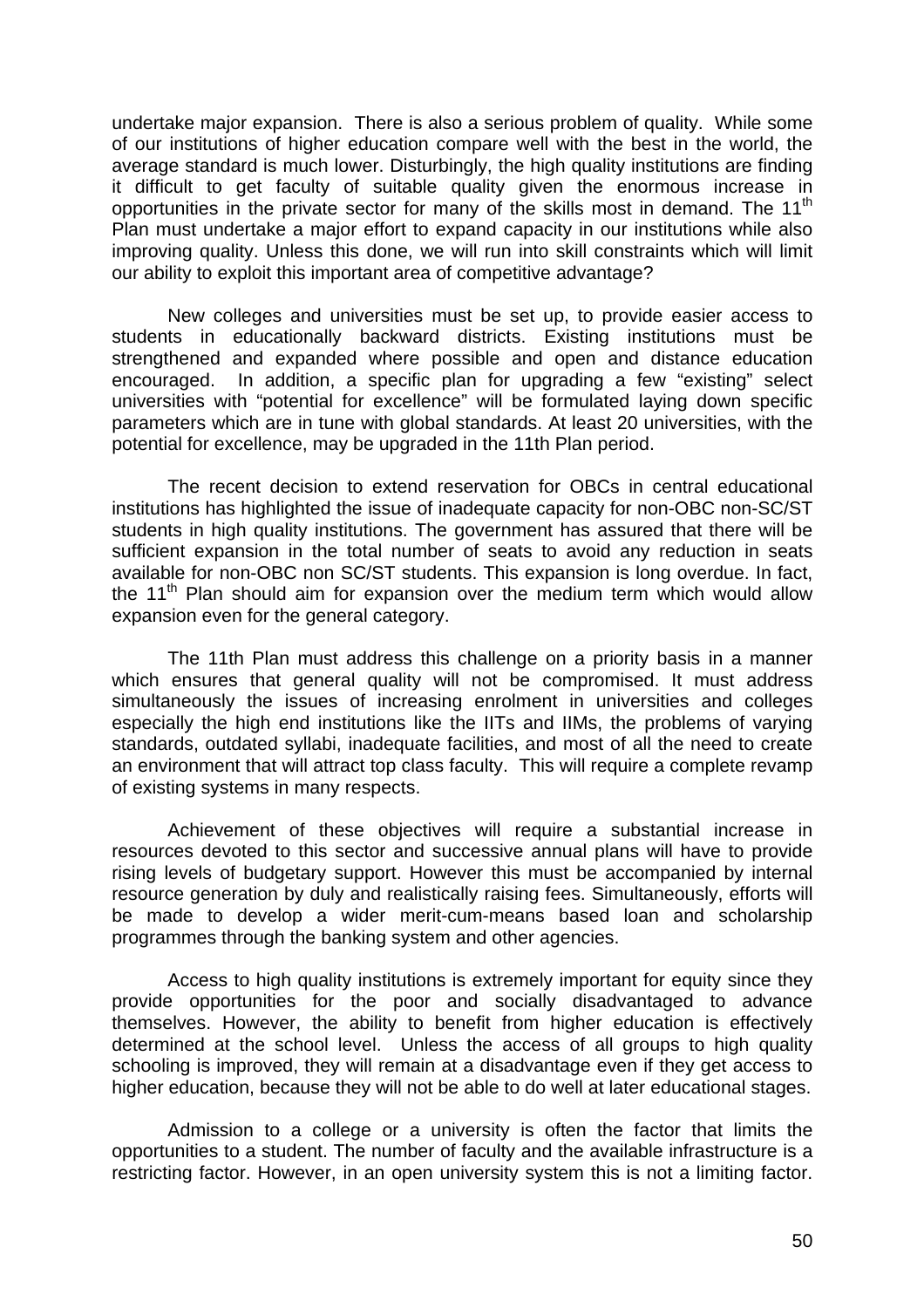Until we develop larger network of well provided for colleges, or even as a system itself, the open schooling program should be strengthened and expanded. In case of subjects that do not require laboratory work, pre-recorded selection of lectures, tutorials, and standardized tests available at internet kiosks which the student can access at will, can be helpful. Testing and examination centers where students can take standardized examinations in parts can reduce the pressure. But, for this autonomous institutions charged with the responsibility of testing and examination will have to be developed. The 11<sup>th</sup> plan should pay attention to creation of high level of electronically available content and testing mechanisms so that the pressure of infrastructure can be reduced.

## f) *Adult Literacy Programmes*

The 10th Plan target of attaining 75% literacy rate is likely to be achieved by 2007. Therefore, the Dakar goal of halving the illiteracy rate by 2015 is likely to be achieved ahead of the target period. However, bridging of regional, social and gender gaps will continue to be major areas of concern.

The 11th Plan should aim to increase adult literacy to 85% by the end of the Plan. There are 30 crore illiterates of whom a significant proportion is not covered under any adult education programme. A programme will be framed for the older age group (35+) also using the new computer based self-learning system which has been found to be very effective. Literacy programmes cover 598 out of 600 districts in the country. The Mid-term Appraisal of the 10th Plan pointed out the need for merger of various adult literacy programmes including the Total Literacy Campaign. The quality of NGOs initiating the various programmes will be assessed through regular monitoring, and Central and state governments will evolve an accreditation process.

Adult literacy that we measure today is not an adequate measure of the level of functional literacy that is required in the new millennium. We must rededicate ourselves to a much higher level of literacy through continuing education programs. The 11<sup>th</sup> plan should create workable models of continuing education as a separate stream.

## g) *The Cutting Edge: Science and Technology*

In the current knowledge era, our development depends crucially on innovative solutions provided by Science and Technology. Capabilities in S&T therefore are justly reckoned as reliable benchmark for establishing the status of the development of a nation. India must occupy a frontline position in this listing. The 11th Five Year Plan approach to S&T will be guided by this context. The emphasis will be on:

- (i) Substantially stepping up support to basic research and setting up a National Level mechanism for evolving policies and providing direction to basic research.
- (ii) Enlarging the pool of scientific manpower and strengthening the S&T infrastructure. Focused efforts will be to identify and nurture bright young students to take up higher studies for pursuing scientific research as a career.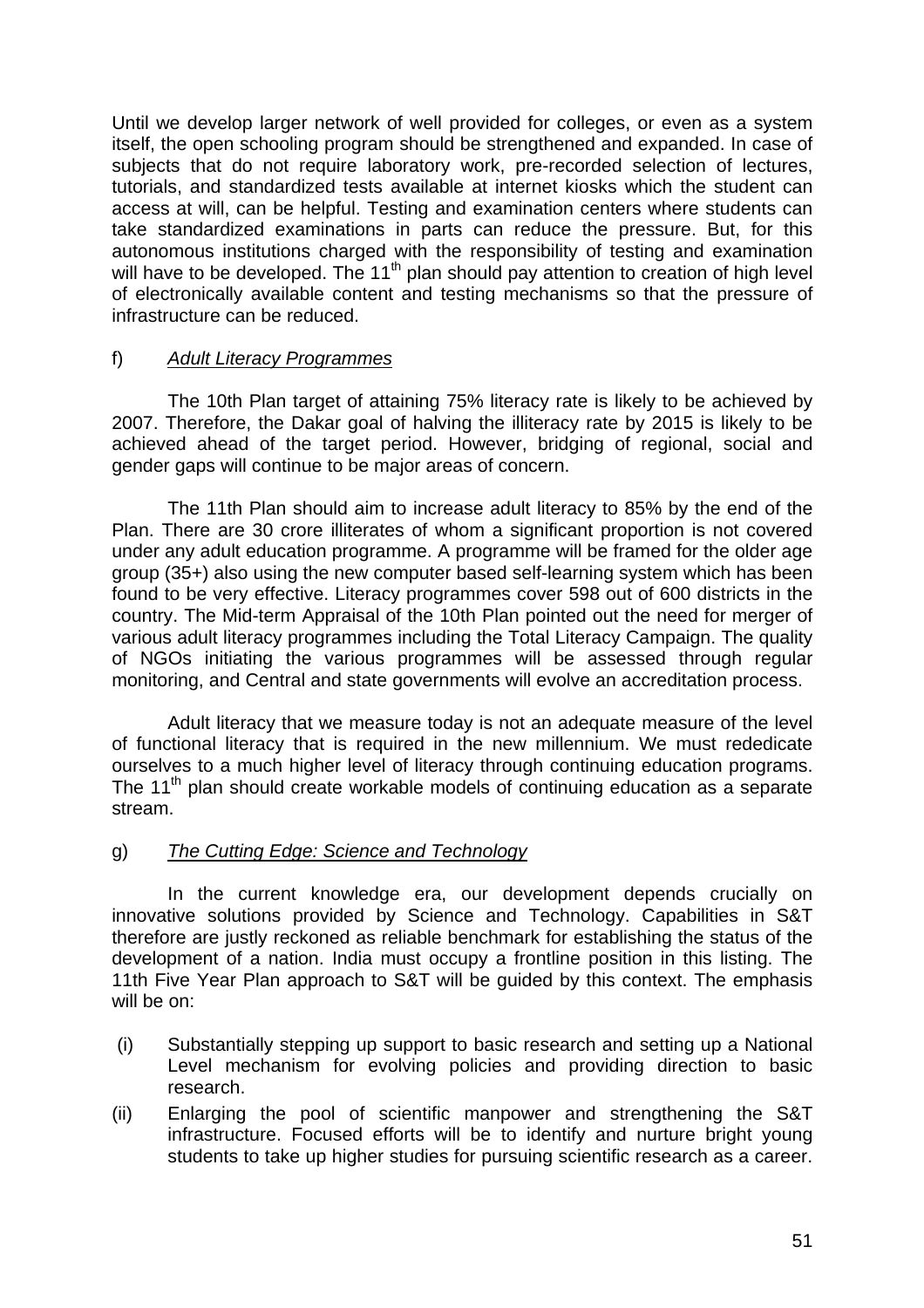A concomitant requirement for this is restructuring and revamping the universities and improving the service conditions of the scientists.

- (iii) Implementing selected National Flagship Programmes which have direct bearing on the technological competitiveness of the country in mission mode so that India achieves a leadership position in some high technology areas.
- (iv) Establishing globally competitive research facilities and centers of excellence. Kindling innovative spirit so that scientists translate R&D leads into scalable technologies which yield wealth generating products and processes. Attention will be paid for evolving new models of public-private partnerships.
- (v) Identifying ways and means for catalysing Industry-academia collaborations for development, application and flow of technologies from lab to the market place and for the industry to invest more in strengthening national S&T infrastructure.
- (vi) Promoting strong linkages with other countries in the area of Science and Technology including participation in mega international science initiatives.
- (vii) Evolving an empowered National Science and Technology Commission responsible for all matters relating to S&T (Administrative, Financial, Scientific) including scientific audit and performance measurement of scientists and scientific institutions.

#### **4.2 A Comprehensive Strategy for Better Health**

The 10th Plan aimed at providing essential primary health care, particularly to the underprivileged and underserved segments of our population. It also sought to devolve responsibilities and funds for health care to PRIs. However, progress towards these objectives has been slow and the 10th Plan targets on MMR & IMR have been missed. Rural health care in most states is marked by absenteeism of doctors/health providers, low levels of skills, shortage of medicines, inadequate supervision/monitoring, and callous attitudes. There are neither rewards for service providers nor punishments to defaulters. As a result, health outcomes in India are adverse compared to bordering countries like Sri Lanka as well as countries of South East Asia like China and Vietnam (see Table 8).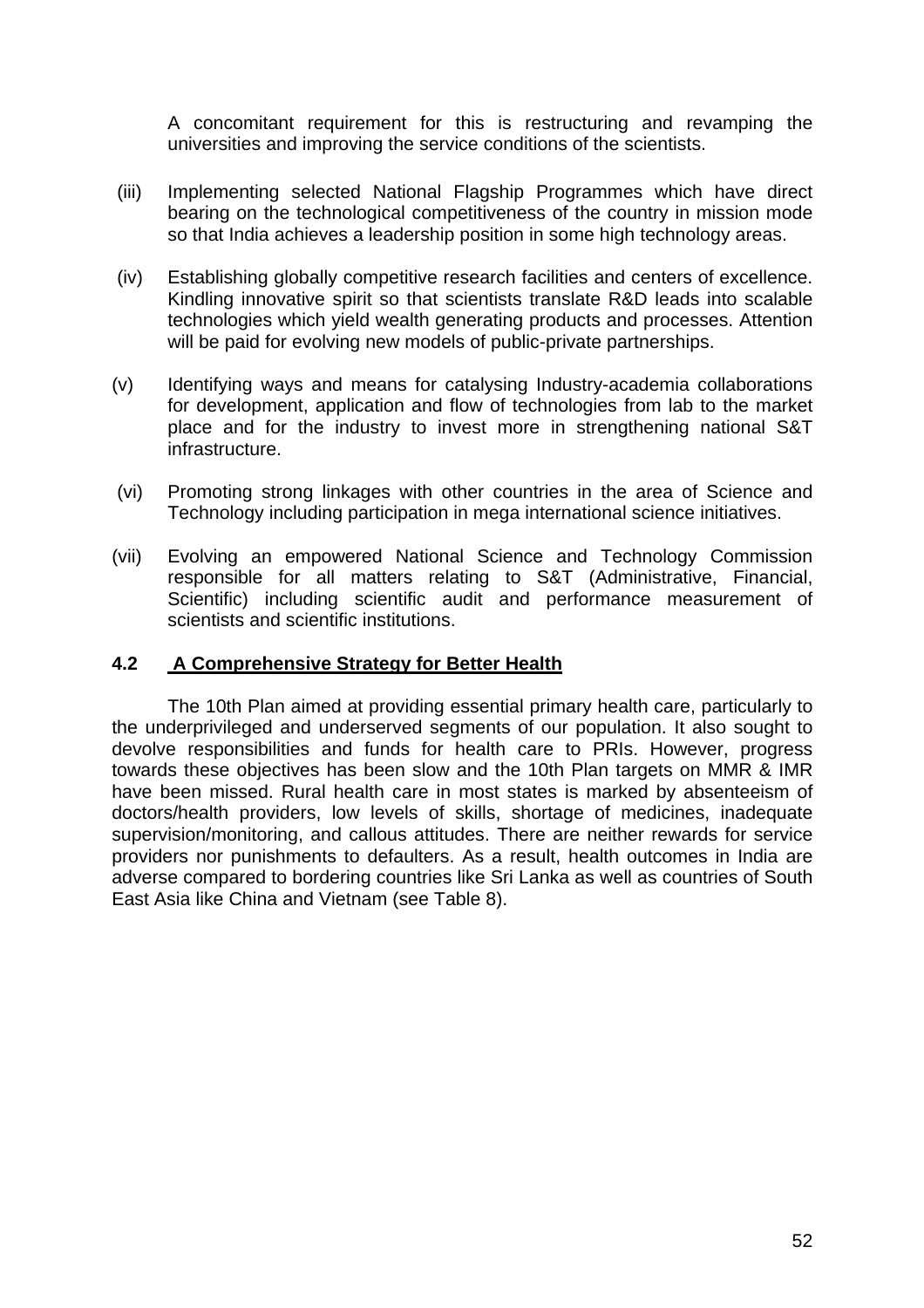|                                                                     | <b>India</b>              | <b>Sri Lanka</b>         | <b>China</b>             | <b>Vietnam</b>            |
|---------------------------------------------------------------------|---------------------------|--------------------------|--------------------------|---------------------------|
| Infant mortality                                                    | 60                        | 13                       | 30                       | 19                        |
| (per 1000 live births)<br>One year olds fully                       | (2003)<br>58.0            | (2003)<br>99             | (2003)<br>84             | (2003)<br>93              |
| immunised for measles (%)                                           | $(2002 - 04)$             | (2003)                   | (2003)                   | (2000)                    |
| Population with sustainable<br>access to improved<br>sanitation (%) | 30<br>(2002)              | 91<br>(2002)             | 44<br>(2002)             | 41<br>(2002)              |
| Under-five mortality<br>(per 1000 live births)                      | 87<br>(2003)              | 15<br>(2003)             | 37<br>(2003)             | 23<br>(2003)              |
| Births attended by skilled<br>birth attendants (%)                  | 47.6<br>(2002-04)         | 97<br>$(1995 - 2003)$    | 97<br>$(1995 - 2003)$    | 85<br>$(1995 -$<br>2003)  |
| <b>Maternal mortality</b><br>(per 100,000 deliveries)               | 407<br>(adjusted<br>2000) | 92<br>(adjusted<br>2000) | 56<br>(adjusted<br>2000) | 130<br>(adjusted<br>2000) |

# **Table 8:** *India and Comparator Countries*

The health care delivery system needs oversight /stewardship at all levels. It requires both strong policies and institutions. However, given our socio-cultural and economic diversity, interventions have to be evidence based and area specific.

 Past shortcomings notwithstanding, we can reach the Millennium Development Goals for IMR and MMR by the end of the 11<sup>th</sup> Plan. However, this will require action on many fronts- enabling pregnant women to have institutional deliveries and receive nutritional supplements; connecting PHCs and CHCs by all weather roads so that they can be reached quickly in emergencies; expanding access to clean drinking water; and improving sanitation.

 To improve the primary health care system, the Eleventh Plan will initially lay emphasis on integrated district health plans and later on block specific health plans. Those plans will ensure involvement of all health related sectors and emphasise partnership with NGOs.

The Plan will take care of the special needs of people living with AIDS, in particular given the feminine face of HIV, the women. This is recognised and will be given highest priority.

# a) *National Rural Health Mission*

A seven year National Rural Health Mission (NRHM), which spans the duration of the 11th Plan, has been launched to address infirmities and problems across rural primary health care (See Box 5). One objective of the mission is to coopt and converge the public health approach into primary health care. Another objective is to genuinely empower and support Panchayati Raj Institutions to manage, administer and be accountable for health services at community levels. Supervision of health sub-centres by gram panchayats will improve attendance of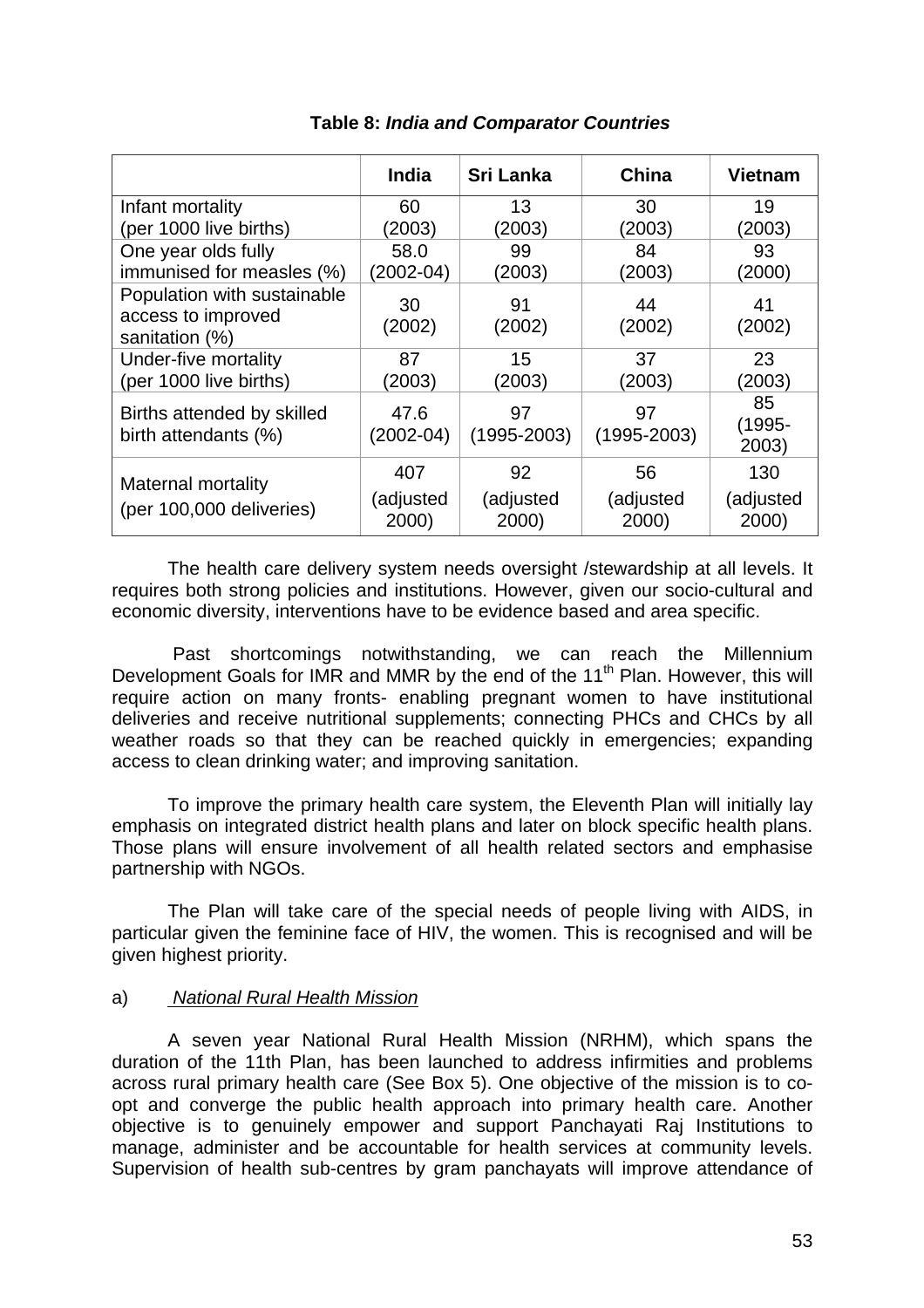staff, motivate appropriate quality of care and provide constant feed-back on patient satisfaction. The NRHM will also converge the management of health delivery across all systems of medicine (including ISM) at primary health care levels.

## **Box No. 5**

## **The National Rural Health Mission**

- The National Rural Health Mission is expected to address the gaps in the provision of effective health care to rural population with special focus on 18 States, which have weak public health indicators and/or weak infrastructure.
- The Mission is a shift away from the vertical health & family welfare programmes to a new architecture of all inclusive health development in which societies under different programmes will be merged and resources pooled at the district level.
- It aims at effective integration of health concerns with determinants of health like safe drinking water, sanitation and nutrition through integrated District Plans for Health. There is a provision for flexible funds so that the States can utilise them in the areas they feel important.
- The Mission provides for appointment of Accredited Social Health Activist (ASHA) in each village and strengthening of public health infrastructure. It emphasises involvement of the non-profit sector, especially in the under served areas. It also aims at flexibility at the local level by providing for untied funds.
- The Mission, in its supplementary strategies, will aim at fostering publicprivate partnerships; regulating the private sector to improve equity and reduce out of pocket expenses; introducing effective risk pooling mechanisms and social health insurance; and taking advantage of local health traditions

At present the health care system suffers from a severe shortage of trained personnel. Across states 6% to 30% posts of doctors remain vacant and random checks showed that from 29% to 67% doctors were absent. This problem of unavailability of doctors can be redressed if we mobilise doctors who are trained under Indian Systems of Medicine (ISM). Currently, there is no sustained dialogue between the two systems of medicine. There are close to half a million institutionally qualified ISM practitioners, not included in the public sector supported primary health care (except for 40,000 employed by government). The trained ISM practitioners represent a valuable human resource at village and block levels. This could be leveraged and co-opted into providing primary health care. Kerala has fully combined the administration and delivery of the Modern and Indian Systems of Medicines, with outstanding outcomes in terms of access and quality of care. Himachal Pradesh is following the same route. The scope for generalising such experiments needs to be explored.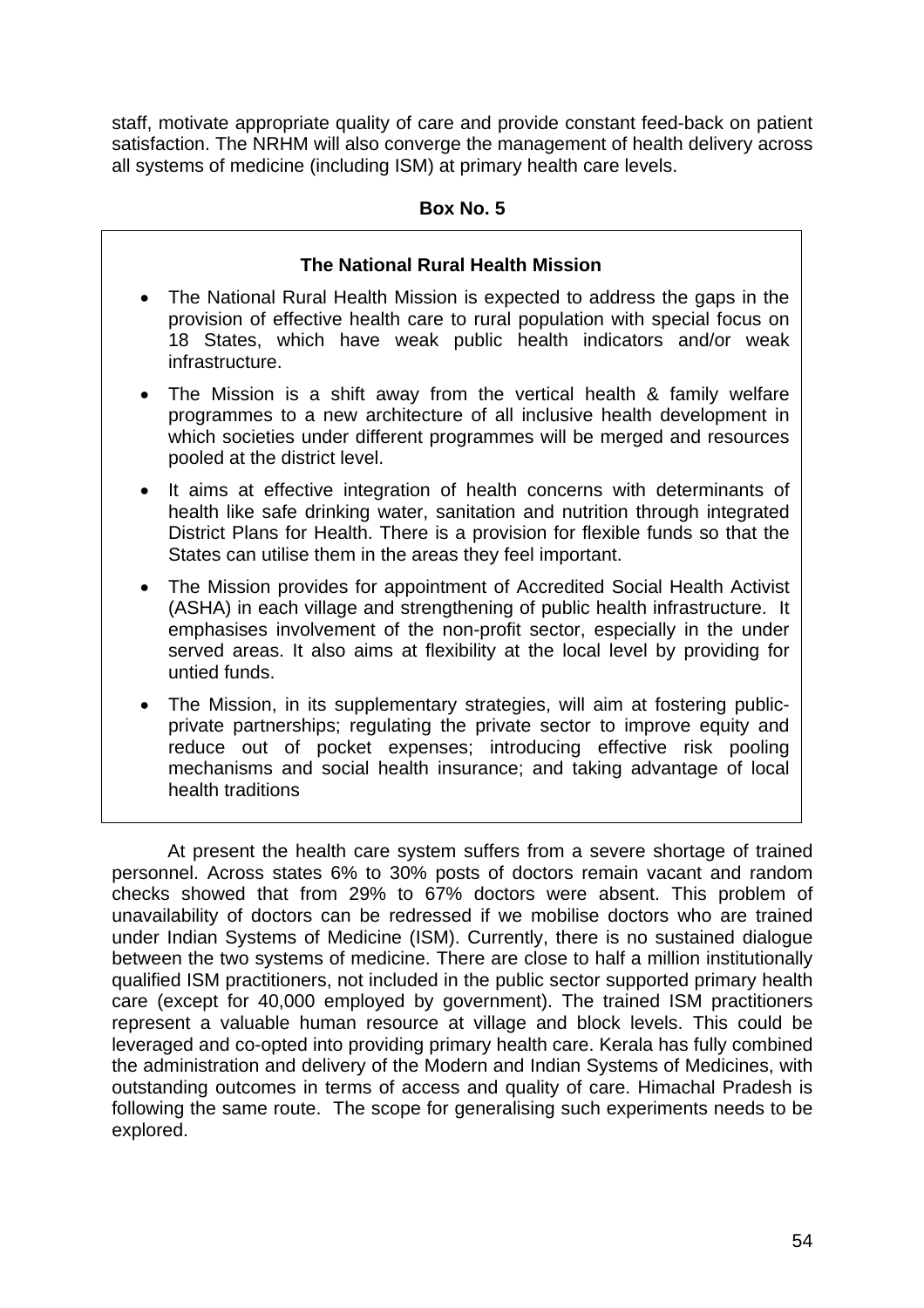#### b) *Financing Health Services*

 In order to energise health systems for improving health outcomes, innovative financing mechanisms are critical. Publicly supplied health care depends on how health care providers are paid. Providers should be paid only if they actually perform a service or otherwise satisfy the customer (the patient or the village health committee). Fees for health services delivered will encourage accountability.

 A system of private-public partnership could be experimented with. Some states have such systems. We should explore an entitlement system for pregnant women to have professionally supervised delivery. This will empower them to exercise choice, as well as create competition in the health service sector. Contracting out of well specified and delimited projects such as immunisation can help enhance accountability.

 Global experience has shown that private health insurance is characterised by serious market failures. Community Based Health Insurance (CBHI) is emerging as a promising concept. CBHI initiatives coupled with social mobilization will improve the quality of health care and expand the health care interventions as per requirements.

## *c) Clean Water for All*

 Clean drinking water is vital to reduce the incidence of disease and also to reduce malnutrition; waterborne infections hamper absorption of food even when intake is sufficient. The  $10<sup>th</sup>$  Plan target of providing potable drinking water to all villages has clearly not been achieved. Under Bharat Nirman, it is now planned to cover the 55067 uncovered habitations in 4 years (2005-09). Rural Water Supply is, however, beset with the problem of sustainability, maintenance and water quality. Out of the 14.22 lakh habitations in the country, although more than 95% coverage was achieved prior to Bharat Nirman, about 2.8 lakh habitations have slipped back from either fully covered to partially covered category. Another 2.17 lakh habitations have problems with the quality of water, with about 60,000 habitations facing the serious problems of salinity or arsenic and fluoride contamination. Under Bharat Nirman, it is also proposed to tackle the habitations that have slipped back or have problems with water quality. The 11<sup>th</sup> Plan must emphasise full and timely realisation of the Bharat Nirman targets.

 Sustainability needs to be addressed by moving away wherever possible from ground water to surface water resources. Where alternate sources do not exist, or are not cost effective, ground water recharge measures will be insisted upon in the vicinity of the project.

 It will also be necessary to move away from state implemented and managed projects to community owned and managed projects, namely the Swajaldhara Programme. The Swajaldhara had a limited provision in the  $10<sup>th</sup>$  Plan of 20% of allocation of the Accelerated Rural Water Supply Programme (ARWSP). It will need to be upscaled so that more and more schemes are community managed, reducing the maintenance burden and responsibility of the state. The Twelfth Finance Commission funds for this purpose will need to be fully utilised by the states.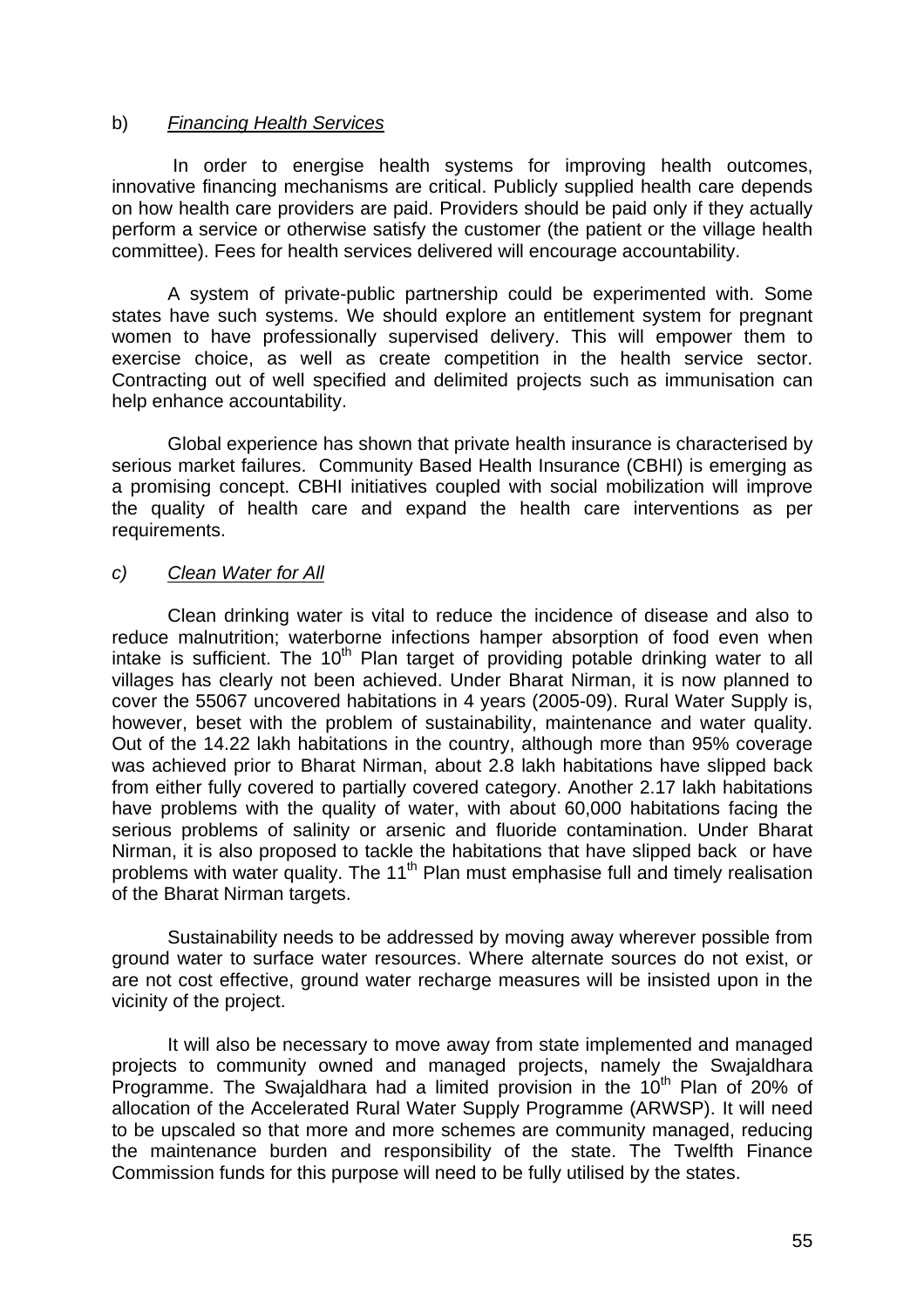#### d) *Sanitation*

 Rural sanitation coverage was only 1% in the 1980s. With the launch of the Central Rural Sanitation Programme in 1986, the coverage improved to 4% in 1988 and then to 22% in 2001. The programme was modified as Total Sanitation Campaign in 1999 changing the earlier supply driven, high subsidy and departmentally executed programme to a low subsidy, demand driven one, with emphasis on hygiene education. Five hundred and forty districts are covered under the programme and the population coverage is expected to increase to about 35% by the end of the  $10<sup>th</sup>$  Plan.

 Lack of sanitation is directly linked to a number of waterborne diseases and it is now generally acknowledged that unless 100% coverage of the community is achieved with proper solid waste management, health indicators do not show significant improvement. Since the subsidy regime in the current programme is only for BPL families, for full coverage to be achieved, APL families will have to be motivated to switch over from open defecation to use of toilets. The Information, Education and Communication (IEC) campaign must therefore receive increased attention in the  $11<sup>th</sup>$  Plan. The cost norms for individual household toilets are being revised and a solid waste management component being included in the programme. With these measures and focused IEC, coverage under the programme is expected to increase significantly in the  $11<sup>th</sup>$  Plan.

 Linkage of rural sanitation with the rural health mission has also now been recognised as a necessity and the required steps are being taken. The Nirmal Gram Puraskar, a reward scheme for 100% open defecation free communities has been a motivating factor and is picking up momentum as can be seen from the number of communities competing for the Puraskar. It is expected that with allocation of the required funds in the  $11^{th}$  Plan, the MDG goal can be met by 2010, and full coverage achieved between 2012 and 2015.

## **4.3 Rural Infrastructure: Bharat Nirman**

 The Bharat Nirman programme launched in 2005 identifies seven major areas where infrastructure gaps need to be addressed (See Box 6**)**. The programme currently extends into the first two years of the  $11<sup>th</sup>$  Plan. It must be fully and effectively implemented.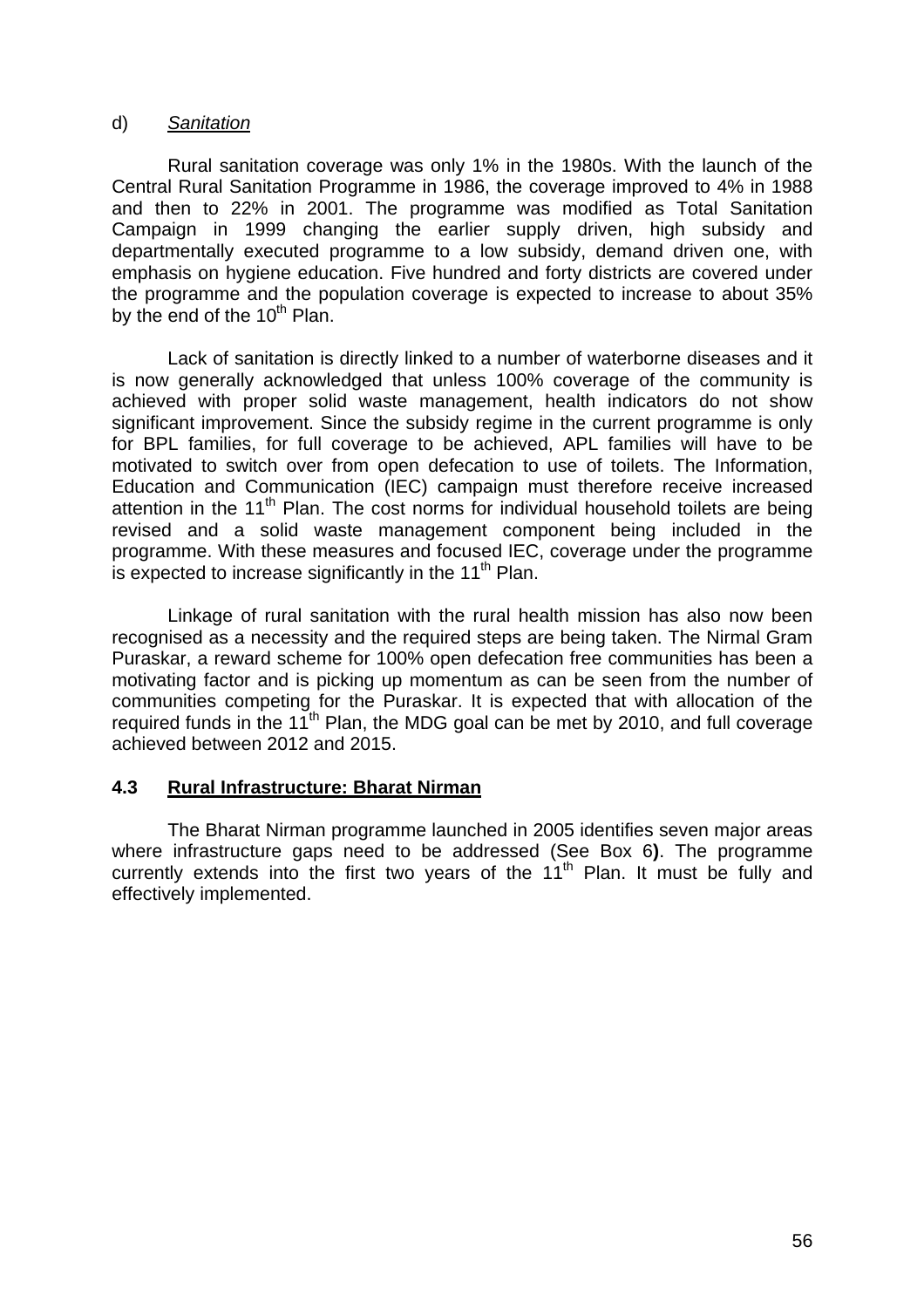#### **Bharat Nirman**

Bharat Nirman is a time-bound business plan for action in rural infrastructure over the four year period (2005-2009). Under Bharat Nirman, action is proposed in the areas of irrigation, rural roads, rural housing, rural water supply, rural electrification and rural telecommunication connectivity. Specific targets have been set under each of these goals as under:

| irrigation            |                          | - to create 10 million hectares of additional irrigation<br>capacity                                                                     |
|-----------------------|--------------------------|------------------------------------------------------------------------------------------------------------------------------------------|
| rural roads           |                          | - to connect all habitations (66802) with population<br>above 1000 (500 in hilly/tribal areas) with all weather<br>roads                 |
| rural housing         | $\sigma_{\rm{max}}$      | to construct 60 lakh houses for rural poor                                                                                               |
| rural water supply    | $\overline{\phantom{a}}$ | to provide potable water to all uncovered habitations<br>(55067) and also address slipped back and water<br>quality affected habitations |
| rural electrification | $\sim 100$               | to provide electricity to all un-electrified villages<br>(1,25,000) and to connect 23 million households<br>below the poverty line       |
| rural telephony       | $\blacksquare$           | to connect all remaining villages (66822) with a<br>public telephone                                                                     |

\_\_\_\_\_\_\_\_\_\_\_\_\_\_\_\_\_\_\_\_\_\_\_\_\_\_\_\_\_\_\_\_\_\_\_\_\_\_\_\_\_\_\_\_\_\_\_\_\_\_\_\_\_\_\_\_\_\_\_\_\_\_\_\_ While the agenda is not new, the effort is to impart a sense of urgency to these goals, make the programme time bound, transparent and accountable. The funding for the programme will be met through an appropriate mix of budgetary support by the Centre and states, external aid, market borrowing and a separate window under RIDF for rural roads.

To ensure accountability, the names of villages electrified, villages connected by all weather roads, villages provided drinking water and villages provided telephone will be put on the internet.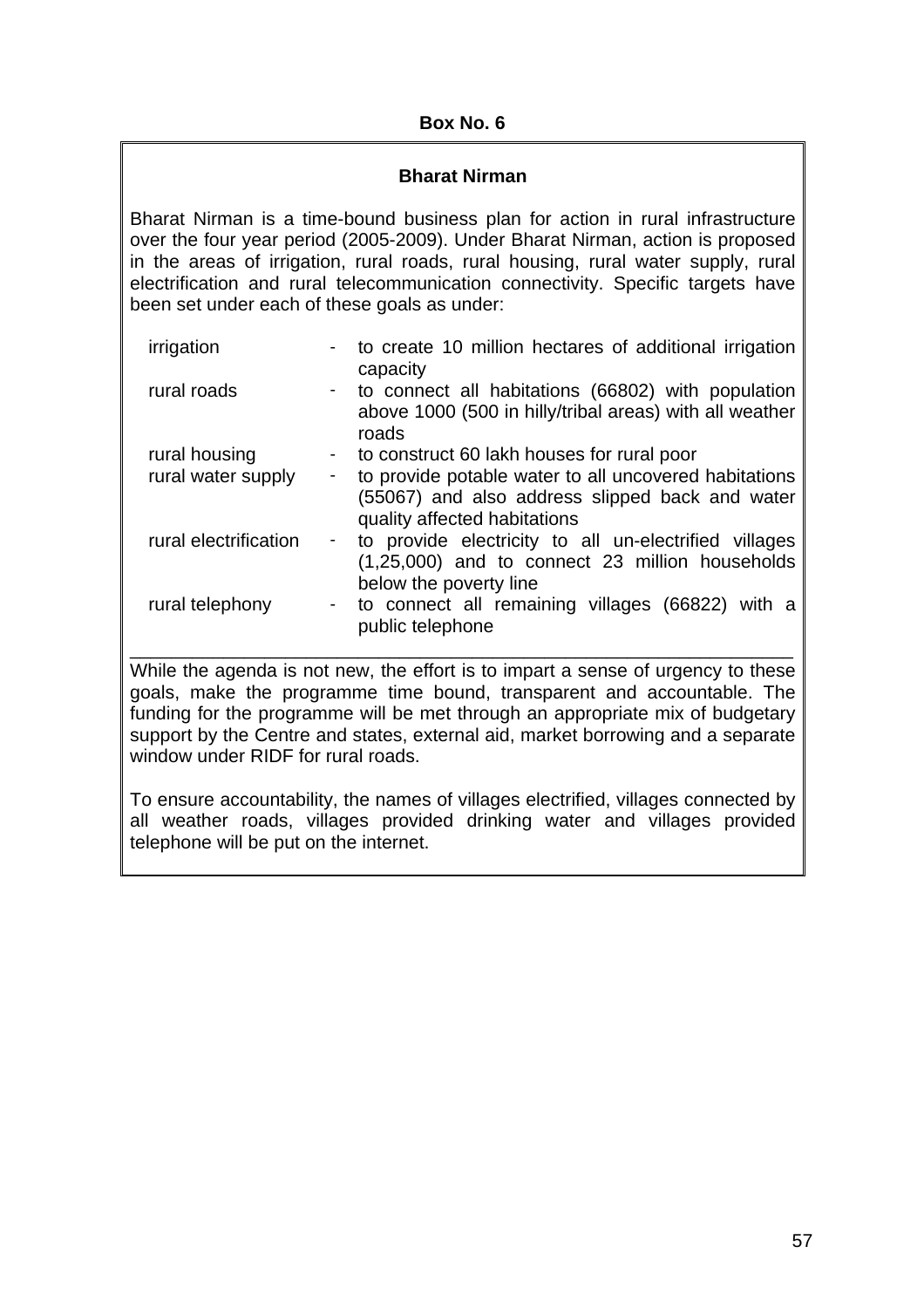# **5. BRIDGING DIVIDES: INCLUDING THE EXCLUDED**

The strategy of inclusive growth proposed in this paper can command broad based support only if it is seen to bridge divides which are currently perceived as leaving large segments of our population outside the growth process and sometimes even marginalised by it. These divides have many different dimensions: there is the divide between those above the poverty line and those below it and the associated concern whether growth is benefiting the poor. At other times the focus is on the divide between those with productive jobs and those who are unemployed or grossly underemployed. There is also the rural – urban divide, and the divide between different states and at times also the divide between backward and non-backward districts. Each of these present legitimate concerns and the 11th Plan must ensure that the growth process is one which addresses each of these.

#### **5.1 Growth and Poverty**

 A basic and long standing concern relates to whether the growth strategy will by pass the poor, excluding them from the benefits of growth. There is an extensive literature on what has happened to the proportion of the population below the poverty line, and the general picture emerging from this literature is that the proportion has declined over time but not fast enough. The official figures for poverty in 1999-2000 indicated that the %age of the population below the poverty line had declined from 36 per cent in 1993-94 to 26 per cent in 1999-2000, though the comparability of the two figures was questioned and concern was expressed that the pace of reduction in poverty is overstated.

Preliminary estimates are now available from the latest NSS thick sample conducted in 2004-05 which provides data that are fully comparable to 1993-94. This shows that the % of population below the poverty line in 2004-05 was almost 28%, which is higher than the official figure for 1999-2000 because of the noncomparability of 1999-2000 data. The reduction in poverty between 1993-94 and 2004-05 is 0.74% points per year rather than 1.66% points per year implied by the earlier 1999-2000 data. However, it is also clear that poverty continues to reduce. The %age of poverty in 2004-05 that is roughly (but not strictly) comparable to 1999- 2000 is about 22%, implying that poverty decreased over 1999-2000 to 2004-05 at the rate of 0.79 percentage points per year.

 This is at best a modest rate of decline. One reason for this is that agricultural GDP growth has only just about kept pace with population growth during the last decade. The much higher growth of non-agricultural GDP is trickling down to the poor, who must have also benefited from lower inflation, particularly of food prices, but the outcomes would have been much better had agricultural growth been faster.

The strategy of accelerated growth incorporating a near doubling of the rate of growth of agriculture can be expected to reduce poverty further especially if we can achieve a steady expansion in schemes aimed at supporting incomes and welfare of the poorer sections e.g. National Rural Employment Guarantee, Bharat Nirman, Sarva Shiksha Abhiyan, the Mid Day Meals Scheme the National Rural Health Mission and Bharat Nirman. It must be emphasised that rapid growth is important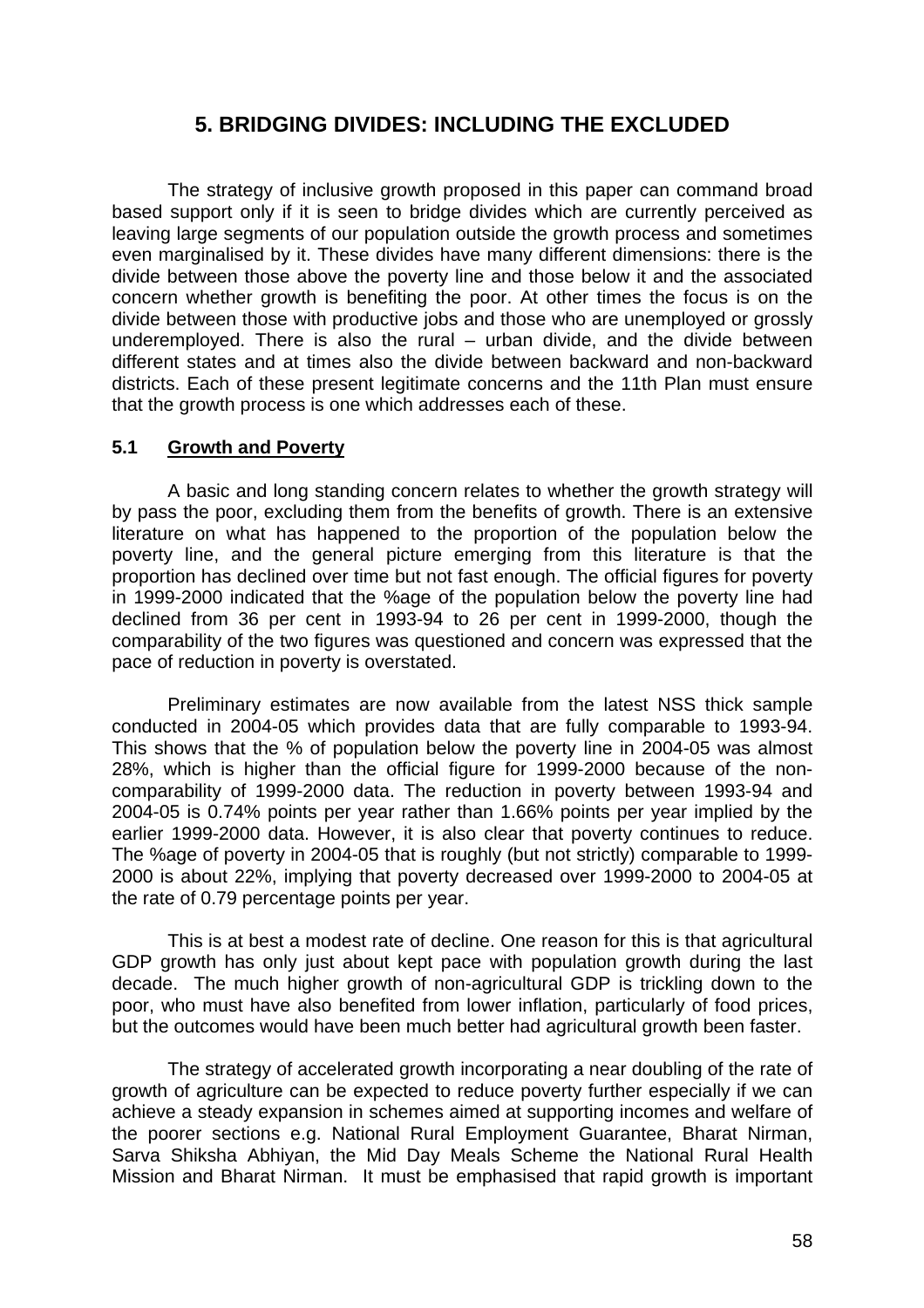not only because it will generate income earning opportunities for the poor, it will also generate the growth in tax revenues needed to finance various anti poverty programmes. The combined effect can help reduce poverty significantly.

 A comprehensive strategy for tackling poverty also requires development of an appropriate social safety net for the poor. There are in fact many programmes and policies at present which constitute elements of a social safety net such as for example, the rural employment guarantee, the targeted public distribution system, provision of homestead sites, implementation of land reforms, the national rural health mission, various types of crop and livestock insurance, old age pensions, etc. However we do not have a comprehensive social safety net covering the bulk of the population including the population in the informal sector. The scope for expanding and reshaping existing schemes and adding new schemes to improve the social safety net needs to be carefully examined in formulating the 11th Plan. The issue of financial viability of such schemes is obviously critical and the claim of safety net programmes have to be viewed along with other claim in resources aimed at improving the welfare of the poor.

# **5.2 Employment**

 Concern is often expressed that the process of growth in recent years has not generated employment at the pace required for absorbing the additional entrants to the labour force. The growth of organised sector employment in particular has been inadequate, though many new sectors such as IT enabled services, financial services and tourism have generated a large number of new and high quality jobs. The 11th Plan must pay special attention to the growth of employment.

# a) *Changing Employment Patterns*

Doubling the growth of agricultural GDP to 4% per year will improve employment conditions in agriculture by raising real wages and reducing underemployed. In fact, if the economy does grow at 9% and the agricultural sector at 4% only, income disparity between agriculture and non-agriculture will increase further unless the agricultural workforce reduces absolutely by around 10 million during the 11th Plan and non-agricultural employment increases at 5% per annum to absorb not just this shift but also all new entrants into the labour force. This poses a major challenge not only in terms of generating non-agricultural employment but also managing the resulting livelihood changes. Some concrete measures will also be necessary to manage consequences of the inevitable reduction in agricultural employment that will accompany structural change. While yield growth, changes in relative prices and shift to higher value crops can moderate this effect, we must recognise that existing size of operational holdings sets a limit to how much can be earned from farming. Many more farmers will resort to mechanisation in order to increase productivity, and in the process reduce employment of hired labour. Many other farmers would find it better to lease or sell their plots and move to nonagricultural occupations that provide better income. Such displacement of hired labour and increase in land transactions can be socially disruptive but must nonetheless be facilitated for productivity gains to be achieved and to prevent land from being left fallow. Given the sheer magnitude of workers currently tied to land, as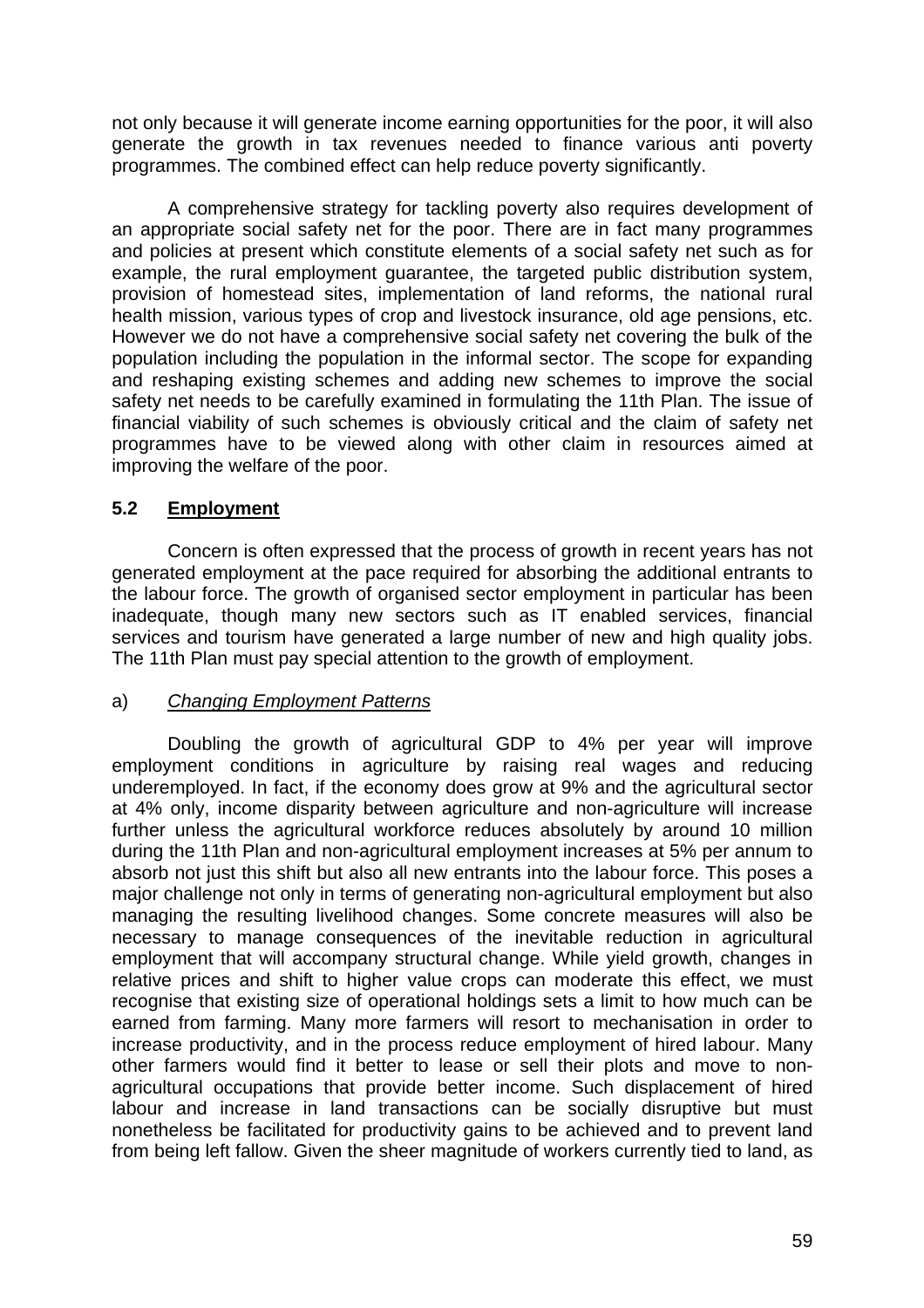compared to those in the organised sector, this issue could dwarf the ones usually raised in discussions regarding labour market flexibility.

Planning efficient and equitable shift of labour from agriculture to nonagriculture requires consideration of rights of tenants, women's land rights and protection from insecurity. These issues should be faced squarely in the context of the need to reduce agricultural workforce. Otherwise, it could become an excuse to dilute existing ceiling laws, conjuring visions of "efficient" large farms. Such false ideas are dangerous and need pre-empting. There is no evidence of economies of scale beyond what current ceilings allow, land hunger is unabated, and land per agricultural worker will remain below one hectare for over a decade even if nonagricultural employment grows at 6% per annum. Only a positive message, that stresses equity and puts land reform back on the agenda, will make it possible to move on more difficult issues involving efficiency, such as tenancy. This is also almost a precondition for dealing effectively with encroachment and non-participation that currently plague watershed and wasteland development programmes. With EGA in place, there is scope to step up such programmes massively to not only address natural resource regeneration in rainfed areas but also, through direct employment and improving productivity of even tiny plots, provision of enough livelihood fallbacks for the poor to diversify their occupations without jeopardising capability of future generations.

A shift of the labour force out of agriculture into the non-agricultural sector can only happen if our growth strategy is a success and the economy as a whole grows at a more rapid rate than in the past and generates high growth in labour intensive manufacturing and in productive services sectors. The government will also have to focus on employment generating schemes which can yield result in the short term and are oriented to supporting the employment prospects of weaker sections. More specifically our policies should be tailored to support the areas given below.

#### b) *Employment Generating Sectors*

To increase the employment intensity of economic growth, the 11th Plan must pay special attention to labour intensive manufacturing sectors such as food processing industry, textiles small & medium enterprises, tourism, and construction. The end of the textile import quota regime in industrialised countries, offers India a huge opportunity to expand textile and garment exports and thus generate substantial additional employment, provided we can compete with other developing countries.

Tourism - both domestic as well as international – provides large possibilities for employment generation in the hotels, catering, entertainment and travel industries. It can also create a market for handlooms and handicrafts whereby additional employment can be generated.

Accelerated growth of manufacturing at 12% per year or higher will contribute enormously to additional job creation. The state governments have an important role to play in making such growth possible by creating an investor friendly environment especially for labour intensive sectors.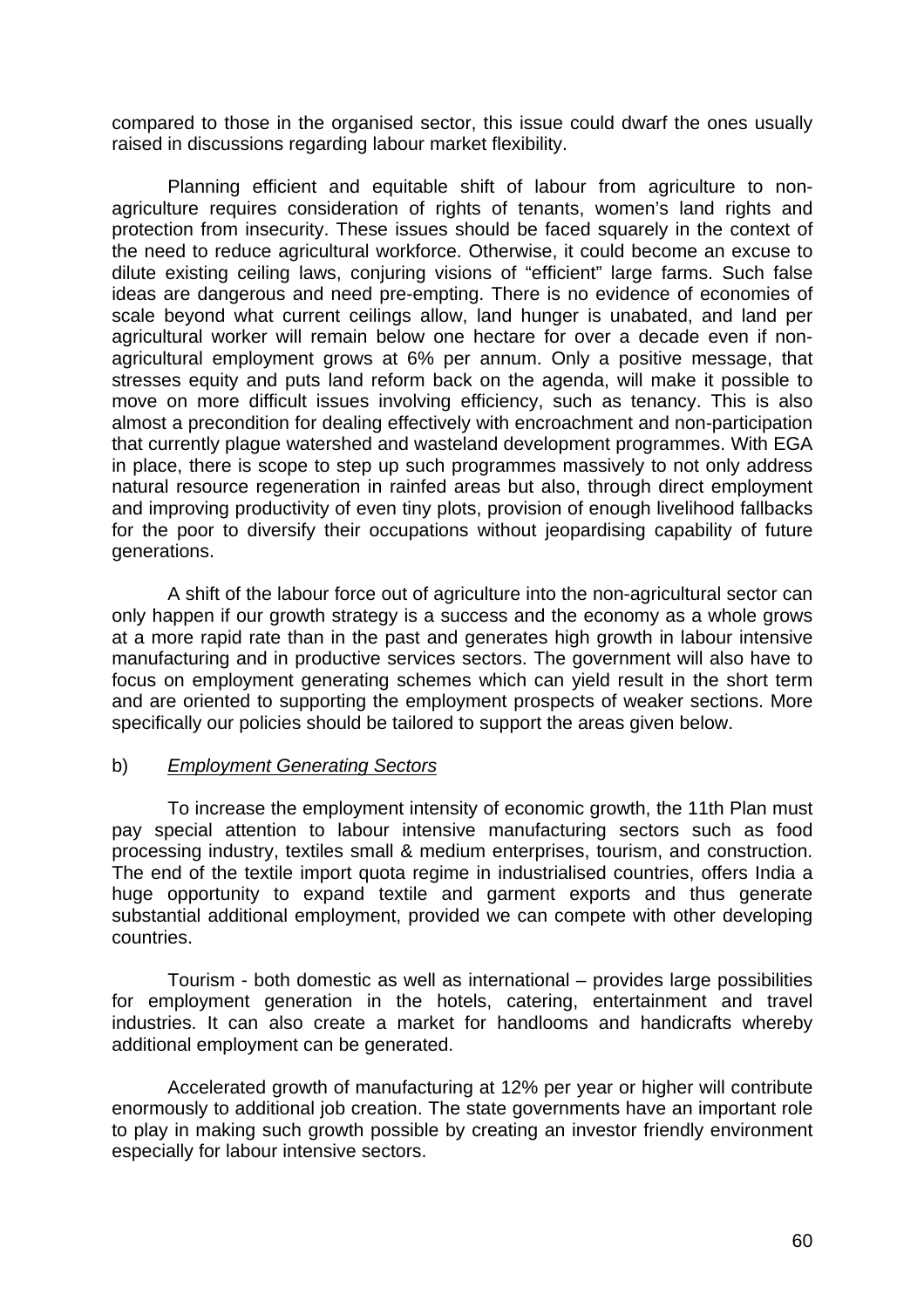Substantial employment can be generated in the construction sector, given the need to build houses and expand infrastructure.

Labour market policies are clearly relevant in this context. In the changing economic scenario, global as well as national, labour flexibility is viewed as an essential attribute of competitiveness. All over the world efforts are being made to introduce greater flexibility while at the same time protecting the legitimate interests of labour. It must be emphasised that labour flexibility does not mean "hire and fire". There are many aspects of our labour laws where greater flexibility is needed and would be in the interest of labour as a whole in the sense that it would actually generate larger volumes of employment in the organised sector by encouraging employers to expand employment. This flexibility is especially needed if we want to exploit the enormous opportunities offered by export markets. Other countries, especially China, have been remarkably successful in this area. It is time for India to compete. These are sensitive issues on which opinions differ. We should evolve a consensus on the scope for reforming key labour laws including especially the Industrial Disputes Act and the Contract Labour (Regulation and Abolition) Act.

## c) *National Rural Employment Guarantee Programme (NREGP)*

The National Rural Employment Guarantee Act (NREGA) assures employment for at least 100 days to every rural household, and therefore provides much needed income security to agricultural workers in lean agricultural season. Initially implemented in 200 districts, it is to be extended to the entire country over a five-year period. In addition to the direct income support it provides, it also serves as a mechanism for channelising resources for development of land and water and promote rural connectivity in conjunction with *Bharat Nirman, the Backward Region Grant Fund* and various other infrastructure oriented projects in rural areas. The projects are to be selected by the Panchayat so that they are relevant to the needs of the community.

The 11th Plan must ensure that NREGP is adequately funded and effectively implemented. Employment programmes in the past have suffered from poor design of projects and large leakages including misuse of funds arising from false muster rolls. It is important for state governments to ensure that the implementation of the NREGP does not suffer from these deficiencies.

## d) *Self-Employment Programmes*

 The government's strategy for promotion of self-employment ventures currently relies on formation of self-help groups to empower rural communities and enable them to take up economic activities. Many departments in the government of India implement schemes that provide assistance to self-help groups and their guidelines vary in scope, content and implementation mechanism thus creating overlap and inefficiency. The 11th Plan would seek to harmonise self-employment programmes implemented by different Ministries and implement an integrated selfemployment programme that cuts across ministerial boundaries. The programme would also have a special component for training and capacity building of educated unemployed youth, particularly in rural areas, a problem which has assumed serious proportions especially in the southern parts of the country.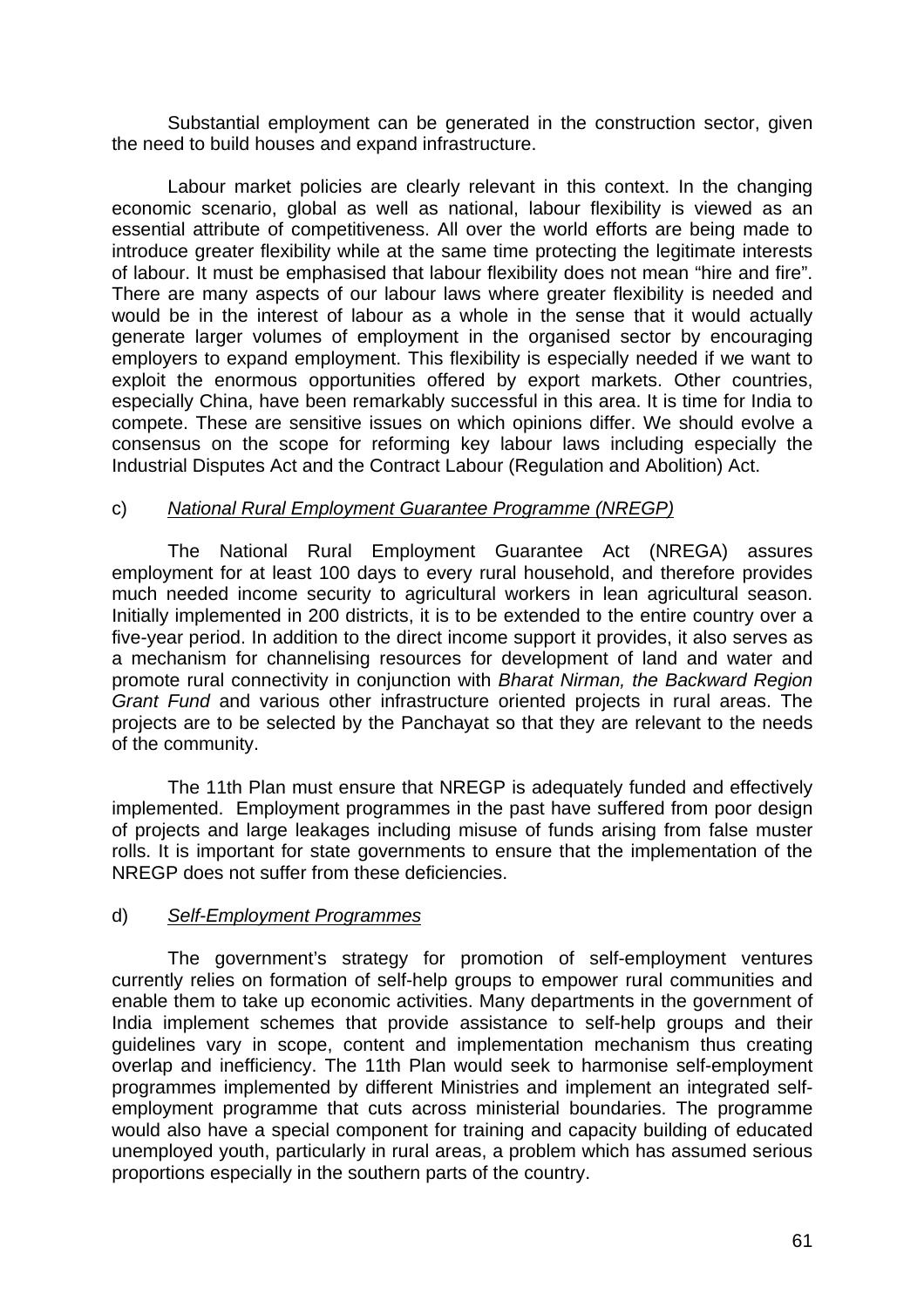## **5.3 Rural Urban Divide**

 Yet another divide that must be bridged is that between rural and urban areas. The data on per capita consumption in the NSS surveys shows a slight increase in the ratio of urban to rural per capita consumption. If the urban – rural comparison is extended to include gaps in availability of other essential services, the gap is much larger than in per capita consumption. The 11th Plan must act decisively on both fronts. The strategy of accelerated agricultural development proposed in this paper, combined with infrastructural support for non-agricultural activity in rural areas, will help reverse the widening urban rural divide. Programmes such as Bharat Nirman are particularly relevant in this context.

Apart from the rural-urban divide there is also a divide within urban areas which is growing. Massive problems have emerged as a result of rapid growth of urban population without a corresponding increase in urban infrastructure and provisioning of civic services. Only a select few have somewhat better access to urban services. Yet even they cannot escape the consequences of a massive neglect of basic urban services that becomes glaringly apparent under stress (e.g. heavy rains, earthquakes). Even clean drinking water is not available to all. The quality of life for the bulk of our urban population involves many avoidable hardships. Cities provide substantial economies of agglomeration and are the growth engines of the economy. Urban renewal is an imperative for both efficiency and equity. The Jawaharlal Nehru National Urban Renewal Mission (JNNURM) launched in 2005-06 is directed to provide improved urban services.

 The above programmes will require substantial allocation of funds, mainly by the government. The question arises whether these outlays compromise public investment in other needed areas and reduce growth? In fact, if targeted effectively and implemented efficiently, these programmes and the outlays envisaged will stimulate the economy and raise its growth rate. The Rural Employment Guarantee Scheme, for example, can create productive assets and provide additional income to the poor and increase demand for food and other consumer goods, which in turn would also stimulate growth. Increasing demand for agricultural goods is important to raise agricultural growth, which is otherwise likely to face a demand constraint. Growth of agriculture in turn is vital to bridging rural urban divide. Similarly, the backward districts development programme can be mobilised to increase growth and reduce disparity.

## **5.4 Balanced Regional Development**

Regional divides are another challenge which the  $11<sup>th</sup>$  Plan must overcome. Balanced regional development has been an important objective in our planning and various instruments including fiscal incentives, industrial policies and directly targeted programmes have been deployed in the past to achieve this objective. Some of the earlier instruments, such as industrial licensing, are no longer relevant in today's economic environment since investment cannot be directed to particular locations. In a competitive world, investment must be allowed to flow to locations perceived to have an attractive investment climate and better infrastructure facilities. While this has definitely generated efficiency, there is evidence of increasing regional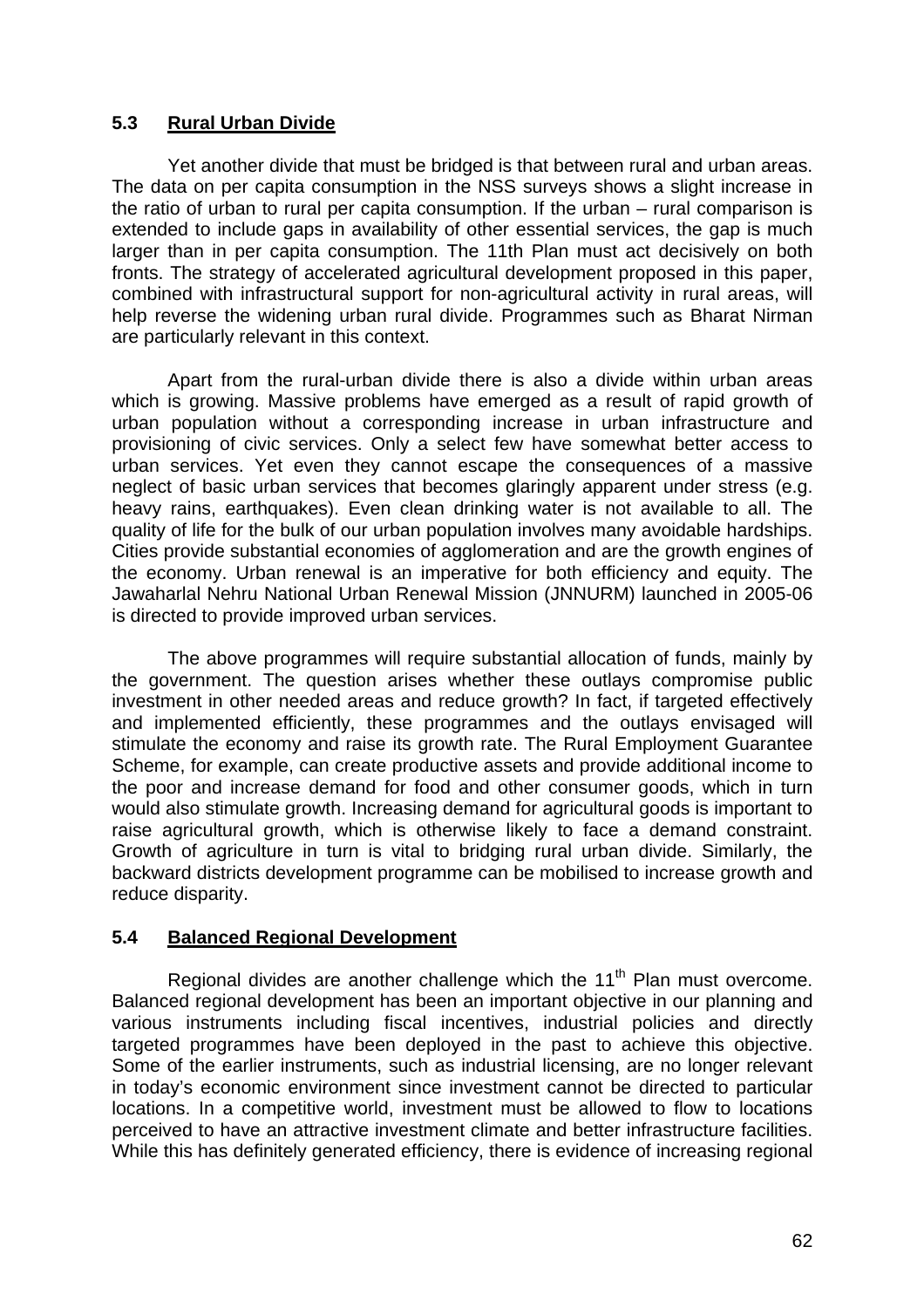divides. The growth performance across states has varied and the performance of the poorer states which have poorer infrastructure has been disappointing.

 While income growth performance has diverged, there is welcome evidence of some convergence in educational and health indicators across the states. The gap between the better performers and the poorer states has narrowed and the health and educational outcomes in the poorer states have registered definite improvement. A much larger effort is needed in this area. Sarva Shiksha Abhiyan and National Rural Health Mission have already put the institutional architecture in terms of schemes in place. The states would have to be supported to improve their governance to deliver these services more effectively.

 These improvements in social infrastructure must be complemented by improvements in infrastructure and other elements which make for a pro-investment environment. Improvement in economic infrastructure is the surest way of ensuring an improvement in growth performance of poorer performing states. The emphasis on infrastructure in the 11th Plan will help to acquire more balanced regional development. Much of the Centre's effort to improve infrastructure across the country will contribute to this end. It needs to be complemented by parallel effort by the state governments. The role of the state governments is especially important in the power sector where operational responsibility lies entirely in the hands of the state government.

Inter-state differences are only one aspect of balanced regional development. Equally important is the emergence of large differences within states with many districts in states that are otherwise performing well suffering from severe backwardness. The causes of backwardness of districts are familiar. These are typically districts with rainfed agriculture or extensive land degradation, generally poor infrastructure and connectivity and low human development indicators. Many of these districts also have large tribal populations, where problems of tribal rights in forest areas have remained unresolved and contribute to persistent dissatisfaction. Lack of economic development in many of these districts has led to severe social problems, perception of alienation and neglect, which soon deteriorates into an adverse security environment which discourages development. In many of these districts, these problems have led to the rise of Naxalism which now poses a severe internal threat. It is important to remember that while many of these districts are in states that are lagging behind, some are also to be found in some of the better performing states such as Maharashtra, Andhra Pradesh and Karnataka.

 The primary responsibility for achieving balanced regional development within states must necessarily lie with the state government. By definition, states that are doing well on average should be able to look after the backward districts within the state by appropriate allocation of plan resources. Unfortunately that has not happened. A more equitable allocation of states resources must be an important part of the solution. However, recognising the severity of the problem the government has launched a new programme, the Backward Regions Grant Fund which will be applicable to identified backward districts. The 11th Plan must ensure concerted efforts to break the vicious circle that keeps these districts backward.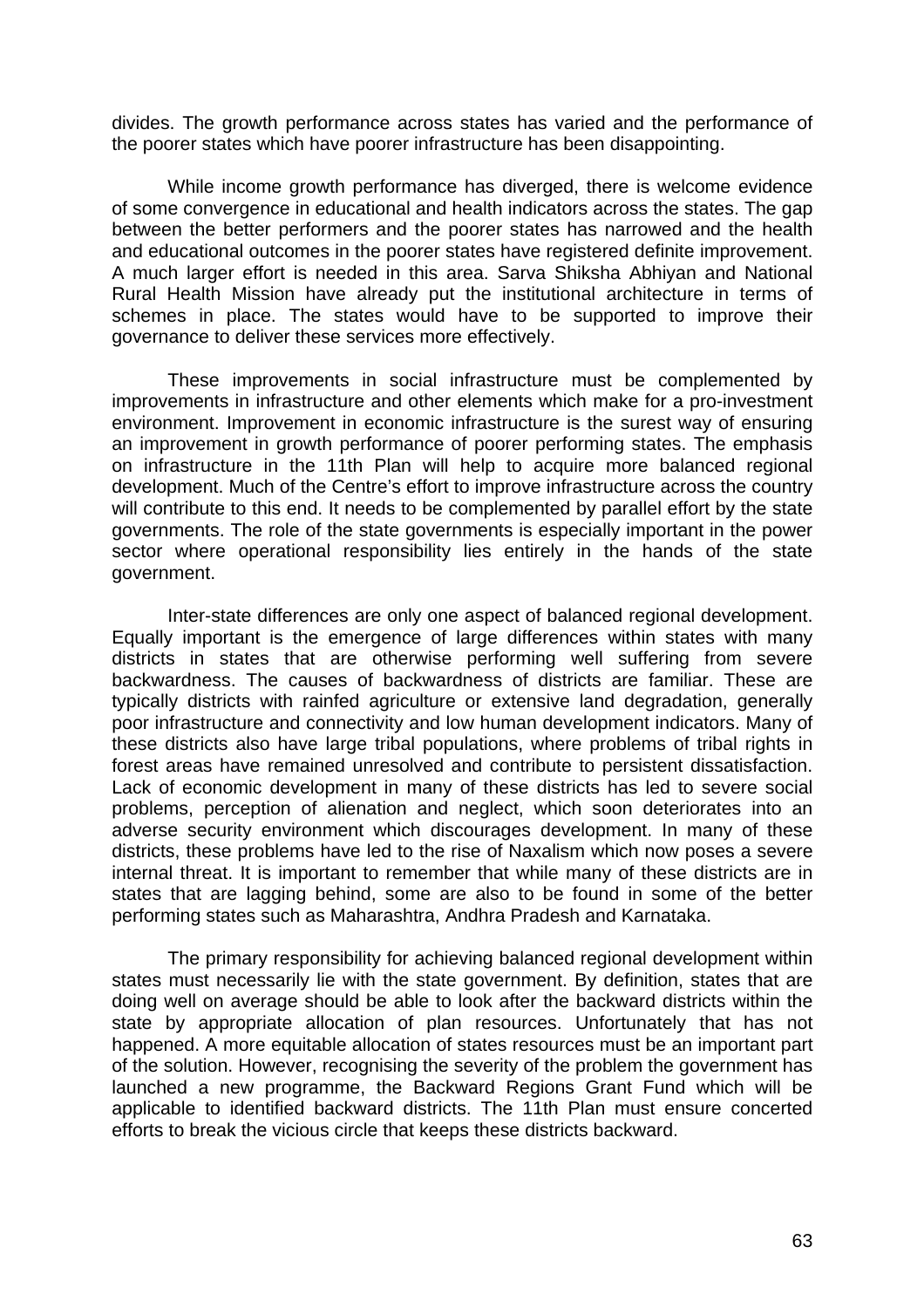## **5.5 Bringing on Par: SCs, STs, Minorities and others left behind**

 Development and empowerment of socially disadvantaged groups is a commitment enshrined in the Constitution, and education is the most effective instrument of social empowerment. Schemes for the educational uplift of the SCs and STs have borne fruit although the gap between the general population and SCs and STs is still at unacceptable levels. The educational schemes in favour of these sections would therefore need to be continued with redoubled vigour. It is imperative to promote education among other backward sections including minorities. Some minorities have fallen far behind the national average in education. It will be necessary to go to the root of the problem and examine the reasons for the decline so that remedial measures can be taken during the 11<sup>th</sup> Plan. At a minimum the minority-dominated areas would need special focus in SSA and the schemes for creating infrastructural facilities would need to be implemented in these areas. In addition it would be necessary to explore ways of incentivising minority students.

 While bringing the SC, ST and other backward classes to national level may take time, certain aspects of the backwardness need to be immediately set right. Thus complete elimination of the abhorrent practice of manual scavenging needs to be accomplished by the middle of the 11th Five Year Plan. This needs to be done through effective measures of liberation and rehabilitation of scavengers such as sustainable employment and income generating activities. Similarly, total eradication of the practice of bonded labour which especially targets the SCs and STs would be an urgent imperative in the 11th Plan. To this effect, efforts shall also be made on a continuing basis to identify and rehabilitate bonded labour and their children.

 There is a need to effectively implement the special component plan and the tribal sub-plan both at the Central and state level. Also, a comprehensive National Tribal Policy to ensure protection, all-round development, welfare and empowerment of the tribals and tribal areas with special emphasis on rehabilitation and resettlement of project affected people needs to be announced and effectively implemented. Expeditious adoption of the National Tribal Policy in the 11th Plan is an urgent imperative.

## **5.6 Gender Balancing**

The gender divide is another dimension of the problem which needs urgent attention. Gender bias is deeply ingrained in our society and is reflected in indicators like sex ratios, literacy levels of boys and girls, Maternal Mortality Rates (MMR), etc. However, even these data do not fully reflect the discrimination against women. The 11th Plan strategy for gender balancing must take care of the special needs of women such as clean cooking fuels, care for pregnant and nursing women, etc. Gender balancing would require appropriate provisions in government policies/schemes across Ministries/Departments and sectors.

 This must be complemented by campaigns of public awareness that educate men and women gripped with patriarchal values, of the emerging social and economic realities. Special measures for gender empowerment and equity should be an essential element of the 11th Plan. While women's needs will be tackled across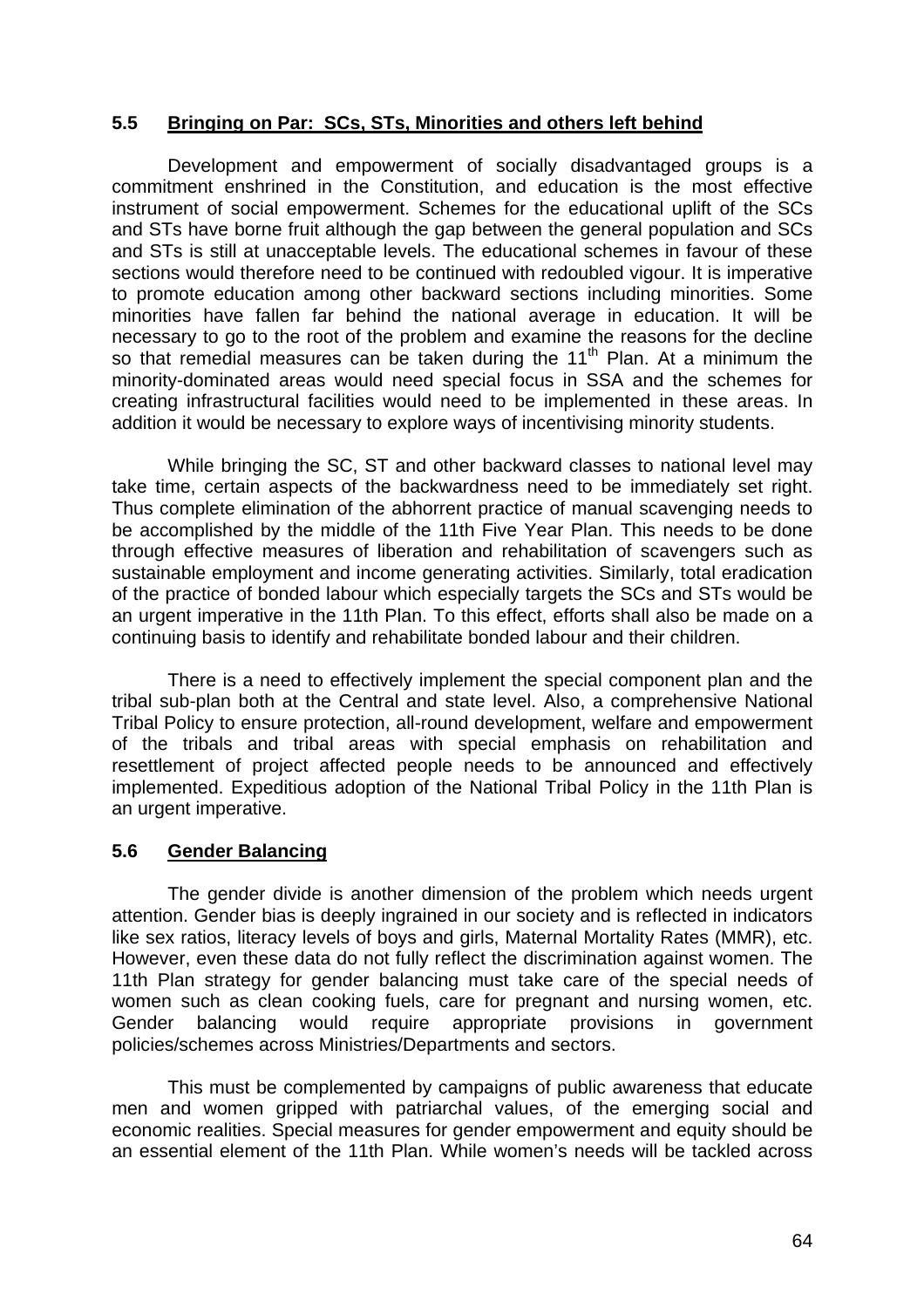all sectors, the Plan will particularly focus on three aspects – violence against women (VAW), economic empowerment and women's health.

In the last few years, there has been an increase in all forms of VAW ranging from domestic violence to feticide and sexual assault. The 11th Plan will seek to check this through effective policies and legislation. The effort will be to ensure that towns and cities under the NURM are made women-friendly. At the same time, the Plan will address the feminization of agriculture and menial employment. It will seek to provide adequate and need based training to women to ensure that they can enter all sectors of the economy and that too, on an equal footing with men. Special attention will be paid to the economic empowerment of women from the marginalised and minority groups. This will not only increase the decision-making powers of women but will also make them less susceptible to violence.

Finally, the 11th Plan will recognise that a nation cannot be healthy unless its women are healthy. It will strive to reduce the incidence of anemia and malnutrition among the adolescent girls to break the cycle of ill-health and maternal and infant mortality.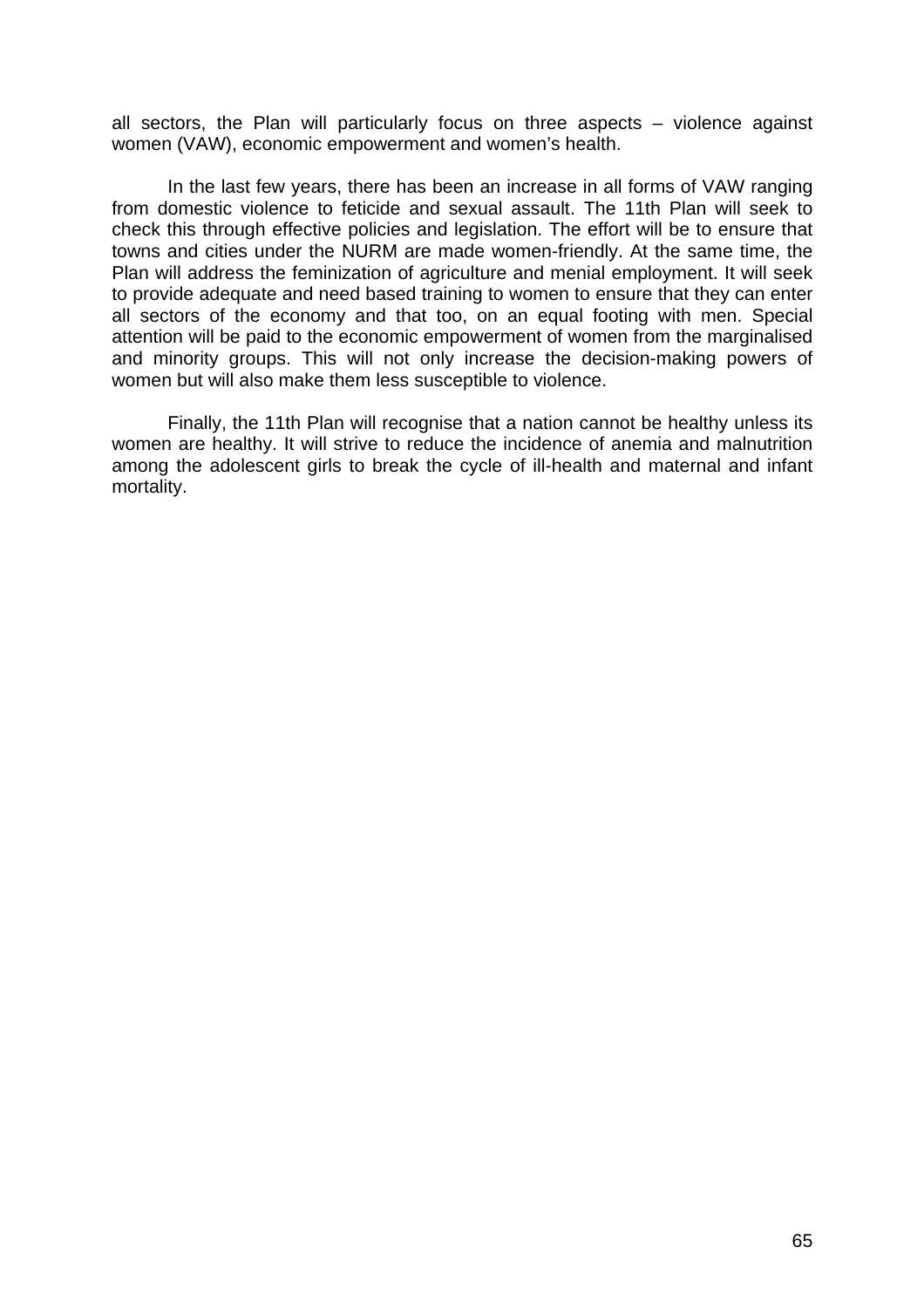# **6**. **PUBLIC SECTOR PLAN: AN ENABLING ENVIRONMENT**

 The strategy proposed in this paper can succeed only if both the private and the public sectors play the role expected of them. Private sector activity in farming, small and medium enterprises and the large corporate sector accounts for 75% of the total investment, and will be crucial for achieving the growth and employment objectives. The Centre and the States must create the environment that will encourage efficient expansion and investment in the private sector especially in key labour intensive areas relevant in this context. The public sector also has major responsibilities in developing infrastructure either directly or through PPPs, and in supporting individual sectors such as agriculture, irrigation, rural development, health and education, etc. that are crucial for ensuring inclusiveness.

Implementing the public sector component of the 11<sup>th</sup> Plan presents several challenges. First, the resources needed to finance the public sector effort will be substantial, and ways of financing this effort have to be found. Second, the focus of public sector activity will shift heavily to sectors that are largely in the domain of the states and this has implications for the relative role of the Centre and state governments in plan formulation and implementation. Third, many of the sectors of special focus are those in which implementation depends crucially on involvement of the local community and this implies that the role of panchayati raj institutions, and also the voluntary sector, must be greatly expanded. These issues are discussed below.

## **6.1 Financing the Public Sector Plan**

The final picture on the size of the  $11<sup>th</sup>$  Plan will only emerge after consultation with the states and Central Ministries and taking account of the reports of the various working groups. However, it is evident from earlier Chapters that the strategy outlined in this paper will require large increases in Plan expenditure in several sectors in both the Central and State plans. For example, irrigation and water conservation in rainfed areas are both critical elements of the strategy and will require extra expenditure above the normal levels of about 0.5% of GDP annually. In the health sector we need to increase total expenditure by at least 1 percentage point of GDP by the end of the 11<sup>th</sup> Plan. In education we may need an increase of at least 0.5% of GDP by the end of the  $11<sup>th</sup>$  Plan period to cover the requirements of expanding secondary education, plus an additional 0.25% of GDP for higher education. The proposed expansion of the NREGA to cover the entire country in a phased manner may require an additional 0.75% of 2005-06 GDP by the end of the  $11<sup>th</sup>$  plan. These items alone will call for additional expenditure, above current levels, of about 1.0 percentage point of GDP in 2007-08 rising to about 2.5 percentage points of GDP in 2011-12.

 Large investments are also needed in other infrastructure areas, highlighted in Chapter 3, which should also receive priority. The requirements for urban infrastructure for example are particularly large if we want to upgrade our cities, many of which have been long neglected. The need for public resources for some of the infrastructure expenditure can be moderated by relying on PPP, but the total requirement is so large that even with reliance on PPP, the public sector support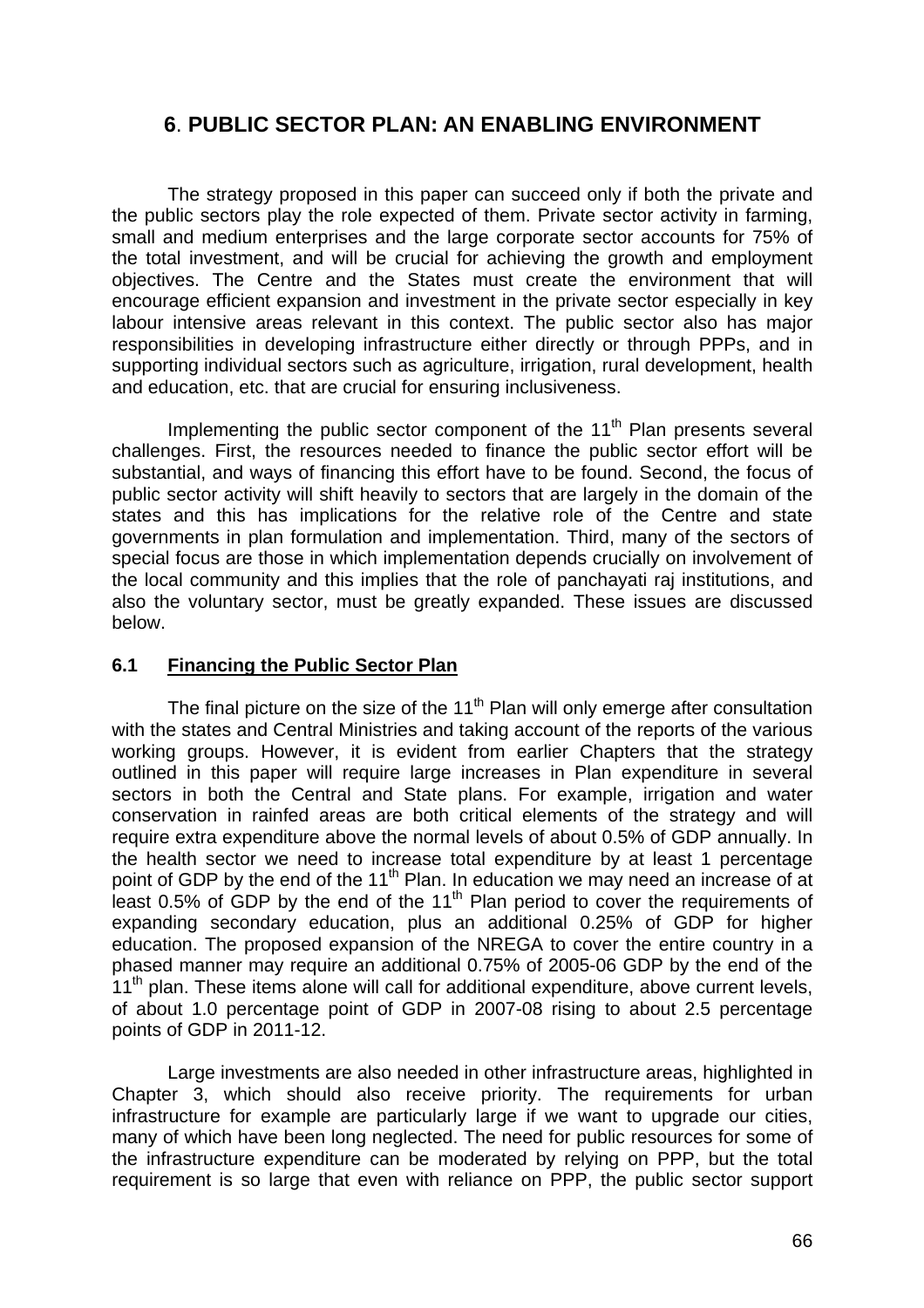may have to increase significantly. This is because some of the infrastructure needed is unlikely to attract private investment and in other areas where private investment is feasible, it will need public support through viability gap funding. It is also necessary to recognize that excessive deployment of private resources in infrastructure may 'crowd out' investment in the production sectors, which should be the primary focus of private investors.

Some of the demand for increased expenditure could be accommodated by reprioritising and reducing the allocation of public sector funds from existing plan schemes that do not serve priority objectives, or which have proved to be ineffective. Over the years, there has been a tendency to continue funding old plan schemes even when they have lost their relevance or have failed to yield results. There is a strong case for both the Centre and the States undertaking a zero based budgeting exercise to weed out such schemes in the  $11<sup>th</sup>$  Plan. The projected 8.5% GDP growth helps to bring about a reduction in allocation as a share of GDP while maintaining reasonable growth in real terms. However, the scope for containment in many of the sectors is limited, especially since the composition of the Plan has already shifted substantially towards the social sectors. There are also other areas with potential demand including some, e.g. expanded crop and livestock insurance and a comprehensive social security system for the unorganised sectors, whose essential nature is non-plan, but which could involve some plan demand and in any case would be a claim on the over-all budgetary resources.

 A detailed estimate of plan requirements will only be available after the various working groups submit their reports. It is best at this stage to work on the assumption that the public sector responsibilities of the strategy outlined above would require an increase in the Budgetary Resources for the Plan from an average of 7.15% of GDP (centre and states combined) in the Tenth Plan to an average of around 9.5% in the 11<sup>th</sup> Plan period.

The feasibility of achieving this order of increase in budgetary support for the Plan by the Centre and the States taken together needs to be carefully examined. In principle, the resources needed can be mobilised by some combination of the following:

- an increase in tax revenues as a percentage of GDP;
- a fall in non-Plan expenditure (including explicit and hidden subsidies) as a percentage of GDP; and
- an increase in the fiscal deficit.

The scope for increasing the fiscal deficit as a means of financing Plan expenditure is constrained by the Fiscal Responsibility and Budget Management (FRBM) Act which requires the central government to reduce the fiscal deficit to 3% of GDP by 2009 and also to bring the revenue deficit to zero in that year. Similar Acts have been passed by most of the states. This forces the combined fiscal deficit of the Centre and the States to be limited to 6 percent of GDP from 2008-09 onwards. Far from any increase in fiscal deficit as a means of mobilising resources we are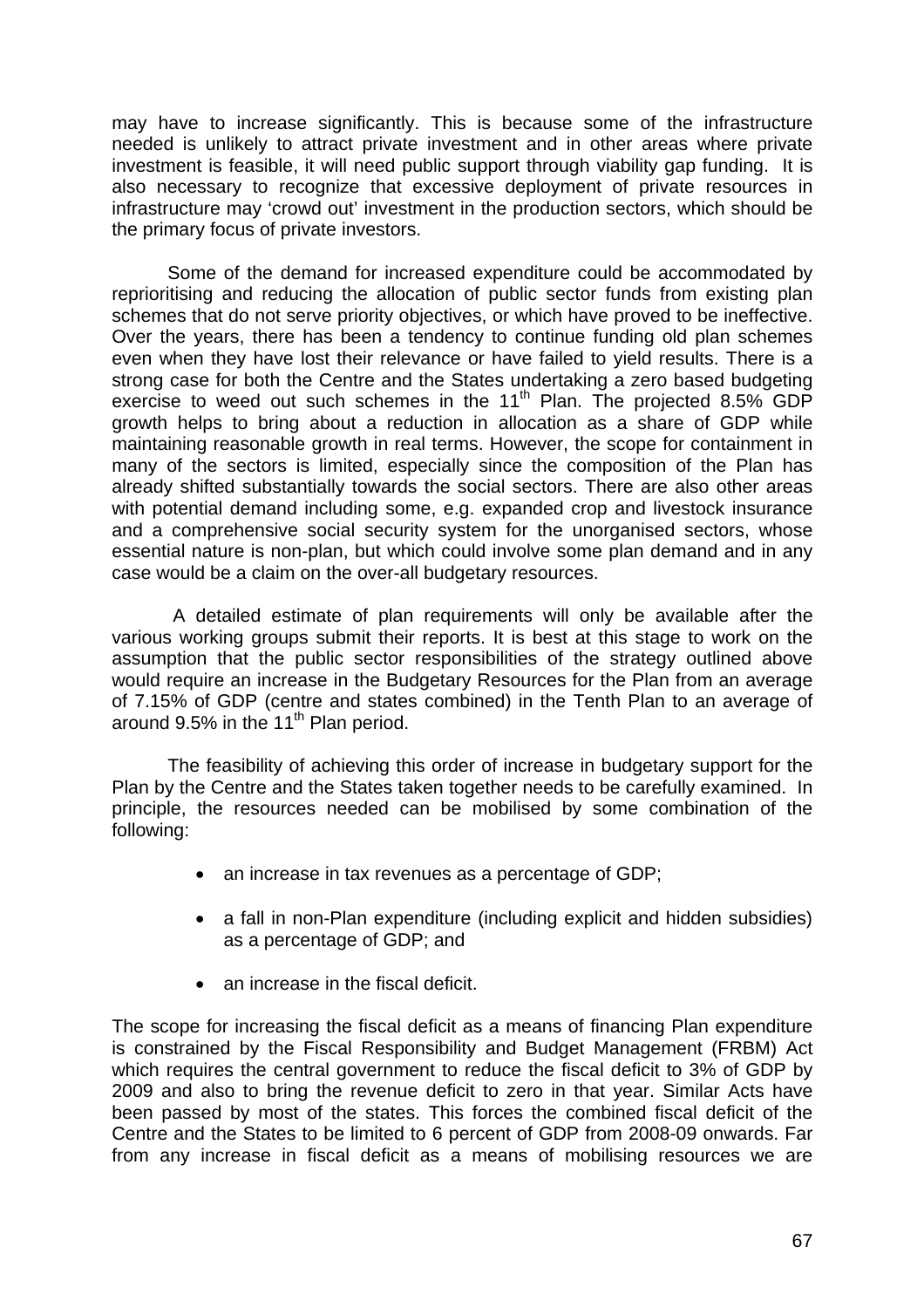constrained to work with a reduction of the fiscal deficit of around 1 percentage point of GDP to be achieved in the first two years of the Plan.

 To achieve the desired increase in plan size we will therefore have to depend on some combination of an increase in tax revenues as a percentage of GDP and a reduction in non-Plan expenditure. Preliminary projections (see Appendix for details) suggest that this is feasible if the GDP grows at 8.5% and revenue buoyancy observed in central sector tax revenues is maintained. In these projections, non-Plan expenditure is projected to grow by about 5% in real terms, which is higher than during the 10<sup>th</sup> plan. Because of the projected faster growth of GDP in the 11<sup>th</sup> Plan. it results in a reduction as a share of GDP.

 The projection based on a GDP growth of 8.5% in the Eleventh Plan period and revenue buoyancy with respect to GDP of 1.25 for the Centre and 1.1 for the States is summarised in Table 9. It shows that aggregate resources for the Centre and the States come to an average of 9.43% of GDP. This reflects an increase in gross tax revenues of the Centre by 1.7 percentage points of GDP over the 11<sup>th</sup> Plan period and a reduction in the Centre's non-plan expenditure by a similar amount.

## *th* **Table 9:** *Resources for the 11 Plan at 8.5% Growth (As percentage of GDP)*

|    |                                     | 10 <sup>th</sup> Plan<br>Average | 11 <sup>th</sup> Plan<br>Average |
|----|-------------------------------------|----------------------------------|----------------------------------|
| 1. | <b>Centre's Plan GBS</b>            | 4.33                             | 5.08                             |
|    | (i) of which grants to states       | 1.37                             | 1.47                             |
| 2. | State Plan GBS                      | 4.19                             | 5.83                             |
| 3. | Centre and States<br>[1 + 2 - 1(i)] | 7.15                             | 9.43                             |

 This outcome is consistent with achieving the Centre's target of reducing the fiscal deficit to 3% by 2008-09. However, we could face problems in two areas. The first relates to the time phasing in which budgetary resources can be generated and the second to the revenue deficit.

#### (a) *The Time Phasing Problem*

 The time phasing problem arises because, as outlined in Appendix, the FRBM requirement calls for a reduction in the fiscal deficit of the Centre and the states combined by about 1% of GDP in the first two years of the  $11<sup>th</sup>$  Plan. This means that the increase in resource availability will be relatively modest in the first two years, followed by fairly sharp increases thereafter. This has the consequence that some of the plan expenditures needed for making growth more inclusive may have to be postponed. This time phasing may also present problems for infrastructure development, where there are long time lags, and delays could jeopardize growth with a corresponding effect on revenues. In addition, during these two years there would be very little, if any, scope to undertake countercyclical fiscal measures if circumstances so require.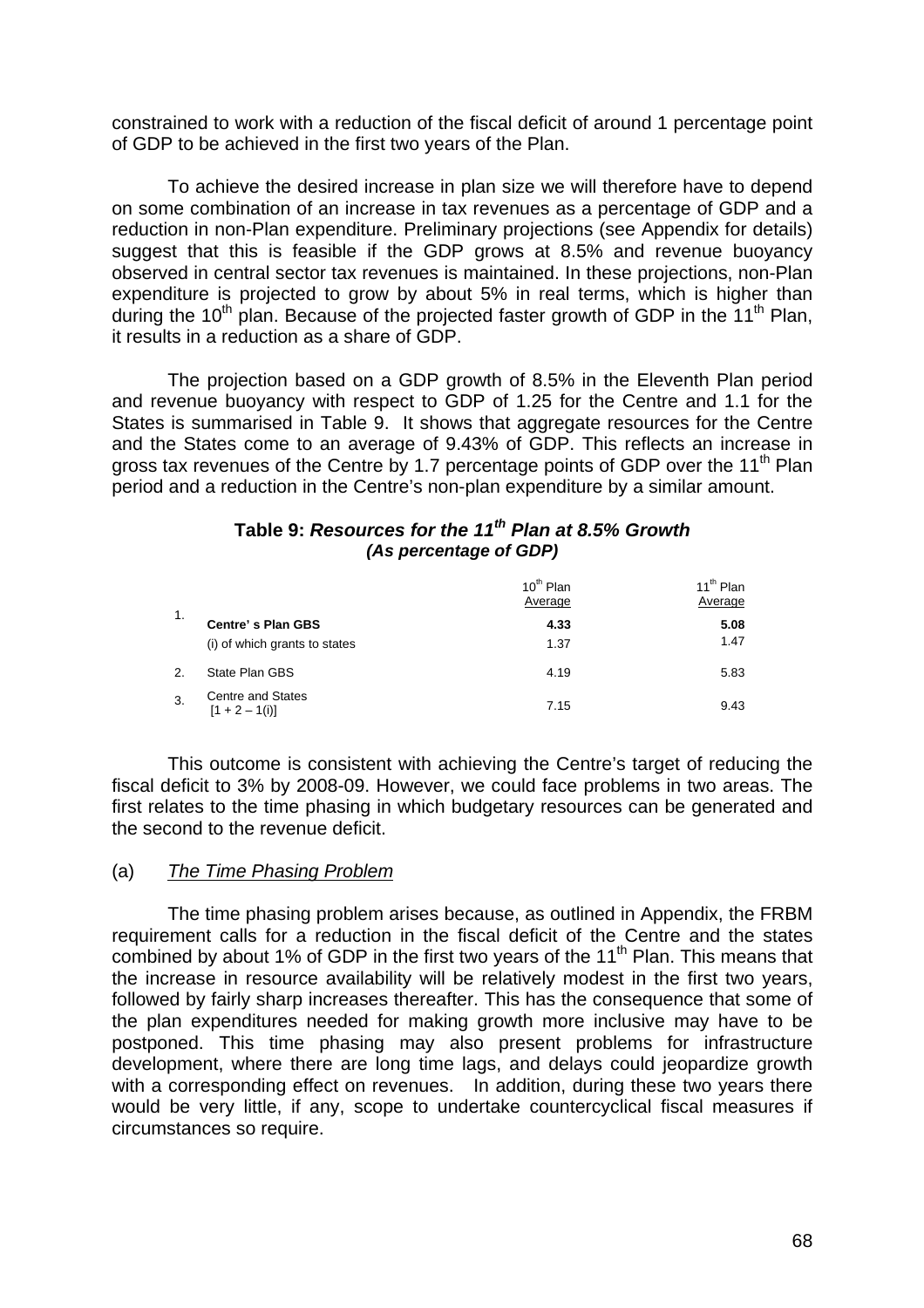This raises the issue whether the FRBM targets should be shifted further out by say two years. An alternative projection of revenues based on shifting the fiscal deficit target by two years is also presented in the Appendix Table 9. It shows a better time profile for Plan expenditure in the first two years. Alternatively, the rules under the FRBM Act could be modified so that the fiscal deficit targets are not specified in absolute terms but are cyclically adjusted in keeping with international best practices in this regard. Unfortunately, these options may not be available to the States, which could face similar problems, due to the specific nature of the Twelfth Finance Commission recommendations and, as a result, the onus will be on the Centre.

 An important point to note is that rapid growth and high revenue buoyancy – the latter being a consequence of ongoing reform in tax structure and tax administration – and moderation in the growth of non-Plan expenditure are critical and of roughly equal importance for achieving the ambitious levels of plan expenditure envisaged.

## (b) *The Revenue Deficit Problem*

 The second problem relates to the achievement of the revenue deficit targets specified in the central FRBM and also in various state legislations. These targets could prove difficult to achieve because the shift in Plan expenditure towards the social sectors has meant that a large proportion of the expenditure undertaken will be revenue expenditure as per the current budgetary definition. According to this, all grants by one tier of government to another, or to the private sector, are treated as revenue expenditures, irrespective of whether such expenditures create assets or not. In other words, we could face a situation where the fiscal deficit targets are met but the revenue deficit targets are not because of the high revenue component of Plan expenditure. For example, the entire budgetary expenditures on Bharat Nirman, the National Employment Guarantee, the Backward Regions Grant Fund, the Jawaharlal Nehru National Urban Renewal Mission, and all new schemes in agriculture such as the National Horticulture Mission are classified as revenue expenditure since they are in effect grants to implementing agencies in the states, even though they finance asset creation on the ground. A similar problem arises with viability gap financing which is a grant clearly linked to investment under private public partnership but which appears as revenue expenditure in the budget.

 These problems suggest that, it may not be easy for the Centre to cut the revenue deficit from 2.1% in 2006-07 to 0% by 2008-09 while also achieving large increases in Plan expenditure with a high revenue component. Indeed, the very thrust of the approach to the 11<sup>th</sup> Plan presented in this paper, which involves combining innovative financing of infrastructure with a massive decentralized thrust on education, health and agriculture, may be defeated if the FRBM discipline is insisted upon with the current definition of revenue deficit. Although the States presently do not face this problem to the same extent as the Centre, restrictions on the size of the revenue deficit will limit the extent and pace of devolution to the PRIs and ULBs, which will provide a set-back to the strategic approach being advocated in this paper.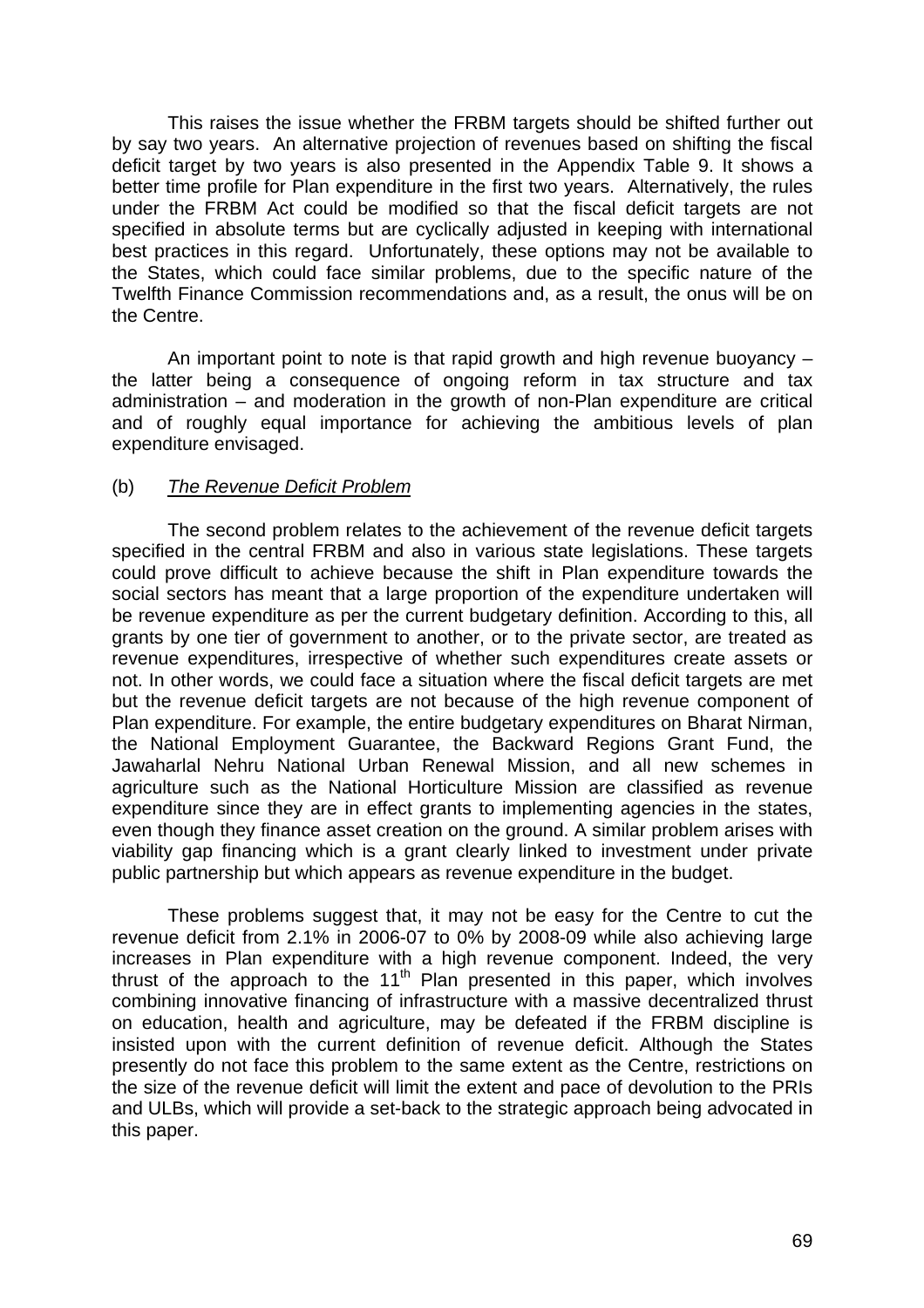One approach would be to redefine the revenue deficit to exclude revenue expenditure which is clearly linked to asset creation. However, this may not be the appropriate solution especially since the concept of revenue expenditure is well defined in our accounting tradition and even recognised in the Constitution. A more basic approach is to question the rationale of including the revenue deficit as a fiscal control measure. Unlike the fiscal deficit, which at least has a clear economic implication, because it determines the increase in public debt, the revenue deficit is a pure accounting construct with no linkage to economically meaningful concepts such as savings and investment. A zero revenue deficit can be achieved merely by converting revenue expenditures to capital expenditures by showing grants to implementing agencies as a zero interest loan in perpetuity.

 Internationally, fiscal responsibility legislation focusses on the fiscal deficit and on the primary deficit as the relevant control variables. The revenue deficit is not generally recognised internationally as a relevant concept. The case for focussing on the primary deficit is simply that interest costs on accumulated debt are outside the scope of government control and may vary with interest rate changes, which do not reflect the quality of fiscal control. In fact, international practice also recognises the need for counter cyclical fiscal policy and therefore focuses on the cyclically adjusted fiscal deficit. There is a case for amending our FRBM legislation to conform to international practice.

## **6.2 Relative Roles of the Centre and the States**

 One of the issues on which concern is sometimes expressed is that economic policy is moving in a direction that involves a dismantling or erosion of the role of the state in the development process. It is evident from Chapter 6.1 that this is not the strategy proposed in this paper. On the contrary, the objective of accelerating growth, and making it more inclusive cannot be achieved without a very active, and in many respects expanded, role for the state in some areas. However, the role of the government does need to be restructured. We need to reduce direct intervention in, and commitments of scarce public resources to areas where the private sector operating under competitive market can deliver. Public resources that would otherwise be absorbed in these sectors are best directed to sectors which cannot be left solely to market forces and where expansion is sorely needed. These include some sectors where central government has the principal responsibility, i.e., the development of national highways, railways, airports, major ports, parts of the power sector, etc. and others which are primarily the domain of the states, e.g., agriculture, irrigation, land and water management in the rainfed areas, rural drinking water, education and health, large parts of the road network and urban infrastructure. In areas such as electric power, the entire agenda of reforming the distribution system and meeting the investment requirements is the responsibility of the state governments.

 Many of the new focus areas are the responsibility of the states. The resource projections in the Appendix show that the states will have a substantial flow of resources during the  $11<sup>th</sup>$  Plan and should be able to meet a large part of the need for expenditure in the areas which are the domain of the states. Nevertheless, they will need substantial assistance from the Centre. This raises the issue of the form which the central assistance should take. Should it be in the form of centrally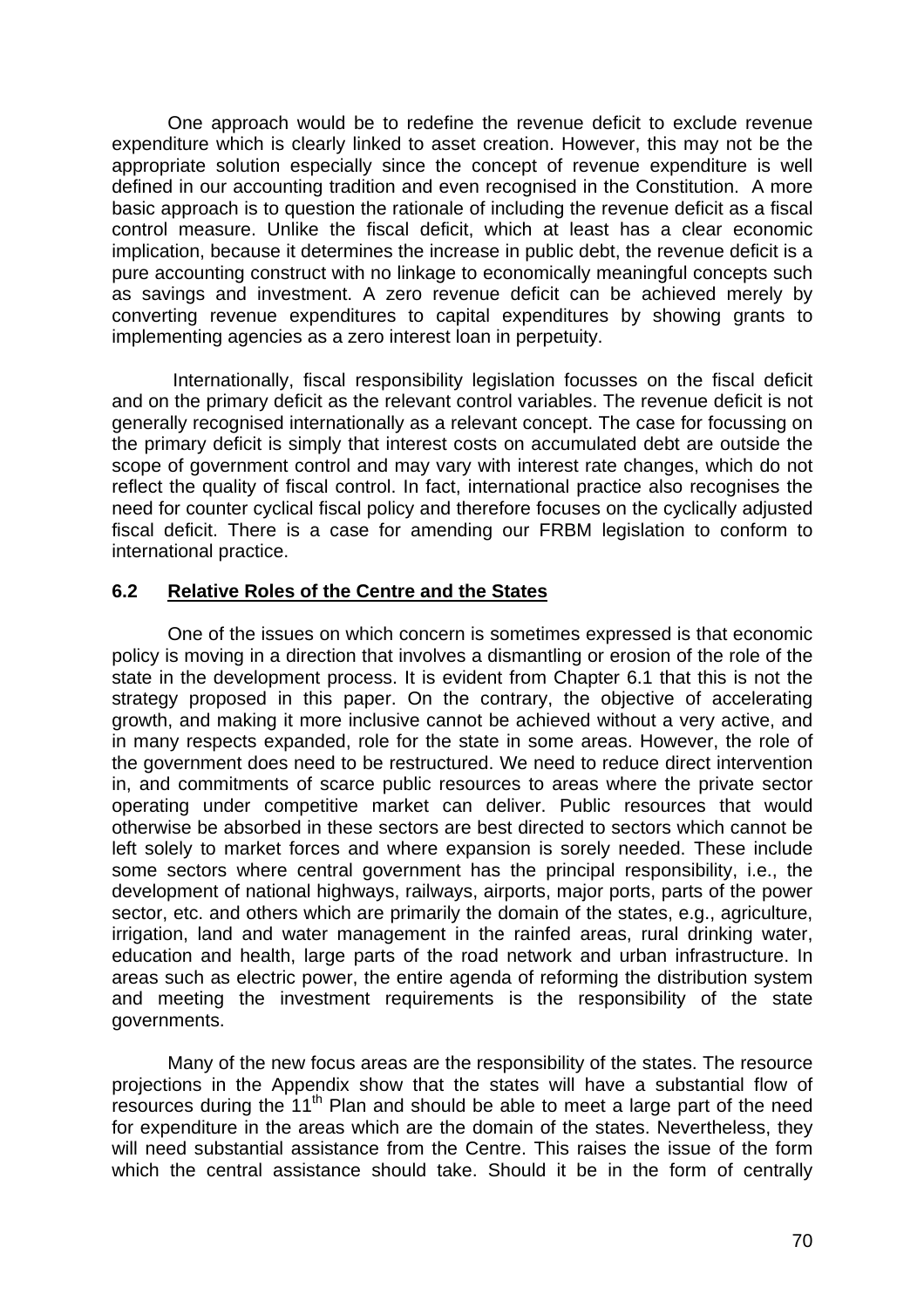sponsored schemes or normal central assistance? Whatever the modality chosen, there is the related issue of the appropriate percentage contribution which the states should make to expenditures under these schemes.

## a) *Centrally Sponsored Schemes Vs Central Assistance*

 The role of the centrally sponsored schemes has been discussed on several occasions in the NDC and it is difficult to evolve a consensus on this issue. One view is that since these schemes relate to areas which are in the state sector, the schemes should be transferred to the states along with the funds. There are several operational problems with this approach. If the funds are transferred as part of normal central assistance, the amounts available to each state would have to be determined as per the Gadgil formula, and not on the basis of the specific needs of the states in individual sectors. Transfers based on state-specific needs can be achieved through the mechanism of additional central assistance, but this is not very different in practice from centrally sponsored schemes and, from the point of view of the states, it has the disadvantage that whereas financing under the centrally sponsored schemes are on a 100% grant basis, this is not necessarily so in additional central assistance.

 The trend that has evolved in recent years is that central support for programmes in some critical sectors such as the SSA, MDM, NREG has gone as 100% grant through centrally sponsored schemes while other support e.g., for the JNURM or the BRGF or AIBP is in the form of additional central assistance, where the grant component has varied across schemes. The states' share of these schemes also varies. There is a case for rationalising the states' share and fixing it at a reasonable level, keeping in mind the expected revenue buoyancy.

## b) *Flexibility in design*

 A problem common to both forms of central assistance is that the central government designs the parameters within which the schemes operate and this often deprives state governments of the flexibility that may be needed to take account of local conditions. Another problem is that releases of central assistance are linked to timely submission of utilisation certificates, a discipline imposed to ensure that transfers lead to actual expenditures. There are complaints that the practice of requiring utilisation certificates before releasing subsequent tranches of assistance can harm implementation especially when certain types of works can only be done in certain months of the year. It is necessary to review experience in these areas as part of the prelude to the 11<sup>th</sup> Plan to see if adjustments in existing procedures are possible which would improve the overall efficiency of the planning process.

## **6.3 Decentralisation in Planning**

 We have seen that the sectoral shift in plan priorities discussed above involves increased focus on social sectors that are in the domain of the states. In many of these programmes devolution needs to go further down to the third tier of government, i.e., the Panchayati Raj Institutions. Past experience shows that programmes in health and education, and many types of rural development initiatives including the employment guarantee programme, rural housing, rural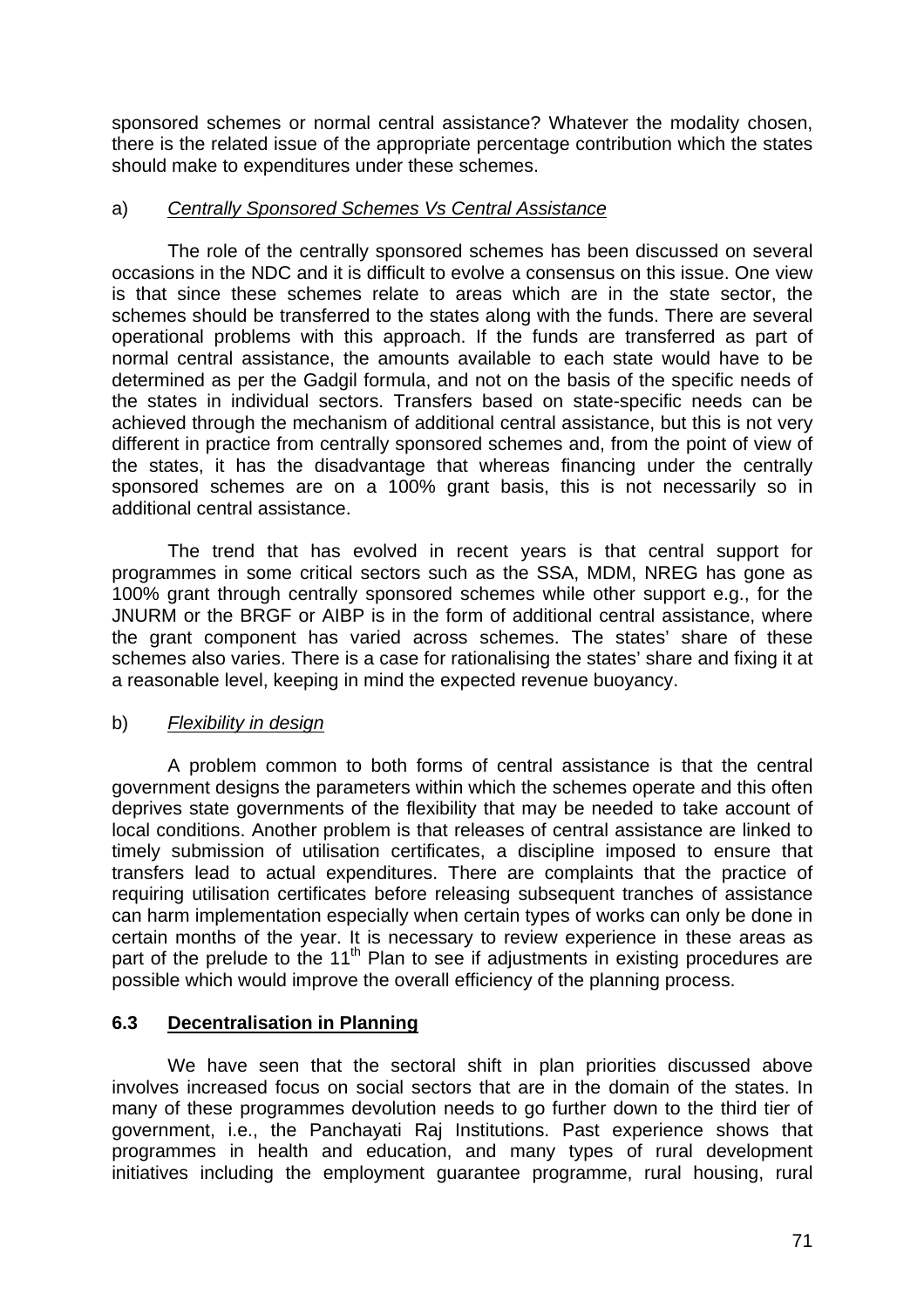drinking water, watershed management etc., are most effective when there is active involvement of the local community, both in designing the programme and in monitoring implementation.

 This is explicitly reflected in some of the recent initiatives. The National Rural Employment guarantee, for example, is structured around a system where the projects that can be taken up are determined by the gram panchayat, progress is monitored at the panchayat level, including maintenance of a record of those who have registered for work, and funds are disbursed only after the gram sabha certifies that the works are satisfactorily completed. Similar oversight can be provided over education and health programmes by village level committees constituted for the purpose.

### (a) *Institutions for decentralised planning*

 Looking ahead, it is necessary to move beyond defining a role for PRIs in individual programmes towards the constitutionally mandated procedure for developing district level plans working from the village level upwards. Under this procedure, states are constitutionally required to set up District Planning Committees (DPCs). Village level plans covering the functions devolved to PRIs are to be outlined at the gram panchayat level and these plans are to be consolidated by the DPC into a district level plan which takes account of the availability of funds from devolution of state plan resources and the earmarked funds flowing from various central schemes. If this exercise is taken seriously and if states devolve at least 30% of Plan resources to the district level as has been recommended, then these resources together with the resources flowing from the central government amount to a very substantial sum especially in districts where the National Rural Guarantee is operative. If the process can be made effective, it would permit convergence of the various resource flows taking place and allow holistic planning.

 The success of this approach depends critically upon the extent to which state governments are willing to implement it effectively. Progress in this respect has been mixed. The PRIs have been politically empowered, elections take place regularly in almost all states and the relevant functions have also been devolved, as intended, in most states. However, there has been much less action in devolving funds and functionaries, which are the other two legs on which the structure must rest. The extent of financial devolution varies. While some states have devolved a significant proportion of the state budget to the PRIs, many others have not yet done so. Many states have also not yet constituted the District Planning Committees which are to play a crucial role in decentralised planning.

 There is also a great need for capacity building at the PRI level to ensure that plans evolved at the ground level are technically viable. With this purpose in view, the Backward Regions Grant Fund, which covers all districts where NREGA is operative, has already been entrusted to the Ministry of Panchayati Raj with an explicit capacity building component. Active involvement of NGOs assisting the PRIs has proved to be very effective in many cases, and efforts should be made in the  $11<sup>th</sup>$  Plan to encourage such involvement. There is a case for earmarking a small portion (say 1%) of the budget provision for centrally sponsored schemes to be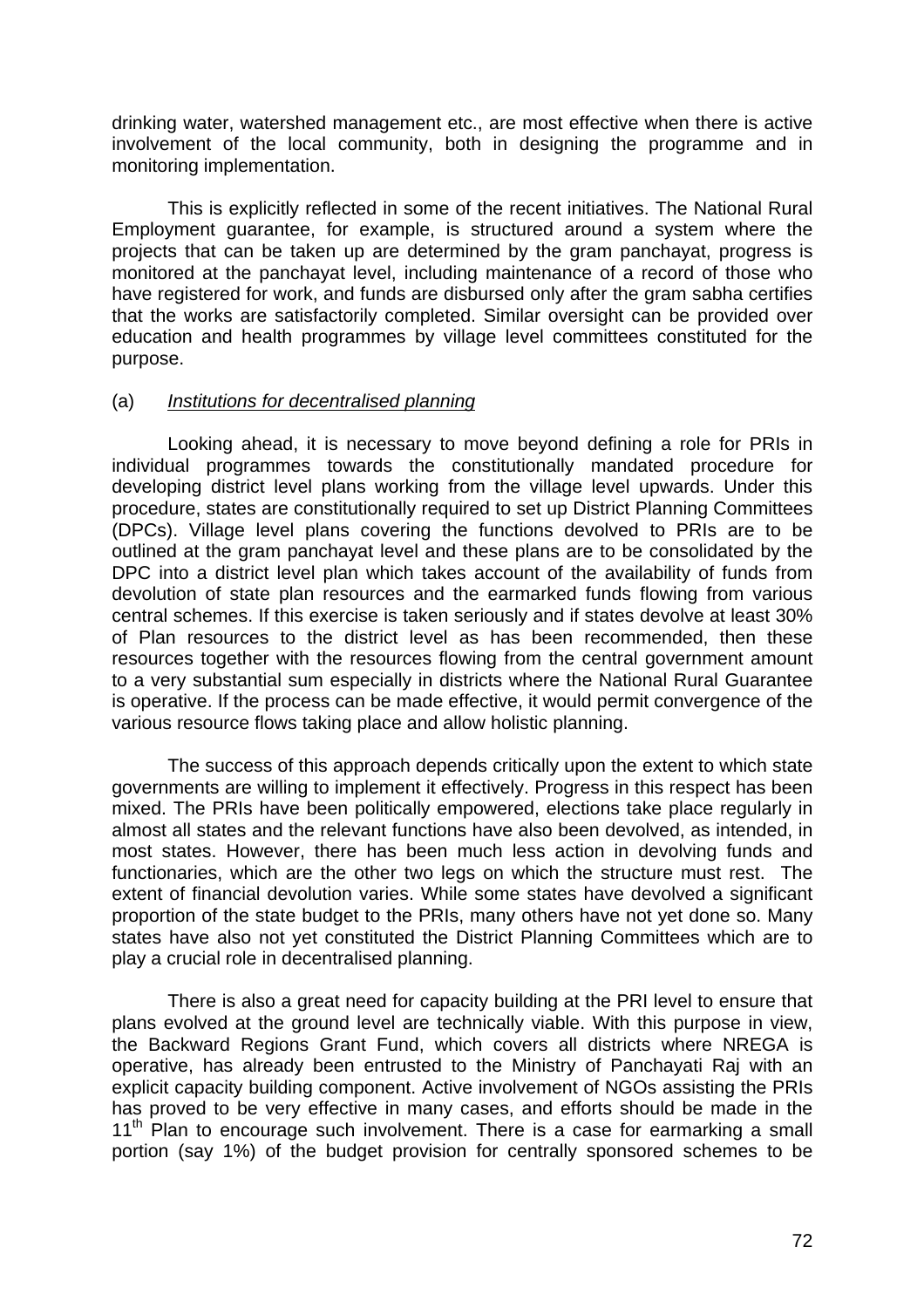utilised by the Ministry of Panchayati Raj in capacity development programmes to support DPCs where these have been constituted.

## (b) *Accountability*

 Devolution of funds to local and intermediate panchayats must be accompanied by greater accountability. Transparency can be a very effective tool to increase accountability and the Right to Information Act enacted in 2005 is a major step in this direction. It allows concerned stakeholders, including especially potential beneficiaries or those acting on their behalf, to obtain the information necessary to enforce accountability. Combined with use of the internet, which will gradually become a feasible proposition even in rural areas as facilities to access the internet are extended, it can empower beneficiaries in a manner which enables them to enforce their rights. For example, the decision to provide the list of villages electrified under the RGGVY, or the list of villages where drinking water has been provided, or the list of villages provided with all weather roads on a website monitoring the progress of Bharat Nirman , will increase the pressure on the system to deliver and will focus attention on non performance.

### (c) *Civil Society Organisations*

 The role of civil society organisations in strengthening the capacity of PRIs has been favourably commented upon above. In addition to capacity building, many CSOs have a proven track record of implementing programmes at the grass roots level and they have shown impressive results in this area. Recognising this experience, the 11<sup>th</sup> Plan should aim at encouraging partnerships between CSOs and PRIs which also extend to joint implementation. The choice of CSOs for this purpose must of course be left to the PRIs but the guidelines for government programmes, both central and state government programmes, should allow room for such participation. However, such decentralisation of responsibilities of implementation and agency choice will put premium on other forms of responsibility at higher tiers of government, the most important of which is monitoring and evaluation.

 The central government will shortly announce a policy for the voluntary sector which will recognise the enormous positive contribution which the sector can make in the development process. State governments should consider a similar initiative.

## **6.4 Monitoring Outcomes instead of Outlays**

 Monitoring and evaluation of government programmes is crucial to learn lessons about the design and implementation of programmes which can help increase their effectiveness. Traditionally, plan monitoring has been done by tracking expenditure levels achieved in relation to outlays. While this is an important measure of the pace of implementation, it is not a measure of effectiveness. For that, it is necessary to go from outlays and expenditures to final outcomes. The Central Government has made a start with the budget of 2005-06 but there are internal difficulties. In the case of education for example, starting from expenditures as a first step, one can track intermediate outcomes such as the construction of school facilities, the filling of vacancies and training of teachers, success in enrollment and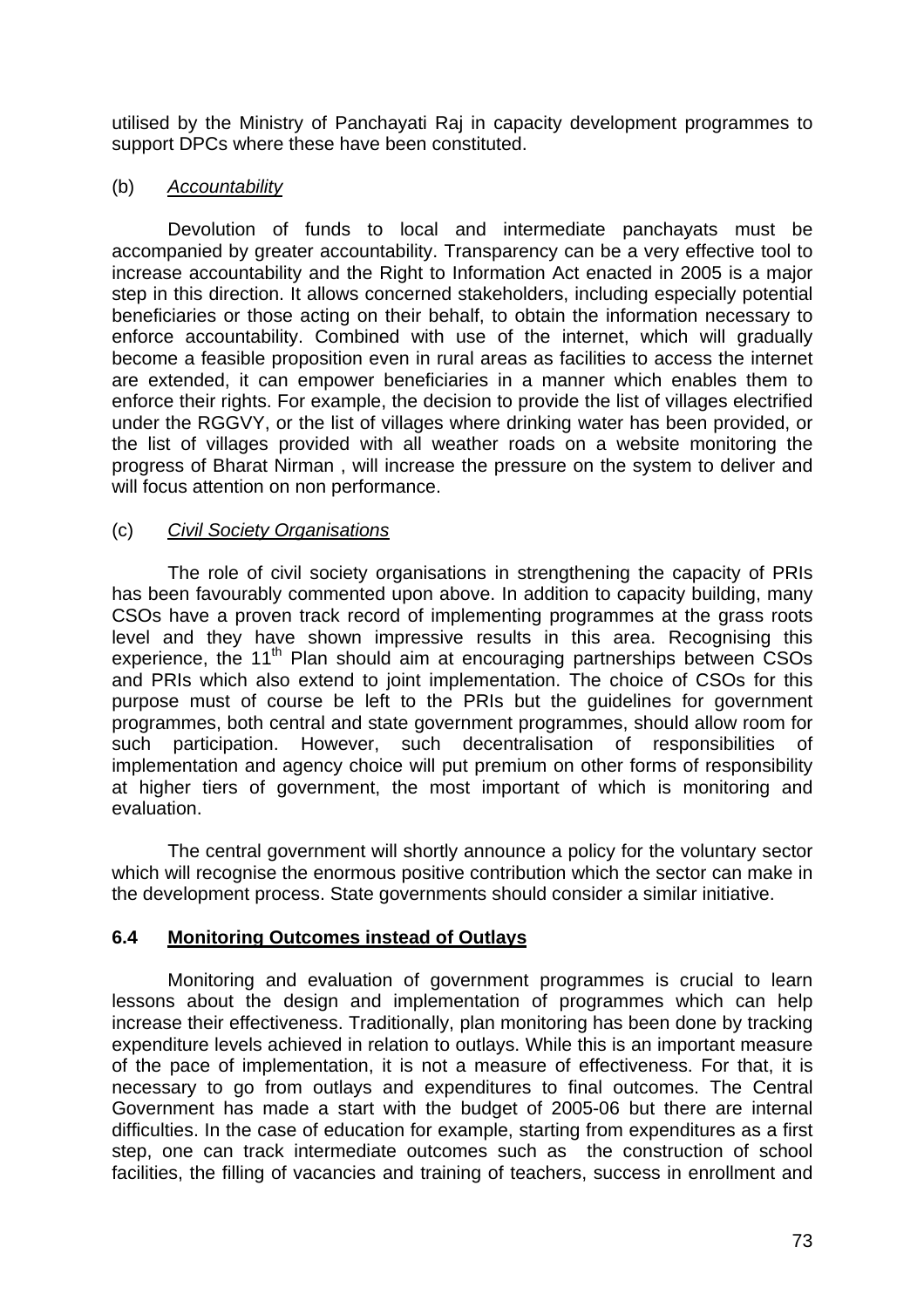reductions in drop out rates but the final outcome is really the quality of education provided. All the intermediate steps are relevant and also well worth monitoring, but the ultimate test of the strategy must be defined in terms of final outcomes. Often this can only be determined over a period of time. At times the causal chain may involve factors outside the program itself. This is evident, for example, in the case of health where improvements in health status are often the result not of interventions in the area of curative health but in the provision of clean drinking water and sanitation.

 These considerations point to the need for professional and systematic monitoring of programmes conducted by independent agencies outside those actually implementing these programmes. Such independent monitoring however requires that there be agreed benchmarks on the basis of which to evaluate subsequent performance. The Planning Commission is considering making it a firm condition that all proposals submitted to it will require sufficient benchmarking before approval. It also plans to strengthen its evaluation capacity by involving research institutes and civil society organisations which have the capability of undertaking rigorous evaluation. State governments would be well advised to take similar steps to improve the quality of plan programmes.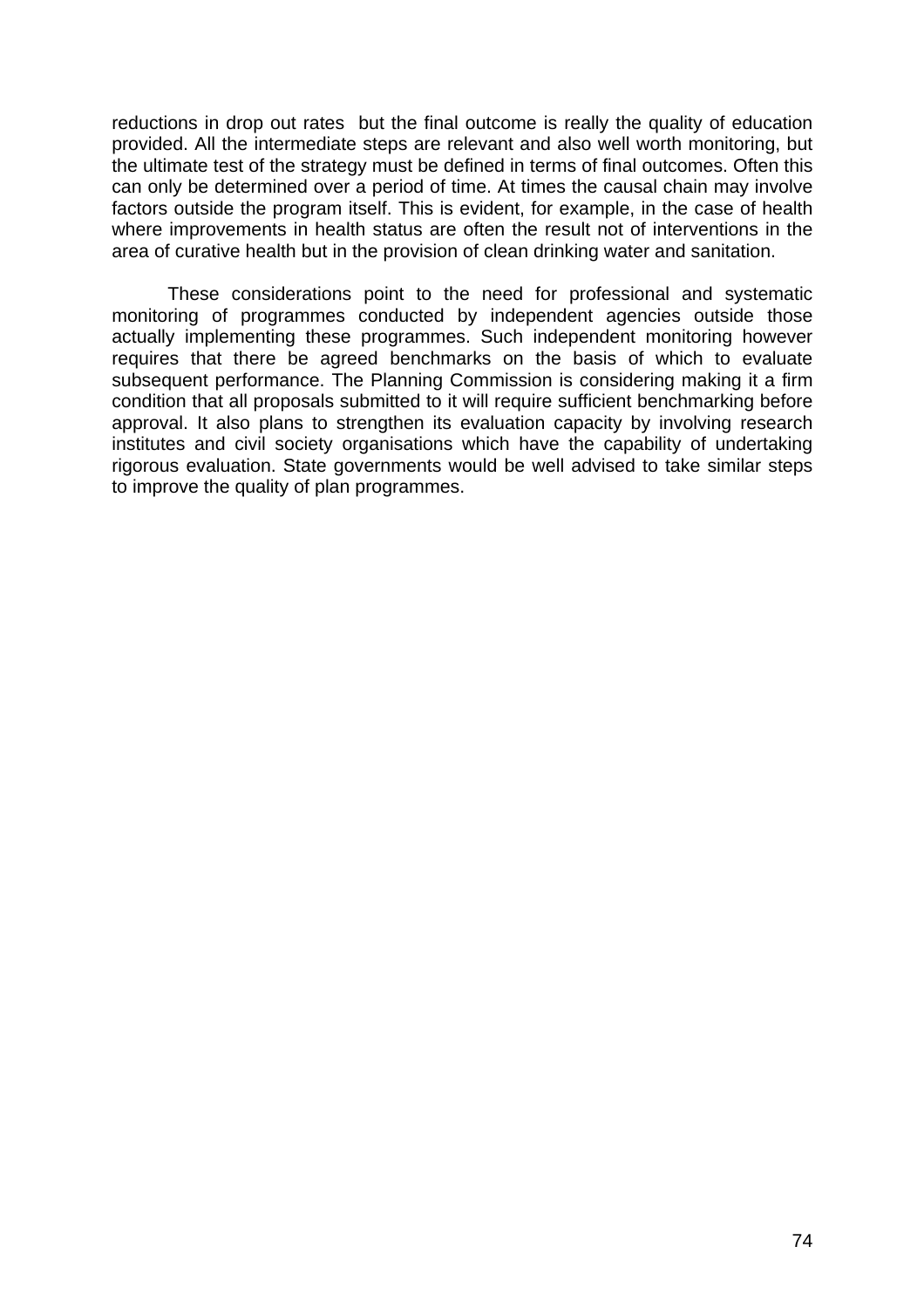# **7. CONCLUSIONS**

The complete strategy for the  $11<sup>th</sup>$  Plan will only emerge from an extensive process of consultations that has already begun. The Approach Paper is a first step in this process, suggesting broad objectives and targets and the associated challenges and implications for policy, which need to be considered by the Centre and the States in the process of formulating the 11<sup>th</sup> Plan. The important conclusions emerging from the Approach Paper from this perspective are summarised in this Chapter.

### **7.1 Objectives and Targets**

 India's economic fundamentals have improved to the point where we now have the capacity to make a decisive impact on the quality of life of the mass of our people, including especially the poor. We can do this by aiming at doubling the real income of the average Indian in less than ten years time and also committing ourselves to reducing poverty to less than 10% in the same period. This calls for a target growth rate of GDP of around 8.5% in the  $11<sup>th</sup>$  Plan combined with policies to ensure that growth is broader based than in the past. A major element of the strategy must be the effort to empower the poor by expanding access to health and education and by special livelihood support schemes and programmes.

To achieve an average growth rate of 8.5% over the 11<sup>th</sup> Plan, from an underlying growth rate of 7% or a little more, requires a steady acceleration with the economy growing at 9.5% or so by the end of the  $11<sup>th</sup>$  Plan. This would put India in the sort of high growth trajectory witnessed earlier by Korea and China. The Approach Paper suggests that this is feasible, but it cannot be achieved without special efforts, especially if the growth process is to be more inclusive.

### **7.2 Health, Education and other Essential Services**

A central part of the vision of the  $11<sup>th</sup>$  Plan must be to extend access to essential public services such as health, education, clean drinking water, sanitation, etc. which are currently denied to large parts of our population especially in rural areas. The provision of good quality education is the most important equalizer in society and it is time we launched a major effort in this area. We must go beyond primary education, on which we have made a good start through the SSA, to tackle the looming problems in secondary education and also in higher education. A similar effort is needed in health and related services.

 Plan expenditure in these areas will have to increase substantially to achieve the expansion which is needed. The Central Government will have to provide resources to assist the states in these areas However, resources are only one part of the problem. It is equally important to ensure that the existing system can deliver quality services. This raises several issues which state governments must address:

(i) Since much of the expenditure required for providing health and education is of a current nature (salaries of health and education personnel), adequate provision must be made by the state governments on the non-Plan side. At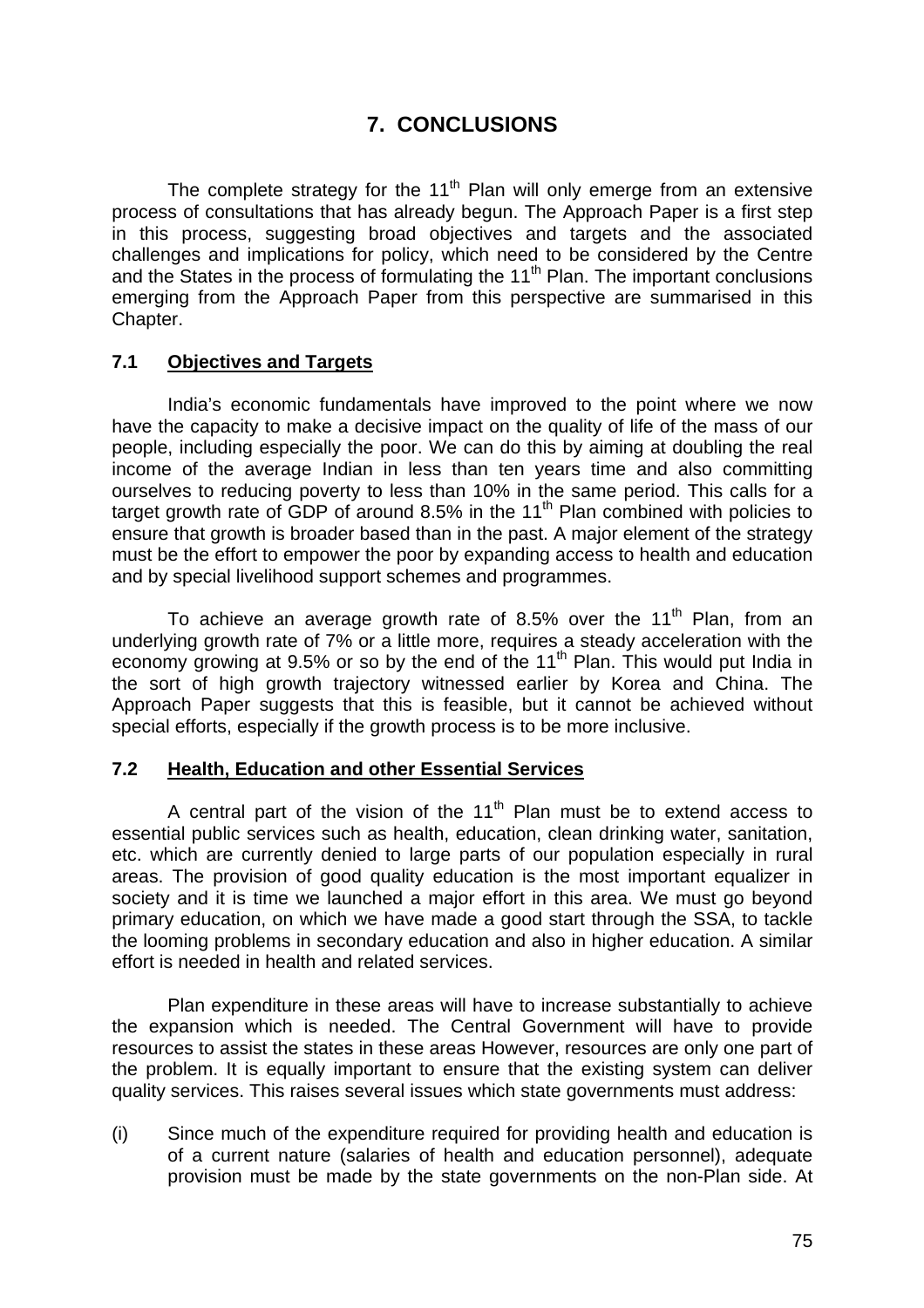present there are a large number of vacancies of staff in the health and education systems which have not been filled up due to resource constraints.

- (ii) In addition to inadequate staffing, there is also the serious problem of the poor quality of performance of government staff reflecting lack of accountability in the system. The planned increase in expenditure will be infructuous if accountability is not improved. For primary education and health, which are locally delivered services, more active supervision by the PRIs can help in this process. For secondary and higher education, and also for tertiary health care, other methods of monitoring performance and enforcing accountability are necessary.
- (iii) Involvement by NGOs has had very positive effects in many areas on the design and implementation of government programmes especially at the local level. Innovative steps such as measuring the quality of public satisfaction with services offered in different states help to create a climate of public accountability. Broader involvement of NGOs needs to be encouraged. The Planning Commission will shortly submit to the Central Government a draft National Policy for the voluntary sector. State governments should consider adopting similar policies which would encourage the voluntary sector to participate in development.

## **7.3 Agriculture**

The best way to ensure that income growth in the  $11<sup>th</sup>$  Plan is broad based and extends to rural areas is to achieve a doubling of the growth rate in agriculture from less than 2% achieved in the 10<sup>th</sup> Plan to around 4% in the 11<sup>th</sup> Plan period. This requires action on several fronts by both the Centre and the States.

(i) We will have to increase the rate of public investment in sectors such as irrigation, watershed development in rainfed areas, rural road connectivity and rural electrification. This would require a substantial increase in the allocation of Plan funds to these areas. The Centre can help through sector specific programmes such as AIBP, PMGSY, RGVY, NREGA and the Backward Regions Grant Fund. However, the states must also make a major effort through appropriate allocations for these sectors in State Plan budgets. Effective prioritisation is also important so that available resources are not spread too thinly, as happens with irrigation projects in many states. A major challenge is how to ensure convergence of the substantial central resources which flow from different channels with available resources from the states, to maximise effectiveness on the ground.

(ii) The National Farmers Commission has identified the knowledge deficit in agriculture as an important reason why productivity is much lower than what is achievable even with existing technology. This problem needs to be tackled by revitalising the agricultural extension system which has collapsed in most states. Part of the problem is that expenditure on extension is non-Plan expenditure and this has been squeezed in most states. The extension effort should be linked with the KVKs in each district so that farmers can access relevant advice suited to their specific circumstances. Soil testing to inform farmers of micro-nutrient deficiencies should be greatly expanded and this can be done by KVKs in each district.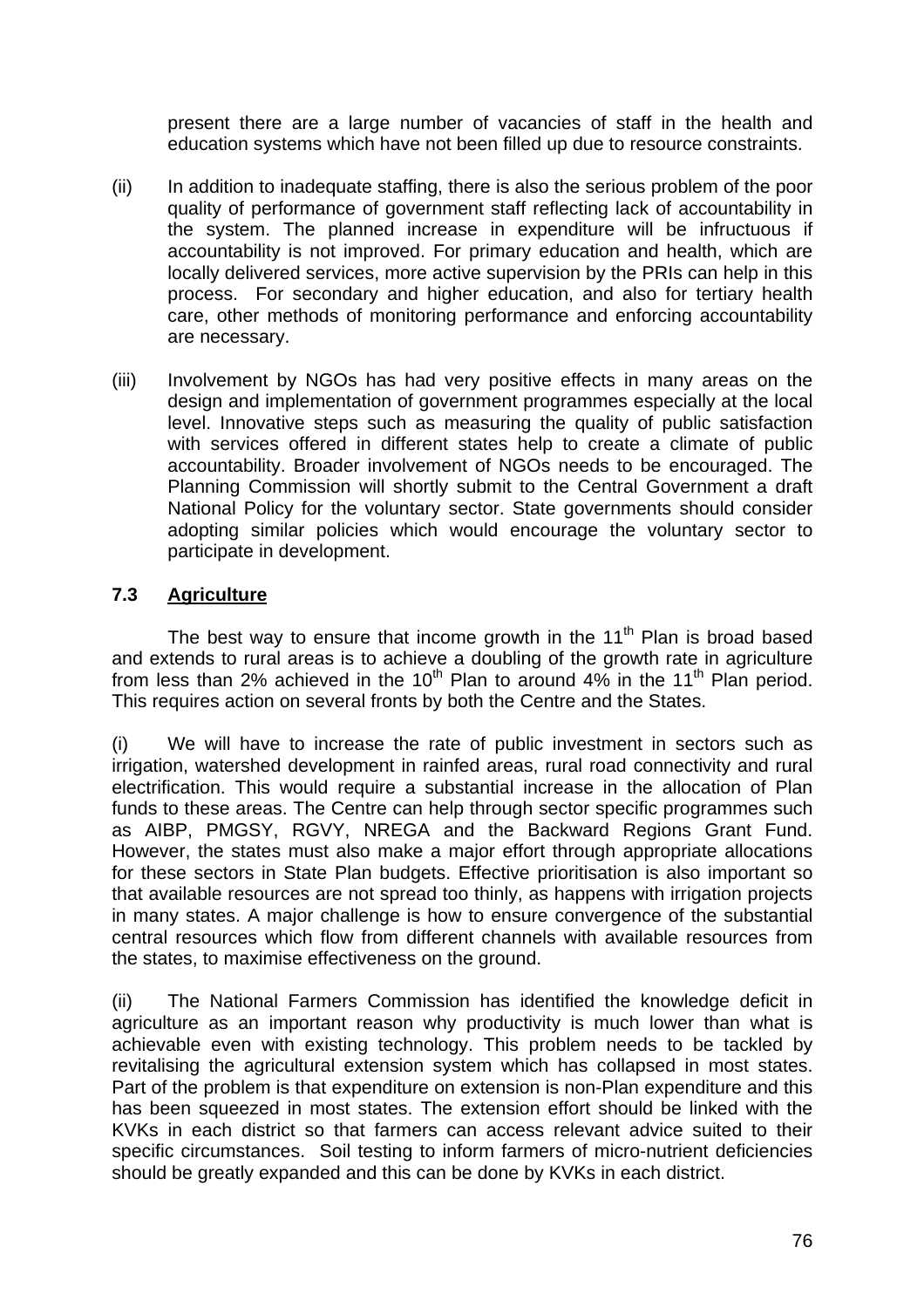(iii) It is necessary to shift from a focus on productivity of individual crops to a focus on productivity enhancement of the farm incomes, recognising that the farm is a multi-product system. Viable packages have to be evolved for individual agroclimatic zones putting together knowledge of what is likely to work best in each zone, and tackling critical constraints which are different from zone to zone. The Central Government can take a lead in this area working with the individual states concerned to evolve zone specific strategies and also to direct research to tackle problems critical for each zone.

(iv) Modern marketing and the involvement of corporate entities buying directly from farmers for retail domestic marketing, agro-processing and exports will have to be encouraged if agricultural diversification is to take place. Many states still have to bring about amendments in the Agricultural Produce Marketing Committee Acts and implement them in a manner which allows the development of modern markets and also facilitates contract farming. Vested interests associated with existing mandis are likely to oppose these developments, but these resistances have to be overcome by state governments.

(v) Several problems facing agriculture today are the direct result of distortions introduced by policy. The policy of providing free or highly subsidised power to agriculture for example, encourages excessive drawal of water contributing to a fall in the water table. Under pricing of canal water leads to wasteful water use and adoption of water intensive crops at the upper end of canal networks often reducing the total irrigation potential. Similarly the present system of fertiliser subsidy is not well balanced across different types of fertilisers and leads to excessive application of nitrogenous fertiliser which actually reduces productivity over the longer term. These are politically sensitive issues but ignoring them will only make the problem worse. There is need to revisit these policies to reduce the distortions. This should be done with a clear understanding that the resources released in the process should be ploughed back into agriculture in a more productive manner.

(vi) Inadequate access to credit is a major problem affecting most farmers often pushing them into the hands of money lenders who charge exorbitant rates. The cooperative credit system needs to be revitalised along the lines proposed by the Vaidyanathan Committee. The Central Government has indicated its willingness to provide resources to recapitalise the system provided state governments agree to a framework in which the credit co-operatives are effectively depoliticised. These changes must be introduced urgently

. (vii) Over the longer term, agricultural research must be revitalized to ensure full exploitation of scientific advances which make it possible to improve productivity in our agro-climatic conditions. The Central Government can take a lead in this area by implementing the recommendations of the Swaminathan and Mashelkar Committees.

## **7.4 Industrial Growth**

 Accelerating to 8.5% growth in GDP will require industry to grow at 10% and manufacturing at 12%. This calls for a substantial increase in investment in the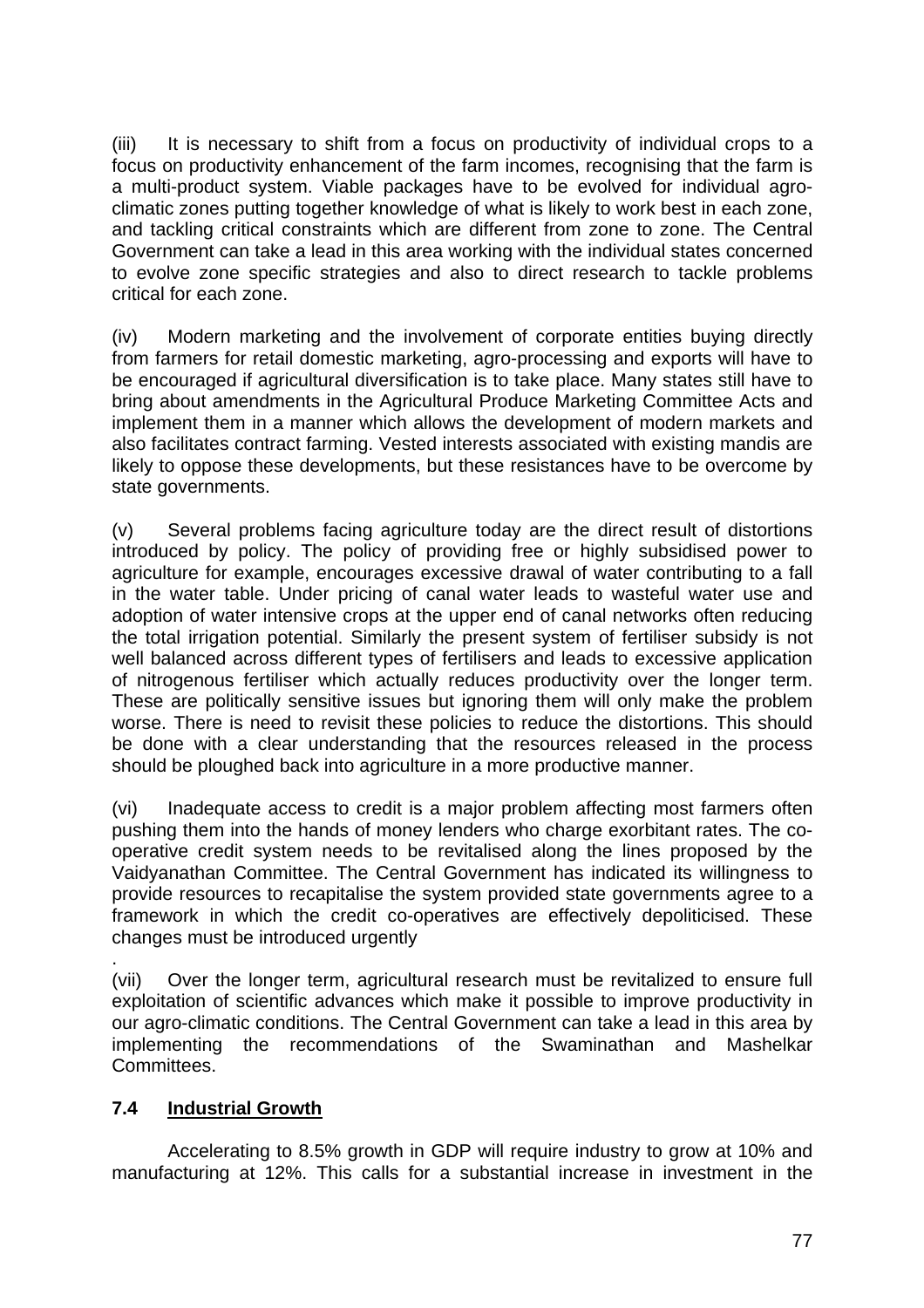industrial sector, combined with technological upgradation and modernization to achieve efficiency levels needed to survive in an increasingly competitive world. This process has already begun in the larger and more capital intensive industries, but it has yet to take off in the more labour intensive industries and in small and medium enterprises which are the major potential source of employment in the  $11<sup>th</sup>$  Plan. Both the Centre and the States must work together to create the supportive environment necessary for these sectors to expand and modernise.

 The Central Government has already done a great deal to free entrepreneurs from dysfunctional controls but there is an unfinished agenda which needs attention:

(i) Some industries such as for example, fertilisers and sugar continue to be subject to controls and there is surely room for deregulation.

(ii) The list of items reserved for small scale industries needs to be further pruned to allow units in these areas to expand to a competitive size.

(iii) There is need for a comprehensive review of the mining policy since India's internal mining wealth is largely unexplored and there is scope for attracting investment in this very capital intensive area.

(iv) The inflexibility of our labour laws may be denying us the opportunity to expand employment in the organised manufacturing sector. This is a sensitive issue but the Central Government should initiate a dialogue with labour leaders to evolve a consensus. There is scope for improvement without resorting to extreme measures which would jeopardise legitimate labour interests.

(v) While there should be no compromise on protecting the environment it is necessary to ensure that our regulatory systems are in line with global best practice. Unfortunately, the existing processes for grant of environmental approval for industrial and other projects are non-transparent and cumbersome. A comprehensive review is needed to streamline these processes the process so that environmental concerns are reflected in a rational way with the process of development.

 Similar steps need to be taken by state governments. Some state governments have begun to streamline the procedure for granting clearances of various types needed for new investment and for business operations and these efforts have had a favourable impact in terms of both domestic and foreign direct investment. The process needs to be expanded across states and also deepened within states. Introducing transparency, improving governance and reducing the burden of inspector raj will improve the business climate for small and medium enterprises. The establishment of Investment Commissions or Industrial Advisory Councils to the Chief Minister would be an innovative step which would help sensitise the state government machinery to the concerns of private investors.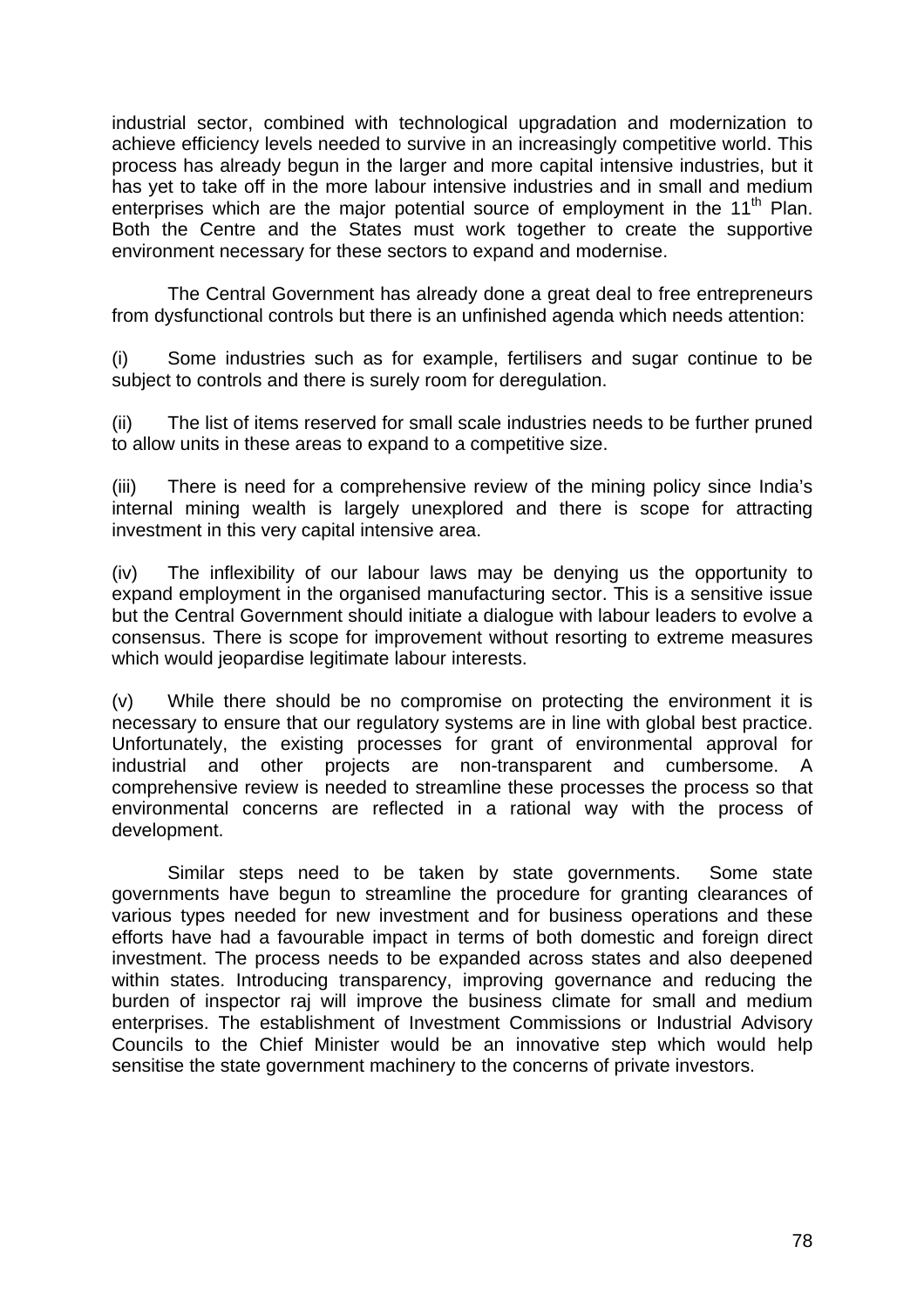## **7.5 Infrastructure**

 Lack of infrastructure is a major constraint on our economic performance and must be tackled on a priority basis by both the Centre and the States. Several initiatives are already underway and they need to be strengthened.

(i) The development of rural infrastructure is a high priority for ensuring inclusiveness and the Bharat Nirman Programme has made a good start. It needs to be reinforced in the  $11<sup>th</sup>$  Plan so that critical targets for irrigation, rural road connectivity, rural drinking water, rural housing and rural telecom connectivity can be met.

(ii) The gaps in general infrastructure encompassing power, roads, railways, ports, airports and telecommunications have also begun to be addressed, but much more is needed. The total investment in infrastructure has to increase from around 4.5% of the GDP in the 10<sup>th</sup> Plan to an average of around 7.5% or so in the 11<sup>th</sup> Plan. Some of this will have to come from public investment but public resources being limited, we will need to supplement the public effort through private investment as much as possible. Initiatives in this regard are underway in both the Centre and the States.

(iii) The power sector is critical for industrial growth and the real problem here is with the distribution system. This is entirely in the hands of the state governments, and they should give top priority to improving the performance of distribution companies.

(iv) Public private partnerships can sometimes run into controversy if the private partner is seen to have received unduly favourable treatment. It is, therefore, essential to evolve a framework for public private partnerships in infrastructure based on principles which ensure that PPPs are seen to be in the public interest. This can be done by ensuring that the terms of concession agreements are transparent and protective of public interest, and also that there is robust competitive bidding so that least cost options are chosen. This approach has been adopted by the Centre in roads, ports, airports and in railways. State governments should adopt a similarly transparent approach to ensure that PPP projects succeed.

## **7.6 Special Programmes for the Poor**

 Rapid growth, with special emphasis on agriculture and an effort to raise the manufacturing sector growth to 12% per year, will help to create a more inclusive growth process. This will be supplemented by critical programmes aimed at providing livelihood support to the poor. The National Rural Employment Guarantee Act is the most important of these programmes. It has been initiated in 200 districts to begin with and will be expanded. There are also several other programmes like the SGSY.... which provide direct livelihood support to various groups of weaker sections. These programmes are important complements to the general strategy of accelerating growth and making it more broad-based. They need to be strengthened and made more effective during the 11<sup>th</sup> Plan. The Scheduled Caste Sub Plan and Tribal Sub-Plan also need to be effectively implemented at both the Central and State Government levels.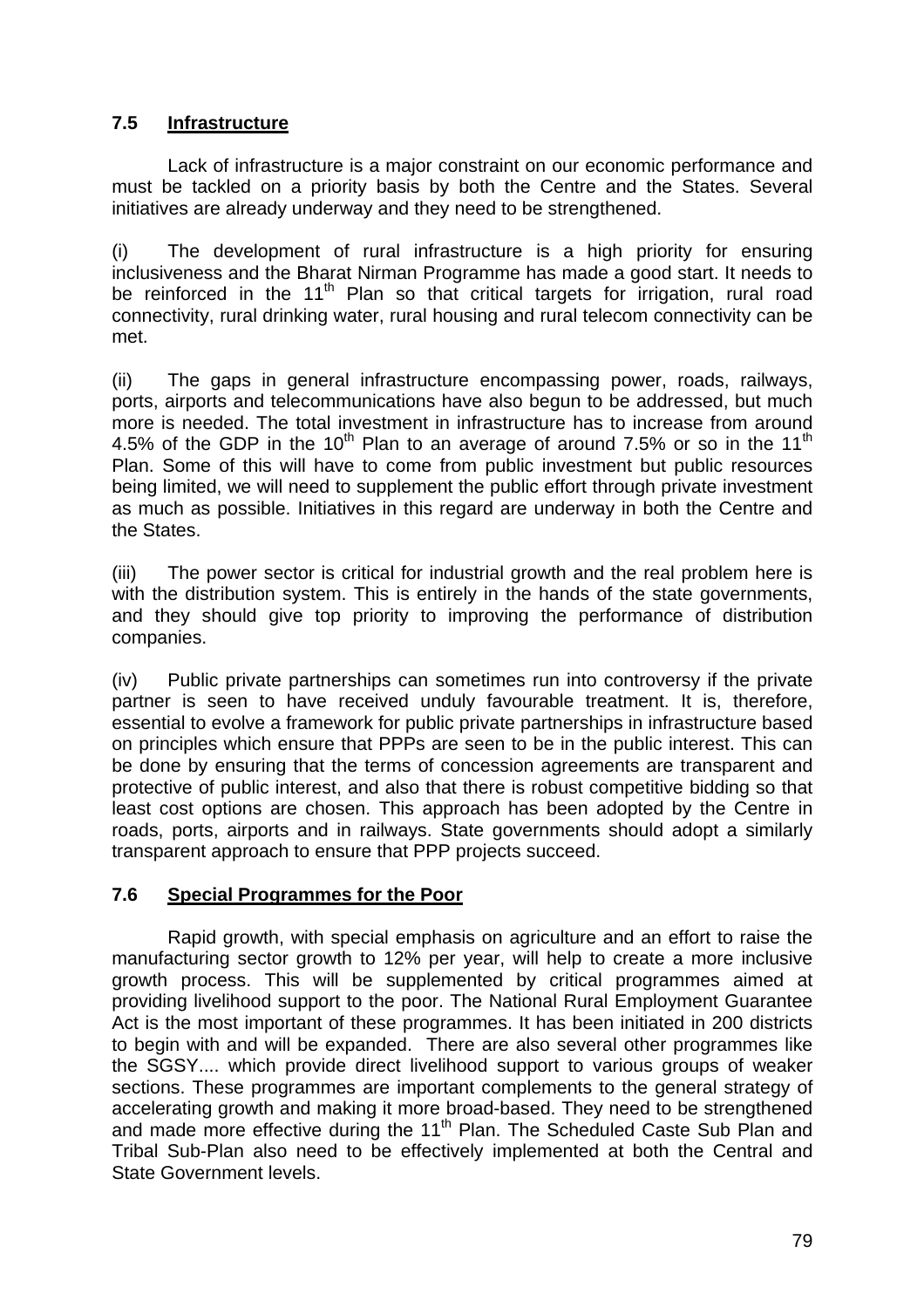### **7.7 Financing Development**

To grow at an average rate of 8.5% over the 11<sup>th</sup> Plan period will require a substantial increase in domestic investment from around 29% which is needed for continuing with 7% growth, to about 34%. Half of this increase of around 5 percentage points is expected to come from private investment and the rest from public investment in critical infrastructure sectors.

 The projected increase in private investment can be expected to materialise if GDP growth is close to the target indicated and if steps are taken to improve the investment climate. Both factors will stimulate domestic investment and also foreign direct investment which has been increasing over the years but is still well below its potential. The projected increase in public investment would have to come from a combination of increased investment by the public sector, financed by internal and extra budgetary resources, and investment undertaken through the Plan budgets of the Central and the State Governments.

 On the financing side we can expect an increase in private domestic savings, in line with rising income levels and an increase in net foreign inflows, from around 2% of GDP in the base year to about 2.8% in the 11<sup>th</sup> Plan. However, the overall savings balance also requires a substantial improvement in government savings. This will present a major fiscal challenge for the Centre and the States.

 In addition to the public investment that has to be financed through the Plan, we need to make provision for the planned expansion in public services, much of which is not investment but revenue expenditure. To accommodate this expansion the average level of Plan expenditure will have to increase from around 7.5% of the GDP in the 10<sup>th</sup> Plan period to around 9.5% in the 11<sup>th</sup> Plan. The required additional mobilisation of resources must come from a combination of an increase in tax revenues as a proportion of GDP and a fall in non-Plan expenditure as a percentage of GDP. The increase in tax revenues depends critically upon achievement of the growth targets and good revenue buoyancy. Both the Centre and the States have to ensure that reforms in tax administration lead to the level of buoyancy expected.

 Fiscal discipline also requires control in non-Plan expenditure by both the Centre and the States. Some of what is non-Plan expenditure is essential for effective delivery of public services. Another part is pre committed such as interest payments and pensions. Effective control must be exercised in the rest of non-Plan expenditure if ambitious plan targets are to be met. In practice this means control of subsidies and also levy of rational user charges to keep the demands on budgetary expenditure within limits.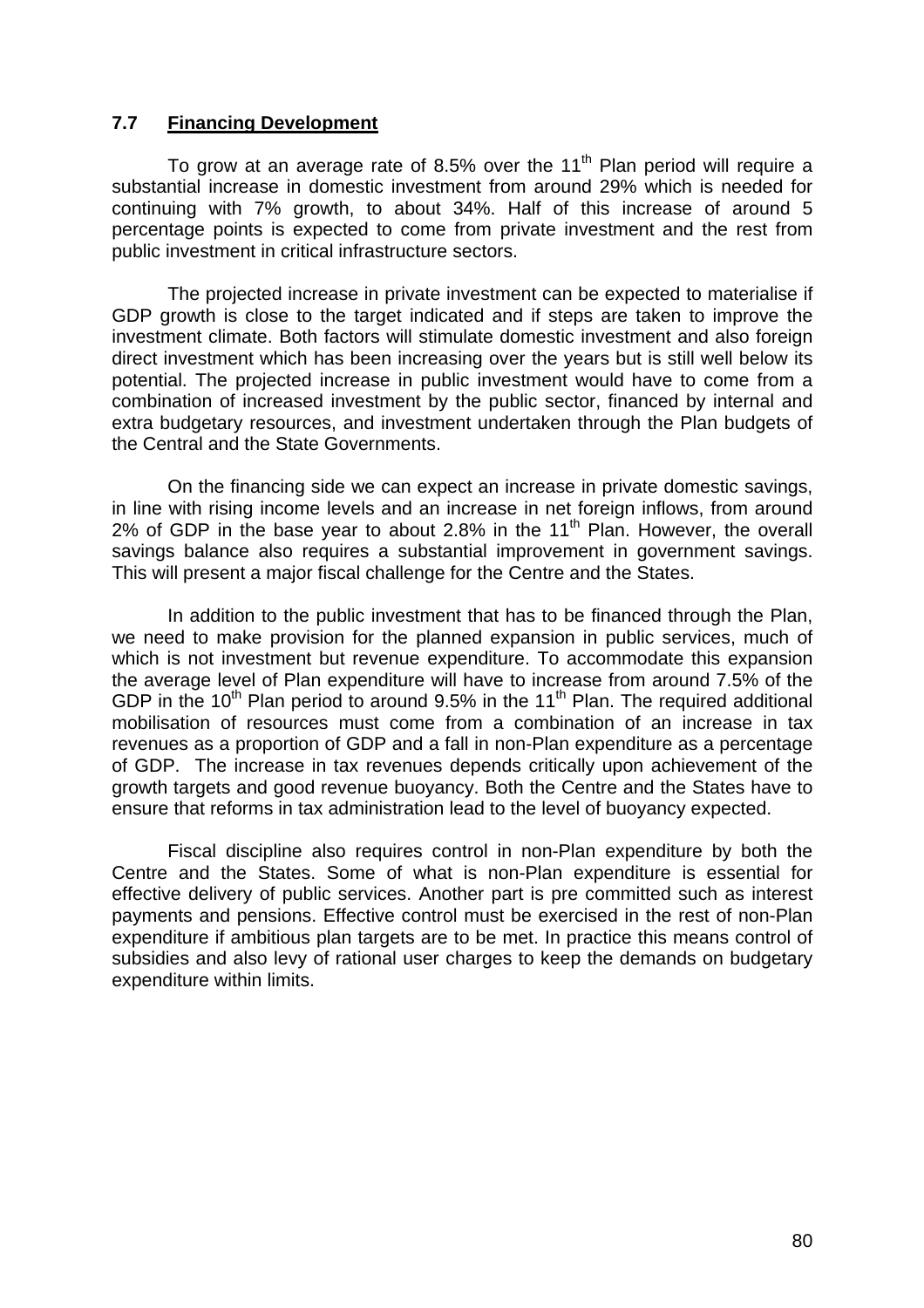## **Financial Projections of Gross Budgetary Resources for the Plan**

 The financial resources likely to be available to the Centre and the States in the course of the 11<sup>th</sup> Plan will be worked out in detail on the basis of the report of the Working Group on Plan Financing which has recently commenced work. However, some preliminary projections, made for the purpose of the Approach Paper, and the results are summarised below.

 Appendix Tables 1-8 present the availability of gross budgetary support as percentage of GDP in the Centre and the States associated with alternative projections of 7%, 8%, 8.5% and 9% GDP growth in the Plan. The projections are based on an inflation rate of 5% per year.

 In all these projections non-plan expenditure is projected at different rates for the Centre and the states as indicated in the tables. The Centre's non-Plan expenditure is projected to grow at 5% in real terms and for the States at about 7%. The interest rate on government debt is projected at 7% in nominal terms for the Centre and 8.5% for the States.

 For each growth projection there are two alternative assumptions about the buoyancy of central government tax revenues, i.e., 1.25 and 1.15. It may be noted that actual buoyancy in recent years has varied from around 1.5 during the Tenth Plan period to about 1.1 over the longer period of a decade.

The picture regarding available resources over the 11<sup>th</sup> Plan period, emerging from Appendix Tables 1-8 is summarised below.

### **Resources (GBS) available for Centre plus State Plans**  (As percentage of GDP)

|           |                  |      | Alternative Growth rates in the 11 <sup>th</sup> Plan |      |      |
|-----------|------------------|------|-------------------------------------------------------|------|------|
| Buoyancy: | Centre's Revenue | 7.0% | 8.0%                                                  | 8.5% | 9.0% |
|           | 1.25             | 8.97 | 9.22                                                  | 9.43 | 9.67 |
| ii)       | 1.15             | 8.60 | 8.83                                                  | 9.03 | 9.25 |

 It appears that the target of around 9.4% of GDP for Central plus State budget expenditure in the Plan can be achieved under 8.5% growth and a revenue buoyancy of 1.25 for the Centre. As shown in Appendix Table 5 this is realised because of an increase in gross tax revenues of the Centre amounting to 1.7 percentage points over the plan period and a reduction in non-Plan expenditure of 1.8 percentage points.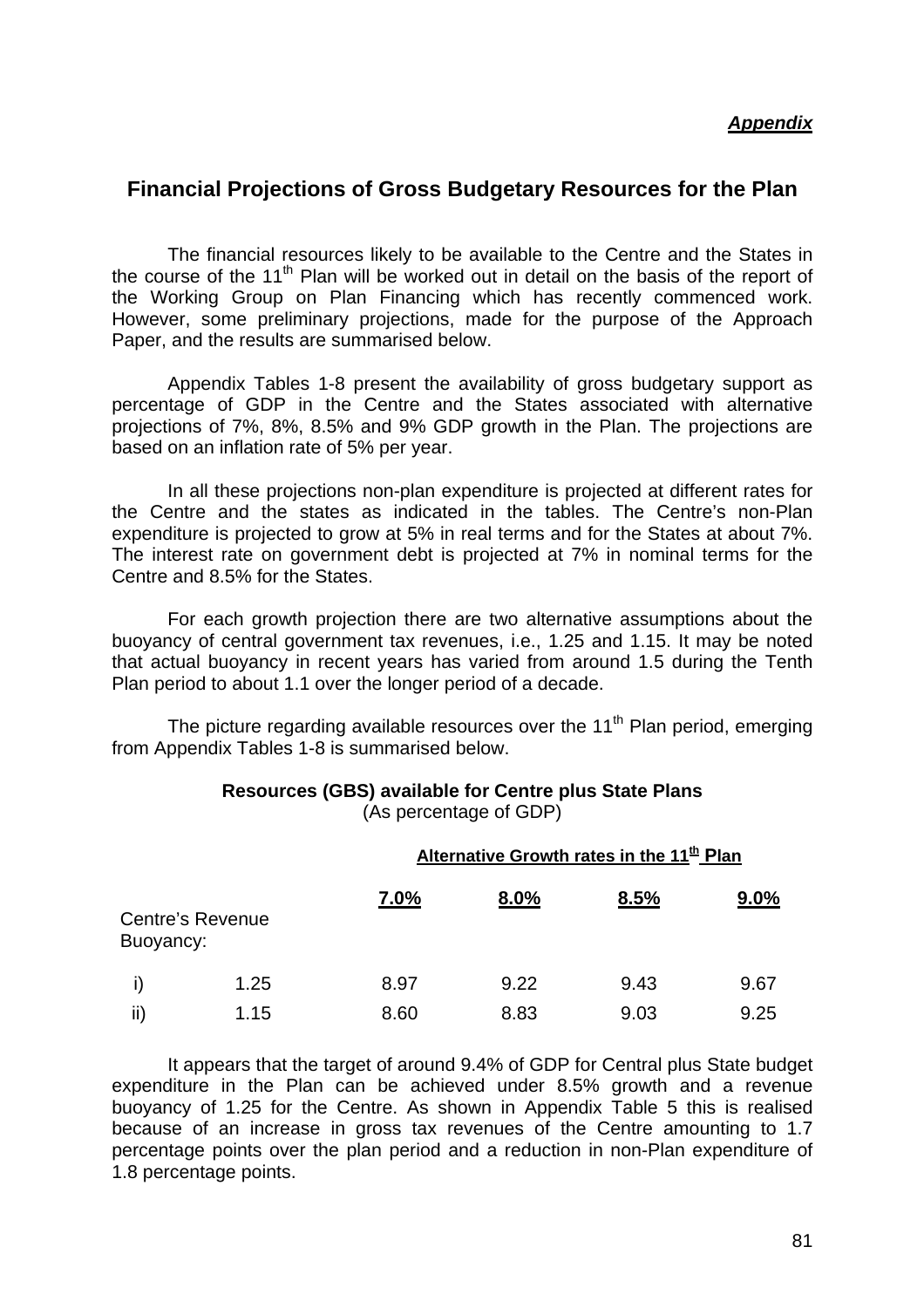The time pattern of resource generation reflects the impact of the FRBM constraint which requires a reduction in the fiscal deficit of both the Centre and the States to 3% of GDP each by 2008-09. This obviously moderates the growth of Plan resources in the first two years after which there is a sharp increase.

 Appendix Table 9 shows the effect of phasing out the FRBM restriction to achieve the fiscal targets 2 years later, in which case the resource flow is more even. The total resources mobilised are also larger amounting to about 9.8% of GDP over the Plan period.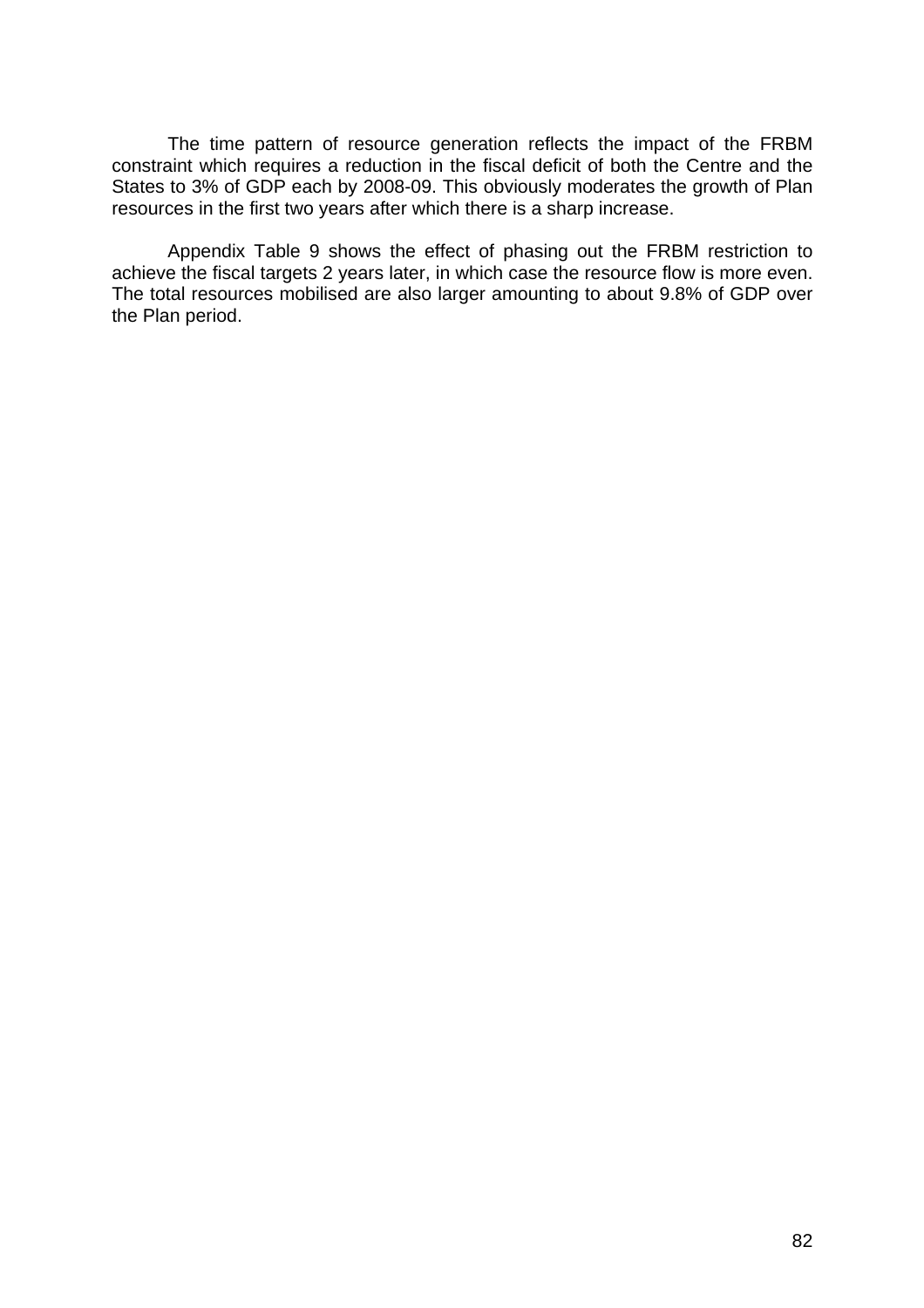|                                                                      | 2006-07      | 2007-08        | 2008-09      | 2009-10                              | 2010-11                              | 2011-12      | <b>Plan Average</b>  |
|----------------------------------------------------------------------|--------------|----------------|--------------|--------------------------------------|--------------------------------------|--------------|----------------------|
| <b>CENTRE</b>                                                        |              |                |              |                                      |                                      |              | <b>Eleventh Plan</b> |
| 1. GBS to Plan<br>of which                                           | 4.38%        | 4.33%          | 4.42%        | 4.80%                                | 5.26%                                | 5.70%        | 4.90%                |
| (i) Grant to States                                                  | 1.45%        | 1.31%          | 1.08%        | 1.29%                                | 1.52%                                | 1.74%        | 1.39%                |
| (ii) Other Plan revenue Expenditure                                  | 2.19%        | 1.42%          | 1.17%        | 1.40%                                | 1.65%                                | 1.89%        | 1.51%                |
| (iii) Plan Capital Expenditure                                       | 0.73%        | 1.59%          | 2.17%        | 2.11%                                | 2.09%                                | 2.07%        | 2.00%                |
| 2. Total Non-Plan                                                    | 9.9%         | 9.6%           | 9.3%         | 9.0%                                 | 8.8%                                 | 8.5%         | 9.03%                |
| of which                                                             |              |                |              |                                      |                                      |              |                      |
| (i) Interest payments                                                | 3.5%         | 3.4%           | 3.2%         | 3.1%                                 | 2.9%                                 | 2.8%         | 3.07%                |
| (ii) Defence                                                         | 2.3%         | 2.2%           | 2.2%         | 2.3%                                 | 2.3%                                 | 2.3%         | 2.26%                |
| (iii) Pay & Allowances                                               | 1.0%<br>0.9% | 1.0%<br>0.9%   | 1.0%<br>0.7% | 0.9%<br>0.6%                         | 0.9%<br>0.6%                         | 0.9%<br>0.5% | 0.95%<br>0.66%       |
| (iv) non-plan grant to States<br>(v) Subsidies                       | 1.2%         | 1.1%           | 1.0%         | 1.0%                                 | 0.9%                                 | 0.9%         | 0.99%                |
| (vi) Other Non-Plan                                                  | 1.0%         | 1.1%           | 1.1%         | 1.1%                                 | 1.1%                                 | 1.1%         | 1.10%                |
| 3. Total Expenditure                                                 | 14.3%        | 13.9%          | 13.7%        | 13.8%                                | 14.0%                                | 14.2%        | 13.93%               |
|                                                                      |              |                |              |                                      |                                      |              |                      |
| 4. Gross tax revenue                                                 | 11.2%        | 11.5%          | 11.8%        | 12.1%                                | 12.4%                                | 12.8%        | 12.12%               |
| Less: Share of States<br>5. Net Tax to Centre                        | 2.9%<br>8.3% | 3.1%<br>8.4%   | 3.2%<br>8.6% | 3.3%<br>8.8%                         | 3.4%<br>9.0%                         | 3.5%<br>9.3% | 3.30%<br>8.82%       |
| 6. Non-tax Revenue                                                   | 1.9%         | 1.9%           | 1.8%         | 1.8%                                 | 1.8%                                 | 1.8%         | 1.82%                |
| 7. Total Revenue Receipt                                             | 10.2%        | 10.3%          | 10.4%        | 10.6%                                | 10.8%                                | 11.0%        | 10.64%               |
| 8. Gross Fiscal Deficit                                              | 3.8%         | 3.4%           | 3.0%         | 3.0%                                 | 3.0%                                 | 3.0%         | 3.08%                |
| 9. Revenue Deficit                                                   | 2.1%         | 1.0%           | 0.0%         | 0.0%                                 | 0.0%                                 | 0.0%         | 0.20%                |
| <b>STATES</b>                                                        |              |                |              |                                      |                                      |              |                      |
| 10. States Plan                                                      | 4.62%        | 4.89%          | 4.79%        | 5.16%                                | 6.06%                                | 6.42%        | 5.46%                |
| 11. Total Non-Plan                                                   | 11.08%       | 10.46%         | 10.38%       | 10.30%                               | 10.23%                               | 10.21%       | 10.32%               |
| of which                                                             |              |                |              |                                      |                                      |              |                      |
| (i) Interest payments                                                | 2.37%        | 2.27%          | 2.20%        | 2.14%                                | 2.08%                                | 2.07%        | 2.15%                |
| (ii) Pay & Allowances                                                | 3.28%        | 3.27%          | 3.26%        | 3.25%                                | 3.24%                                | 3.23%        | 3.25%                |
| (iii) Pension                                                        | 1.21%        | 1.22%          | 1.23%        | 1.24%                                | 1.24%                                | 1.25%        | 1.24%                |
| (iv) Other Non-Plan                                                  | 3.72%        | 3.71%          | 3.69%        | 3.68%                                | 3.67%                                | 3.66%        | 3.68%                |
| 12. Total Expenditure                                                | 15.71%       | 15.36%         | 15.17%       | 15.46%                               | 16.29%                               | 16.62%       | 15.78%               |
| 13. Tax Revenue                                                      | 9.11%        | 9.42%          | 9.61%        | 9.80%                                | 10.00%                               | 10.20%       | 9.81%                |
| of which                                                             |              |                |              |                                      |                                      |              |                      |
| (i) State Own Tax Revenue                                            | 6.20%        | 6.30%          | 6.40%        | 6.51%                                | 6.61%                                | 6.72%        | 6.51%                |
| (ii) Share from Centre                                               | 2.91%        | 3.12%          | 3.21%        | 3.30%                                | 3.39%                                | 3.48%        | 3.30%                |
| 14. Non-tax Revenue                                                  | 3.64%        | 3.44%          | 3.06%        | 3.15%                                | 3.29%                                | 3.42%        | 3.27%                |
| of which                                                             |              |                |              |                                      |                                      |              |                      |
| (i) plan grant from Centre                                           | 1.45%        | 1.31%          | 1.08%        | 1.29%                                | 1.52%                                | 1.74%        | 1.39%                |
| (ii) non plan grant from Centre                                      | 0.9%         | 0.9%           | 0.7%         | 0.6%                                 | 0.6%                                 | 0.5%         | 0.66%                |
| (iii) State own non-tax Revenue                                      | 1.30%        | 1.27%          | 1.24%        | 1.22%                                | 1.19%                                | 1.17%        | 1.22%                |
| 15. Total Revenue Receipts                                           | 12.75%       | 12.86%         | 12.67%       | 12.96%                               | 13.29%                               | 13.62%       | 13.08%               |
| 16. Gross Fiscal Deficit                                             | 2.35%        | 2.50%<br>0.00% | 2.50%        | 2.50%                                | 3.00%                                | 3.00%        | 2.70%                |
| 17. Revenue Deficit                                                  | 0.00%        |                | 0.00%        | 0.00%                                | 0.00%                                | 0.00%        | 0.00%                |
| <b>Total Budgetary Support for Plan (Centre</b>                      |              |                |              |                                      |                                      |              | 8.97%                |
| and States)*<br>$[1+10-1(i)]$                                        | 7.55%        | 7.91%          | 8.13%        | 8.67%                                | 9.79%                                | 10.37%       |                      |
| Assumptions for Projection: -                                        |              |                |              |                                      |                                      |              |                      |
| <b>Rate of Inflation</b>                                             | 5 per cent   |                |              |                                      |                                      |              |                      |
| <b>Assumptions for Central Finance</b>                               |              |                |              | <b>Assumptions for State Finance</b> |                                      |              |                      |
| marginal rate of interst (nominal)                                   | 7.0%         |                |              | marginal rate of interst (nominal)   |                                      | 8.5%         |                      |
| tax buoyancy                                                         | 1.25         |                | tax buoyancy |                                      |                                      | 1.15         |                      |
| annual growth in non tax revenue<br>annual growth in pay & allowance | 12.5%<br>10% |                |              | annual growth in pension             | annual growth in own non tax revenue | 10%<br>13%   |                      |
| Growth in ONP                                                        | 10%          |                |              | annual growth in pay & allowance     |                                      | 12%          |                      |
| States' share in Central Tax                                         | 29%          |                |              | Rate of Growth in ONP                |                                      | 12%          |                      |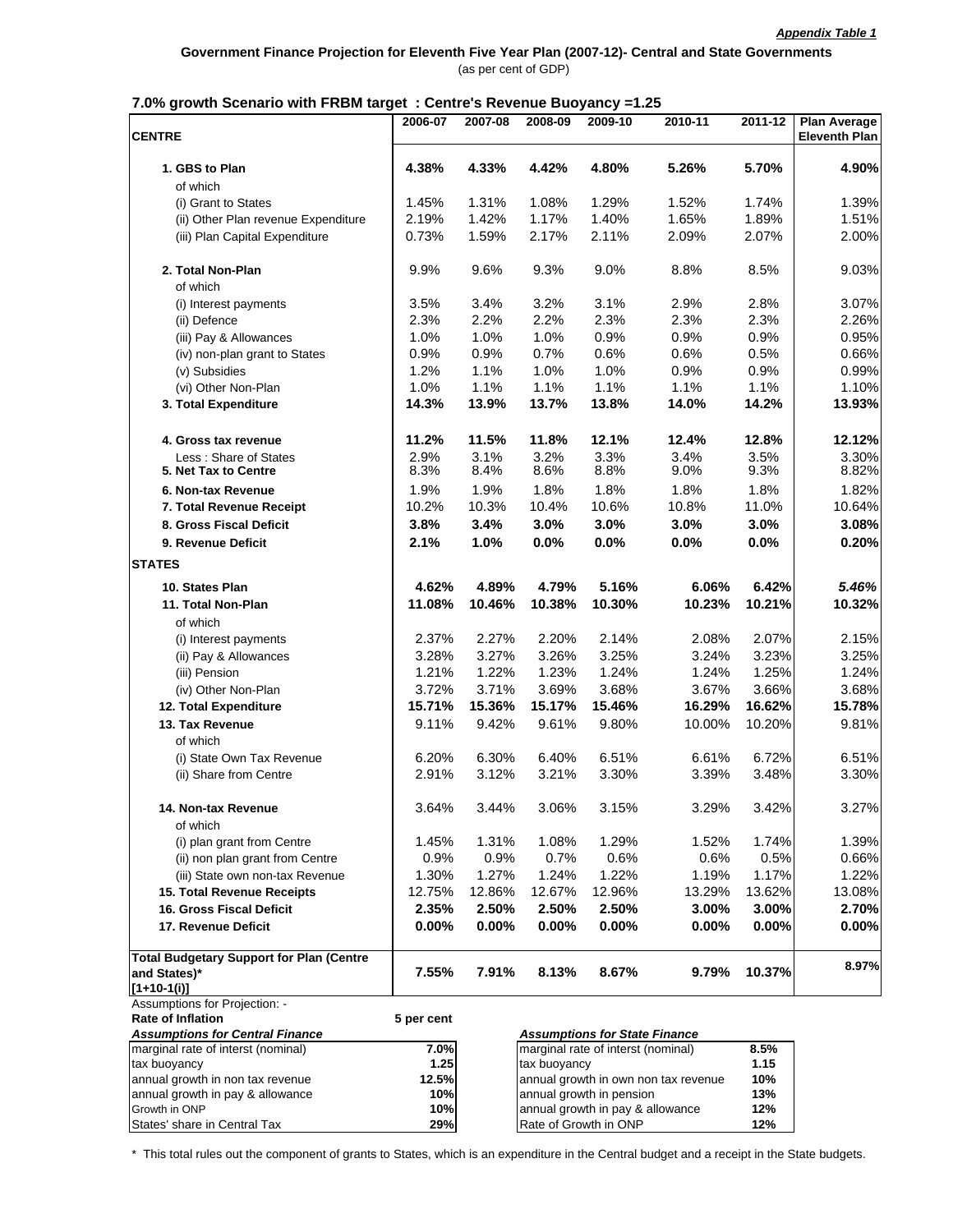|                                                 | 2006-07    | 2007-08  | 2008-09      | 2009-10                              | 2010-11                              | 2011-12  | <b>Plan Average</b>  |
|-------------------------------------------------|------------|----------|--------------|--------------------------------------|--------------------------------------|----------|----------------------|
| <b>CENTRE</b>                                   |            |          |              |                                      |                                      |          | <b>Eleventh Plan</b> |
| 1. GBS to Plan                                  | 4.38%      | 4.25%    | 4.25%        | 4.54%                                | 4.90%                                | 5.24%    | 4.64%                |
| of which                                        |            |          |              |                                      |                                      |          |                      |
| (i) Grant to States                             | 1.45%      | 1.27%    | 1.00%        | 1.17%                                | 1.35%                                | 1.52%    | 1.26%                |
| (ii) Other Plan revenue Expenditure             | 2.19%      | 1.38%    | 1.08%        | 1.27%                                | 1.46%                                | 1.65%    | 1.37%                |
| (iii) Plan Capital Expenditure                  | 0.73%      | 1.59%    | 2.17%        | 2.11%                                | 2.09%                                | 2.07%    | 2.00%                |
| 2. Total Non-Plan<br>of which                   | 9.9%       | 9.6%     | 9.3%         | 9.0%                                 | 8.8%                                 | 8.5%     | 9.03%                |
| (i) Interest payments                           | 3.5%       | 3.4%     | 3.2%         | 3.1%                                 | 2.9%                                 | 2.8%     | 3.07%                |
| (ii) Defence                                    | 2.3%       | 2.2%     | 2.2%         | 2.3%                                 | 2.3%                                 | 2.3%     | 2.26%                |
| (iii) Pay & Allowances                          | 1.0%       | 1.0%     | 1.0%         | 0.9%                                 | 0.9%                                 | 0.9%     | 0.95%                |
| (iv) non-plan grant to States                   | 0.9%       | 0.9%     | 0.7%         | 0.6%                                 | 0.6%                                 | 0.5%     | 0.66%                |
| (v) Subsidies                                   | 1.2%       | 1.1%     | 1.0%         | 1.0%                                 | 0.9%                                 | 0.9%     | 0.99%                |
| (vi) Other Non-Plan                             | 1.0%       | 1.1%     | 1.1%         | 1.1%                                 | 1.1%                                 | 1.1%     | 1.10%                |
| 3. Total Expenditure                            | 14.3%      | 13.8%    | 13.5%        | 13.6%                                | 13.7%                                | 13.7%    | 13.67%               |
|                                                 |            |          |              |                                      |                                      |          |                      |
| 4. Gross tax revenue                            | 11.2%      | 11.4%    | 11.6%        | 11.7%                                | 11.9%                                | 12.1%    | 11.74%               |
| Less: Share of States                           | 2.9%       | 3.1%     | 3.1%         | 3.2%                                 | 3.2%                                 | 3.3%     | 3.19%                |
| 5. Net Tax to Centre                            | 8.3%       | 8.3%     | 8.4%         | 8.6%                                 | 8.7%                                 | 8.8%     | 8.55%                |
| 6. Non-tax Revenue                              | 1.9%       | 1.9%     | 1.8%         | 1.8%                                 | 1.8%                                 | 1.8%     | 1.82%                |
| 7. Total Revenue Receipt                        | 10.2%      | 10.2%    | 10.3%        | 10.4%                                | 10.5%                                | 10.6%    | 10.37%               |
| 8. Gross Fiscal Deficit                         | 3.8%       | 3.4%     | 3.0%         | 3.0%                                 | 3.0%                                 | 3.0%     | 3.08%                |
| 9. Revenue Deficit                              | 2.1%       | 1.0%     | 0.0%         | 0.0%                                 | 0.0%                                 | 0.0%     | 0.20%                |
| <b>STATES</b>                                   |            |          |              |                                      |                                      |          |                      |
| 10. States Plan                                 | 4.62%      | 4.82%    | 4.64%        | 4.93%                                | 5.74%                                | 6.01%    | 5.23%                |
| 11. Total Non-Plan<br>of which                  | 11.08%     | 10.46%   | 10.38%       | 10.30%                               | 10.23%                               | 10.21%   | 10.32%               |
| (i) Interest payments                           | 2.37%      | 2.27%    | 2.20%        | 2.14%                                | 2.08%                                | 2.07%    | 2.15%                |
| (ii) Pay & Allowances                           | 3.28%      | 3.27%    | 3.26%        | 3.25%                                | 3.24%                                | 3.23%    | 3.25%                |
| (iii) Pension                                   | 1.21%      | 1.22%    | 1.23%        | 1.24%                                | 1.24%                                | 1.25%    | 1.24%                |
| (iv) Other Non-Plan                             | 3.72%      | 3.71%    | 3.69%        | 3.68%                                | 3.67%                                | 3.66%    | 3.68%                |
|                                                 |            |          |              |                                      |                                      |          |                      |
| 12. Total Expenditure                           | 15.71%     | 15.29%   | 15.02%       | 15.23%                               | 15.97%                               | 16.22%   | 15.54%               |
| 13. Tax Revenue<br>of which                     | 9.1%       | 9.4%     | 9.5%         | 9.7%                                 | 9.9%                                 | 10.0%    | 9.70%                |
| (i) State Own Tax Revenue                       | 6.2%       | 6.3%     | 6.4%         | 6.5%                                 | 6.6%                                 | 6.7%     | 6.51%                |
| (ii) Share from Centre                          | 2.9%       | 3.1%     | 3.1%         | 3.2%                                 | 3.2%                                 | 3.3%     | 3.19%                |
| 14. Non-tax Revenue<br>of which                 | 3.64%      | 3.40%    | 2.97%        | 3.03%                                | 3.11%                                | 3.20%    | 3.14%                |
| (i) plan grant from Centre                      | 1.45%      | 1.27%    | 1.00%        | 1.17%                                | 1.35%                                | 1.52%    | 1.26%                |
| (ii) non plan grant from Centre                 | 0.9%       | 0.9%     | 0.7%         | 0.6%                                 | 0.6%                                 | 0.5%     | 0.66%                |
| (iii) State own non-tax Revenue                 | 1.30%      | 1.27%    | 1.24%        | 1.22%                                | 1.19%                                | 1.17%    | 1.22%                |
| 15. Total Revenue Receipts                      | 12.75%     | 12.79%   | 12.52%       | 12.73%                               | 12.97%                               | 13.22%   | 12.84%               |
| <b>16. Gross Fiscal Deficit</b>                 | 2.35%      | 2.50%    | 2.50%        | 2.50%                                | 3.00%                                | 3.00%    | 2.70%                |
| 17. Revenue Deficit                             | $0.00\%$   | $0.00\%$ | $0.00\%$     | $0.00\%$                             | $0.00\%$                             | $0.00\%$ | 0.00%                |
| <b>Total Budgetary Support for Plan (Centre</b> |            |          |              |                                      |                                      |          |                      |
| and States)*                                    | 7.55%      | 7.79%    | 7.89%        | 8.30%                                | 9.29%                                | 9.73%    | 8.60%                |
| $[1+10-1(i)]$                                   |            |          |              |                                      |                                      |          |                      |
| Assumptions for Projection: -                   |            |          |              |                                      |                                      |          |                      |
| <b>Rate of Inflation</b>                        | 5 per cent |          |              |                                      |                                      |          |                      |
| <b>Assumptions for Central Finance</b>          |            |          |              | <b>Assumptions for State Finance</b> |                                      |          |                      |
| marginal rate of interst (nominal)              | 7.0%       |          |              | marginal rate of interst (nominal)   |                                      | 8.5%     |                      |
| tax buoyancy                                    | 1.15       |          | tax buoyancy |                                      |                                      | 1.15     |                      |
| annual growth in non tax revenue                | 12.5%      |          |              |                                      | annual growth in own non tax revenue | 10%      |                      |
| annual growth in pay & allowance                | 10%        |          |              | annual growth in pension             |                                      | 13%      |                      |
| Growth in ONP                                   |            |          |              |                                      |                                      |          |                      |
|                                                 | 10%        |          |              | annual growth in pay & allowance     |                                      | 12%      |                      |
| States' share in Central Tax                    | 29%        |          |              | Rate of Growth in ONP                |                                      | 12%      |                      |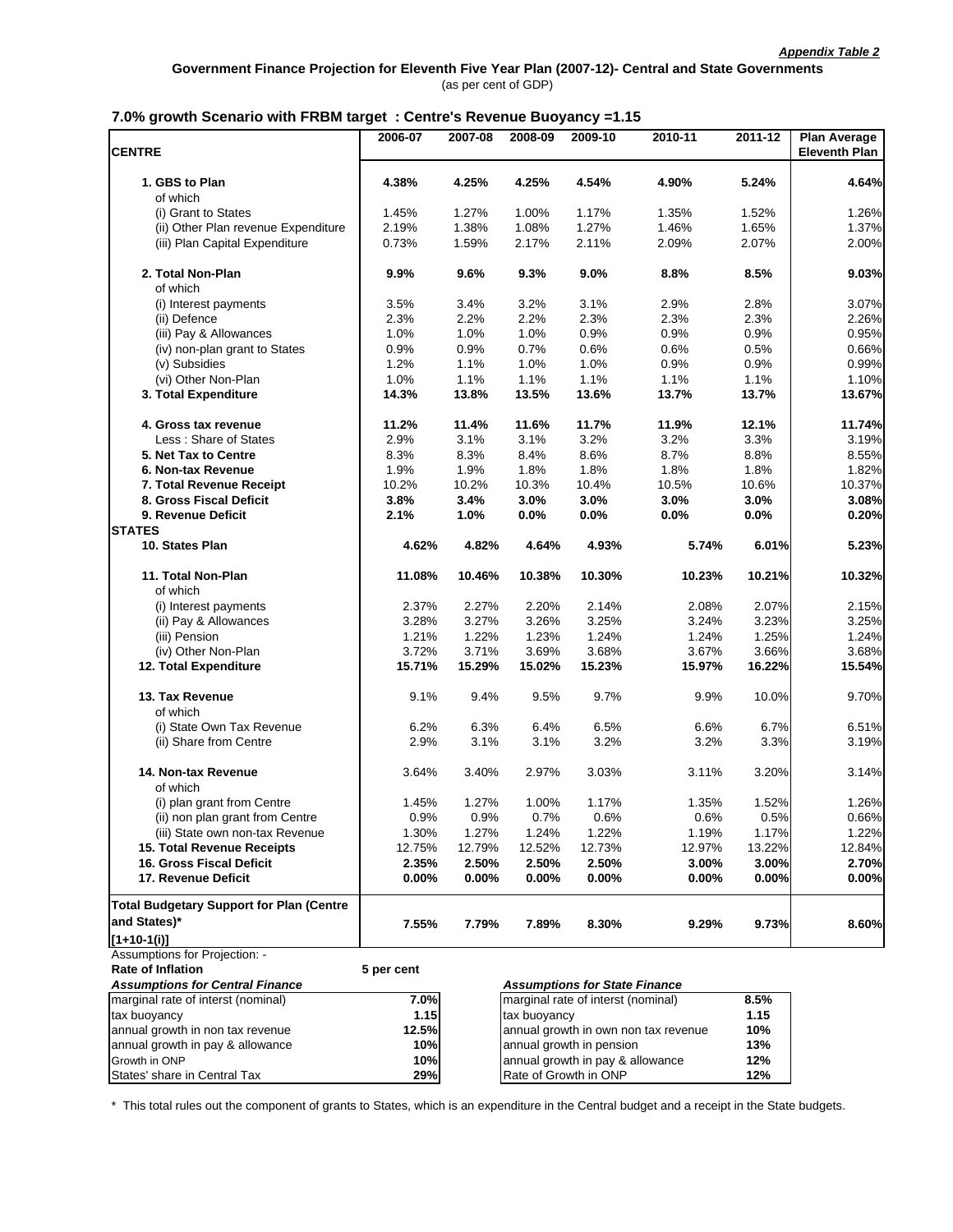**Government Finance Projection for Eleventh Five Year Plan (2007-12)- Central and State Governments** (as per cent of GDP)

### **8.0% growth Scenario with FRBM target : Centre's Revenue Buoyancy =1.25**

| <b>CENTRE</b>                                                                | 2006-07    | 2007-08 | 2008-09      | 2009-10                                                                    | 2010-11                              | 2011-12  | <b>Plan Average</b><br><b>Eleventh Plan</b> |
|------------------------------------------------------------------------------|------------|---------|--------------|----------------------------------------------------------------------------|--------------------------------------|----------|---------------------------------------------|
| 1. GBS to Plan<br>of which                                                   | 4.38%      | 4.33%   | 4.43%        | 4.84%                                                                      | 5.41%                                | 5.97%    | 5.00%                                       |
| (i) Grant to States                                                          | 1.45%      | 1.31%   | 1.09%        | 1.31%                                                                      | 1.60%                                | 1.87%    | 1.44%                                       |
| (ii) Other Plan revenue Expenditure                                          | 2.19%      | 1.42%   | 1.18%        | 1.42%                                                                      | 1.73%                                | 2.03%    | 1.56%                                       |
| (iii) Plan Capital Expenditure                                               | 0.73%      | 1.59%   | 2.17%        | 2.11%                                                                      | 2.09%                                | 2.07%    | 2.00%                                       |
| 2. Total Non-Plan<br>of which                                                | 9.9%       | 9.6%    | 9.2%         | 9.0%                                                                       | 8.6%                                 | 8.2%     | 8.94%                                       |
| (i) Interest payments                                                        | 3.5%       | 3.4%    | 3.2%         | 3.0%                                                                       | 2.8%                                 | 2.7%     | 3.03%                                       |
| (ii) Defence                                                                 | 2.3%       | 2.2%    | 2.2%         | 2.3%                                                                       | 2.3%                                 | 2.3%     | 2.26%                                       |
| (iii) Pay & Allowances                                                       | 1.0%       | 1.0%    | 1.0%         | 0.9%                                                                       | 0.9%                                 | 0.9%     | 0.93%                                       |
| (iv) non-plan grant to States                                                | 0.9%       | 0.9%    | 0.7%         | 0.6%                                                                       | 0.6%                                 | 0.5%     | 0.65%                                       |
| (v) Subsidies                                                                | 1.2%       | 1.1%    | 1.0%         | 1.0%                                                                       | 0.9%                                 | 0.8%     | 0.97%                                       |
| (vi) Other Non-Plan                                                          | 1.0%       | 1.1%    | 1.1%         | 1.1%                                                                       | 1.1%                                 | 1.1%     | 1.09%                                       |
| 3. Total Expenditure                                                         | 14.3%      | 13.9%   | 13.7%        | 13.8%                                                                      | 14.0%                                | 14.2%    | 13.93%                                      |
| 4. Gross tax revenue                                                         | 11.2%      | 11.5%   | 11.8%        | 12.1%                                                                      | 12.5%                                | 12.9%    | 12.16%                                      |
| Less: Share of States                                                        | 2.9%       | 3.1%    | 3.2%         | 3.3%                                                                       | 3.4%                                 | 3.5%     | 3.31%                                       |
| 5. Net Tax to Centre                                                         | 8.3%       | 8.4%    | 8.6%         | 8.8%                                                                       | 9.1%                                 | 9.4%     | 8.85%                                       |
| 6. Non-tax Revenue                                                           | 1.9%       | 1.9%    | 1.8%         | 1.8%                                                                       | 1.7%                                 | 1.7%     | 1.79%                                       |
| 7. Total Revenue Receipt                                                     | 10.2%      | 10.3%   | 10.4%        | 10.6%                                                                      | 10.8%                                | 11.0%    | 10.64%                                      |
| 8. Gross Fiscal Deficit                                                      | 3.8%       | 3.4%    | 3.0%         | 3.0%                                                                       | 3.0%                                 | 3.0%     | 3.08%                                       |
| 9. Revenue Deficit                                                           | 2.1%       | 1.0%    | 0.0%         | 0.0%                                                                       | 0.0%                                 | 0.0%     | 0.20%                                       |
| <b>STATES</b>                                                                |            |         |              |                                                                            |                                      |          |                                             |
| 10. States Plan                                                              | 4.62%      | 4.89%   | 4.80%        | 5.23%                                                                      | 6.39%                                | 7.00%    | 5.66%                                       |
| 11. Total Non-Plan<br>of which                                               | 11.08%     | 10.46%  | 10.37%       | 10.24%                                                                     | 9.97%                                | 9.75%    | 10.16%                                      |
| (i) Interest payments                                                        | 2.37%      | 2.27%   | 2.20%        | 2.12%                                                                      | 2.03%                                | 1.99%    | 2.12%                                       |
| (ii) Pay & Allowances                                                        | 3.28%      | 3.27%   | 3.25%        | 3.23%                                                                      | 3.15%                                | 3.08%    | 3.20%                                       |
| (iii) Pension                                                                | 1.21%      | 1.22%   | 1.23%        | 1.23%                                                                      | 1.21%                                | 1.19%    | 1.22%                                       |
| (iv) Other Non-Plan                                                          | 3.72%      | 3.71%   | 3.69%        | 3.66%                                                                      | 3.58%                                | 3.49%    | 3.63%                                       |
| 12. Total Expenditure                                                        | 15.71%     | 15.36%  | 15.17%       | 15.47%                                                                     | 16.36%                               | 16.75%   | 15.82%                                      |
| 13. Tax Revenue<br>of which                                                  | 9.11%      | 9.42%   | 9.61%        | 9.81%                                                                      | 10.04%                               | 10.28%   | 9.83%                                       |
| (i) State Own Tax Revenue                                                    | 6.20%      | 6.30%   | 6.40%        | 6.51%                                                                      | 6.64%                                | 6.76%    | 6.52%                                       |
| (ii) Share from Centre                                                       | 2.91%      | 3.12%   | 3.21%        | 3.30%                                                                      | 3.41%                                | 3.51%    | 3.31%                                       |
| 14. Non-tax Revenue<br>of which                                              | 3.64%      | 3.44%   | 3.06%        | 3.16%                                                                      | 3.32%                                | 3.47%    | 3.29%                                       |
| (i) plan grant from Centre                                                   | 1.45%      | 1.31%   | 1.09%        | 1.31%                                                                      | 1.60%                                | 1.87%    | 1.44%                                       |
| (ii) non plan grant from Centre                                              | 0.9%       | 0.9%    | 0.7%         | 0.6%                                                                       | 0.6%                                 | 0.5%     | 0.65%                                       |
| (iii) State own non-tax Revenue                                              | 1.30%      | 1.27%   | 1.24%        | 1.21%                                                                      | 1.16%                                | 1.11%    | 1.20%                                       |
| 15. Total Revenue Receipts                                                   | 12.75%     | 12.86%  | 12.67%       | 12.97%                                                                     | 13.36%                               | 13.75%   | 13.12%                                      |
| 16. Gross Fiscal Deficit                                                     | 2.35%      | 2.50%   | 2.50%        | 2.50%                                                                      | 3.00%                                | 3.00%    | 2.70%                                       |
| 17. Revenue Deficit                                                          | 0.00%      | 0.00%   | $0.00\%$     | 0.00%                                                                      | $0.00\%$                             | $0.00\%$ | $0.00\%$                                    |
| <b>Total Budgetary Support for Plan (Centre</b>                              |            |         |              |                                                                            |                                      |          |                                             |
| and States)*<br>[1+10-1(i)]                                                  | 7.55%      | 7.91%   | 8.15%        | 8.76%                                                                      | 10.21%                               | 11.09%   | 9.22%                                       |
| Assumptions for Projection: -                                                |            |         |              |                                                                            |                                      |          |                                             |
| <b>Rate of Inflation</b>                                                     | 5 per cent |         |              |                                                                            |                                      |          |                                             |
| <b>Assumptions for Central Finance</b><br>marginal rate of interst (nominal) | 7.0%       |         |              | <b>Assumptions for State Finance</b><br>marginal rate of interst (nominal) |                                      | 8.5%     |                                             |
| tax buoyancy                                                                 | 1.25       |         | tax buoyancy |                                                                            |                                      | 1.15     |                                             |
| annual growth in non tax revenue                                             | 12.5%      |         |              |                                                                            | annual growth in own non tax revenue | 10%      |                                             |
| annual growth in pay & allowance                                             | 10%        |         |              | annual growth in pension                                                   |                                      | 13%      |                                             |
| Growth in ONP                                                                | 10%        |         |              | annual growth in pay & allowance                                           |                                      | 12%      |                                             |
| States' share in Central Tax                                                 | 29%        |         |              | Rate of Growth in ONP                                                      |                                      | 12%      |                                             |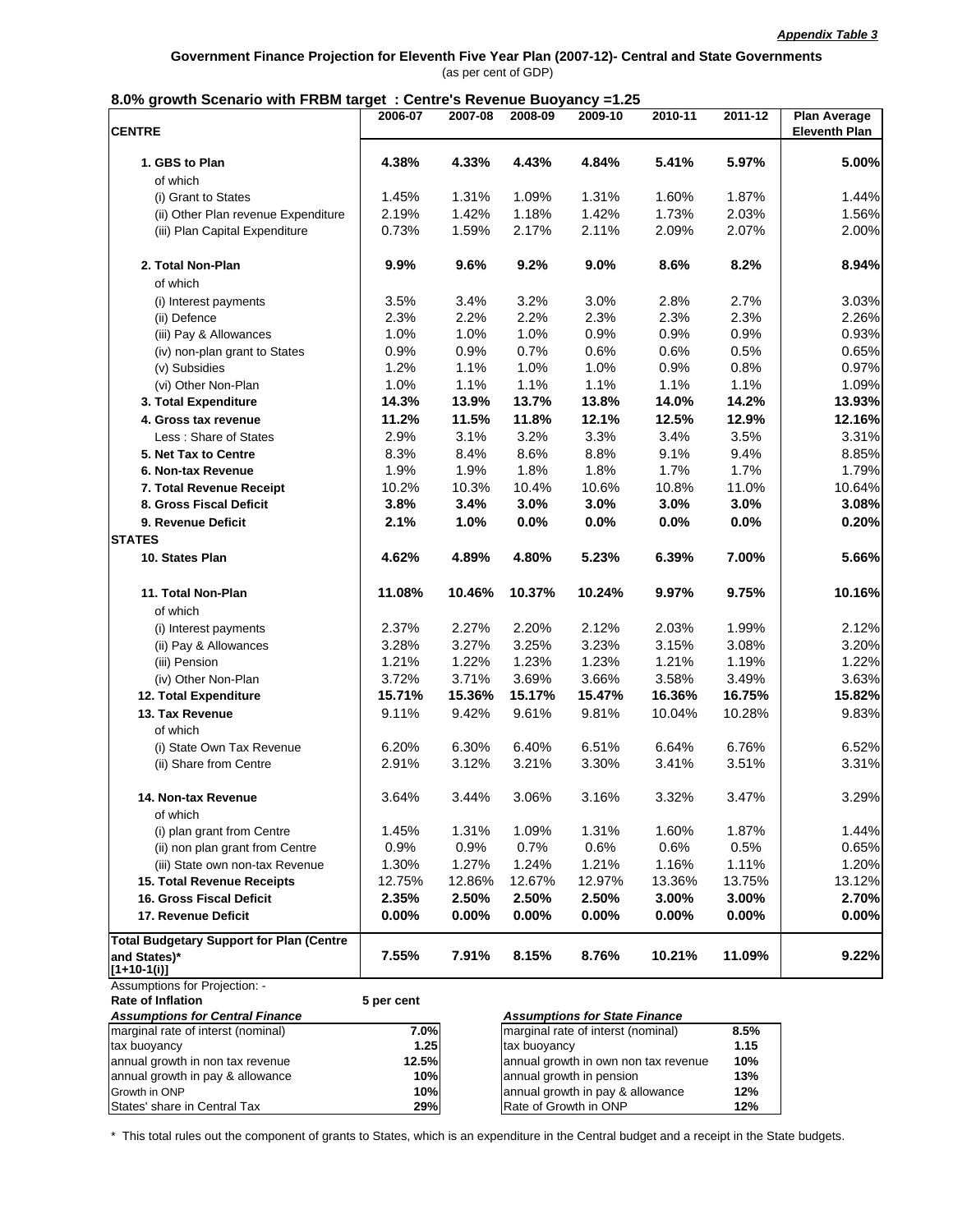| own occurrito with I Kom target. Ochtre 3 Revenue Duoyancy – 1.15            |            |         |                          |                                      |         |         |                                             |
|------------------------------------------------------------------------------|------------|---------|--------------------------|--------------------------------------|---------|---------|---------------------------------------------|
| <b>CENTRE</b>                                                                | 2006-07    | 2007-08 | 2008-09                  | 2009-10                              | 2010-11 | 2011-12 | <b>Plan Average</b><br><b>Eleventh Plan</b> |
| 1. GBS to Plan<br>of which                                                   | 4.38%      | 4.25%   | 4.26%                    | 4.57%                                | 5.04%   | 5.47%   | 4.72%                                       |
| (i) Grant to States                                                          | 1.45%      | 1.27%   | 1.00%                    | 1.18%                                | 1.42%   | 1.63%   | 1.30%                                       |
| (ii) Other Plan revenue Expenditure                                          | 2.19%      | 1.38%   | 1.09%                    | 1.28%                                | 1.53%   | 1.77%   | 1.41%                                       |
| (iii) Plan Capital Expenditure                                               | 0.73%      | 1.59%   | 2.17%                    | 2.11%                                | 2.09%   | 2.07%   | 2.00%                                       |
| 2. Total Non-Plan<br>of which                                                | 9.9%       | 9.6%    | 9.2%                     | 9.0%                                 | 8.6%    | 8.2%    | 8.94%                                       |
| (i) Interest payments                                                        | 3.5%       | 3.4%    | 3.2%                     | 3.0%                                 | 2.8%    | 2.7%    | 3.03%                                       |
| (ii) Defence                                                                 | 2.3%       | 2.2%    | 2.2%                     | 2.3%                                 | 2.3%    | 2.3%    | 2.26%                                       |
| (iii) Pay & Allowances                                                       | 1.0%       | 1.0%    | 1.0%                     | 0.9%                                 | 0.9%    | 0.9%    | 0.93%                                       |
| (iv) non-plan grant to States                                                | 0.9%       | 0.9%    | 0.7%                     | 0.6%                                 | 0.6%    | 0.5%    | 0.65%                                       |
| (v) Subsidies                                                                | 1.2%       | 1.1%    | 1.0%                     | 1.0%                                 | 0.9%    | 0.8%    | 0.97%                                       |
| (vi) Other Non-Plan                                                          | 1.0%       | 1.1%    | 1.1%                     | 1.1%                                 | 1.1%    | 1.1%    | 1.09%                                       |
| 3. Total Expenditure                                                         | 14.3%      | 13.8%   | 13.5%                    | 13.6%                                | 13.6%   | 13.7%   | 13.65%                                      |
| 4. Gross tax revenue                                                         | 11.2%      | 11.4%   | 11.6%                    | 11.8%                                | 12.0%   | 12.2%   | 11.77%                                      |
| Less: Share of States                                                        | 2.9%       | 3.1%    | 3.1%                     | 3.2%                                 | 3.3%    | 3.3%    | 3.20%                                       |
| 5. Net Tax to Centre                                                         | 8.3%       | 8.3%    | 8.4%                     | 8.6%                                 | 8.7%    | 8.9%    | 8.57%                                       |
| 6. Non-tax Revenue                                                           | 1.9%       | 1.9%    | 1.8%                     | 1.8%                                 | 1.7%    | 1.7%    | 1.79%                                       |
| 7. Total Revenue Receipt                                                     | 10.2%      | 10.2%   | 10.3%                    | 10.4%                                | 10.4%   | 10.5%   | 10.36%                                      |
| 8. Gross Fiscal Deficit                                                      | 3.8%       | 3.4%    | 3.0%                     | 3.0%                                 | 3.0%    | 3.0%    | 3.08%                                       |
| 9. Revenue Deficit                                                           | 2.1%       | 1.0%    | 0.0%                     | 0.0%                                 | 0.0%    | 0.0%    | 0.20%                                       |
| <b>STATES</b>                                                                |            |         |                          |                                      |         |         |                                             |
| 10. States Plan                                                              | 4.62%      | 4.82%   | 4.65%                    | 5.00%                                | 6.06%   | 6.56%   | 5.42%                                       |
| 11. Total Non-Plan<br>of which                                               | 11.08%     | 10.46%  | 10.37%                   | 10.24%                               | 9.97%   | 9.75%   | 10.16%                                      |
| (i) Interest payments                                                        | 2.37%      | 2.27%   | 2.20%                    | 2.12%                                | 2.03%   | 1.99%   | 2.12%                                       |
| (ii) Pay & Allowances                                                        | 3.28%      | 3.27%   | 3.25%                    | 3.23%                                | 3.15%   | 3.08%   | 3.20%                                       |
| (iii) Pension                                                                | 1.21%      | 1.22%   | 1.23%                    | 1.23%                                | 1.21%   | 1.19%   | 1.22%                                       |
| (iv) Other Non-Plan                                                          | 3.72%      | 3.71%   | 3.69%                    | 3.66%                                | 3.58%   | 3.49%   | 3.63%                                       |
| 12. Total Expenditure                                                        | 15.71%     | 15.29%  | 15.02%                   | 15.24%                               | 16.03%  | 16.32%  | 15.58%                                      |
| 13. Tax Revenue                                                              | 9.11%      | 9.39%   | 9.54%                    | 9.71%                                | 9.89%   | 10.08%  | 9.72%                                       |
| of which                                                                     |            |         |                          |                                      |         |         |                                             |
| (i) State Own Tax Revenue                                                    | 6.20%      | 6.30%   | 6.40%                    | 6.51%                                | 6.64%   | 6.76%   | 6.52%                                       |
| (ii) Share from Centre                                                       | 2.91%      | 3.09%   | 3.14%                    | 3.19%                                | 3.26%   | 3.32%   | 3.20%                                       |
| 14. Non-tax Revenue<br>of which                                              | 3.64%      | 3.40%   | 2.98%                    | 3.03%                                | 3.13%   | 3.23%   | 3.15%                                       |
| (i) plan grant from Centre                                                   | 1.45%      | 1.27%   | 1.00%                    | 1.18%                                | 1.42%   | 1.63%   | 1.30%                                       |
| (ii) non plan grant from Centre                                              | 0.9%       | 0.9%    | 0.7%                     | 0.6%                                 | 0.6%    | 0.5%    | 0.65%                                       |
| (iii) State own non-tax Revenue                                              | 1.30%      | 1.27%   | 1.24%                    | 1.21%                                | 1.16%   | 1.11%   | 1.20%                                       |
| 15. Total Revenue Receipts                                                   | 12.75%     | 12.79%  | 12.52%                   | 12.74%                               | 13.03%  | 13.32%  | 12.88%                                      |
| 16. Gross Fiscal Deficit                                                     | 2.35%      | 2.50%   | 2.50%                    | 2.50%                                | 3.00%   | 3.00%   | 2.70%                                       |
| 17. Revenue Deficit                                                          | 0.00%      | 0.00%   | 0.00%                    | 0.00%                                | 0.00%   | 0.00%   | 0.00%                                       |
| <b>Total Budgetary Support for Plan (Centre</b>                              |            |         |                          |                                      |         |         |                                             |
| and States)*                                                                 | 7.55%      | 7.79%   | 7.90%                    | 8.38%                                | 9.68%   | 10.40%  | 8.83%                                       |
| $[1+10-1(i)]$                                                                |            |         |                          |                                      |         |         |                                             |
| Assumptions for Projection: -                                                |            |         |                          |                                      |         |         |                                             |
| <b>Rate of Inflation</b>                                                     |            |         |                          |                                      |         |         |                                             |
|                                                                              | 5 per cent |         |                          | <b>Assumptions for State Finance</b> |         |         |                                             |
| <b>Assumptions for Central Finance</b><br>marginal rate of interst (nominal) | 7.0%       |         |                          |                                      |         | 8.5%    |                                             |
|                                                                              |            |         |                          | marginal rate of interst (nominal)   |         |         |                                             |
| tax buoyancy                                                                 | 1.15       |         | tax buoyancy             |                                      |         | 1.15    |                                             |
| annual growth in non tax revenue                                             | 12.5%      |         |                          | annual growth in own non tax revenue |         | 10%     |                                             |
| annual growth in pay & allowance                                             | 10%        |         | annual growth in pension |                                      |         | 13%     |                                             |
| Growth in ONP                                                                | 10%        |         |                          | annual growth in pay & allowance     |         | 12%     |                                             |
| States' share in Central Tax                                                 | 29%        |         | Rate of Growth in ONP    |                                      |         | 12%     |                                             |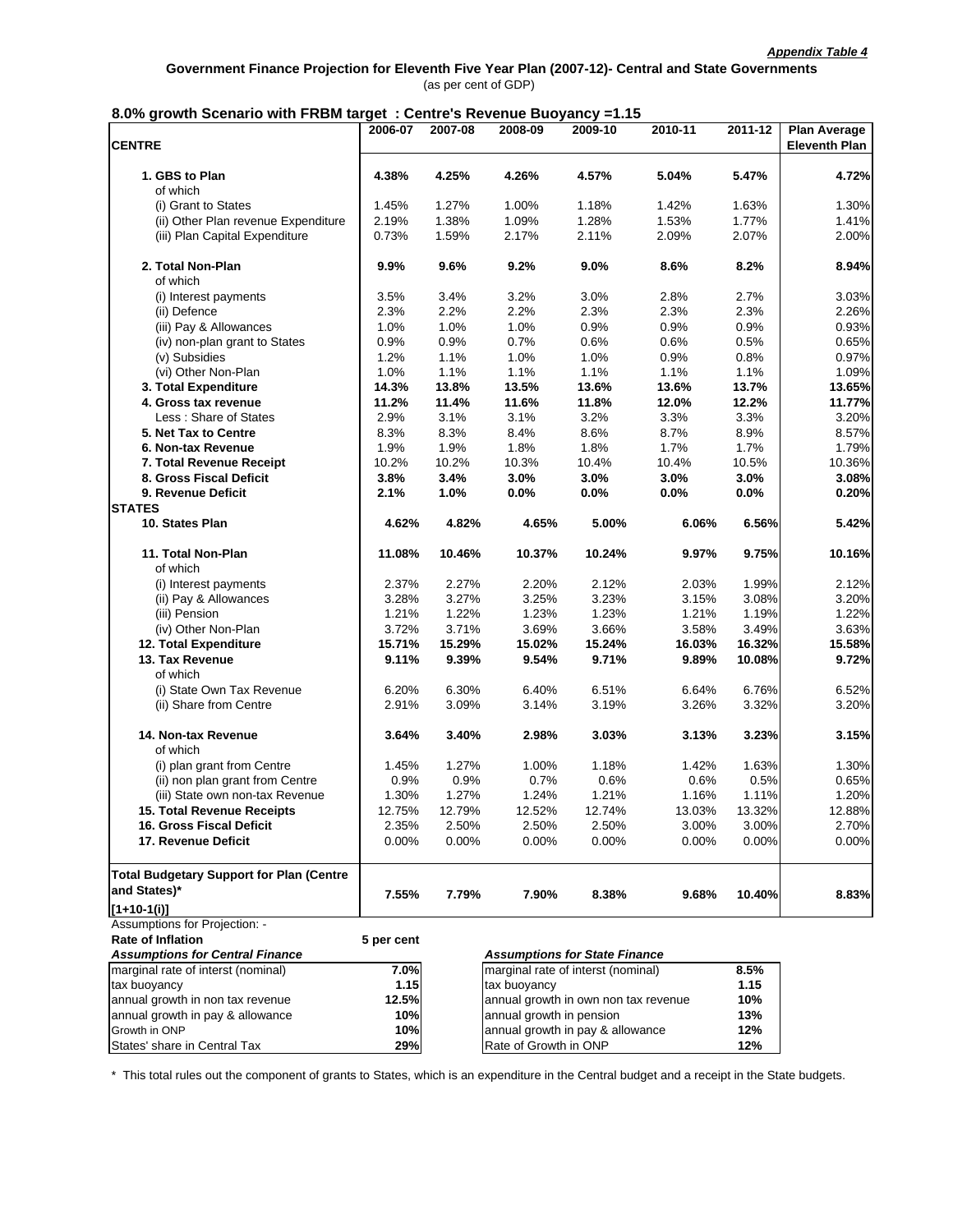|                                                               | 2006-07        | 2007-08       | 2008-09               | 2009-10                              | 2010-11        | 2011-12         | <b>Plan Average</b>  |
|---------------------------------------------------------------|----------------|---------------|-----------------------|--------------------------------------|----------------|-----------------|----------------------|
| <b>CENTRE</b>                                                 |                |               |                       |                                      |                |                 | <b>Eleventh Plan</b> |
| 1. GBS to Plan<br>of which                                    | 4.38%          | 4.34%         | 4.48%                 | 4.94%                                | 5.52%          | 6.09%           | 5.08%                |
| (i) Grant to States                                           | 1.45%          | 1.32%         | 1.11%                 | 1.36%                                | 1.65%          | 1.93%           | 1.47%                |
| (ii) Other Plan revenue Expenditure                           | 2.19%          | 1.43%         | 1.20%                 | 1.47%                                | 1.79%          | 2.09%           | 1.60%                |
| (iii) Plan Capital Expenditure                                | 0.73%          | 1.59%         | 2.17%                 | 2.10%                                | 2.09%          | 2.07%           | 2.00%                |
| 2. Total Non-Plan                                             | 9.9%           | 9.6%          | 9.2%                  | 8.9%                                 | 8.5%           | 8.1%            | 8.86%                |
| of which                                                      |                |               |                       |                                      |                |                 |                      |
| (i) Interest payments                                         | 3.5%           | 3.4%          | 3.2%                  | 3.0%                                 | 2.8%           | 2.6%            | 2.99%                |
| (ii) Defence                                                  | 2.3%           | 2.2%          | 2.2%                  | 2.3%                                 | 2.3%           | 2.3%            | 2.26%                |
| (iii) Pay & Allowances                                        | 1.0%           | 1.0%          | 1.0%                  | 0.9%                                 | 0.9%           | 0.8%            | 0.92%                |
| (iv) non-plan grant to States                                 | 0.9%           | 0.9%          | 0.7%                  | 0.6%                                 | 0.5%           | 0.5%            | 0.65%                |
| (v) Subsidies                                                 | 1.2%           | 1.1%          | 1.0%                  | 1.0%                                 | 0.9%           | 0.8%            | 0.96%                |
| (vi) Other Non-Plan                                           | 1.0%           | 1.1%          | 1.1%                  | 1.1%                                 | 1.1%           | 1.1%            | 1.08%                |
| 3. Total Expenditure                                          | 14.3%          | 13.9%         | 13.7%                 | 13.8%                                | 14.0%          | 14.2%           | 13.93%               |
| 4. Gross tax revenue                                          | 11.2%          | 11.5%         | 11.8%                 | 12.2%                                | 12.5%          | 12.9%           | 12.19%               |
| Less: Share of States                                         | 2.9%           | 3.1%          | 3.2%                  | 3.3%                                 | 3.4%           | 3.5%            | 3.32%                |
| 5. Net Tax to Centre                                          | 8.3%           | 8.4%          | 8.6%                  | 8.9%                                 | 9.1%           | 9.4%            | 8.87%                |
| 6. Non-tax Revenue                                            | 1.9%           | 1.9%          | 1.8%                  | 1.8%                                 | 1.7%           | 1.6%            | 1.77%                |
| 7. Total Revenue Receipt                                      | 10.2%          | 10.3%         | 10.4%                 | 10.6%                                | 10.8%          | 11.0%           | 10.64%               |
| 8. Gross Fiscal Deficit                                       | 3.8%           | 3.4%          | 3.0%                  | 3.0%                                 | 3.0%           | 3.0%            | 3.08%                |
| 9. Revenue Deficit                                            | 2.1%           | 1.0%          | 0.0%                  | 0.0%                                 | 0.0%           | 0.0%            | 0.20%                |
| <b>STATES</b>                                                 |                |               |                       |                                      |                |                 |                      |
| 10. States Plan                                               | 4.62%          | 4.92%         | 4.91%                 | 5.44%                                | 6.62%          | 7.27%           | 5.83%                |
| 11. Total Non-Plan                                            | 11.08%         | 10.45%        | 10.28%                | 10.07%                               | 9.79%          | 9.54%           | 10.03%               |
| of which                                                      |                |               |                       |                                      |                |                 |                      |
| (i) Interest payments                                         | 2.37%          | 2.27%         | 2.18%                 | 2.09%                                | 2.00%          | 1.95%           | 2.10%                |
| (ii) Pay & Allowances                                         | 3.28%          | 3.26%         | 3.23%                 | 3.17%                                | 3.09%          | 3.01%           | 3.15%                |
| (iii) Pension                                                 | 1.21%          | 1.22%         | 1.22%                 | 1.21%                                | 1.19%          | 1.17%           | 1.20%                |
| (iv) Other Non-Plan                                           | 3.72%          | 3.70%         | 3.66%                 | 3.60%                                | 3.51%          | 3.41%           | 3.58%                |
| 12. Total Expenditure                                         | 15.71%         | 15.36%        | 15.19%                | 15.52%                               | 16.41%         | 16.81%          | 15.86%               |
| 13. Tax Revenue                                               | 9.11%          | 9.42%         | 9.62%                 | 9.84%                                | 10.07%         | 10.32%          | 9.85%                |
| of which                                                      |                |               |                       |                                      |                |                 |                      |
| (i) State Own Tax Revenue                                     | 6.20%          | 6.30%         | 6.41%                 | 6.53%                                | 6.65%          | 6.78%           | 6.53%                |
| (ii) Share from Centre                                        | 2.91%          | 3.12%         | 3.21%                 | 3.31%                                | 3.42%          | 3.53%           | 3.32%                |
|                                                               |                |               |                       |                                      |                |                 |                      |
| 14. Non-tax Revenue                                           | 3.64%          | 3.44%         | 3.07%                 | 3.18%                                | 3.34%          | 3.49%           | 3.30%                |
| of which                                                      |                |               |                       |                                      |                |                 |                      |
| (i) plan grant from Centre<br>(ii) non plan grant from Centre | 1.45%<br>0.9%  | 1.32%<br>0.9% | 1.11%<br>0.7%         | 1.36%<br>0.6%                        | 1.65%<br>0.5%  | 1.93%<br>0.5%   | 1.47%<br>0.65%       |
| (iii) State own non-tax Revenue                               | 1.30%          | 1.27%         | 1.23%                 | 1.19%                                | 1.14%          | 1.09%           | 1.18%                |
| <b>15. Total Revenue Receipts</b>                             | 12.75%         | 12.86%        | 12.69%                | 13.02%                               | 13.41%         |                 | 13.16%               |
| 16. Gross Fiscal Deficit                                      |                | 2.50%         |                       | 2.50%                                |                | 13.81%<br>3.00% |                      |
| 17. Revenue Deficit                                           | 2.35%<br>0.00% | 0.00%         | 2.50%<br>0.00%        | 0.00%                                | 3.00%<br>0.00% | $0.00\%$        | 2.70%<br>0.00%       |
| <b>Total Budgetary Support for Plan (Centre</b>               |                |               |                       |                                      |                |                 |                      |
| and States)*                                                  | 7.55%          | 7.94%         | 8.28%                 | 9.02%                                | 10.49%         | 11.44%          | 9.43%                |
| [1+10-1(i)]                                                   |                |               |                       |                                      |                |                 |                      |
| Assumptions for Projection: -                                 |                |               |                       |                                      |                |                 |                      |
| <b>Rate of Inflation</b>                                      | 5 per cent     |               |                       |                                      |                |                 |                      |
| <b>Assumptions for Central Finance</b>                        |                |               |                       | <b>Assumptions for State Finance</b> |                |                 |                      |
| marginal rate of interst (nominal)                            | 7.0%           |               |                       | marginal rate of interst (nominal)   |                | 8.5%            |                      |
| tax buoyancy                                                  | 1.25           |               | tax buoyancy          |                                      |                | 1.15            |                      |
| annual growth in non tax revenue                              | 12.5%          |               |                       | annual growth in own non tax revenue |                | 10%             |                      |
| annual growth in pay & allowance                              | 10%            |               |                       | annual growth in pension             |                | 13%             |                      |
| Growth in ONP                                                 | 10%            |               |                       | annual growth in pay & allowance     |                | 12%             |                      |
| States' share in Central Tax                                  | 29%            |               | Rate of Growth in ONP |                                      |                | 12%             |                      |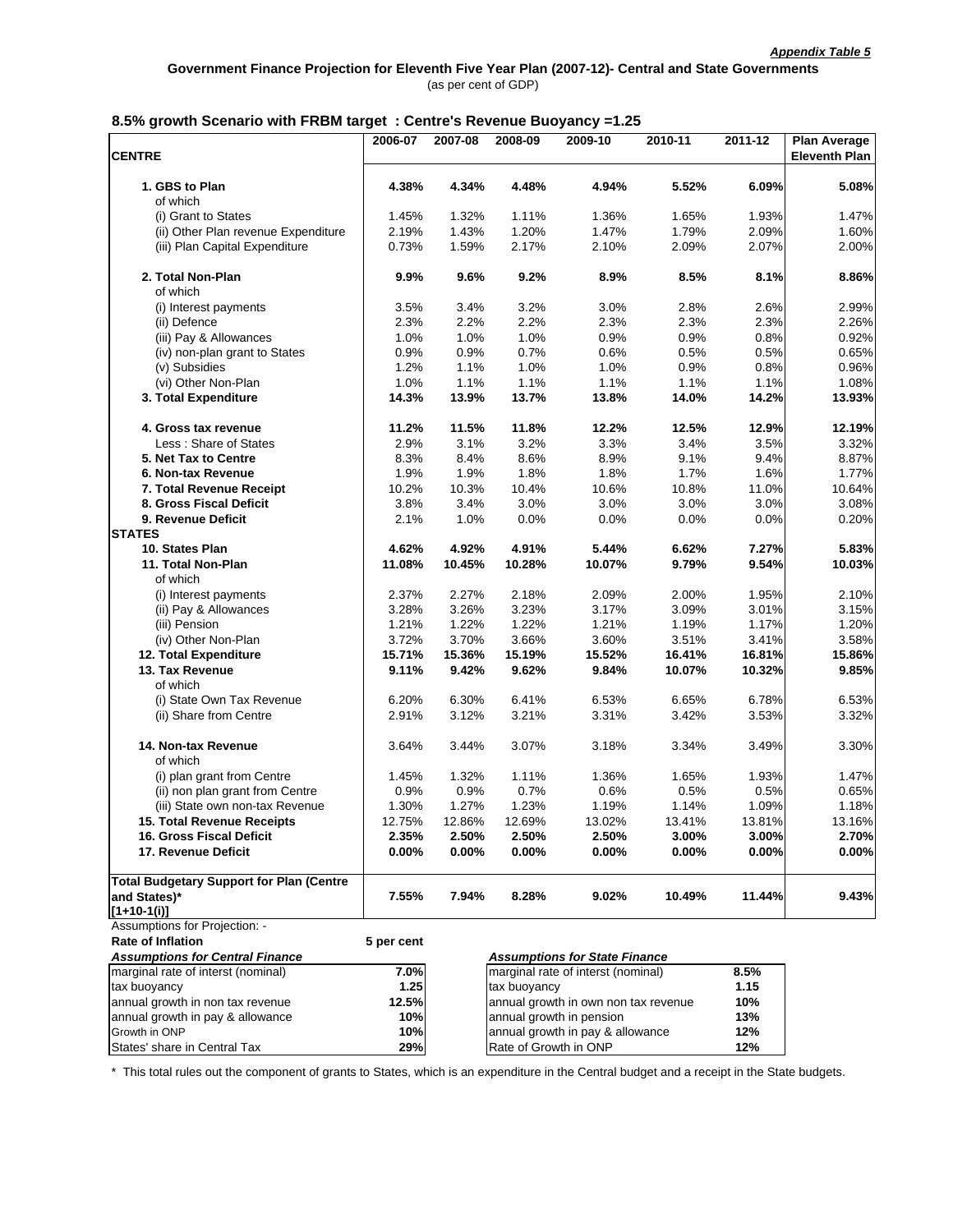| <b>CENTRE</b><br><b>Eleventh Plan</b><br>1. GBS to Plan<br>4.30%<br>4.66%<br>5.13%<br>5.58%<br>4.79%<br>4.38%<br>4.26%<br>of which<br>(i) Grant to States<br>1.45%<br>1.28%<br>1.03%<br>1.23%<br>1.46%<br>1.68%<br>1.34%<br>(ii) Other Plan revenue Expenditure<br>1.33%<br>1.82%<br>2.19%<br>1.39%<br>1.11%<br>1.58%<br>1.45%<br>(iii) Plan Capital Expenditure<br>0.73%<br>1.59%<br>2.17%<br>2.10%<br>2.09%<br>2.07%<br>2.00%<br>2. Total Non-Plan<br>9.6%<br>9.2%<br>8.9%<br>8.5%<br>8.1%<br>8.86%<br>9.9%<br>of which<br>3.4%<br>3.2%<br>3.0%<br>2.8%<br>2.6%<br>2.99%<br>3.5%<br>(i) Interest payments<br>2.3%<br>2.3%<br>2.2%<br>2.2%<br>2.3%<br>2.3%<br>2.26%<br>(ii) Defence<br>(iii) Pay & Allowances<br>1.0%<br>1.0%<br>1.0%<br>0.9%<br>0.9%<br>0.8%<br>0.92%<br>(iv) non-plan grant to States<br>0.9%<br>0.9%<br>0.7%<br>0.6%<br>0.5%<br>0.5%<br>0.65%<br>(v) Subsidies<br>1.2%<br>1.1%<br>1.0%<br>1.0%<br>0.9%<br>0.8%<br>0.96%<br>(vi) Other Non-Plan<br>1.1%<br>1.1%<br>1.1%<br>1.0%<br>1.1%<br>1.1%<br>1.08%<br>13.5%<br>13.6%<br>3. Total Expenditure<br>14.3%<br>13.8%<br>13.6%<br>13.7%<br>11.2%<br>11.4%<br>11.6%<br>11.8%<br>12.0%<br>12.2%<br>11.79%<br>4. Gross tax revenue<br>3.2%<br>Less: Share of States<br>2.9%<br>3.1%<br>3.1%<br>3.3%<br>3.3%<br>3.20%<br>8.6%<br>8.7%<br>8.9%<br>5. Net Tax to Centre<br>8.3%<br>8.3%<br>8.4%<br>8.58%<br>1.9%<br>1.9%<br>1.8%<br>1.8%<br>1.7%<br>1.6%<br>1.77%<br>6. Non-tax Revenue<br>7. Total Revenue Receipt<br>10.2%<br>10.2%<br>10.3%<br>10.3%<br>10.4%<br>10.5%<br>10.35%<br>8. Gross Fiscal Deficit<br>3.8%<br>3.4%<br>3.0%<br>3.0%<br>3.0%<br>3.0%<br>3.08%<br>9. Revenue Deficit<br>2.1%<br>1.0%<br>0.0%<br>0.0%<br>0.0%<br>0.0%<br><b>STATES</b><br>10. States Plan<br>4.62%<br>4.84%<br>4.75%<br>5.20%<br>6.27%<br>6.82%<br>5.58%<br>11. Total Non-Plan<br>11.08%<br>10.45%<br>10.28%<br>10.07%<br>9.79%<br>9.54%<br>10.03%<br>of which<br>2.37%<br>2.27%<br>2.18%<br>2.09%<br>2.00%<br>1.95%<br>(i) Interest payments<br>3.28%<br>3.26%<br>3.23%<br>3.17%<br>3.09%<br>3.01%<br>3.15%<br>(ii) Pay & Allowances<br>1.22%<br>(iii) Pension<br>1.21%<br>1.22%<br>1.21%<br>1.19%<br>1.17%<br>1.20%<br>(iv) Other Non-Plan<br>3.72%<br>3.70%<br>3.66%<br>3.60%<br>3.51%<br>3.58%<br>3.41%<br>12. Total Expenditure<br>15.71%<br>15.29%<br>15.04%<br>15.27%<br>16.36%<br>15.60%<br>16.06%<br>13. Tax Revenue<br>9.11%<br>9.39%<br>9.55%<br>9.73%<br>9.92%<br>10.11%<br>of which<br>(i) State Own Tax Revenue<br>6.20%<br>6.30%<br>6.41%<br>6.53%<br>6.65%<br>6.78%<br>6.53%<br>(ii) Share from Centre<br>2.91%<br>3.09%<br>3.14%<br>3.20%<br>3.26%<br>3.33%<br>14. Non-tax Revenue<br>3.64%<br>3.40%<br>2.98%<br>3.04%<br>3.15%<br>3.25%<br>of which<br>(i) plan grant from Centre<br>1.45%<br>1.28%<br>1.03%<br>1.23%<br>1.46%<br>1.68%<br>1.34%<br>0.6%<br>0.5%<br>0.5%<br>(ii) non plan grant from Centre<br>0.9%<br>0.9%<br>0.7%<br>1.23%<br>1.19%<br>1.14%<br>1.09%<br>1.30%<br>1.27%<br>(iii) State own non-tax Revenue<br>15. Total Revenue Receipts<br>12.75%<br>12.79%<br>12.54%<br>12.77%<br>13.06%<br>13.36%<br>16. Gross Fiscal Deficit<br>2.35%<br>2.50%<br>2.50%<br>2.50%<br>3.00%<br>3.00%<br>17. Revenue Deficit<br>$0.00\%$<br>$0.00\%$<br>$0.00\%$<br>$0.00\%$<br>$0.00\%$<br>$0.00\%$<br><b>Total Budgetary Support for Plan (Centre</b><br>and States)*<br>7.82%<br>8.63%<br>10.72%<br>7.55%<br>8.03%<br>9.94%<br>$[1+10-1(i)]$<br>Assumptions for Projection: -<br><b>Rate of Inflation</b><br>5 per cent<br><b>Assumptions for Central Finance</b><br><b>Assumptions for State Finance</b><br>marginal rate of interst (nominal)<br>marginal rate of interst (nominal)<br>7.0%<br>8.5%<br>1.15<br>tax buoyancy<br>1.15<br>tax buoyancy<br>annual growth in non tax revenue<br>12.5%<br>annual growth in own non tax revenue<br>10%<br>annual growth in pay & allowance<br>10%<br>annual growth in pension<br>13%<br>Growth in ONP<br>annual growth in pay & allowance<br>12%<br>10%<br>Rate of Growth in ONP |                              | 2006-07 | 2007-08 | 2008-09 | 2009-10 | 2010-11 | 2011-12 | <b>Plan Average</b> |
|---------------------------------------------------------------------------------------------------------------------------------------------------------------------------------------------------------------------------------------------------------------------------------------------------------------------------------------------------------------------------------------------------------------------------------------------------------------------------------------------------------------------------------------------------------------------------------------------------------------------------------------------------------------------------------------------------------------------------------------------------------------------------------------------------------------------------------------------------------------------------------------------------------------------------------------------------------------------------------------------------------------------------------------------------------------------------------------------------------------------------------------------------------------------------------------------------------------------------------------------------------------------------------------------------------------------------------------------------------------------------------------------------------------------------------------------------------------------------------------------------------------------------------------------------------------------------------------------------------------------------------------------------------------------------------------------------------------------------------------------------------------------------------------------------------------------------------------------------------------------------------------------------------------------------------------------------------------------------------------------------------------------------------------------------------------------------------------------------------------------------------------------------------------------------------------------------------------------------------------------------------------------------------------------------------------------------------------------------------------------------------------------------------------------------------------------------------------------------------------------------------------------------------------------------------------------------------------------------------------------------------------------------------------------------------------------------------------------------------------------------------------------------------------------------------------------------------------------------------------------------------------------------------------------------------------------------------------------------------------------------------------------------------------------------------------------------------------------------------------------------------------------------------------------------------------------------------------------------------------------------------------------------------------------------------------------------------------------------------------------------------------------------------------------------------------------------------------------------------------------------------------------------------------------------------------------------------------------------------------------------------------------------------------------------------------------------------------------------------------------------------------------------------------------------------------------------------------------------------------------------------------------------------------------------------------------------------------------------------------------------------|------------------------------|---------|---------|---------|---------|---------|---------|---------------------|
|                                                                                                                                                                                                                                                                                                                                                                                                                                                                                                                                                                                                                                                                                                                                                                                                                                                                                                                                                                                                                                                                                                                                                                                                                                                                                                                                                                                                                                                                                                                                                                                                                                                                                                                                                                                                                                                                                                                                                                                                                                                                                                                                                                                                                                                                                                                                                                                                                                                                                                                                                                                                                                                                                                                                                                                                                                                                                                                                                                                                                                                                                                                                                                                                                                                                                                                                                                                                                                                                                                                                                                                                                                                                                                                                                                                                                                                                                                                                                                                                         |                              |         |         |         |         |         |         |                     |
|                                                                                                                                                                                                                                                                                                                                                                                                                                                                                                                                                                                                                                                                                                                                                                                                                                                                                                                                                                                                                                                                                                                                                                                                                                                                                                                                                                                                                                                                                                                                                                                                                                                                                                                                                                                                                                                                                                                                                                                                                                                                                                                                                                                                                                                                                                                                                                                                                                                                                                                                                                                                                                                                                                                                                                                                                                                                                                                                                                                                                                                                                                                                                                                                                                                                                                                                                                                                                                                                                                                                                                                                                                                                                                                                                                                                                                                                                                                                                                                                         |                              |         |         |         |         |         |         |                     |
|                                                                                                                                                                                                                                                                                                                                                                                                                                                                                                                                                                                                                                                                                                                                                                                                                                                                                                                                                                                                                                                                                                                                                                                                                                                                                                                                                                                                                                                                                                                                                                                                                                                                                                                                                                                                                                                                                                                                                                                                                                                                                                                                                                                                                                                                                                                                                                                                                                                                                                                                                                                                                                                                                                                                                                                                                                                                                                                                                                                                                                                                                                                                                                                                                                                                                                                                                                                                                                                                                                                                                                                                                                                                                                                                                                                                                                                                                                                                                                                                         |                              |         |         |         |         |         |         |                     |
|                                                                                                                                                                                                                                                                                                                                                                                                                                                                                                                                                                                                                                                                                                                                                                                                                                                                                                                                                                                                                                                                                                                                                                                                                                                                                                                                                                                                                                                                                                                                                                                                                                                                                                                                                                                                                                                                                                                                                                                                                                                                                                                                                                                                                                                                                                                                                                                                                                                                                                                                                                                                                                                                                                                                                                                                                                                                                                                                                                                                                                                                                                                                                                                                                                                                                                                                                                                                                                                                                                                                                                                                                                                                                                                                                                                                                                                                                                                                                                                                         |                              |         |         |         |         |         |         |                     |
|                                                                                                                                                                                                                                                                                                                                                                                                                                                                                                                                                                                                                                                                                                                                                                                                                                                                                                                                                                                                                                                                                                                                                                                                                                                                                                                                                                                                                                                                                                                                                                                                                                                                                                                                                                                                                                                                                                                                                                                                                                                                                                                                                                                                                                                                                                                                                                                                                                                                                                                                                                                                                                                                                                                                                                                                                                                                                                                                                                                                                                                                                                                                                                                                                                                                                                                                                                                                                                                                                                                                                                                                                                                                                                                                                                                                                                                                                                                                                                                                         |                              |         |         |         |         |         |         |                     |
|                                                                                                                                                                                                                                                                                                                                                                                                                                                                                                                                                                                                                                                                                                                                                                                                                                                                                                                                                                                                                                                                                                                                                                                                                                                                                                                                                                                                                                                                                                                                                                                                                                                                                                                                                                                                                                                                                                                                                                                                                                                                                                                                                                                                                                                                                                                                                                                                                                                                                                                                                                                                                                                                                                                                                                                                                                                                                                                                                                                                                                                                                                                                                                                                                                                                                                                                                                                                                                                                                                                                                                                                                                                                                                                                                                                                                                                                                                                                                                                                         |                              |         |         |         |         |         |         |                     |
|                                                                                                                                                                                                                                                                                                                                                                                                                                                                                                                                                                                                                                                                                                                                                                                                                                                                                                                                                                                                                                                                                                                                                                                                                                                                                                                                                                                                                                                                                                                                                                                                                                                                                                                                                                                                                                                                                                                                                                                                                                                                                                                                                                                                                                                                                                                                                                                                                                                                                                                                                                                                                                                                                                                                                                                                                                                                                                                                                                                                                                                                                                                                                                                                                                                                                                                                                                                                                                                                                                                                                                                                                                                                                                                                                                                                                                                                                                                                                                                                         |                              |         |         |         |         |         |         |                     |
|                                                                                                                                                                                                                                                                                                                                                                                                                                                                                                                                                                                                                                                                                                                                                                                                                                                                                                                                                                                                                                                                                                                                                                                                                                                                                                                                                                                                                                                                                                                                                                                                                                                                                                                                                                                                                                                                                                                                                                                                                                                                                                                                                                                                                                                                                                                                                                                                                                                                                                                                                                                                                                                                                                                                                                                                                                                                                                                                                                                                                                                                                                                                                                                                                                                                                                                                                                                                                                                                                                                                                                                                                                                                                                                                                                                                                                                                                                                                                                                                         |                              |         |         |         |         |         |         |                     |
| 13.64%<br>0.20%<br>2.10%<br>9.74%<br>3.20%<br>3.16%<br>0.65%<br>1.18%<br>12.90%<br>2.70%<br>0.00%<br>9.03%                                                                                                                                                                                                                                                                                                                                                                                                                                                                                                                                                                                                                                                                                                                                                                                                                                                                                                                                                                                                                                                                                                                                                                                                                                                                                                                                                                                                                                                                                                                                                                                                                                                                                                                                                                                                                                                                                                                                                                                                                                                                                                                                                                                                                                                                                                                                                                                                                                                                                                                                                                                                                                                                                                                                                                                                                                                                                                                                                                                                                                                                                                                                                                                                                                                                                                                                                                                                                                                                                                                                                                                                                                                                                                                                                                                                                                                                                              |                              |         |         |         |         |         |         |                     |
|                                                                                                                                                                                                                                                                                                                                                                                                                                                                                                                                                                                                                                                                                                                                                                                                                                                                                                                                                                                                                                                                                                                                                                                                                                                                                                                                                                                                                                                                                                                                                                                                                                                                                                                                                                                                                                                                                                                                                                                                                                                                                                                                                                                                                                                                                                                                                                                                                                                                                                                                                                                                                                                                                                                                                                                                                                                                                                                                                                                                                                                                                                                                                                                                                                                                                                                                                                                                                                                                                                                                                                                                                                                                                                                                                                                                                                                                                                                                                                                                         |                              |         |         |         |         |         |         |                     |
|                                                                                                                                                                                                                                                                                                                                                                                                                                                                                                                                                                                                                                                                                                                                                                                                                                                                                                                                                                                                                                                                                                                                                                                                                                                                                                                                                                                                                                                                                                                                                                                                                                                                                                                                                                                                                                                                                                                                                                                                                                                                                                                                                                                                                                                                                                                                                                                                                                                                                                                                                                                                                                                                                                                                                                                                                                                                                                                                                                                                                                                                                                                                                                                                                                                                                                                                                                                                                                                                                                                                                                                                                                                                                                                                                                                                                                                                                                                                                                                                         |                              |         |         |         |         |         |         |                     |
|                                                                                                                                                                                                                                                                                                                                                                                                                                                                                                                                                                                                                                                                                                                                                                                                                                                                                                                                                                                                                                                                                                                                                                                                                                                                                                                                                                                                                                                                                                                                                                                                                                                                                                                                                                                                                                                                                                                                                                                                                                                                                                                                                                                                                                                                                                                                                                                                                                                                                                                                                                                                                                                                                                                                                                                                                                                                                                                                                                                                                                                                                                                                                                                                                                                                                                                                                                                                                                                                                                                                                                                                                                                                                                                                                                                                                                                                                                                                                                                                         |                              |         |         |         |         |         |         |                     |
|                                                                                                                                                                                                                                                                                                                                                                                                                                                                                                                                                                                                                                                                                                                                                                                                                                                                                                                                                                                                                                                                                                                                                                                                                                                                                                                                                                                                                                                                                                                                                                                                                                                                                                                                                                                                                                                                                                                                                                                                                                                                                                                                                                                                                                                                                                                                                                                                                                                                                                                                                                                                                                                                                                                                                                                                                                                                                                                                                                                                                                                                                                                                                                                                                                                                                                                                                                                                                                                                                                                                                                                                                                                                                                                                                                                                                                                                                                                                                                                                         |                              |         |         |         |         |         |         |                     |
|                                                                                                                                                                                                                                                                                                                                                                                                                                                                                                                                                                                                                                                                                                                                                                                                                                                                                                                                                                                                                                                                                                                                                                                                                                                                                                                                                                                                                                                                                                                                                                                                                                                                                                                                                                                                                                                                                                                                                                                                                                                                                                                                                                                                                                                                                                                                                                                                                                                                                                                                                                                                                                                                                                                                                                                                                                                                                                                                                                                                                                                                                                                                                                                                                                                                                                                                                                                                                                                                                                                                                                                                                                                                                                                                                                                                                                                                                                                                                                                                         |                              |         |         |         |         |         |         |                     |
|                                                                                                                                                                                                                                                                                                                                                                                                                                                                                                                                                                                                                                                                                                                                                                                                                                                                                                                                                                                                                                                                                                                                                                                                                                                                                                                                                                                                                                                                                                                                                                                                                                                                                                                                                                                                                                                                                                                                                                                                                                                                                                                                                                                                                                                                                                                                                                                                                                                                                                                                                                                                                                                                                                                                                                                                                                                                                                                                                                                                                                                                                                                                                                                                                                                                                                                                                                                                                                                                                                                                                                                                                                                                                                                                                                                                                                                                                                                                                                                                         |                              |         |         |         |         |         |         |                     |
|                                                                                                                                                                                                                                                                                                                                                                                                                                                                                                                                                                                                                                                                                                                                                                                                                                                                                                                                                                                                                                                                                                                                                                                                                                                                                                                                                                                                                                                                                                                                                                                                                                                                                                                                                                                                                                                                                                                                                                                                                                                                                                                                                                                                                                                                                                                                                                                                                                                                                                                                                                                                                                                                                                                                                                                                                                                                                                                                                                                                                                                                                                                                                                                                                                                                                                                                                                                                                                                                                                                                                                                                                                                                                                                                                                                                                                                                                                                                                                                                         |                              |         |         |         |         |         |         |                     |
|                                                                                                                                                                                                                                                                                                                                                                                                                                                                                                                                                                                                                                                                                                                                                                                                                                                                                                                                                                                                                                                                                                                                                                                                                                                                                                                                                                                                                                                                                                                                                                                                                                                                                                                                                                                                                                                                                                                                                                                                                                                                                                                                                                                                                                                                                                                                                                                                                                                                                                                                                                                                                                                                                                                                                                                                                                                                                                                                                                                                                                                                                                                                                                                                                                                                                                                                                                                                                                                                                                                                                                                                                                                                                                                                                                                                                                                                                                                                                                                                         |                              |         |         |         |         |         |         |                     |
|                                                                                                                                                                                                                                                                                                                                                                                                                                                                                                                                                                                                                                                                                                                                                                                                                                                                                                                                                                                                                                                                                                                                                                                                                                                                                                                                                                                                                                                                                                                                                                                                                                                                                                                                                                                                                                                                                                                                                                                                                                                                                                                                                                                                                                                                                                                                                                                                                                                                                                                                                                                                                                                                                                                                                                                                                                                                                                                                                                                                                                                                                                                                                                                                                                                                                                                                                                                                                                                                                                                                                                                                                                                                                                                                                                                                                                                                                                                                                                                                         |                              |         |         |         |         |         |         |                     |
|                                                                                                                                                                                                                                                                                                                                                                                                                                                                                                                                                                                                                                                                                                                                                                                                                                                                                                                                                                                                                                                                                                                                                                                                                                                                                                                                                                                                                                                                                                                                                                                                                                                                                                                                                                                                                                                                                                                                                                                                                                                                                                                                                                                                                                                                                                                                                                                                                                                                                                                                                                                                                                                                                                                                                                                                                                                                                                                                                                                                                                                                                                                                                                                                                                                                                                                                                                                                                                                                                                                                                                                                                                                                                                                                                                                                                                                                                                                                                                                                         |                              |         |         |         |         |         |         |                     |
|                                                                                                                                                                                                                                                                                                                                                                                                                                                                                                                                                                                                                                                                                                                                                                                                                                                                                                                                                                                                                                                                                                                                                                                                                                                                                                                                                                                                                                                                                                                                                                                                                                                                                                                                                                                                                                                                                                                                                                                                                                                                                                                                                                                                                                                                                                                                                                                                                                                                                                                                                                                                                                                                                                                                                                                                                                                                                                                                                                                                                                                                                                                                                                                                                                                                                                                                                                                                                                                                                                                                                                                                                                                                                                                                                                                                                                                                                                                                                                                                         |                              |         |         |         |         |         |         |                     |
|                                                                                                                                                                                                                                                                                                                                                                                                                                                                                                                                                                                                                                                                                                                                                                                                                                                                                                                                                                                                                                                                                                                                                                                                                                                                                                                                                                                                                                                                                                                                                                                                                                                                                                                                                                                                                                                                                                                                                                                                                                                                                                                                                                                                                                                                                                                                                                                                                                                                                                                                                                                                                                                                                                                                                                                                                                                                                                                                                                                                                                                                                                                                                                                                                                                                                                                                                                                                                                                                                                                                                                                                                                                                                                                                                                                                                                                                                                                                                                                                         |                              |         |         |         |         |         |         |                     |
|                                                                                                                                                                                                                                                                                                                                                                                                                                                                                                                                                                                                                                                                                                                                                                                                                                                                                                                                                                                                                                                                                                                                                                                                                                                                                                                                                                                                                                                                                                                                                                                                                                                                                                                                                                                                                                                                                                                                                                                                                                                                                                                                                                                                                                                                                                                                                                                                                                                                                                                                                                                                                                                                                                                                                                                                                                                                                                                                                                                                                                                                                                                                                                                                                                                                                                                                                                                                                                                                                                                                                                                                                                                                                                                                                                                                                                                                                                                                                                                                         |                              |         |         |         |         |         |         |                     |
|                                                                                                                                                                                                                                                                                                                                                                                                                                                                                                                                                                                                                                                                                                                                                                                                                                                                                                                                                                                                                                                                                                                                                                                                                                                                                                                                                                                                                                                                                                                                                                                                                                                                                                                                                                                                                                                                                                                                                                                                                                                                                                                                                                                                                                                                                                                                                                                                                                                                                                                                                                                                                                                                                                                                                                                                                                                                                                                                                                                                                                                                                                                                                                                                                                                                                                                                                                                                                                                                                                                                                                                                                                                                                                                                                                                                                                                                                                                                                                                                         |                              |         |         |         |         |         |         |                     |
|                                                                                                                                                                                                                                                                                                                                                                                                                                                                                                                                                                                                                                                                                                                                                                                                                                                                                                                                                                                                                                                                                                                                                                                                                                                                                                                                                                                                                                                                                                                                                                                                                                                                                                                                                                                                                                                                                                                                                                                                                                                                                                                                                                                                                                                                                                                                                                                                                                                                                                                                                                                                                                                                                                                                                                                                                                                                                                                                                                                                                                                                                                                                                                                                                                                                                                                                                                                                                                                                                                                                                                                                                                                                                                                                                                                                                                                                                                                                                                                                         |                              |         |         |         |         |         |         |                     |
|                                                                                                                                                                                                                                                                                                                                                                                                                                                                                                                                                                                                                                                                                                                                                                                                                                                                                                                                                                                                                                                                                                                                                                                                                                                                                                                                                                                                                                                                                                                                                                                                                                                                                                                                                                                                                                                                                                                                                                                                                                                                                                                                                                                                                                                                                                                                                                                                                                                                                                                                                                                                                                                                                                                                                                                                                                                                                                                                                                                                                                                                                                                                                                                                                                                                                                                                                                                                                                                                                                                                                                                                                                                                                                                                                                                                                                                                                                                                                                                                         |                              |         |         |         |         |         |         |                     |
|                                                                                                                                                                                                                                                                                                                                                                                                                                                                                                                                                                                                                                                                                                                                                                                                                                                                                                                                                                                                                                                                                                                                                                                                                                                                                                                                                                                                                                                                                                                                                                                                                                                                                                                                                                                                                                                                                                                                                                                                                                                                                                                                                                                                                                                                                                                                                                                                                                                                                                                                                                                                                                                                                                                                                                                                                                                                                                                                                                                                                                                                                                                                                                                                                                                                                                                                                                                                                                                                                                                                                                                                                                                                                                                                                                                                                                                                                                                                                                                                         |                              |         |         |         |         |         |         |                     |
|                                                                                                                                                                                                                                                                                                                                                                                                                                                                                                                                                                                                                                                                                                                                                                                                                                                                                                                                                                                                                                                                                                                                                                                                                                                                                                                                                                                                                                                                                                                                                                                                                                                                                                                                                                                                                                                                                                                                                                                                                                                                                                                                                                                                                                                                                                                                                                                                                                                                                                                                                                                                                                                                                                                                                                                                                                                                                                                                                                                                                                                                                                                                                                                                                                                                                                                                                                                                                                                                                                                                                                                                                                                                                                                                                                                                                                                                                                                                                                                                         |                              |         |         |         |         |         |         |                     |
|                                                                                                                                                                                                                                                                                                                                                                                                                                                                                                                                                                                                                                                                                                                                                                                                                                                                                                                                                                                                                                                                                                                                                                                                                                                                                                                                                                                                                                                                                                                                                                                                                                                                                                                                                                                                                                                                                                                                                                                                                                                                                                                                                                                                                                                                                                                                                                                                                                                                                                                                                                                                                                                                                                                                                                                                                                                                                                                                                                                                                                                                                                                                                                                                                                                                                                                                                                                                                                                                                                                                                                                                                                                                                                                                                                                                                                                                                                                                                                                                         |                              |         |         |         |         |         |         |                     |
|                                                                                                                                                                                                                                                                                                                                                                                                                                                                                                                                                                                                                                                                                                                                                                                                                                                                                                                                                                                                                                                                                                                                                                                                                                                                                                                                                                                                                                                                                                                                                                                                                                                                                                                                                                                                                                                                                                                                                                                                                                                                                                                                                                                                                                                                                                                                                                                                                                                                                                                                                                                                                                                                                                                                                                                                                                                                                                                                                                                                                                                                                                                                                                                                                                                                                                                                                                                                                                                                                                                                                                                                                                                                                                                                                                                                                                                                                                                                                                                                         |                              |         |         |         |         |         |         |                     |
|                                                                                                                                                                                                                                                                                                                                                                                                                                                                                                                                                                                                                                                                                                                                                                                                                                                                                                                                                                                                                                                                                                                                                                                                                                                                                                                                                                                                                                                                                                                                                                                                                                                                                                                                                                                                                                                                                                                                                                                                                                                                                                                                                                                                                                                                                                                                                                                                                                                                                                                                                                                                                                                                                                                                                                                                                                                                                                                                                                                                                                                                                                                                                                                                                                                                                                                                                                                                                                                                                                                                                                                                                                                                                                                                                                                                                                                                                                                                                                                                         |                              |         |         |         |         |         |         |                     |
|                                                                                                                                                                                                                                                                                                                                                                                                                                                                                                                                                                                                                                                                                                                                                                                                                                                                                                                                                                                                                                                                                                                                                                                                                                                                                                                                                                                                                                                                                                                                                                                                                                                                                                                                                                                                                                                                                                                                                                                                                                                                                                                                                                                                                                                                                                                                                                                                                                                                                                                                                                                                                                                                                                                                                                                                                                                                                                                                                                                                                                                                                                                                                                                                                                                                                                                                                                                                                                                                                                                                                                                                                                                                                                                                                                                                                                                                                                                                                                                                         |                              |         |         |         |         |         |         |                     |
|                                                                                                                                                                                                                                                                                                                                                                                                                                                                                                                                                                                                                                                                                                                                                                                                                                                                                                                                                                                                                                                                                                                                                                                                                                                                                                                                                                                                                                                                                                                                                                                                                                                                                                                                                                                                                                                                                                                                                                                                                                                                                                                                                                                                                                                                                                                                                                                                                                                                                                                                                                                                                                                                                                                                                                                                                                                                                                                                                                                                                                                                                                                                                                                                                                                                                                                                                                                                                                                                                                                                                                                                                                                                                                                                                                                                                                                                                                                                                                                                         |                              |         |         |         |         |         |         |                     |
|                                                                                                                                                                                                                                                                                                                                                                                                                                                                                                                                                                                                                                                                                                                                                                                                                                                                                                                                                                                                                                                                                                                                                                                                                                                                                                                                                                                                                                                                                                                                                                                                                                                                                                                                                                                                                                                                                                                                                                                                                                                                                                                                                                                                                                                                                                                                                                                                                                                                                                                                                                                                                                                                                                                                                                                                                                                                                                                                                                                                                                                                                                                                                                                                                                                                                                                                                                                                                                                                                                                                                                                                                                                                                                                                                                                                                                                                                                                                                                                                         |                              |         |         |         |         |         |         |                     |
|                                                                                                                                                                                                                                                                                                                                                                                                                                                                                                                                                                                                                                                                                                                                                                                                                                                                                                                                                                                                                                                                                                                                                                                                                                                                                                                                                                                                                                                                                                                                                                                                                                                                                                                                                                                                                                                                                                                                                                                                                                                                                                                                                                                                                                                                                                                                                                                                                                                                                                                                                                                                                                                                                                                                                                                                                                                                                                                                                                                                                                                                                                                                                                                                                                                                                                                                                                                                                                                                                                                                                                                                                                                                                                                                                                                                                                                                                                                                                                                                         |                              |         |         |         |         |         |         |                     |
|                                                                                                                                                                                                                                                                                                                                                                                                                                                                                                                                                                                                                                                                                                                                                                                                                                                                                                                                                                                                                                                                                                                                                                                                                                                                                                                                                                                                                                                                                                                                                                                                                                                                                                                                                                                                                                                                                                                                                                                                                                                                                                                                                                                                                                                                                                                                                                                                                                                                                                                                                                                                                                                                                                                                                                                                                                                                                                                                                                                                                                                                                                                                                                                                                                                                                                                                                                                                                                                                                                                                                                                                                                                                                                                                                                                                                                                                                                                                                                                                         |                              |         |         |         |         |         |         |                     |
|                                                                                                                                                                                                                                                                                                                                                                                                                                                                                                                                                                                                                                                                                                                                                                                                                                                                                                                                                                                                                                                                                                                                                                                                                                                                                                                                                                                                                                                                                                                                                                                                                                                                                                                                                                                                                                                                                                                                                                                                                                                                                                                                                                                                                                                                                                                                                                                                                                                                                                                                                                                                                                                                                                                                                                                                                                                                                                                                                                                                                                                                                                                                                                                                                                                                                                                                                                                                                                                                                                                                                                                                                                                                                                                                                                                                                                                                                                                                                                                                         |                              |         |         |         |         |         |         |                     |
|                                                                                                                                                                                                                                                                                                                                                                                                                                                                                                                                                                                                                                                                                                                                                                                                                                                                                                                                                                                                                                                                                                                                                                                                                                                                                                                                                                                                                                                                                                                                                                                                                                                                                                                                                                                                                                                                                                                                                                                                                                                                                                                                                                                                                                                                                                                                                                                                                                                                                                                                                                                                                                                                                                                                                                                                                                                                                                                                                                                                                                                                                                                                                                                                                                                                                                                                                                                                                                                                                                                                                                                                                                                                                                                                                                                                                                                                                                                                                                                                         |                              |         |         |         |         |         |         |                     |
|                                                                                                                                                                                                                                                                                                                                                                                                                                                                                                                                                                                                                                                                                                                                                                                                                                                                                                                                                                                                                                                                                                                                                                                                                                                                                                                                                                                                                                                                                                                                                                                                                                                                                                                                                                                                                                                                                                                                                                                                                                                                                                                                                                                                                                                                                                                                                                                                                                                                                                                                                                                                                                                                                                                                                                                                                                                                                                                                                                                                                                                                                                                                                                                                                                                                                                                                                                                                                                                                                                                                                                                                                                                                                                                                                                                                                                                                                                                                                                                                         |                              |         |         |         |         |         |         |                     |
|                                                                                                                                                                                                                                                                                                                                                                                                                                                                                                                                                                                                                                                                                                                                                                                                                                                                                                                                                                                                                                                                                                                                                                                                                                                                                                                                                                                                                                                                                                                                                                                                                                                                                                                                                                                                                                                                                                                                                                                                                                                                                                                                                                                                                                                                                                                                                                                                                                                                                                                                                                                                                                                                                                                                                                                                                                                                                                                                                                                                                                                                                                                                                                                                                                                                                                                                                                                                                                                                                                                                                                                                                                                                                                                                                                                                                                                                                                                                                                                                         |                              |         |         |         |         |         |         |                     |
|                                                                                                                                                                                                                                                                                                                                                                                                                                                                                                                                                                                                                                                                                                                                                                                                                                                                                                                                                                                                                                                                                                                                                                                                                                                                                                                                                                                                                                                                                                                                                                                                                                                                                                                                                                                                                                                                                                                                                                                                                                                                                                                                                                                                                                                                                                                                                                                                                                                                                                                                                                                                                                                                                                                                                                                                                                                                                                                                                                                                                                                                                                                                                                                                                                                                                                                                                                                                                                                                                                                                                                                                                                                                                                                                                                                                                                                                                                                                                                                                         |                              |         |         |         |         |         |         |                     |
|                                                                                                                                                                                                                                                                                                                                                                                                                                                                                                                                                                                                                                                                                                                                                                                                                                                                                                                                                                                                                                                                                                                                                                                                                                                                                                                                                                                                                                                                                                                                                                                                                                                                                                                                                                                                                                                                                                                                                                                                                                                                                                                                                                                                                                                                                                                                                                                                                                                                                                                                                                                                                                                                                                                                                                                                                                                                                                                                                                                                                                                                                                                                                                                                                                                                                                                                                                                                                                                                                                                                                                                                                                                                                                                                                                                                                                                                                                                                                                                                         |                              |         |         |         |         |         |         |                     |
|                                                                                                                                                                                                                                                                                                                                                                                                                                                                                                                                                                                                                                                                                                                                                                                                                                                                                                                                                                                                                                                                                                                                                                                                                                                                                                                                                                                                                                                                                                                                                                                                                                                                                                                                                                                                                                                                                                                                                                                                                                                                                                                                                                                                                                                                                                                                                                                                                                                                                                                                                                                                                                                                                                                                                                                                                                                                                                                                                                                                                                                                                                                                                                                                                                                                                                                                                                                                                                                                                                                                                                                                                                                                                                                                                                                                                                                                                                                                                                                                         |                              |         |         |         |         |         |         |                     |
|                                                                                                                                                                                                                                                                                                                                                                                                                                                                                                                                                                                                                                                                                                                                                                                                                                                                                                                                                                                                                                                                                                                                                                                                                                                                                                                                                                                                                                                                                                                                                                                                                                                                                                                                                                                                                                                                                                                                                                                                                                                                                                                                                                                                                                                                                                                                                                                                                                                                                                                                                                                                                                                                                                                                                                                                                                                                                                                                                                                                                                                                                                                                                                                                                                                                                                                                                                                                                                                                                                                                                                                                                                                                                                                                                                                                                                                                                                                                                                                                         |                              |         |         |         |         |         |         |                     |
|                                                                                                                                                                                                                                                                                                                                                                                                                                                                                                                                                                                                                                                                                                                                                                                                                                                                                                                                                                                                                                                                                                                                                                                                                                                                                                                                                                                                                                                                                                                                                                                                                                                                                                                                                                                                                                                                                                                                                                                                                                                                                                                                                                                                                                                                                                                                                                                                                                                                                                                                                                                                                                                                                                                                                                                                                                                                                                                                                                                                                                                                                                                                                                                                                                                                                                                                                                                                                                                                                                                                                                                                                                                                                                                                                                                                                                                                                                                                                                                                         |                              |         |         |         |         |         |         |                     |
|                                                                                                                                                                                                                                                                                                                                                                                                                                                                                                                                                                                                                                                                                                                                                                                                                                                                                                                                                                                                                                                                                                                                                                                                                                                                                                                                                                                                                                                                                                                                                                                                                                                                                                                                                                                                                                                                                                                                                                                                                                                                                                                                                                                                                                                                                                                                                                                                                                                                                                                                                                                                                                                                                                                                                                                                                                                                                                                                                                                                                                                                                                                                                                                                                                                                                                                                                                                                                                                                                                                                                                                                                                                                                                                                                                                                                                                                                                                                                                                                         |                              |         |         |         |         |         |         |                     |
|                                                                                                                                                                                                                                                                                                                                                                                                                                                                                                                                                                                                                                                                                                                                                                                                                                                                                                                                                                                                                                                                                                                                                                                                                                                                                                                                                                                                                                                                                                                                                                                                                                                                                                                                                                                                                                                                                                                                                                                                                                                                                                                                                                                                                                                                                                                                                                                                                                                                                                                                                                                                                                                                                                                                                                                                                                                                                                                                                                                                                                                                                                                                                                                                                                                                                                                                                                                                                                                                                                                                                                                                                                                                                                                                                                                                                                                                                                                                                                                                         |                              |         |         |         |         |         |         |                     |
|                                                                                                                                                                                                                                                                                                                                                                                                                                                                                                                                                                                                                                                                                                                                                                                                                                                                                                                                                                                                                                                                                                                                                                                                                                                                                                                                                                                                                                                                                                                                                                                                                                                                                                                                                                                                                                                                                                                                                                                                                                                                                                                                                                                                                                                                                                                                                                                                                                                                                                                                                                                                                                                                                                                                                                                                                                                                                                                                                                                                                                                                                                                                                                                                                                                                                                                                                                                                                                                                                                                                                                                                                                                                                                                                                                                                                                                                                                                                                                                                         |                              |         |         |         |         |         |         |                     |
|                                                                                                                                                                                                                                                                                                                                                                                                                                                                                                                                                                                                                                                                                                                                                                                                                                                                                                                                                                                                                                                                                                                                                                                                                                                                                                                                                                                                                                                                                                                                                                                                                                                                                                                                                                                                                                                                                                                                                                                                                                                                                                                                                                                                                                                                                                                                                                                                                                                                                                                                                                                                                                                                                                                                                                                                                                                                                                                                                                                                                                                                                                                                                                                                                                                                                                                                                                                                                                                                                                                                                                                                                                                                                                                                                                                                                                                                                                                                                                                                         |                              |         |         |         |         |         |         |                     |
|                                                                                                                                                                                                                                                                                                                                                                                                                                                                                                                                                                                                                                                                                                                                                                                                                                                                                                                                                                                                                                                                                                                                                                                                                                                                                                                                                                                                                                                                                                                                                                                                                                                                                                                                                                                                                                                                                                                                                                                                                                                                                                                                                                                                                                                                                                                                                                                                                                                                                                                                                                                                                                                                                                                                                                                                                                                                                                                                                                                                                                                                                                                                                                                                                                                                                                                                                                                                                                                                                                                                                                                                                                                                                                                                                                                                                                                                                                                                                                                                         |                              |         |         |         |         |         |         |                     |
|                                                                                                                                                                                                                                                                                                                                                                                                                                                                                                                                                                                                                                                                                                                                                                                                                                                                                                                                                                                                                                                                                                                                                                                                                                                                                                                                                                                                                                                                                                                                                                                                                                                                                                                                                                                                                                                                                                                                                                                                                                                                                                                                                                                                                                                                                                                                                                                                                                                                                                                                                                                                                                                                                                                                                                                                                                                                                                                                                                                                                                                                                                                                                                                                                                                                                                                                                                                                                                                                                                                                                                                                                                                                                                                                                                                                                                                                                                                                                                                                         |                              |         |         |         |         |         |         |                     |
|                                                                                                                                                                                                                                                                                                                                                                                                                                                                                                                                                                                                                                                                                                                                                                                                                                                                                                                                                                                                                                                                                                                                                                                                                                                                                                                                                                                                                                                                                                                                                                                                                                                                                                                                                                                                                                                                                                                                                                                                                                                                                                                                                                                                                                                                                                                                                                                                                                                                                                                                                                                                                                                                                                                                                                                                                                                                                                                                                                                                                                                                                                                                                                                                                                                                                                                                                                                                                                                                                                                                                                                                                                                                                                                                                                                                                                                                                                                                                                                                         |                              |         |         |         |         |         |         |                     |
|                                                                                                                                                                                                                                                                                                                                                                                                                                                                                                                                                                                                                                                                                                                                                                                                                                                                                                                                                                                                                                                                                                                                                                                                                                                                                                                                                                                                                                                                                                                                                                                                                                                                                                                                                                                                                                                                                                                                                                                                                                                                                                                                                                                                                                                                                                                                                                                                                                                                                                                                                                                                                                                                                                                                                                                                                                                                                                                                                                                                                                                                                                                                                                                                                                                                                                                                                                                                                                                                                                                                                                                                                                                                                                                                                                                                                                                                                                                                                                                                         |                              |         |         |         |         |         |         |                     |
|                                                                                                                                                                                                                                                                                                                                                                                                                                                                                                                                                                                                                                                                                                                                                                                                                                                                                                                                                                                                                                                                                                                                                                                                                                                                                                                                                                                                                                                                                                                                                                                                                                                                                                                                                                                                                                                                                                                                                                                                                                                                                                                                                                                                                                                                                                                                                                                                                                                                                                                                                                                                                                                                                                                                                                                                                                                                                                                                                                                                                                                                                                                                                                                                                                                                                                                                                                                                                                                                                                                                                                                                                                                                                                                                                                                                                                                                                                                                                                                                         | States' share in Central Tax | 29%     |         |         |         |         | 12%     |                     |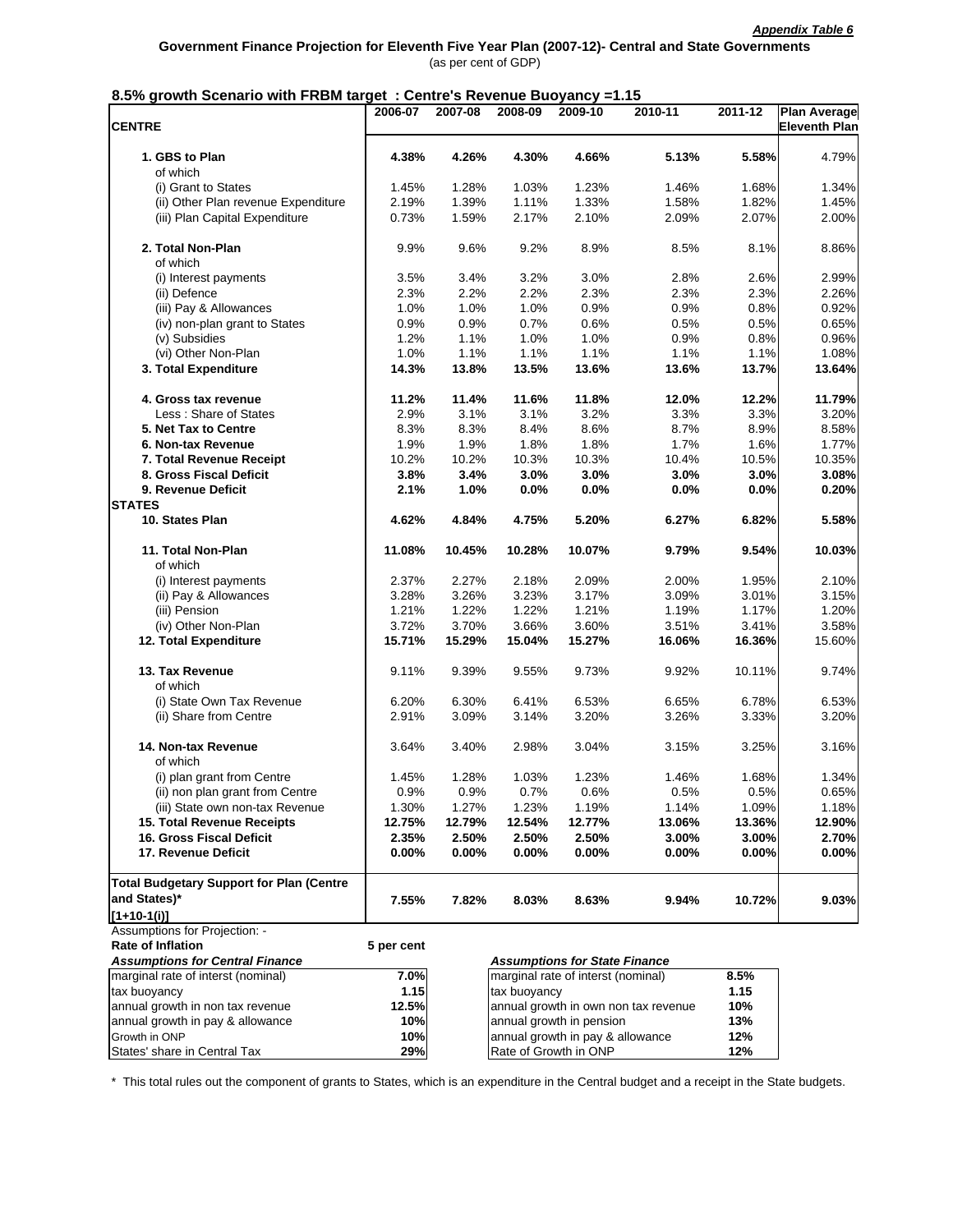#### **Government Finance Projection for Eleventh Five Year Plan (2007-12)- Central and State Governments** (as per cent of GDP)

#### **9.0% growth Scenario with FRBM target : Centre's Revenue Buoyancy =1.25**

|                                                                 | 2006-07    | 2007-08 | 2008-09      | 2009-10                              | 2010-11                              | 2011-12 | <b>Plan Average</b>  |
|-----------------------------------------------------------------|------------|---------|--------------|--------------------------------------|--------------------------------------|---------|----------------------|
| <b>CENTRE</b>                                                   |            |         |              |                                      |                                      |         | <b>Eleventh Plan</b> |
| 1. GBS to Plan<br>of which                                      | 4.38%      | 4.37%   | 4.55%        | 5.05%                                | 5.63%                                | 6.22%   | 5.17%                |
| (i) Grant to States                                             | 1.45%      | 1.34%   | 1.15%        | 1.41%                                | 1.70%                                | 1.99%   | 1.52%                |
| (ii) Other Plan revenue Expenditure                             | 2.19%      | 1.45%   | 1.24%        | 1.53%                                | 1.85%                                | 2.16%   | 1.64%                |
| (iii) Plan Capital Expenditure                                  | 0.73%      | 1.59%   | 2.17%        | 2.10%                                | 2.09%                                | 2.07%   | 2.00%                |
| 2. Total Non-Plan                                               | 9.9%       | 9.6%    | 9.1%         | 8.8%                                 | 8.4%                                 | 8.0%    | 8.76%                |
| of which                                                        |            |         |              |                                      |                                      |         |                      |
| (i) Interest payments                                           | 3.5%       | 3.4%    | 3.2%         | 2.9%                                 | 2.7%                                 | 2.6%    | 2.95%                |
| (ii) Defence                                                    | 2.3%       | 2.2%    | 2.2%         | 2.3%                                 | 2.3%                                 | 2.3%    | 2.26%                |
| (iii) Pay & Allowances                                          | 1.0%       | 1.0%    | 0.9%         | 0.9%                                 | 0.9%                                 | 0.8%    | 0.91%                |
| (iv) non-plan grant to States                                   | 0.9%       | 0.8%    | 0.7%         | 0.6%                                 | 0.5%                                 | 0.5%    | 0.64%                |
| (v) Subsidies                                                   | 1.2%       | 1.1%    | 1.0%         | 0.9%                                 | 0.9%                                 | 0.8%    | 0.95%                |
| (vi) Other Non-Plan                                             | 1.0%       | 1.1%    | 1.1%         | 1.1%                                 | 1.1%                                 | 1.1%    | 1.06%                |
| 3. Total Expenditure                                            | 14.3%      | 13.9%   | 13.7%        | 13.8%                                | 14.0%                                | 14.2%   | 13.93%               |
| 4. Gross tax revenue                                            | 11.2%      | 11.5%   | 11.8%        | 12.2%                                | 12.6%                                | 13.0%   | 12.23%               |
| Less: Share of States                                           | 2.9%       | 3.1%    | 3.2%         | 3.3%                                 | 3.4%                                 | 3.5%    | 3.33%                |
| 5. Net Tax to Centre                                            | 8.3%       | 8.4%    | 8.6%         | 8.9%                                 | 9.2%                                 | 9.5%    | 8.90%                |
| 6. Non-tax Revenue                                              | 1.9%       | 1.9%    | 1.8%         | 1.7%                                 | 1.7%                                 | 1.6%    | 1.74%                |
| 7. Total Revenue Receipt                                        | 10.2%      | 10.3%   | 10.4%        | 10.6%                                | 10.8%                                | 11.1%   | 10.64%               |
| 8. Gross Fiscal Deficit                                         | 3.8%       | 3.4%    | 3.0%         | 3.0%                                 | 3.0%                                 | 3.0%    | 3.08%                |
| 9. Revenue Deficit                                              | 2.1%       | 1.0%    | 0.0%         | 0.0%                                 | 0.0%                                 | 0.0%    | 0.20%                |
| <b>STATES</b>                                                   |            |         |              |                                      |                                      |         |                      |
| 10. States Plan                                                 | 4.62%      | 4.98%   | 5.05%        | 5.67%                                | 6.86%                                | 7.54%   | 6.02%                |
| 11. Total Non-Plan                                              | 11.08%     | 10.40%  | 10.17%       | 9.89%                                | 9.60%                                | 9.33%   | 9.88%                |
| of which                                                        |            |         |              |                                      |                                      |         |                      |
| (i) Interest payments                                           | 2.37%      | 2.26%   | 2.16%        | 2.06%                                | 1.96%                                | 1.91%   | 2.07%                |
| (ii) Pay & Allowances                                           | 3.28%      | 3.24%   | 3.19%        | 3.12%                                | 3.03%                                | 2.94%   | 3.10%                |
| (iii) Pension                                                   | 1.21%      | 1.21%   | 1.20%        | 1.19%                                | 1.16%                                | 1.14%   | 1.18%                |
| (iv) Other Non-Plan                                             | 3.72%      | 3.68%   | 3.62%        | 3.54%                                | 3.44%                                | 3.34%   | 3.52%                |
| 12. Total Expenditure                                           | 15.71%     | 15.38%  | 15.22%       | 15.57%                               | 16.46%                               | 16.87%  | 15.90%               |
| 13. Tax Revenue                                                 | 9.11%      | 9.43%   | 9.64%        | 9.87%                                | 10.10%                               | 10.35%  | 9.88%                |
| of which                                                        |            |         |              |                                      |                                      |         |                      |
| (i) State Own Tax Revenue                                       | 6.20%      | 6.30%   | 6.42%        | 6.54%                                | 6.67%                                | 6.80%   | 6.55%                |
| (ii) Share from Centre                                          | 2.91%      | 3.13%   | 3.22%        | 3.33%                                | 3.43%                                | 3.55%   | 3.33%                |
| 14. Non-tax Revenue                                             | 3.64%      | 3.45%   | 3.08%        | 3.20%                                | 3.36%                                | 3.52%   | 3.32%                |
| of which                                                        |            |         |              |                                      |                                      |         |                      |
| (i) plan grant from Centre                                      | 1.45%      | 1.34%   | 1.15%        | 1.41%                                | 1.70%                                | 1.99%   | 1.52%                |
| (ii) non plan grant from Centre                                 | 0.9%       | 0.8%    | 0.7%         | 0.6%                                 | 0.5%                                 | 0.5%    | 0.64%                |
| (iii) State own non-tax Revenue                                 | 1.30%      | 1.26%   | 1.22%        | 1.17%                                | 1.12%                                | 1.06%   | 1.17%                |
| 15. Total Revenue Receipts                                      | 12.75%     | 12.88%  | 12.72%       | 13.07%                               | 13.46%                               | 13.87%  | 13.20%               |
| 16. Gross Fiscal Deficit                                        | 2.35%      | 2.50%   | 2.50%        | 2.50%                                | 3.00%                                | 3.00%   | 2.70%                |
| 17. Revenue Deficit                                             | 0.00%      | 0.00%   | 0.00%        | 0.00%                                | 0.00%                                | 0.00%   | 0.00%                |
| <b>Total Budgetary Support for Plan (Centre</b><br>and States)* | 7.55%      | 8.02%   | 8.46%        | 9.31%                                | 10.79%                               | 11.77%  | 9.67%                |
| $[1+10-1(i)]$                                                   |            |         |              |                                      |                                      |         |                      |
| Assumptions for Projection: -                                   |            |         |              |                                      |                                      |         |                      |
| <b>Rate of Inflation</b>                                        | 5 per cent |         |              |                                      |                                      |         |                      |
| <b>Assumptions for Central Finance</b>                          |            |         |              | <b>Assumptions for State Finance</b> |                                      |         |                      |
| marginal rate of interst (nominal)                              | 7.0%       |         |              | marginal rate of interst (nominal)   |                                      | 8.5%    |                      |
| tax buoyancy                                                    | 1.25       |         | tax buoyancy |                                      |                                      | 1.15    |                      |
| annual growth in non tax revenue                                | 12.5%      |         |              |                                      | annual growth in own non tax revenue | 10%     |                      |
| annual growth in pay & allowance                                | 10%        |         |              | annual growth in pension             |                                      | 13%     |                      |
| Growth in ONP                                                   | 10%        |         |              | annual growth in pay & allowance     |                                      | 12%     |                      |
| States' share in Central Tax                                    | 29%        |         |              | Rate of Growth in ONP                |                                      | 12%     |                      |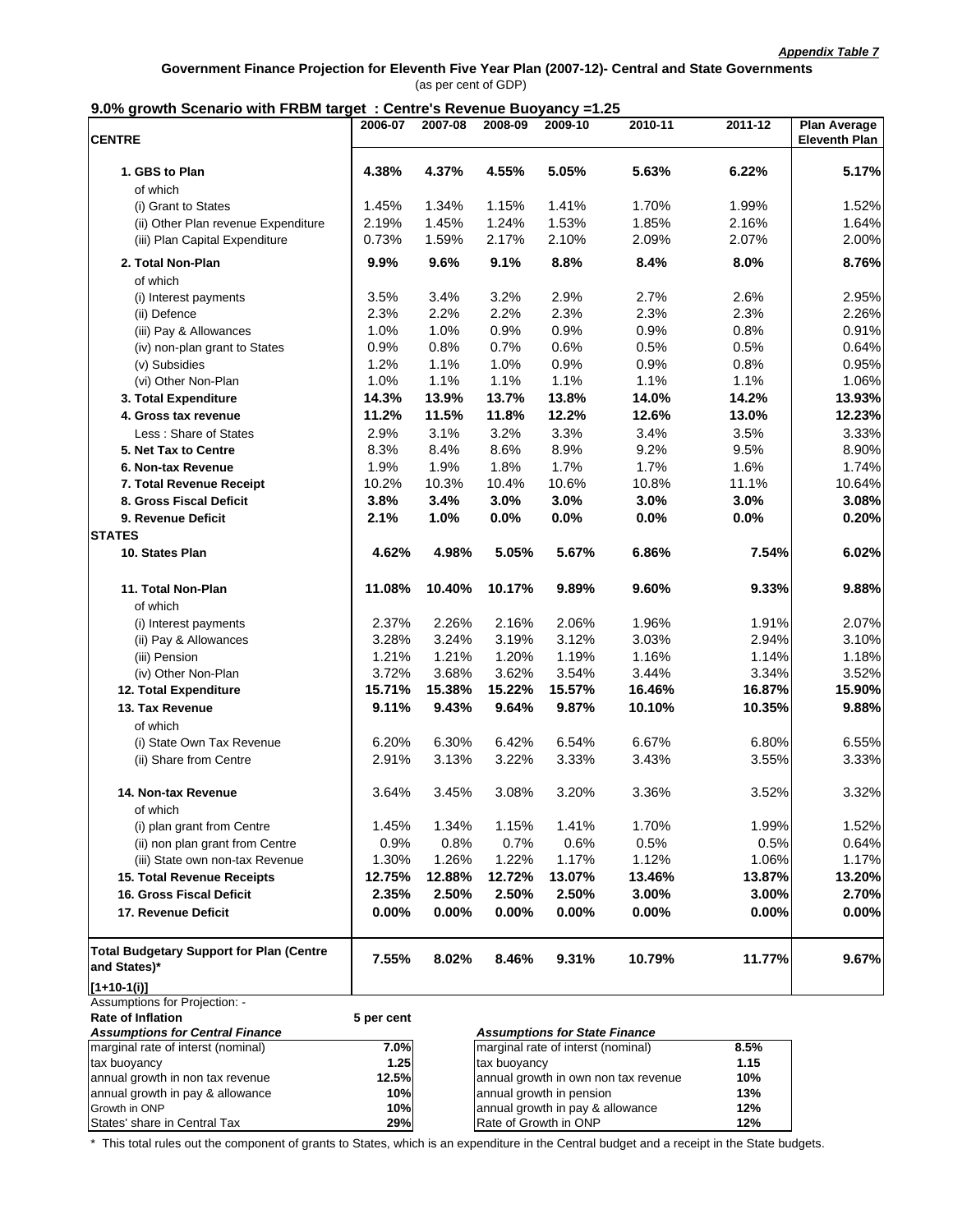| <b>CENTRE</b>                                   | 2006-07    | 2007-08 | 2008-09      | 2009-10                              | 2010-11                              | 2011-12 | <b>Plan Average</b><br><b>Eleventh Plan</b> |
|-------------------------------------------------|------------|---------|--------------|--------------------------------------|--------------------------------------|---------|---------------------------------------------|
| 1. GBS to Plan<br>of which                      | 4.38%      | 4.29%   | 4.37%        | 4.76%                                | 5.23%                                | 5.68%   | 4.86%                                       |
| (i) Grant to States                             | 1.45%      | 1.29%   | 1.06%        | 1.27%                                | 1.51%                                | 1.73%   | 1.37%                                       |
| (ii) Other Plan revenue Expenditure             | 2.19%      | 1.40%   | 1.14%        | 1.38%                                | 1.63%                                | 1.88%   | 1.49%                                       |
| (iii) Plan Capital Expenditure                  | 0.73%      | 1.59%   | 2.17%        | 2.10%                                | 2.09%                                | 2.07%   | 2.00%                                       |
| 2. Total Non-Plan<br>of which                   | 9.9%       | 9.6%    | 9.1%         | 8.8%                                 | 8.4%                                 | 8.0%    | 8.76%                                       |
| (i) Interest payments                           | 3.5%       | 3.4%    | 3.2%         | 2.9%                                 | 2.7%                                 | 2.6%    | 2.95%                                       |
| (ii) Defence                                    | 2.3%       | 2.2%    | 2.2%         | 2.3%                                 | 2.3%                                 | 2.3%    | 2.26%                                       |
| (iii) Pay & Allowances                          | 1.0%       | 1.0%    | 0.9%         | 0.9%                                 | 0.9%                                 | 0.8%    | 0.91%                                       |
| (iv) non-plan grant to States                   | 0.9%       | 0.8%    | 0.7%         | 0.6%                                 | 0.5%                                 | 0.5%    | 0.64%                                       |
| (v) Subsidies                                   | 1.2%       | 1.1%    | 1.0%         | 0.9%                                 | 0.9%                                 | 0.8%    | 0.95%                                       |
| (vi) Other Non-Plan                             | 1.0%       | 1.1%    | 1.1%         | 1.1%                                 | 1.1%                                 | 1.1%    | 1.06%                                       |
| 3. Total Expenditure                            | 14.3%      | 13.8%   | 13.5%        | 13.5%                                | 13.6%                                | 13.7%   | 13.63%                                      |
| 4. Gross tax revenue                            | 11.2%      | 11.4%   | 11.6%        | 11.8%                                | 12.0%                                | 12.3%   | 11.81%                                      |
| Less: Share of States                           | 2.9%       | 3.1%    | 3.1%         | 3.2%                                 | 3.3%                                 | 3.3%    | 3.21%                                       |
| 5. Net Tax to Centre                            | 8.3%       | 8.3%    | 8.4%         | 8.6%                                 | 8.8%                                 | 8.9%    | 8.60%                                       |
| 6. Non-tax Revenue                              | 1.9%       | 1.9%    | 1.8%         | 1.7%                                 | 1.7%                                 | 1.6%    | 1.74%                                       |
| 7. Total Revenue Receipt                        | 10.2%      | 10.2%   | 10.2%        | 10.3%                                | 10.4%                                | 10.5%   | 10.34%                                      |
| 8. Gross Fiscal Deficit                         | 3.8%       | 3.4%    | 3.0%         | 3.0%                                 | 3.0%                                 | 3.0%    | 3.08%                                       |
| 9. Revenue Deficit                              | 2.1%       | 1.0%    | 0.0%         | 0.0%                                 | 0.0%                                 | 0.0%    | 0.20%                                       |
| <b>STATES</b>                                   |            |         |              |                                      |                                      |         |                                             |
| 10. States Plan                                 | 4.62%      | 4.90%   | 4.89%        | 5.42%                                | 6.50%                                | 7.07%   | 5.76%                                       |
| 11. Total Non-Plan                              | 11.08%     | 10.40%  | 10.17%       | 9.89%                                | 9.60%                                | 9.33%   | 9.88%                                       |
| of which                                        |            |         |              |                                      |                                      |         |                                             |
| (i) Interest payments                           | 2.37%      | 2.26%   | 2.16%        | 2.06%                                | 1.96%                                | 1.91%   | 2.07%                                       |
| (ii) Pay & Allowances                           | 3.28%      | 3.24%   | 3.19%        | 3.12%                                | 3.03%                                | 2.94%   | 3.10%                                       |
| (iii) Pension                                   | 1.21%      | 1.21%   | 1.20%        | 1.19%                                | 1.16%                                | 1.14%   | 1.18%                                       |
| (iv) Other Non-Plan                             | 3.72%      | 3.68%   | 3.62%        | 3.54%                                | 3.44%                                | 3.34%   | 3.52%                                       |
| 12. Total Expenditure                           | 15.71%     | 15.30%  | 15.06%       | 15.31%                               | 16.10%                               | 16.40%  | 15.63%                                      |
| 13. Tax Revenue<br>of which                     | 9.1%       | 9.4%    | 9.6%         | 9.8%                                 | 9.9%                                 | 10.1%   | 9.76%                                       |
| (i) State Own Tax Revenue                       | 6.2%       | 6.3%    | 6.4%         | 6.5%                                 | $6.7\%$                              | 6.8%    | 6.55%                                       |
| (ii) Share from Centre                          | 2.9%       | 3.1%    | 3.1%         | 3.2%                                 | 3.3%                                 | 3.3%    | 3.21%                                       |
| 14. Non-tax Revenue<br>of which                 | 3.64%      | 3.40%   | 2.99%        | 3.06%                                | 3.16%                                | 3.26%   | 3.18%                                       |
| (i) plan grant from Centre                      | 1.45%      | 1.29%   | 1.06%        | 1.27%                                | 1.51%                                | 1.73%   | 1.37%                                       |
| (ii) non plan grant from Centre                 | 0.9%       | 0.8%    | 0.7%         | 0.6%                                 | 0.5%                                 | 0.5%    | 0.64%                                       |
| (iii) State own non-tax Revenue                 | 1.30%      | 1.26%   | 1.22%        | 1.17%                                | 1.12%                                | 1.06%   | 1.17%                                       |
| <b>15. Total Revenue Receipts</b>               | 12.75%     | 12.80%  | 12.56%       | 12.81%                               | 13.10%                               | 13.40%  | 12.93%                                      |
| 16. Gross Fiscal Deficit                        | 2.35%      | 2.50%   | 2.50%        | 2.50%                                | 3.00%                                | 3.00%   | 2.70%                                       |
| 17. Revenue Deficit                             | 0.00%      | 0.00%   | 0.00%        | 0.00%                                | 0.00%                                | 0.00%   | 0.00%                                       |
| <b>Total Budgetary Support for Plan (Centre</b> |            |         |              |                                      |                                      |         |                                             |
| and States)*                                    | 7.55%      | 7.90%   | 8.20%        | 8.90%                                | 10.22%                               | 11.02%  | 9.25%                                       |
| $[1+10-1(i)]$                                   |            |         |              |                                      |                                      |         |                                             |
| Assumptions for Projection: -                   |            |         |              |                                      |                                      |         |                                             |
| <b>Rate of Inflation</b>                        | 5 per cent |         |              |                                      |                                      |         |                                             |
| <b>Assumptions for Central Finance</b>          |            |         |              | <b>Assumptions for State Finance</b> |                                      |         |                                             |
| marginal rate of interst (nominal)              | 7.0%       |         |              | marginal rate of interst (nominal)   |                                      | 8.5%    |                                             |
| tax buoyancy                                    | 1.15       |         | tax buoyancy |                                      |                                      | 1.15    |                                             |
| annual growth in non tax revenue                | 12.5%      |         |              |                                      | annual growth in own non tax revenue | 10%     |                                             |
| annual growth in pay & allowance                | 10%        |         |              | annual growth in pension             |                                      | 13%     |                                             |
| Growth in ONP                                   | 10%        |         |              | annual growth in pay & allowance     |                                      | 12%     |                                             |
| States' share in Central Tax                    | 29%        |         |              | Rate of Growth in ONP                |                                      | 12%     |                                             |